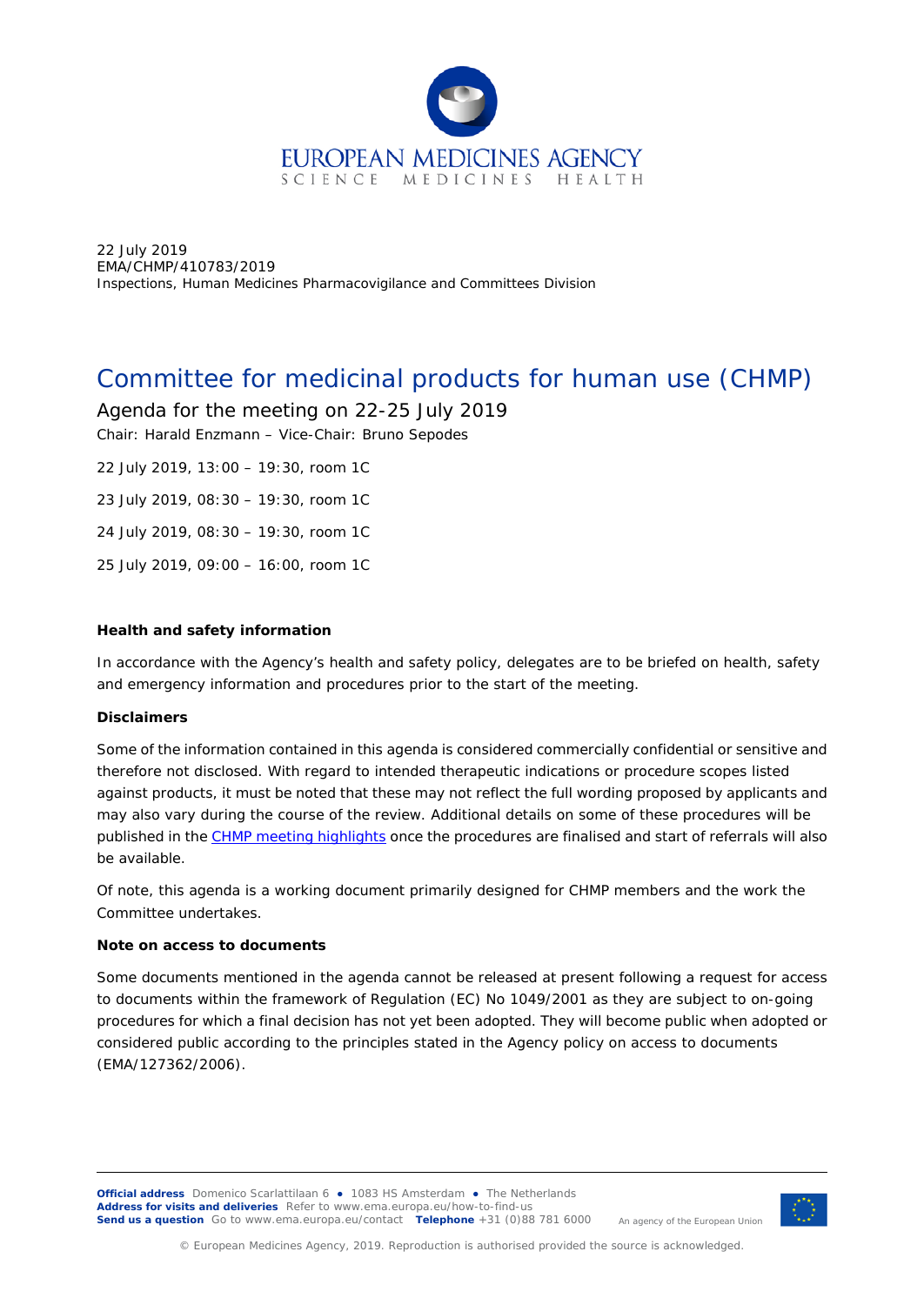# **Table of contents**

| 1 <sub>1</sub> | <b>Introduction</b><br>$\overline{7}$                                                  |
|----------------|----------------------------------------------------------------------------------------|
| 1.1.           | Welcome and declarations of interest of members, alternates and experts7               |
| 1.2.           |                                                                                        |
| 1.3.           |                                                                                        |
| 2.             | $\overline{7}$<br><b>Oral Explanations</b>                                             |
| 2.1.           |                                                                                        |
| 2.1.1.         |                                                                                        |
| 2.1.2.         |                                                                                        |
| 2.2.           |                                                                                        |
| 2.3.           |                                                                                        |
| 2.3.1.         |                                                                                        |
| 2.4.           |                                                                                        |
| 3.             | <b>Initial applications</b><br>8                                                       |
| 3.1.           |                                                                                        |
| 3.1.1.         |                                                                                        |
| 3.1.2.         |                                                                                        |
| 3.1.3.         |                                                                                        |
| 3.1.4.         |                                                                                        |
| 3.1.5.         |                                                                                        |
| 3.1.6.         |                                                                                        |
| 3.1.7.         |                                                                                        |
| 3.2.           | Initial applications; List of outstanding issues (Day 180; Day 120 for procedures with |
| 3.2.1.         |                                                                                        |
| 3.2.2.         |                                                                                        |
| 3.2.3.         |                                                                                        |
| 3.2.4.         |                                                                                        |
| 3.2.5.         |                                                                                        |
| 3.2.6.         |                                                                                        |
| 3.2.7.         |                                                                                        |
| 3.2.8.         |                                                                                        |
| 3.2.9.         |                                                                                        |
| 3.2.10.        |                                                                                        |
| 3.3.           | Initial applications; List of questions (Day 120; Day 90 for procedures with           |
| 3.3.1.         |                                                                                        |
| 3.3.2.         |                                                                                        |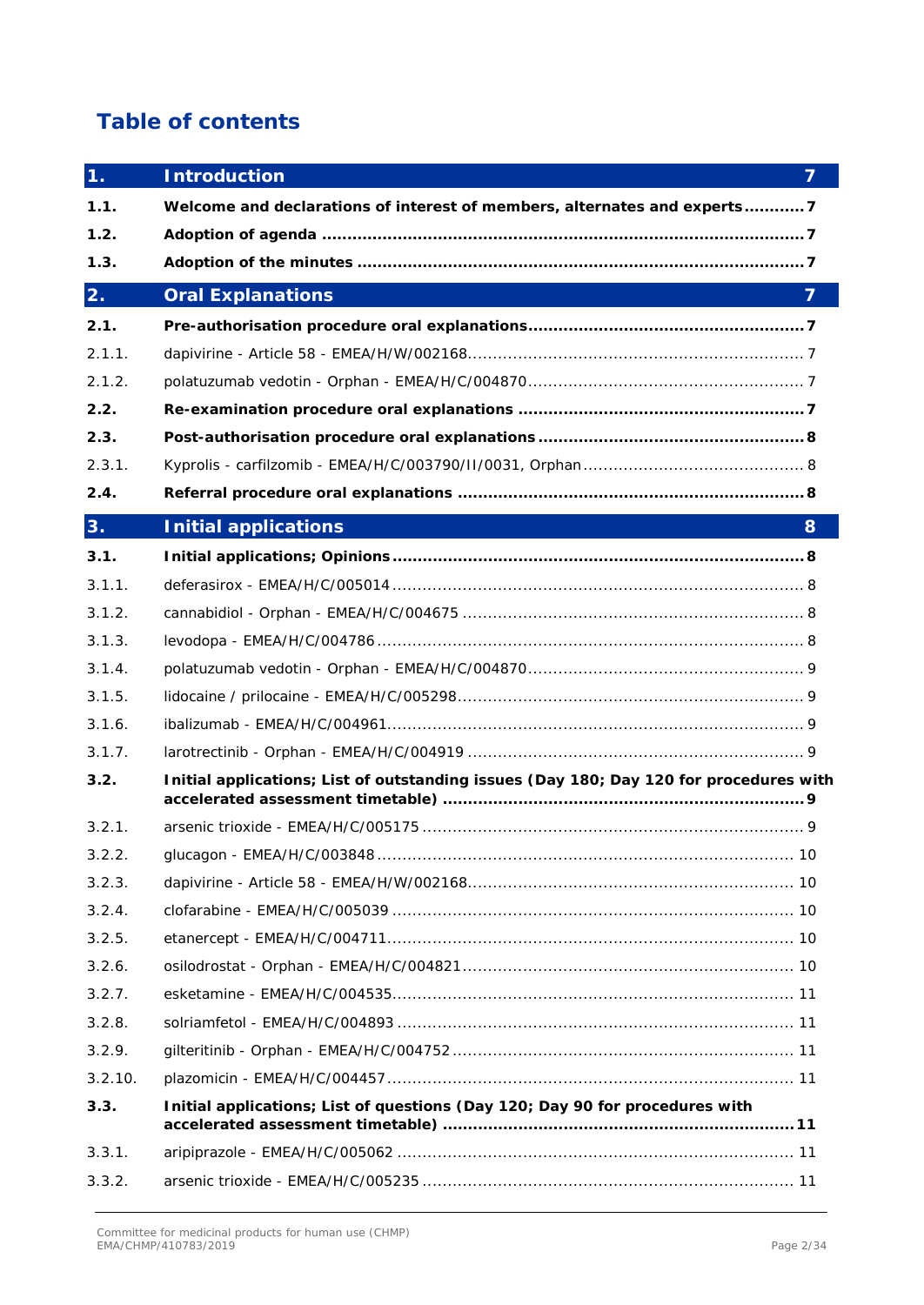| 3.3.3.  |                                                                                                                      |
|---------|----------------------------------------------------------------------------------------------------------------------|
| 3.3.4.  | influenza vaccine (surface antigen, inactivated) - Article 28 - EMEA/H/C/004993 12                                   |
| 3.3.5.  |                                                                                                                      |
| 3.3.6.  |                                                                                                                      |
| 3.3.7.  |                                                                                                                      |
| 3.3.8.  |                                                                                                                      |
| 3.3.9.  |                                                                                                                      |
| 3.3.10. |                                                                                                                      |
| 3.3.11. |                                                                                                                      |
| 3.3.12. |                                                                                                                      |
| 3.3.13. |                                                                                                                      |
| 3.4.    | Update on on-going initial applications for Centralised procedure 13                                                 |
| 3.4.1.  |                                                                                                                      |
| 3.4.2.  |                                                                                                                      |
| 3.4.3.  |                                                                                                                      |
| 3.5.    | Re-examination of initial application procedures under Article 9(2) of Regulation no                                 |
| 3.5.1.  |                                                                                                                      |
| 3.6.    |                                                                                                                      |
| 3.6.1.  |                                                                                                                      |
| 3.7.    | Withdrawals of initial marketing authorisation application  15                                                       |
| 4.      | Extension of marketing authorisation according to Annex I of<br><b>Commission Regulation (EC) No 1234/2008</b><br>15 |
| 4.1.    | Extension of marketing authorisation according to Annex I of Commission Regulation                                   |
| 4.1.1.  |                                                                                                                      |
| 4.2.    | Extension of marketing authorisation according to Annex I of Commission Regulation                                   |
| 4.2.1.  |                                                                                                                      |
| 4.3.    | Extension of marketing authorisation according to Annex I of Commission Regulation                                   |
| 4.3.1.  |                                                                                                                      |
| 4.3.2.  |                                                                                                                      |
| 4.3.3.  |                                                                                                                      |
| 4.4.    | Update on on-going extension application according to Annex I of Commission                                          |
| 4.5.    | Re-examination procedure of extension of marketing authorisation according to                                        |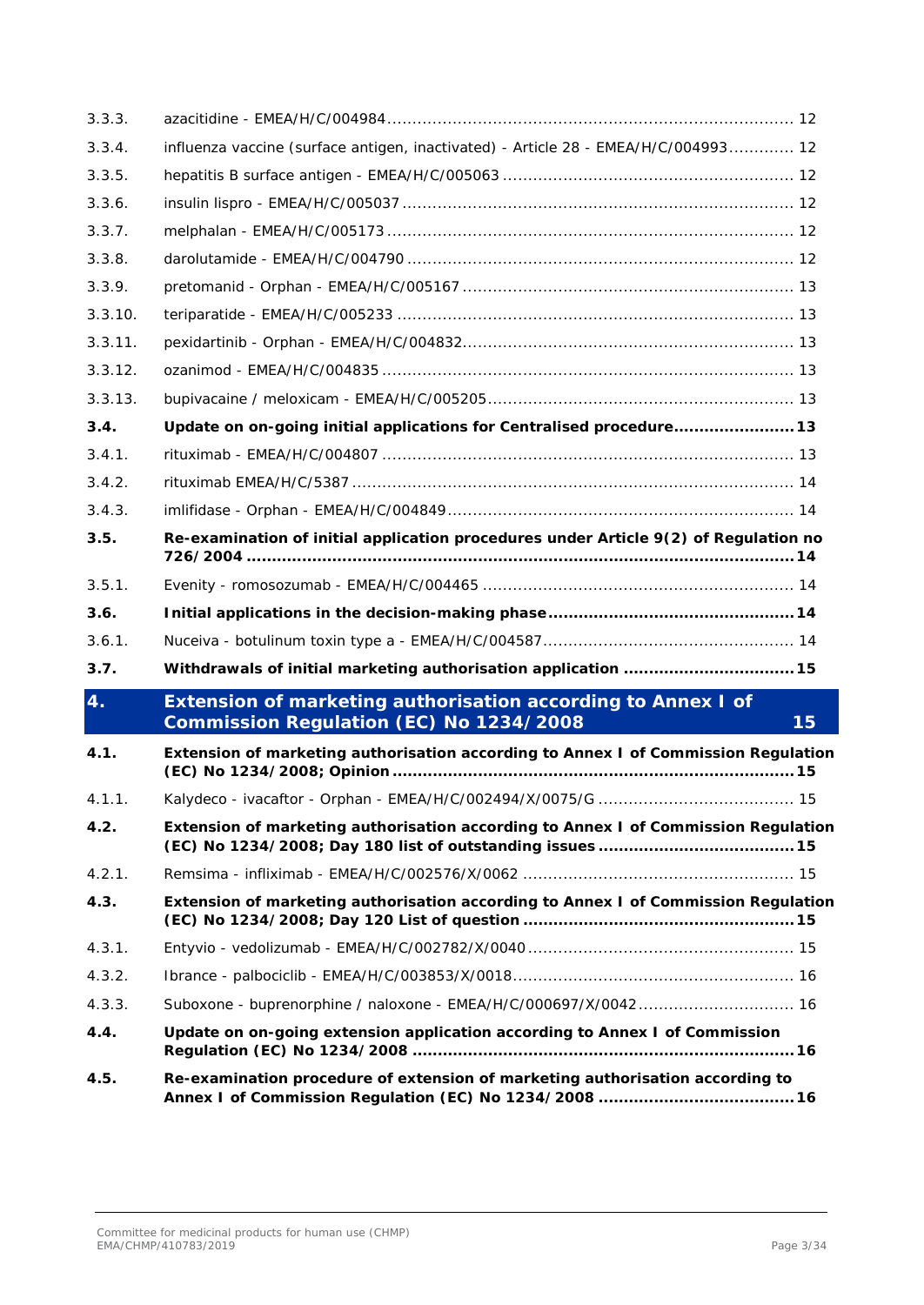# **5. Type II variations - [variation of therapeutic indication procedure](#page-15-4)  [according to Annex I of Commission Regulation \(EC\) No 1234/2008](#page-15-4) [16](#page-15-4)**

| 5.1.    | Type II variations - variation of therapeutic indication procedure according to<br>Commission Regulation (EC) No 1234/2008; Opinions or Requests for supplementary |
|---------|--------------------------------------------------------------------------------------------------------------------------------------------------------------------|
| 5.1.1.  |                                                                                                                                                                    |
| 5.1.2.  |                                                                                                                                                                    |
| 5.1.3.  |                                                                                                                                                                    |
| 5.1.4.  |                                                                                                                                                                    |
| 5.1.5.  |                                                                                                                                                                    |
| 5.1.6.  |                                                                                                                                                                    |
| 5.1.7.  |                                                                                                                                                                    |
| 5.1.8.  |                                                                                                                                                                    |
| 5.1.9.  |                                                                                                                                                                    |
| 5.1.10. |                                                                                                                                                                    |
| 5.1.11. |                                                                                                                                                                    |
| 5.1.12. |                                                                                                                                                                    |
| 5.1.13. | Trumenba - meningococcal group B vaccine (recombinant, adsorbed) -                                                                                                 |
| 5.1.14. |                                                                                                                                                                    |
| 5.1.15. |                                                                                                                                                                    |
| 5.2.    | Update on on-going Type II variation; variation of therapeutic indication procedure                                                                                |
| 5.2.1.  |                                                                                                                                                                    |
| 5.3.    | Re-examination of Type II variation; variation of therapeutic indication procedure                                                                                 |
| 5.3.1.  |                                                                                                                                                                    |
| 5.3.2.  | Revolade - eltrombopag / eltrombopag olamine - EMEA/H/C/001110/II/0049  23                                                                                         |
| 6.      | Ancillary medicinal substances in medical devices<br>23                                                                                                            |
| 6.1.    | Ancillary medicinal substances in medical devices; Opinions/ Day 180 list of                                                                                       |
| 6.1.1.  |                                                                                                                                                                    |
| 6.2.    |                                                                                                                                                                    |
| 7.      | Procedure under Article 83(1) of Regulation (EC) 726/2004<br>(Compassionate Use)<br>23                                                                             |
| 7.1.    | Procedure under Article 83(1) of Regulation (EC) 726/2004 (Compassionate Use)23                                                                                    |
| 8.      | <b>Pre-submission issues</b><br>24                                                                                                                                 |
| 8.1.    |                                                                                                                                                                    |
| 8.1.1.  |                                                                                                                                                                    |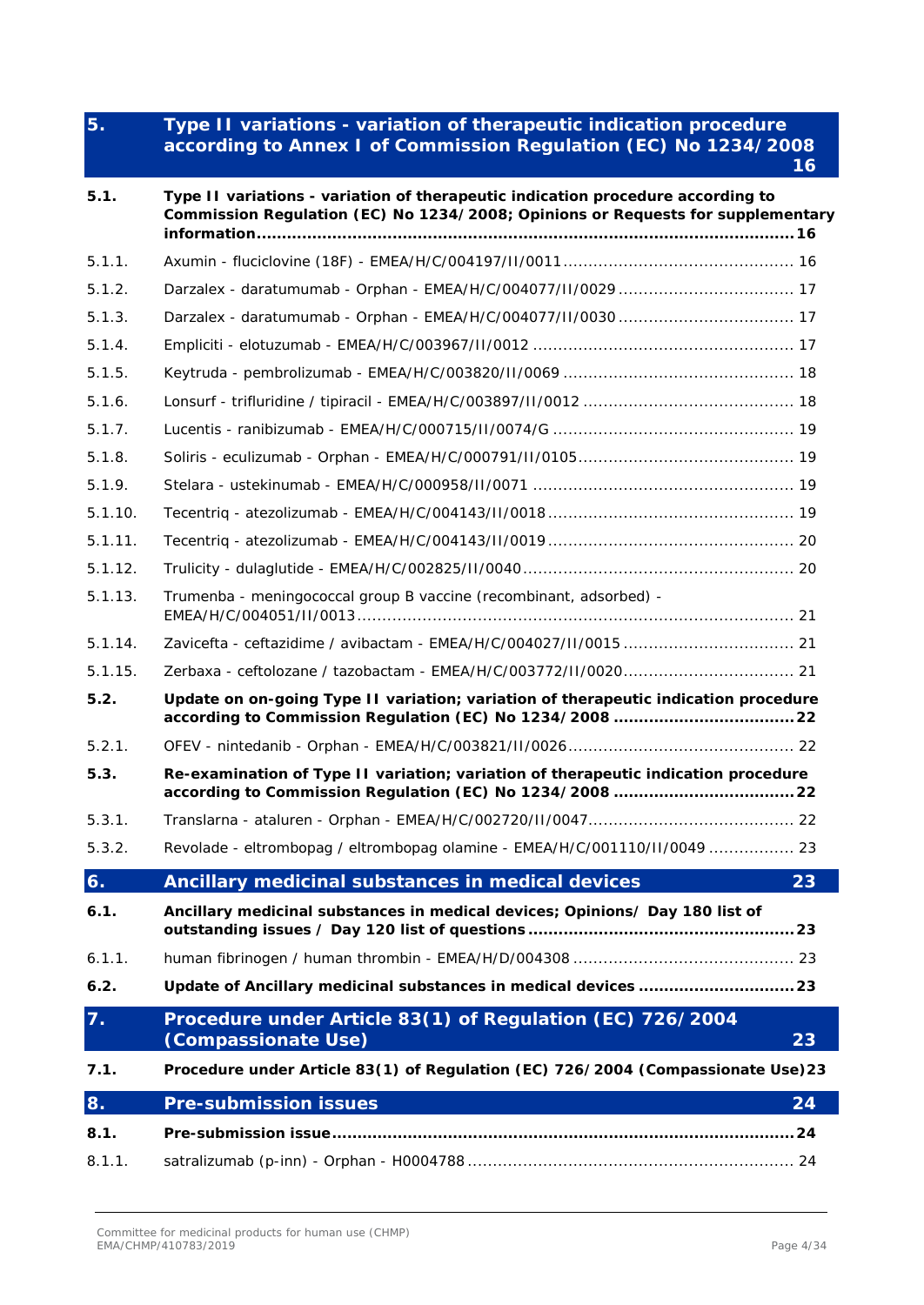| 8.2.    |                                                                                                                                                                           |
|---------|---------------------------------------------------------------------------------------------------------------------------------------------------------------------------|
| 8.2.1.  |                                                                                                                                                                           |
| 8.2.2.  |                                                                                                                                                                           |
| 9.      | Post-authorisation issues<br>24                                                                                                                                           |
| 9.1.    |                                                                                                                                                                           |
| 9.1.1.  |                                                                                                                                                                           |
| 9.1.2.  |                                                                                                                                                                           |
| 9.1.3.  |                                                                                                                                                                           |
| 9.1.4.  |                                                                                                                                                                           |
| 9.1.5.  |                                                                                                                                                                           |
| 9.1.6.  | Zalmoxis - nalotimagene carmaleucel - Orphan, ATMP - EMEA/H/C/002801/R/0015  25                                                                                           |
| 10.     | <b>Referral procedures</b><br>26                                                                                                                                          |
| 10.1.   | Procedure for Centrally Authorised products under Article 20 of Regulation (EC) No                                                                                        |
| 10.2.   | Requests for CHMP Opinion under Article 5(3) of Regulation (EC) No 726/2004 . 26                                                                                          |
| 10.3.   | Procedure under Articles 5(2) and 10 of Regulation (EC) No 726/2004  26                                                                                                   |
| 10.4.   | Disagreement between Member States on application for medicinal product (potential<br>serious risk to public health) -under Article 29(4) of Directive 2001/83/EC 26      |
| 10.5.   | Harmonisation - Referral procedure under Article 30 of Directive 2001/83/EC26                                                                                             |
| 10.6.   | Community Interests - Referral under Article 31 of Directive 2001/83/EC  26                                                                                               |
| 10.6.1. | Methotrexate - JYLAMVO (CAP), NORDIMET (CAP); NAP - EMEA/H/A-31/1463 26                                                                                                   |
| 10.7.   | Re-examination Procedure under Article 32(4) of Directive 2001/83/EC 26                                                                                                   |
| 10.8.   |                                                                                                                                                                           |
| 10.9.   | Disagreement between Member States on Type II variation- Arbitration procedure<br>initiated by MAH under Article 6(13) of Commission Regulation (EC) No 1084/2003         |
| 10.10.  |                                                                                                                                                                           |
| 10.11.  | Referral under Article 13 Disagreement between Member States on Type II variation-<br>Arbitration procedure initiated by Member State under Article 13 (EC) of Commission |
| 11.     | Pharmacovigilance issue<br>27                                                                                                                                             |
| 11.1.   |                                                                                                                                                                           |
| 12.     | <b>Inspections</b><br>27                                                                                                                                                  |
| 12.1.   |                                                                                                                                                                           |
| 12.2.   |                                                                                                                                                                           |
| 12.3.   |                                                                                                                                                                           |
| 12.4.   |                                                                                                                                                                           |
| 13.     | <b>Innovation Task Force</b><br>28                                                                                                                                        |
| 13.1.   |                                                                                                                                                                           |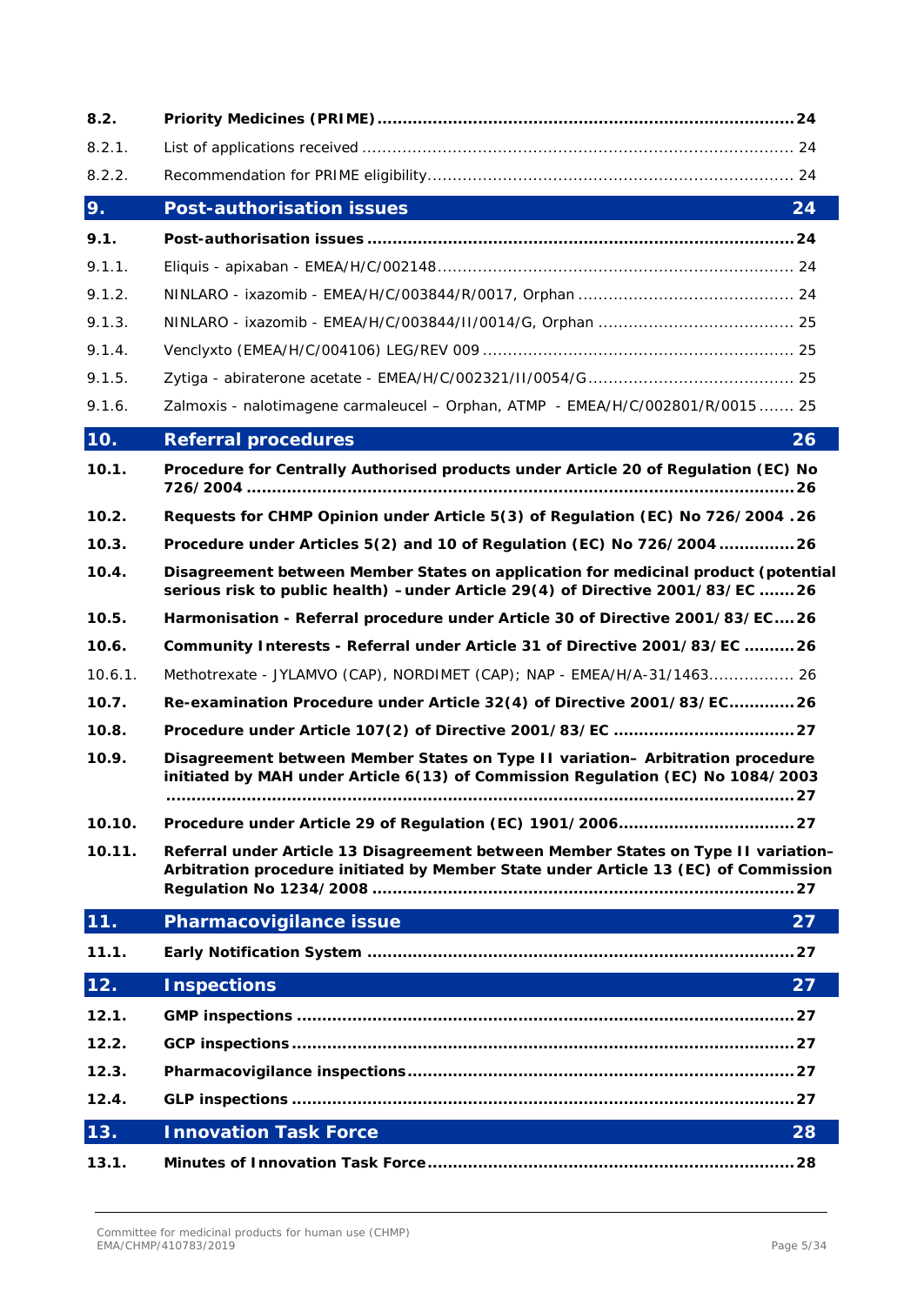| 13.2.   |                                                                                         |
|---------|-----------------------------------------------------------------------------------------|
| 13.3.   | Requests for CHMP Opinion under Article 57(1)J and (1)P of Regulation (EC) No           |
| 13.4.   |                                                                                         |
| 14.     | Organisational, regulatory and methodological matters<br>28                             |
| 14.1.   |                                                                                         |
| 14.1.1. |                                                                                         |
| 14.1.2. | Seating plan for CHMP under Finish EU Presidency, 1 July - 31 December 2019  28         |
| 14.1.3. |                                                                                         |
| 14.1.4. |                                                                                         |
| 14.1.5. |                                                                                         |
| 14.2.   |                                                                                         |
| 14.2.1. |                                                                                         |
| 14.2.2. |                                                                                         |
| 14.2.3. |                                                                                         |
| 14.2.4. |                                                                                         |
| 14.2.5. |                                                                                         |
| 14.2.6. | Coordination Group for Mutual Recognition and Decentralised Procedures - Human (CMDh)29 |
| 14.3.   | Coordination with EMA Working Parties/Working Groups/Drafting Groups  30                |
| 14.3.1. |                                                                                         |
| 14.3.2. |                                                                                         |
| 14.3.3. |                                                                                         |
| 14.3.4. |                                                                                         |
| 14.4.   |                                                                                         |
| 14.5.   |                                                                                         |
| 14.5.1. |                                                                                         |
| 14.6.   | Contacts of the CHMP with external parties and interaction with the Interested Parties  |
| 14.6.1. |                                                                                         |
| 14.7.   |                                                                                         |
| 14.8.   |                                                                                         |
| 14.9.   |                                                                                         |
| 15.     | <b>Any other business</b><br>31                                                         |
| 15.1.   |                                                                                         |
| 15.1.1. |                                                                                         |
| 15.1.2. |                                                                                         |
| 16.     | <b>Explanatory notes</b><br>32                                                          |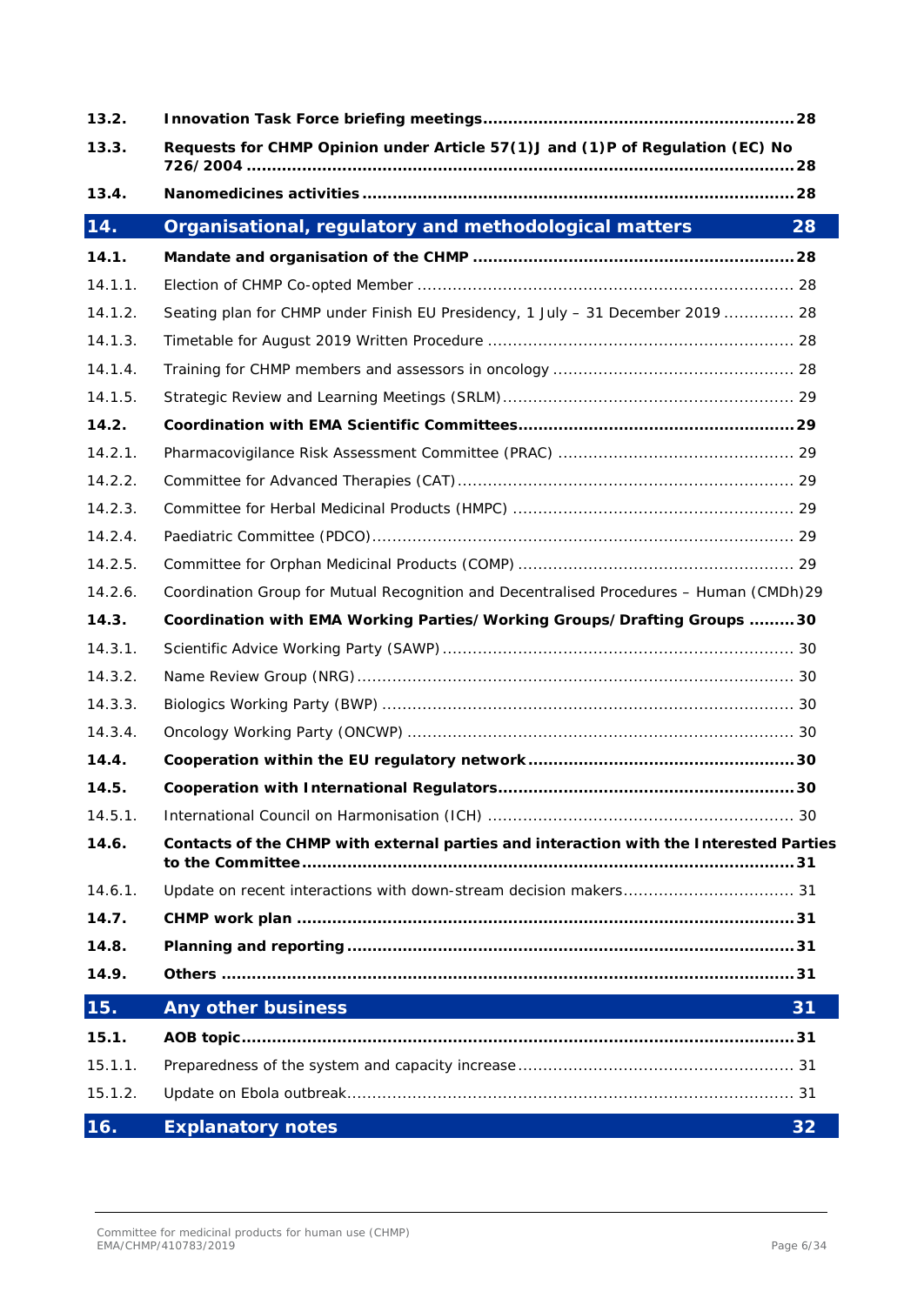# <span id="page-6-0"></span>**1. Introduction**

# <span id="page-6-1"></span>**1.1. Welcome and declarations of interest of members, alternates and experts**

Pre-meeting list of participants and restrictions in relation to declarations of interests applicable to the items of the agenda for the CHMP plenary session to be held 22-25 July 2019. See July 2019 CHMP minutes (to be published post September 2019 CHMP meeting).

# <span id="page-6-2"></span>**1.2. Adoption of agenda**

CHMP agenda for 22-25 July 2019

# <span id="page-6-3"></span>**1.3. Adoption of the minutes**

CHMP minutes for 24-27 June 2019

CHMP ORGAM minutes for 15 July 2019

# <span id="page-6-4"></span>**2. Oral Explanations**

# <span id="page-6-5"></span>**2.1. Pre-authorisation procedure oral explanations**

### <span id="page-6-6"></span>2.1.1. dapivirine - Article 58 - EMEA/H/W/002168

Reducing the risk of HIV-1 infection via vaginal intercourse in sexually active HIV-uninfected women

Scope: Possible oral explanation/List of outstanding issues

**Action**: Possible oral explanation to be held on Tuesday, 23 July 2019 at time 11:00

List of Outstanding Issues adopted on 26.04.2019, 18.10.2018. List of Questions adopted on 09.11.2017.

See 3.2

### <span id="page-6-7"></span>2.1.2. polatuzumab vedotin - Orphan - EMEA/H/C/004870

### **Accelerated assessment**

Roche Registration GmbH; treatment of mature B cell lymphomas

Scope: Possible oral explanation/Opinion

**Action**: Oral explanation to be held on Tuesday, 23 July 2019 at time 09:00

List of Outstanding Issues adopted on 27.06.2019. List of Questions adopted on 24.04.2019. See 3.1

# <span id="page-6-8"></span>**2.2. Re-examination procedure oral explanations**

No items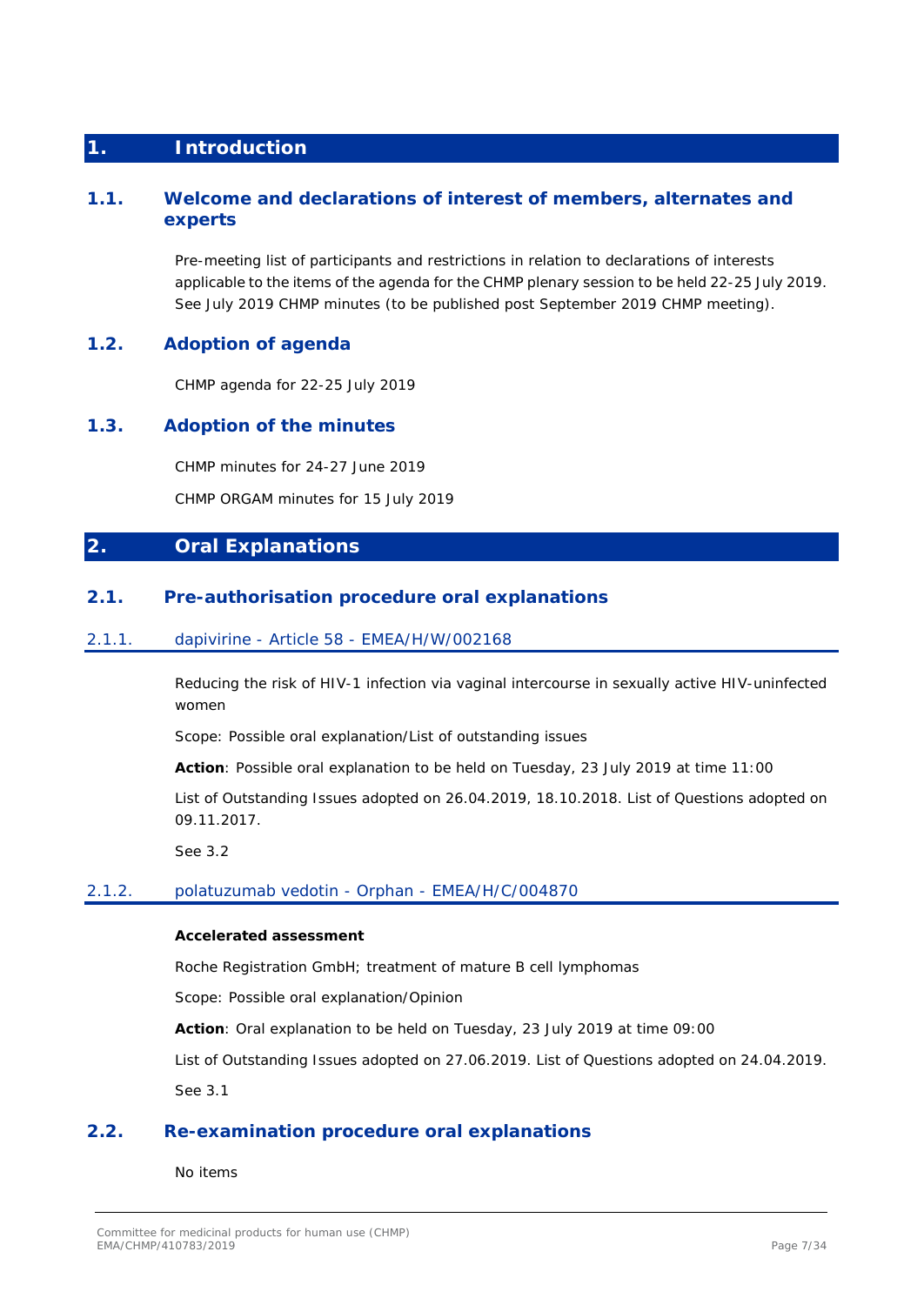# <span id="page-7-0"></span>**2.3. Post-authorisation procedure oral explanations**

### <span id="page-7-1"></span>2.3.1. Kyprolis - carfilzomib - EMEA/H/C/003790/II/0031, Orphan

Amgen Europe B.V.

Rapporteur: Jorge Camarero Jiménez

Scope: "Update of sections 4.2, 4.4, 4.8, 5.1 and 5.2 to add a once-weekly dose regimen for carfilzomib (Kyprolis) at 20/70 mg/m<sup>2</sup> in combination with dexamethasone (Kd) for the treatment of the currently indicated patient population. The MAH took the opportunity to implement editorial changes to the SmPC and Patient Information Leaflet (PIL) due to the revised excipients guideline (EMA/CHMP/302620/2017). The PIL is updated accordingly."

Oral explanation

**Action:** Oral explanation to be held on Tuesday, 23 July 2019 at time 16:00 Request for Supplementary Information adopted on 27.06.2019, 28.02.2019, 15.11.2018.

# <span id="page-7-2"></span>**2.4. Referral procedure oral explanations**

No items

# <span id="page-7-3"></span>**3. Initial applications**

# <span id="page-7-4"></span>**3.1. Initial applications; Opinions**

### <span id="page-7-5"></span>3.1.1. deferasirox - EMEA/H/C/005014

treatment of chronic iron overload

Scope: Opinion

**Action**: For adoption

List of Outstanding Issues adopted on 29.05.2019. List of Questions adopted on 15.11.2018.

### <span id="page-7-6"></span>3.1.2. cannabidiol - Orphan - EMEA/H/C/004675

GW Pharma (International) B.V.; Adjunctive therapy of seizures associated with Lennox-Gastaut syndrome (LGS) or Dravet syndrome (DS)

Scope: Opinion

**Action**: For adoption

List of Outstanding Issues adopted on 26.04.2019, 31.01.2019, 15.11.2018. List of Questions adopted on 31.05.2018.

### <span id="page-7-7"></span>3.1.3. levodopa - EMEA/H/C/004786

treatment of symptoms of OFF periods in Parkinson's disease

Scope: Opinion

**Action**: For adoption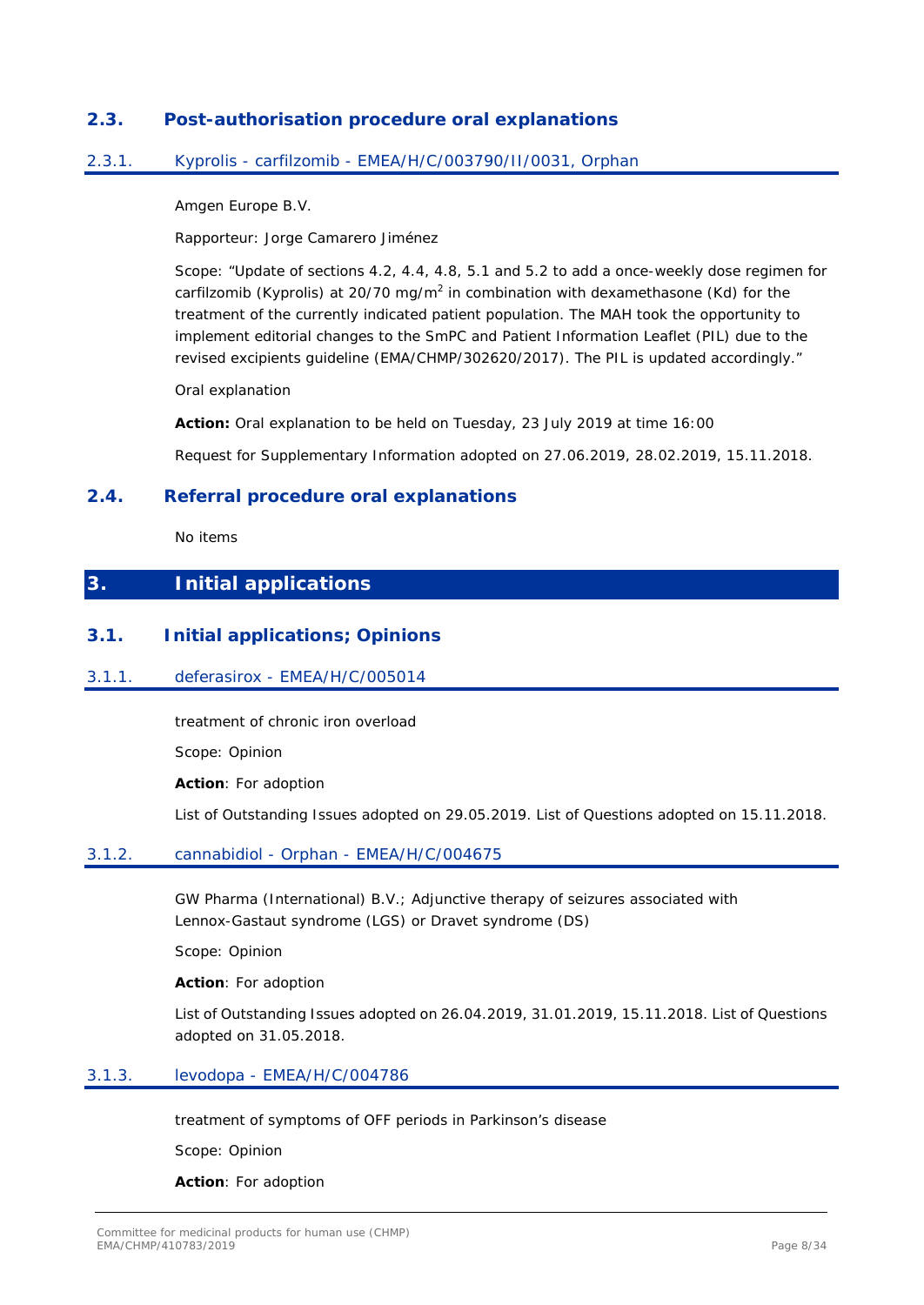List of Outstanding Issues adopted on 29.05.2019. List of Questions adopted on 20.09.2018.

# <span id="page-8-0"></span>3.1.4. polatuzumab vedotin - Orphan - EMEA/H/C/004870

### **Accelerated assessment**

Roche Registration GmbH; treatment of mature B cell lymphomas

Scope: Possible oral explanation/Opinion

**Action**: Possible oral explanation to be held on Tuesday, 23 July 2019 at time 09:00

List of Outstanding Issues adopted on 27.06.2019. List of Questions adopted on 24.04.2019. See 2.1

### <span id="page-8-1"></span>3.1.5. lidocaine / prilocaine - EMEA/H/C/005298

treatment of primary premature ejaculation

Scope: Opinion

**Action**: For adoption

### <span id="page-8-2"></span>3.1.6. ibalizumab - EMEA/H/C/004961

treatment of adults infected with HIV-1 resistant to at least 1 agent in 3 different classes

Scope: Opinion

**Action**: For adoption

List of Outstanding Issues adopted on 29.05.2019, 28.02.2019. List of Questions adopted on 11.12.2018.

### <span id="page-8-3"></span>3.1.7. larotrectinib - Orphan - EMEA/H/C/004919

Bayer AG; treatment of adult and paediatric patients with locally advanced or metastatic solid tumours

Scope: Opinion

**Action**: For adoption

List of Outstanding Issues adopted on 29.05.2019, 28.03.2019. List of Questions adopted on 11.12.2018.

### <span id="page-8-4"></span>**3.2. Initial applications; List of outstanding issues (Day 180; Day 120 for procedures with accelerated assessment timetable)**

## <span id="page-8-5"></span>3.2.1. arsenic trioxide - EMEA/H/C/005175

treatment of relapsed acute promyelocytic leukaemia (APL)

Scope: List of outstanding issues

#### **Action**: For adoption

List of Questions adopted on 26.04.2019.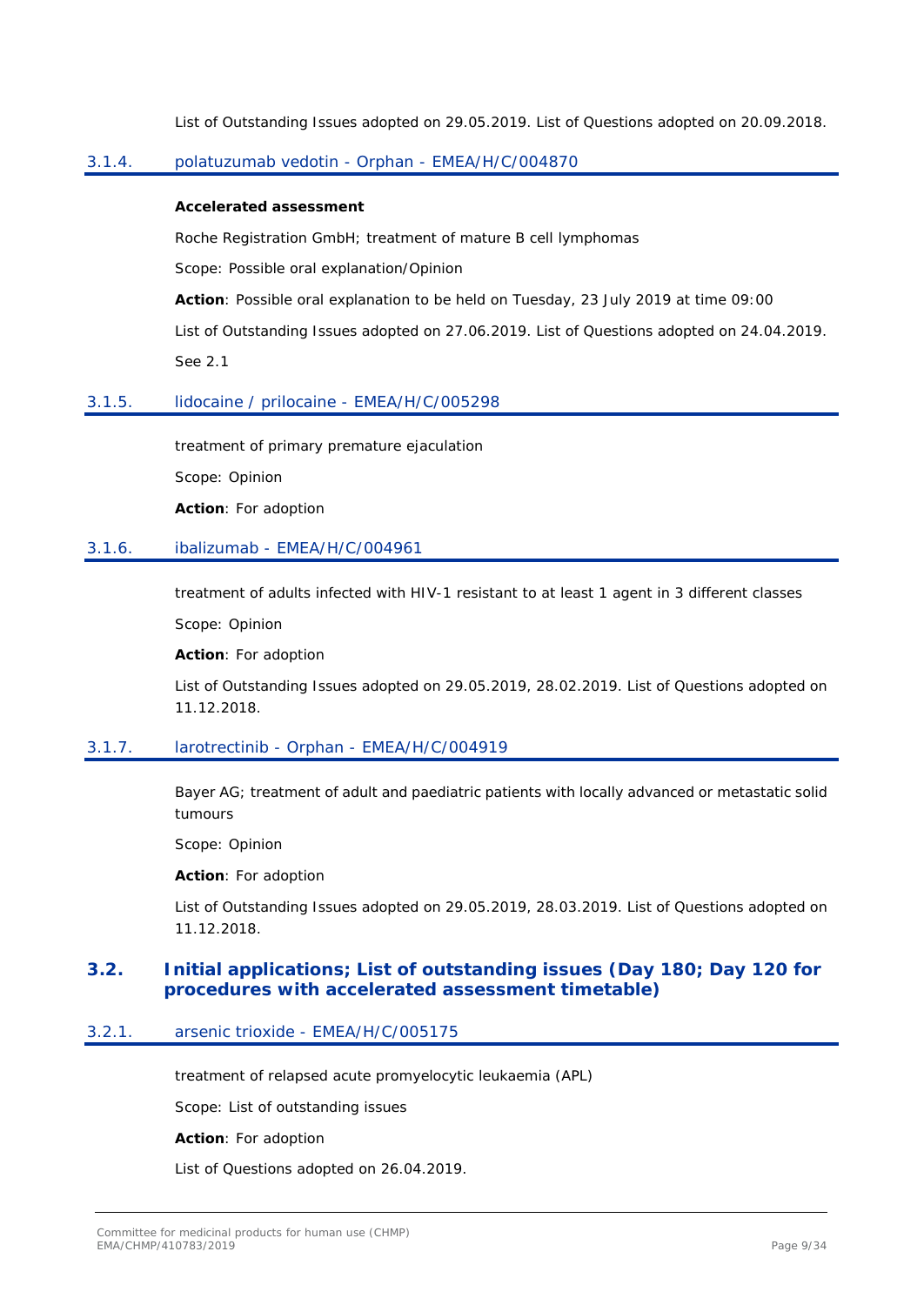### <span id="page-9-0"></span>3.2.2. glucagon - EMEA/H/C/003848

treatment of severe hypoglycaemia

Scope: List of outstanding issues

**Action**: For adoption

List of Outstanding Issues adopted on 26.04.2019. List of Questions adopted on 13.12.2018.

### <span id="page-9-1"></span>3.2.3. dapivirine - Article 58 - EMEA/H/W/002168

Reducing the risk of HIV-1 infection via vaginal intercourse in sexually active HIV-uninfected women

Scope: Possible oral explanation/List of outstanding issues, request by the applicant for an extension to the clock stop to respond to the expected list of outstanding issues

**Action**: For adoption

List of Outstanding Issues adopted on 26.04.2019, 18.10.2018. List of Questions adopted on 09.11.2017.

See 2.1

#### <span id="page-9-2"></span>3.2.4. clofarabine - EMEA/H/C/005039

treatment of acute lymphoblastic leukaemia

Scope: List of outstanding issues

**Action**: For adoption

List of Questions adopted on 31.01.2019.

### <span id="page-9-3"></span>3.2.5. etanercept - EMEA/H/C/004711

Rheumatoid arthritis, juvenile idiopathic arthritis, psoriatic arthritis, axial spondyloarthritis, ankylosing spondylitis, non-radiographic axial spondyloarthritis, plaque psoriasis, paediatric plaque psoriasis

Scope: List of outstanding issues

**Action**: For adoption

List of Outstanding Issues adopted on 29.05.2019. List of Questions adopted on 20.09.2018.

### <span id="page-9-4"></span>3.2.6. osilodrostat - Orphan - EMEA/H/C/004821

Novartis Europharm Limited; treatment of cushing's syndrome

Scope: List of outstanding issues

**Action**: For adoption

List of Questions adopted on 28.03.2019.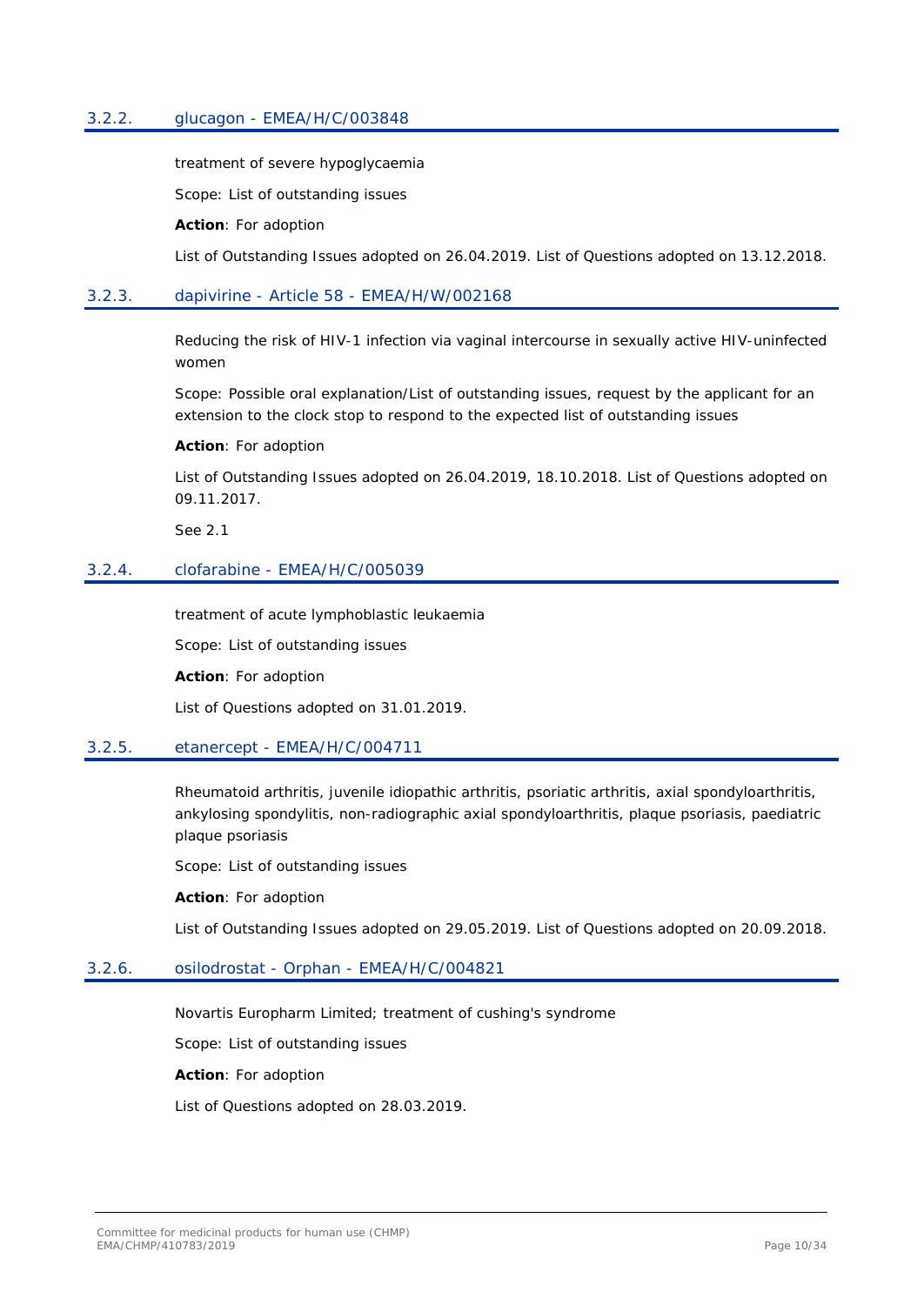### <span id="page-10-0"></span>3.2.7. esketamine - EMEA/H/C/004535

treatment-resistant depression

Scope: List of outstanding issues

**Action**: For adoption

List of Questions adopted on 28.02.2019.

#### <span id="page-10-1"></span>3.2.8. solriamfetol - EMEA/H/C/004893

indicated to improve wakefulness in patients with narcolepsy or obstructive sleep apnoea

Scope: List of outstanding issues

**Action**: For adoption

List of Questions adopted on 28.03.2019.

#### <span id="page-10-2"></span>3.2.9. gilteritinib - Orphan - EMEA/H/C/004752

#### **Accelerated assessment**

Astellas Pharma Europe B.V.; treatment of patients who have relapsed or refractory acute myeloid leukemia (AML) with a FLT3 mutation

Scope: List of outstanding issues

**Action**: For adoption

List of Questions adopted on 27.05.2019.

# <span id="page-10-3"></span>3.2.10. plazomicin - EMEA/H/C/004457

treatment of complicated urinary tract infection (cUTI), including pyelonephritis; treatment of bloodstream infection (BSI); treatment of infections due to Enterobacteriaceae

Scope: List of outstanding issues

**Action**: For adoption

List of Questions adopted on 28.02.2019.

## <span id="page-10-4"></span>**3.3. Initial applications; List of questions (Day 120; Day 90 for procedures with accelerated assessment timetable)**

### <span id="page-10-5"></span>3.3.1. aripiprazole - EMEA/H/C/005062

treatment of schizophrenia, or of moderate to severe manic episodes in bipolar I disorder with sensor to measure medication adherence

Scope: List of questions

**Action**: For adoption

#### <span id="page-10-6"></span>3.3.2. arsenic trioxide - EMEA/H/C/005235

treatment of relapsed acute promyelocytic leukaemia (APL)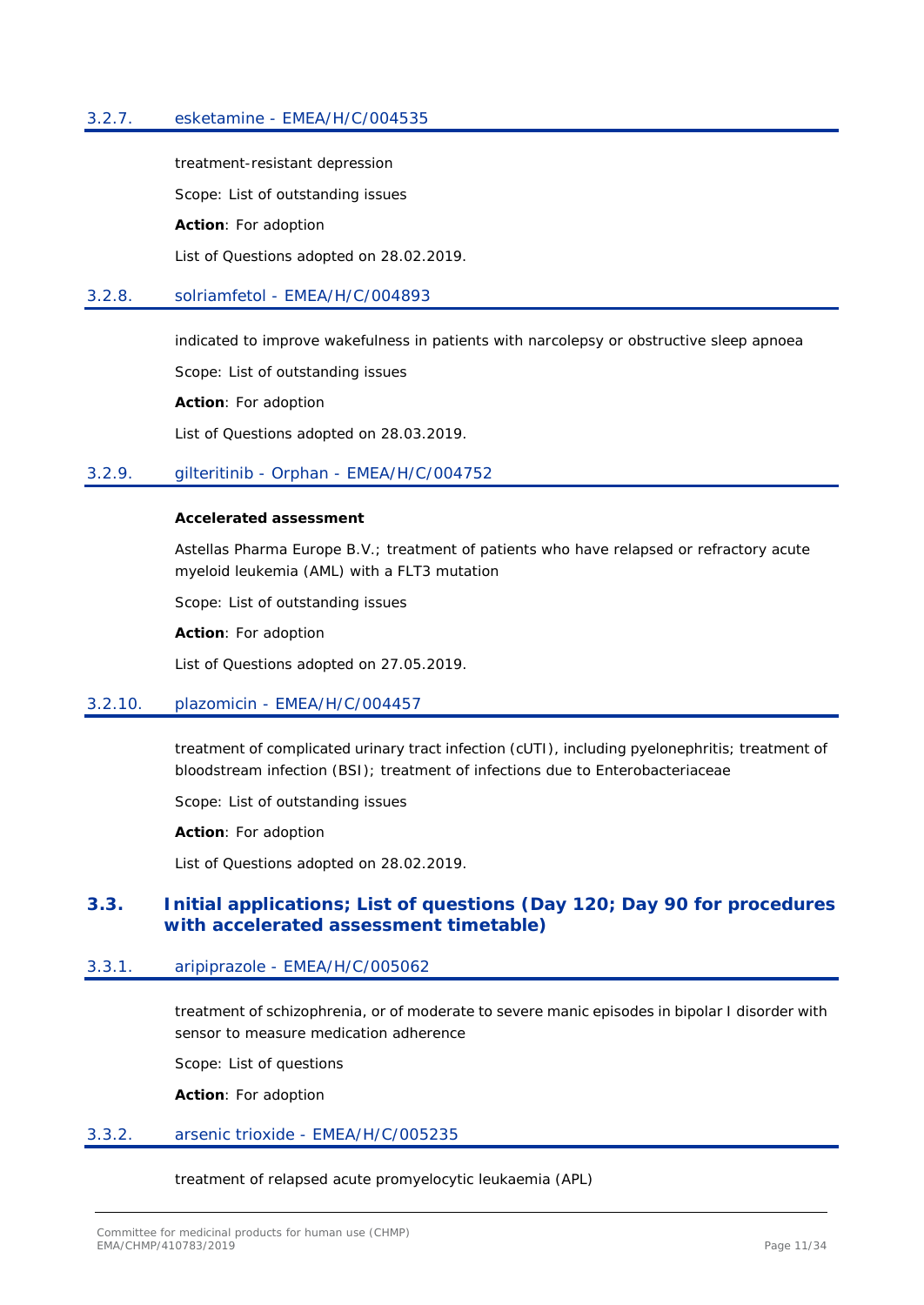Scope: List of questions

**Action**: For adoption

### <span id="page-11-0"></span>3.3.3. azacitidine - EMEA/H/C/004984

treatment of adult patients who are not eligible for haematopoietic stem cell transplantation (HSCT)

Scope: List of questions

**Action**: For adoption

### <span id="page-11-1"></span>3.3.4. influenza vaccine (surface antigen, inactivated) - Article 28 - EMEA/H/C/004993

Active immunisation against influenza in the elderly (65 years of age and older) and in children 6 months to less than 6 years of age

Scope: List of questions

**Action**: For adoption

### <span id="page-11-2"></span>3.3.5. hepatitis B surface antigen - EMEA/H/C/005063

Prevention of hepatitis B virus infection

Scope: List of questions, request by the applicant for an extension to the clock stop to respond to the list of questions

**Action**: For adoption

### <span id="page-11-3"></span>3.3.6. insulin lispro - EMEA/H/C/005037

Treatment of diabetes mellitus in adults

Scope: List of questions

**Action**: For adoption

### <span id="page-11-4"></span>3.3.7. melphalan - EMEA/H/C/005173

used alone or in combination with other cytotoxic drugs and/or total body irradiation is indicated in the treatment of: multiple myeloma, malignant lymphoma (Hodgkin, non-Hodgkin lymphoma), acute lymphoblastic and myeloblastic leukemia, childhood neuroblastoma, ovarian adenocarcinoma, mammary adenocarcinoma.

in combination with other cytotoxic drugs and/or total body irradiation, in adult and paediatric population, is indicated as conditioning treatment prior to allogeneic haematopoietic stem cell transplantation (HSCT) in haematological diseases.

Scope: List of questions

**Action**: For adoption

### <span id="page-11-5"></span>3.3.8. darolutamide - EMEA/H/C/004790

treatment of non-metastatic castration resistant prostate cancer (nmCRPC)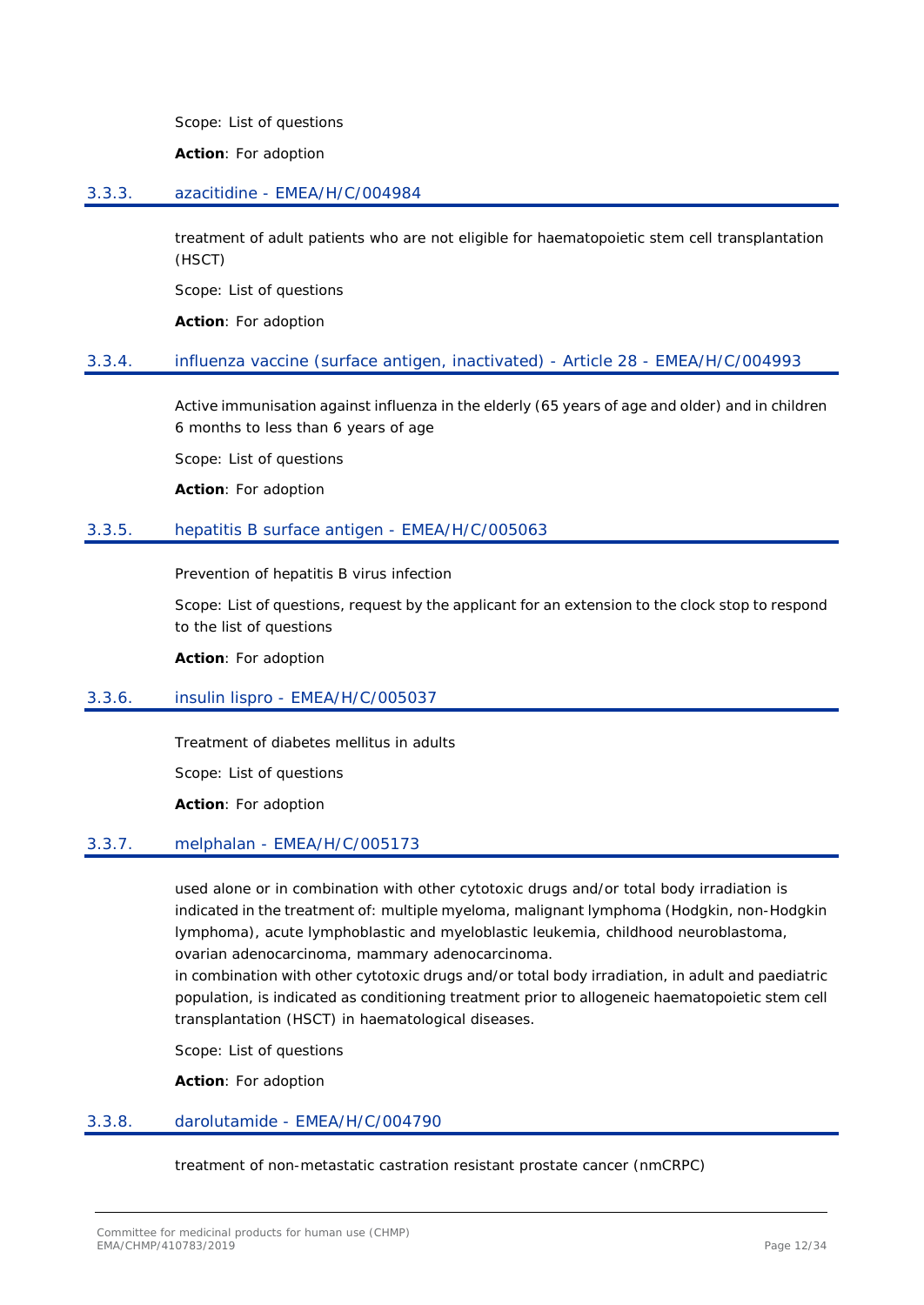Scope: List of questions

**Action**: For adoption

### <span id="page-12-0"></span>3.3.9. pretomanid - Orphan - EMEA/H/C/005167

FGK Representative Service GmbH; treatment of tuberculosis

Scope: List of questions

**Action**: For adoption

### <span id="page-12-1"></span>3.3.10. teriparatide - EMEA/H/C/005233

treatment of osteoporosis Scope: List of questions

**Action**: For adoption

### <span id="page-12-2"></span>3.3.11. pexidartinib - Orphan - EMEA/H/C/004832

Daiichi Sankyo Europe GmbH; treatment of adult patients with symptomatic tenosynovial giant cell tumour (TGCT), also referred to as giant cell tumour of the tendon sheath (GCT-TS) or pigmented villonodular synovitis (PVNS)

Scope: List of questions

**Action**: For adoption

### <span id="page-12-3"></span>3.3.12. ozanimod - EMEA/H/C/004835

Treatment of multiple sclerosis Scope: List of questions **Action**: For adoption

### <span id="page-12-4"></span>3.3.13. bupivacaine / meloxicam - EMEA/H/C/005205

for application into the surgical site to reduce postoperative pain for application into the surgical site to reduce postoperative pain

Scope: List of questions

**Action**: For adoption

# <span id="page-12-5"></span>**3.4. Update on on-going initial applications for Centralised procedure**

### <span id="page-12-6"></span>3.4.1. rituximab - EMEA/H/C/004807

treatment of Non-Hodgkin's lymphoma (NHL), chronic lymphocytic leukaemia (CLL) and rheumatoid arthritis

Scope: letter by the applicant requesting an extension of the clock stop to respond to the list of outstanding issues adopted on 27.06.2019

### **Action:** For adoption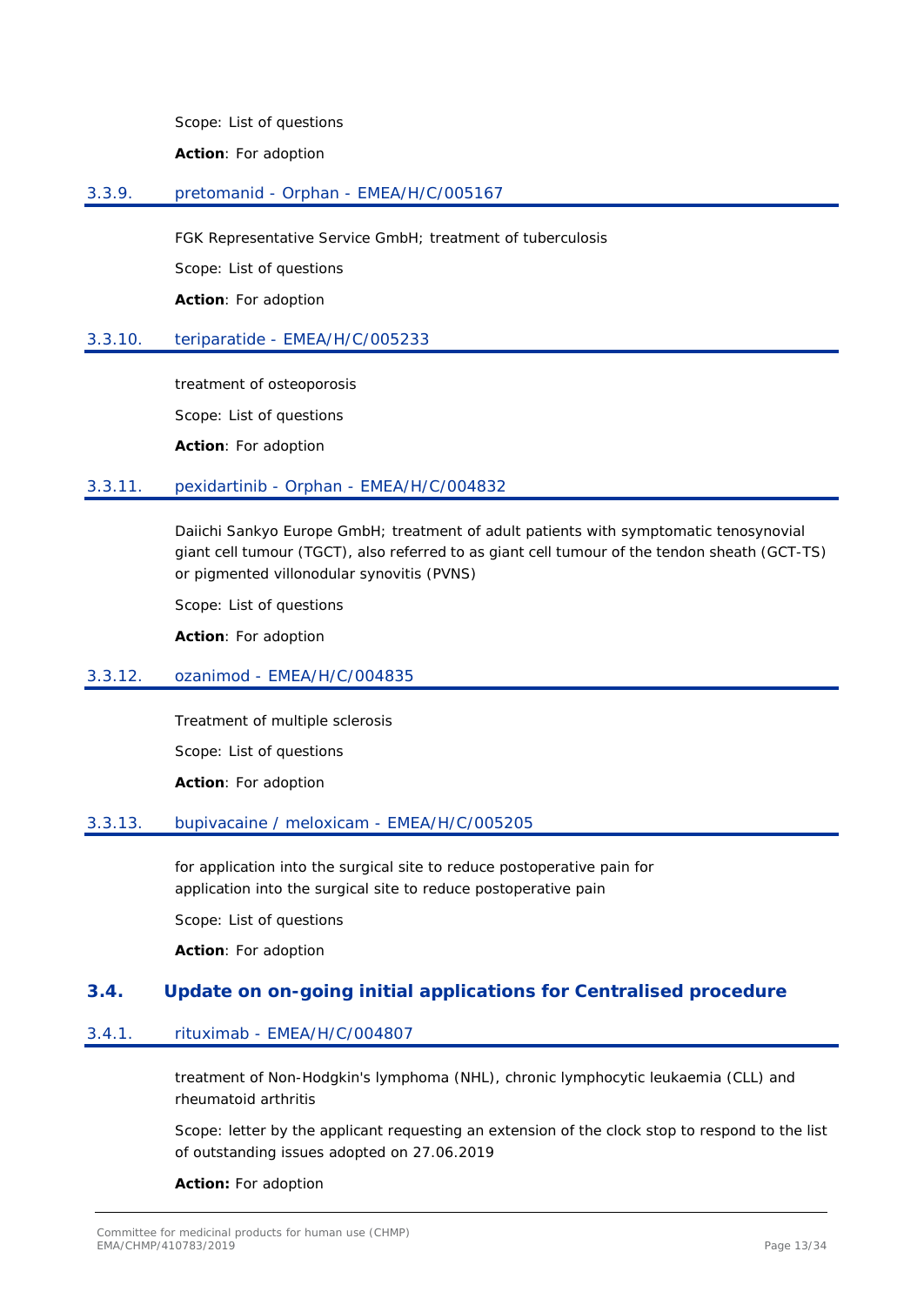List of Outstanding Issues adopted on 27.06.2019. List of Questions adopted on 18.10.2018.

# <span id="page-13-0"></span>3.4.2. rituximab EMEA/H/C/5387

treatment of Non-Hodgkin's lymphoma (NHL), chronic lymphocytic leukaemia (CLL)

Scope: letter by the applicant requesting an extension of the clock stop to respond to the list of outstanding issues adopted on 27.06.2019

**Action**: For adoption

List of Outstanding Issues adopted on 27.06.2019

### <span id="page-13-1"></span>3.4.3. imlifidase - Orphan - EMEA/H/C/004849

Hansa Biopharma AB; indicated for desensitization treatment of highly sensitized adult kidney transplant patients with positive crossmatch against an available deceased donor.

Scope: letter by the applicant requesting an extension of the clock stop to respond to the list of questions adopted on 27.06.2019

#### **Action**: For adoption

List of Questions adopted on 27.06.2019.

# <span id="page-13-2"></span>**3.5. Re-examination of initial application procedures under Article 9(2) of Regulation no 726/2004**

### <span id="page-13-3"></span>3.5.1. Evenity - romosozumab - EMEA/H/C/004465

UCB Pharma S.A.; Treatment of osteoporosis

Scope: Appointment of re-examination Rapporteurs, draft timetable

**Action**: For adoption

New active substance (Article 8(3) of Directive No 2001/83/EC)

Opinion adopted on 27.06.2019, List of Outstanding Issues adopted on 29.05.2019, 28.02.2019, 15.11.2018, 20.09.2018. List of Questions adopted on 26.04.2018.

# <span id="page-13-4"></span>**3.6. Initial applications in the decision-making phase**

### <span id="page-13-5"></span>3.6.1. Nuceiva - botulinum toxin type a - EMEA/H/C/004587

Evolus Pharma Limited; temporary improvement in the appearance of moderate to severe vertical lines between the eyebrows

Scope: Response to the request from the European Commission for clarification on the opinion adopted in April 2019

**Action**: For adoption

Known active substance (Article 8(3) of Directive No 2001/83/EC)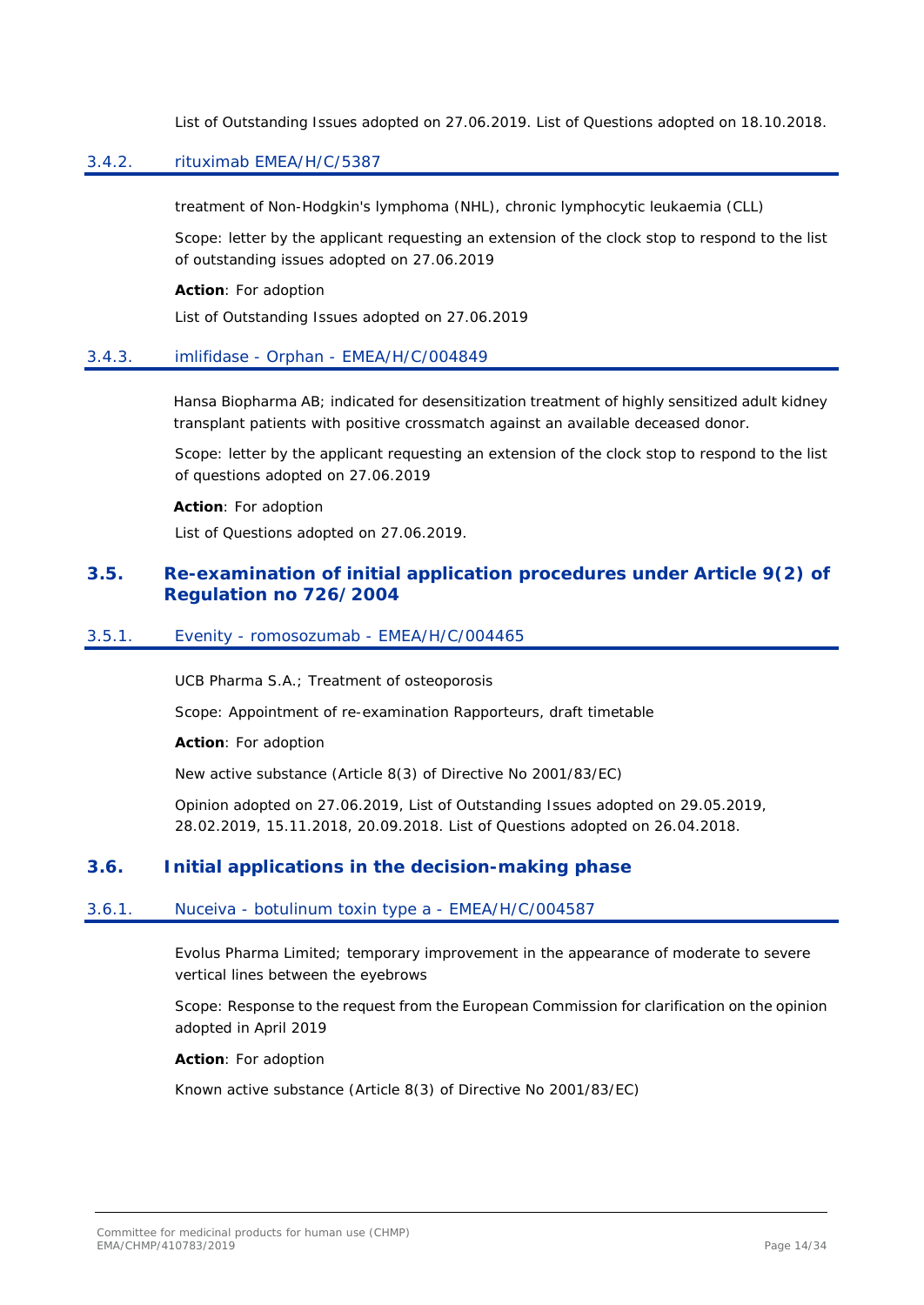# <span id="page-14-0"></span>**3.7. Withdrawals of initial marketing authorisation application**

No items

# <span id="page-14-1"></span>**4. Extension of marketing authorisation according to Annex I of Commission Regulation (EC) No 1234/2008**

# <span id="page-14-2"></span>**4.1. Extension of marketing authorisation according to Annex I of Commission Regulation (EC) No 1234/2008; Opinion**

# <span id="page-14-3"></span>4.1.1. Kalydeco - ivacaftor - Orphan - EMEA/H/C/002494/X/0075/G

Vertex Pharmaceuticals (Ireland) Limited

Rapporteur: Maria Concepcion Prieto Yerro, PRAC Rapporteur: Maria del Pilar Rayon

Scope: "Extension application to add a new strength of 25 mg granules in sachet in the treatment of cystic fibrosis in children aged 6 to less than 12 months old.

C.I.4 - To update sections 4.2, 4.8, 5.1, 5.2 and 5.3 of the SmPC, and sections 2 and 3 of the PL for the 150 mg film-coated tablet presentations to bring it in line with the new dosage form (25 mg granules), which supports the extension of indication for children aged 6 to 12 months old. The RMP (version 8.3) is updated in accordance.

In addition, the MAH took the opportunity to implement minor updates in the Product Information."

**Action**: For adoption

List of Questions adopted on 26.04.2019.

# <span id="page-14-4"></span>**4.2. Extension of marketing authorisation according to Annex I of Commission Regulation (EC) No 1234/2008; Day 180 list of outstanding issues**

### <span id="page-14-5"></span>4.2.1. Remsima - infliximab - EMEA/H/C/002576/X/0062

Celltrion Healthcare Hungary Kft.

Rapporteur: Outi Mäki-Ikola, Co-Rapporteur: Kristina Dunder, PRAC Rapporteur: Kimmo Jaakkola

Scope: "Extension application to introduce a new pharmaceutical form (solution for injection), a new strength (120 mg) and a new route of administration (subcutaneous use). The RMP (version 9.1) is updated in accordance."

### **Action**: For adoption

List of Questions adopted on 28.03.2019.

# <span id="page-14-6"></span>**4.3. Extension of marketing authorisation according to Annex I of Commission Regulation (EC) No 1234/2008; Day 120 List of question**

### <span id="page-14-7"></span>4.3.1. Entyvio - vedolizumab - EMEA/H/C/002782/X/0040

Takeda Pharma A/S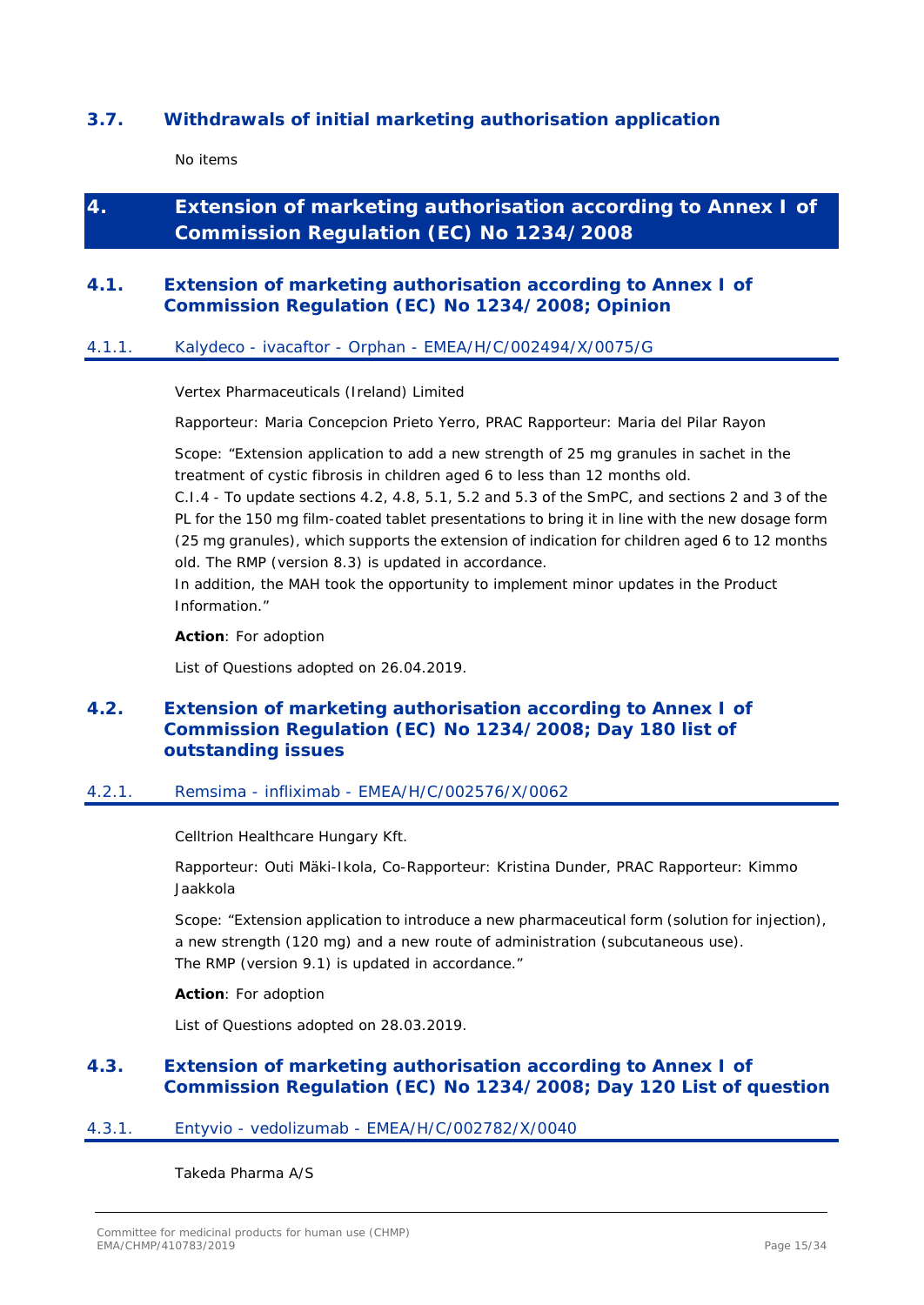Rapporteur: Daniela Melchiorri, Co-Rapporteur: Ewa Balkowiec Iskra, PRAC Rapporteur: Adam Przybylkowski

Scope: "Extension application to introduce a new pharmaceutical form (solution for injection), associated with a new strength (108 mg) and a new route of administration (subcutaneous use)."

**Action**: For adoption

### <span id="page-15-0"></span>4.3.2. Ibrance - palbociclib - EMEA/H/C/003853/X/0018

Pfizer Europe MA EEIG

Rapporteur: Filip Josephson

Scope: "Extension application to introduce a new pharmaceutical form (film-coated tablets) associated with new strengths."

**Action**: For adoption

### <span id="page-15-1"></span>4.3.3. Suboxone - buprenorphine / naloxone - EMEA/H/C/000697/X/0042

Indivior Europe Limited

Rapporteur: Janet Koenig, PRAC Rapporteur: Martin Huber

Scope: "Extension application to introduce a new pharmaceutical form (sublingual film) associated with four new strengths (2/0.5, 4/1, 8/2, and 16/4 mg) and a new route of administration (either sublingual or buccal administration)"

**Action**: For adoption

# <span id="page-15-2"></span>**4.4. Update on on-going extension application according to Annex I of Commission Regulation (EC) No 1234/2008**

No items

# <span id="page-15-3"></span>**4.5. Re-examination procedure of extension of marketing authorisation according to Annex I of Commission Regulation (EC) No 1234/2008**

No items

# <span id="page-15-4"></span>**5. Type II variations - variation of therapeutic indication procedure according to Annex I of Commission Regulation (EC) No 1234/2008**

# <span id="page-15-5"></span>**5.1. Type II variations - variation of therapeutic indication procedure according to Commission Regulation (EC) No 1234/2008; Opinions or Requests for supplementary information**

### <span id="page-15-6"></span>5.1.1. Axumin - fluciclovine (18F) - EMEA/H/C/004197/II/0011

Blue Earth Diagnostics Ireland Limited

Rapporteur: Janet Koenig, PRAC Rapporteur: Rugile Pilviniene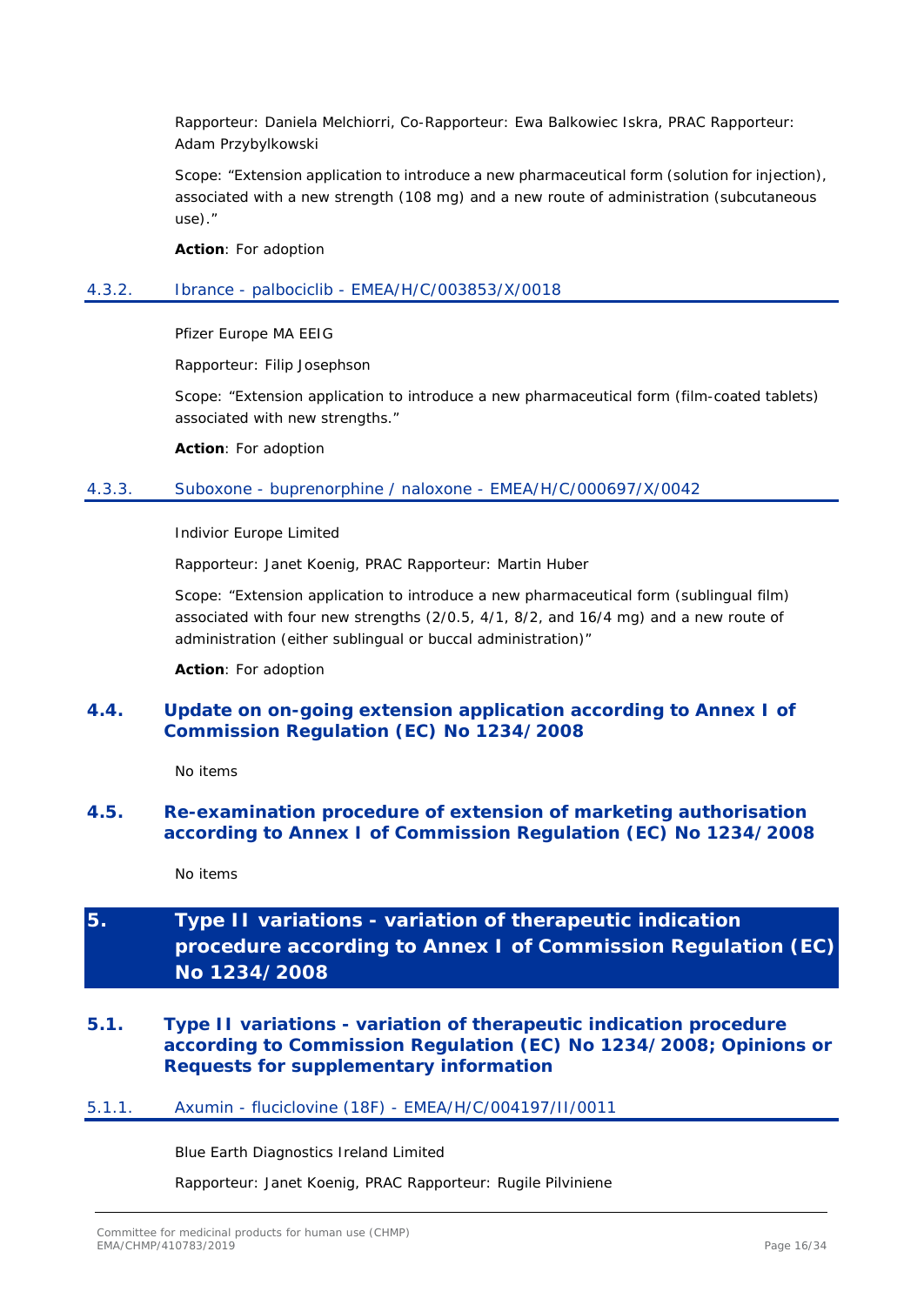Scope: "Extension of indication to include diagnosis and continuing assessment of Glioma in adult patients as a new indication for Axumin; as a consequence, sections 4.1, 4.2, 4.4, 4.6, 5.1, 5.2 and 11 of the SmPC and the Annex II are updated. The Package Leaflet is updated in accordance."

Request for 1 year of market protection for a new indication (Article 14(11) of Regulation (EC) 726/2004)

**Action**: For adoption

Request for Supplementary Information adopted on 28.03.2019.

### <span id="page-16-0"></span>5.1.2. Darzalex - daratumumab - Orphan - EMEA/H/C/004077/II/0029

Janssen-Cilag International NV

Rapporteur: Sinan B. Sarac, Co-Rapporteur: Jorge Camarero Jiménez, PRAC Rapporteur: Marcia Sofia Sanches de Castro Lopes Silva

Scope: "Extension of indication to extend the existing therapeutic indication for Darzalex (daratumumab) in combination with lenalidomide and dexamethasone (Rd) for the treatment of adult patients with newly diagnosed multiple myeloma who are ineligible for autologous stem cell transplant (ASCT); as a consequence, sections 4.1, 4.2, 4.5, 4.8, 5.1 and 5.2 of the SmPC are updated. The Package Leaflet is updated in accordance. The RMP (Version 6, Succession 1) has also been submitted."

**Action**: For adoption

### <span id="page-16-1"></span>5.1.3. Darzalex - daratumumab - Orphan - EMEA/H/C/004077/II/0030

Janssen-Cilag International NV

Rapporteur: Sinan B. Sarac, Co-Rapporteur: Jorge Camarero Jiménez, PRAC Rapporteur: Marcia Sofia Sanches de Castro Lopes Silva

Scope: "Extension of indication to extend the existing therapeutic indication for Darzalex (daratumumab) in combination with bortezomib, thalidomide and dexamethasone for the treatment of adult patients with newly diagnosed multiple myeloma who are eligible for autologous stem cell transplant (ASCT); as a consequence, sections 4.1, 4.2, 4.5, 4.8 and 5.1 of the SmPC are updated. The Package Leaflet is updated in accordance. The RMP (Version 6, Succession 1) has also been submitted."

**Action**: For adoption

### <span id="page-16-2"></span>5.1.4. Empliciti - elotuzumab - EMEA/H/C/003967/II/0012

### Bristol-Myers Squibb Pharma EEIG

Rapporteur: Paula Boudewina van Hennik, Co-Rapporteur: Daniela Melchiorri, PRAC Rapporteur: Brigitte Keller-Stanislawski

Scope: "Extension of indication to include treatment in combination with pomalidomide and dexamethasone of adult patients with multiple myeloma. As a consequence, sections 4.1, 4.2, 4.4, 4.6, 4.8, 4.9, 5.1 5.2 and 6.6 of the SmPC are updated. The Package Leaflet is updated in accordance.

In addition, the Marketing authorisation holder (MAH) took the opportunity to update the list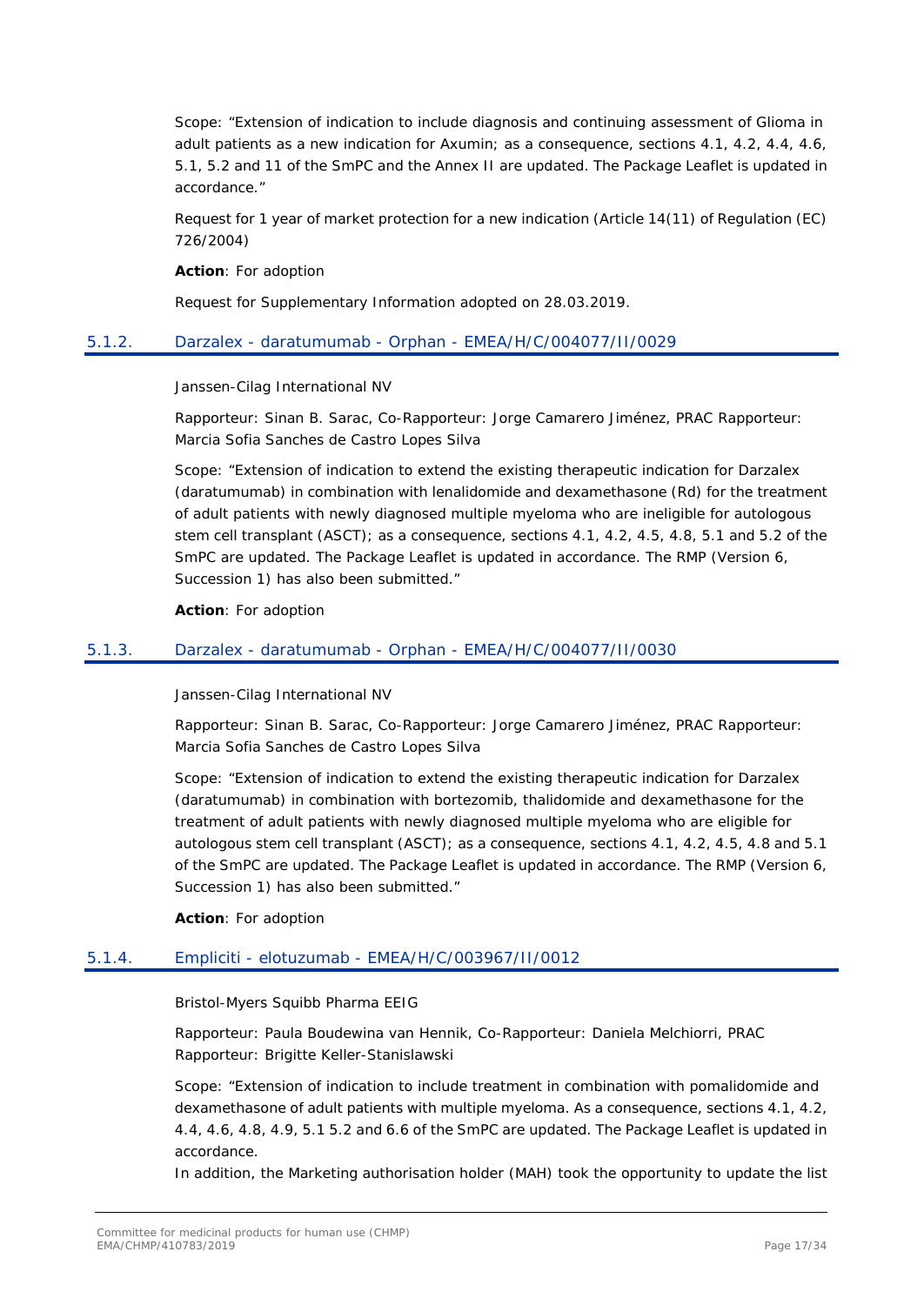of local representatives in the Package Leaflet. The RMP (version 2.0) is updated to reflect the new indication."

Request for 1 year of market protection for a new indication (Article 14(11) of Regulation (EC) 726/2004)

**Action**: For adoption

Request for Supplementary Information adopted on 26.04.2019, 13.12.2018.

### <span id="page-17-0"></span>5.1.5. Keytruda - pembrolizumab - EMEA/H/C/003820/II/0069

Merck Sharp & Dohme B.V.

Rapporteur: Daniela Melchiorri, Co-Rapporteur: Jan Mueller-Berghaus, PRAC Rapporteur: Menno van der Elst

Scope: "Extension of indication to include first line treatment of advanced or metastatic renal cell carcinoma (RCC) as combination therapy of pembrolizumab together with axitinib based on the results of the first Interim Analysis (IA1) from the pivotal study, KN426, an ongoing, Phase 3, randomized, open-label, multicenter, global study, to evaluate the efficacy and safety of pembrolizumab in combination with axitinib versus sunitinib in previously untreated subjects with advanced/metastatic RCC. It also includes supportive data from KEYNOTE-427 Cohort A (pembrolizumab monotherapy) and a Sponsored Study A4061051 (axitinib monotherapy). As a consequence, sections 4.1, 4.2, 4.4, 4.8 and 5.1 of the SmPC are updated. The Package Leaflet is updated in accordance.

In addition, the Marketing authorisation holder (MAH) took the opportunity to update the list of local representatives in the Package Leaflet. The risk management plan (RMP) Version 24.1 is submitted."

**Action**: For adoption

Request for Supplementary Information adopted on 27.06.2019, 26.04.2019.

### <span id="page-17-1"></span>5.1.6. Lonsurf - trifluridine / tipiracil - EMEA/H/C/003897/II/0012

Les Laboratoires Servier

Rapporteur: Paula Boudewina van Hennik, Co-Rapporteur: Jorge Camarero Jiménez, PRAC Rapporteur: Annika Folin

Scope: "Extension of indication to include Lonsurf indicated for the treatment of adult patients with metastatic gastric cancer including adenocarcinoma of the gastroesophageal junction, who have been previously treated with, or are not considered candidates for, available therapies including fluoropyrimidine-, platinum-, and either a taxane- or irinotecan-based chemotherapy. As a consequence, sections 4.1, 4.2, 4.4, 4.8, 5.1 and 5.2 of the SmPC are updated. The Package Leaflet is updated in accordance.

In addition, the Marketing authorisation holder (MAH) took the opportunity to update the list of local representatives in the Package Leaflet. RMP version 6.1 has also been submitted and updated in accordance with Template Rev 2."

### **Action**: For adoption

Request for Supplementary Information adopted on 27.06.2019, 31.01.2019.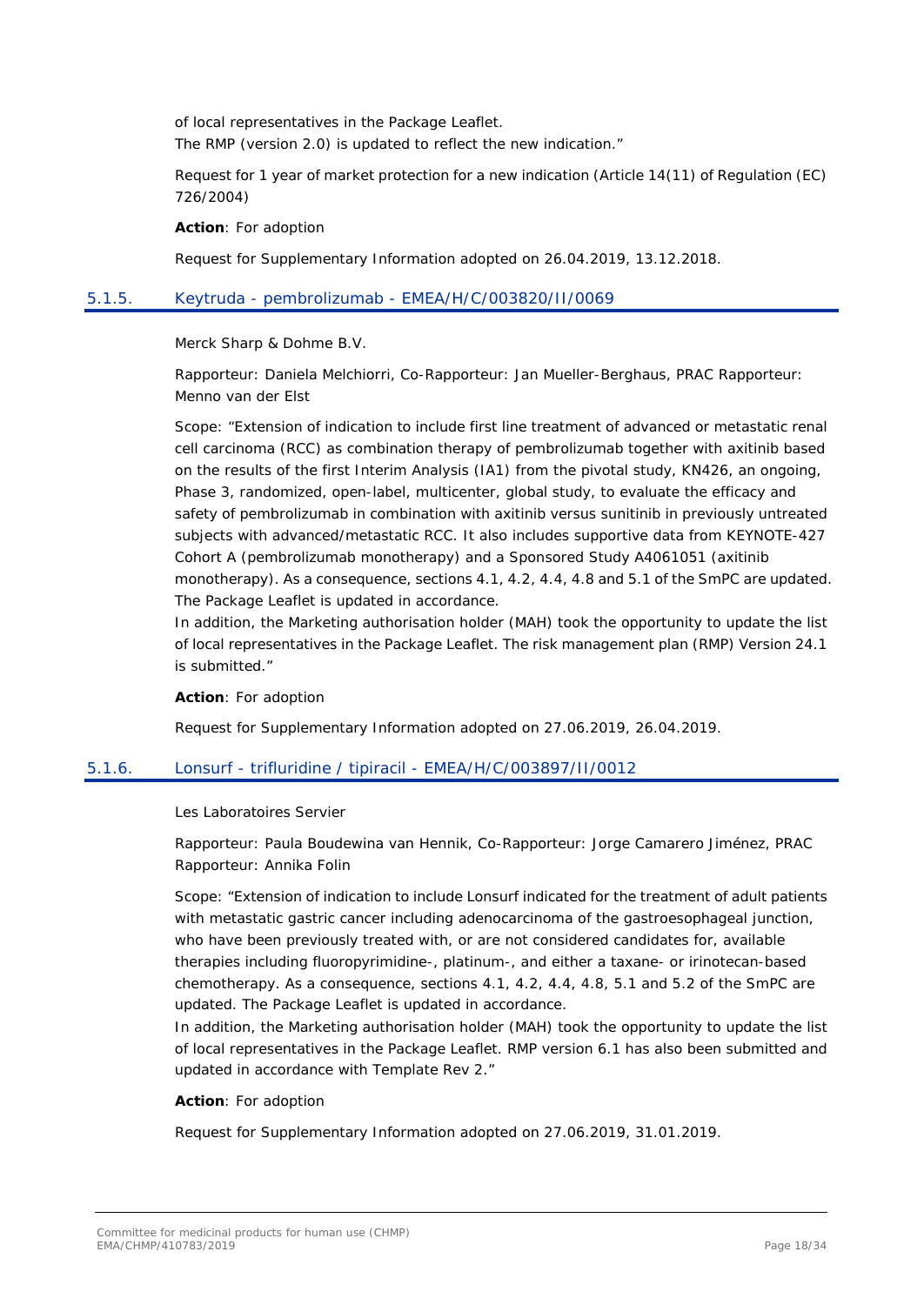### <span id="page-18-0"></span>5.1.7. Lucentis - ranibizumab - EMEA/H/C/000715/II/0074/G

Novartis Europharm Limited

Rapporteur: Kristina Dunder, Co-Rapporteur: Maria Concepcion Prieto Yerro, PRAC Rapporteur: Ulla Wändel Liminga

Scope: "Extension of indication to include new indication for Lucentis vial presentation: treatment of retinopathy of prematurity (ROP) in preterm infants; as a consequence, sections 2, 4.1, 4.2, 4.5, 4.8, 5.1, 5.2 and 6.6 of the SmPC are updated. The Package Leaflet and Labelling are updated in accordance. In addition, RMP version 18.0 is also submitted. B.IV.1.a.1 – To introduce a low volume high accuracy syringe, as a stand-alone medical device for the administration of the Lucentis 0.2mg paediatric dose (corresponding to 0.02 ml of the Lucentis 10 mg/ml solution for injection in vial presentations)."

**Action**: For adoption

Request for Supplementary Information adopted on 29.05.2019, 31.01.2019.

### <span id="page-18-1"></span>5.1.8. Soliris - eculizumab - Orphan - EMEA/H/C/000791/II/0105

Alexion Europe SAS

Rapporteur: Jorge Camarero Jiménez, Co-Rapporteur: Alexandre Moreau, PRAC Rapporteur: Eva A. Segovia

Scope: "Extension of indication for Soliris to include treatment of adult patients with Neuromyelitis Optica Spectrum Disorder (NMOSD) who are anti-aquaporin-4 (AQP4) antibody (Ab) positive. As a consequence the SmPC sections 4.1, 4.2, 4.4, 4.8, 5.1, 5.2, Annex II and package leaflet are revised. The updated RMP version 19 has also been submitted."

**Action**: For adoption

Request for Supplementary Information adopted on 26.04.2019.

### <span id="page-18-2"></span>5.1.9. Stelara - ustekinumab - EMEA/H/C/000958/II/0071

Janssen-Cilag International NV

Rapporteur: Jayne Crowe, Co-Rapporteur: Mark Ainsworth, PRAC Rapporteur: Rhea Fitzgerald

Scope: "Extension of indication for Stelara to include treatment of adult patients with moderately to severely active ulcerative colitis who have had an inadequate response with, lost response to, or were intolerant to either conventional therapy or a biologic or have medical contraindications to such therapies. As a consequence, the SmPC, Package Leaflet and RMP have been updated."

**Action**: For adoption

Request for Supplementary Information adopted on 27.06.2019, 26.04.2019.

### <span id="page-18-3"></span>5.1.10. Tecentriq - atezolizumab - EMEA/H/C/004143/II/0018

Roche Registration GmbH

Rapporteur: Sinan B. Sarac, Co-Rapporteur: Jan Mueller-Berghaus, PRAC Rapporteur: Marcia Sofia Sanches de Castro Lopes Silva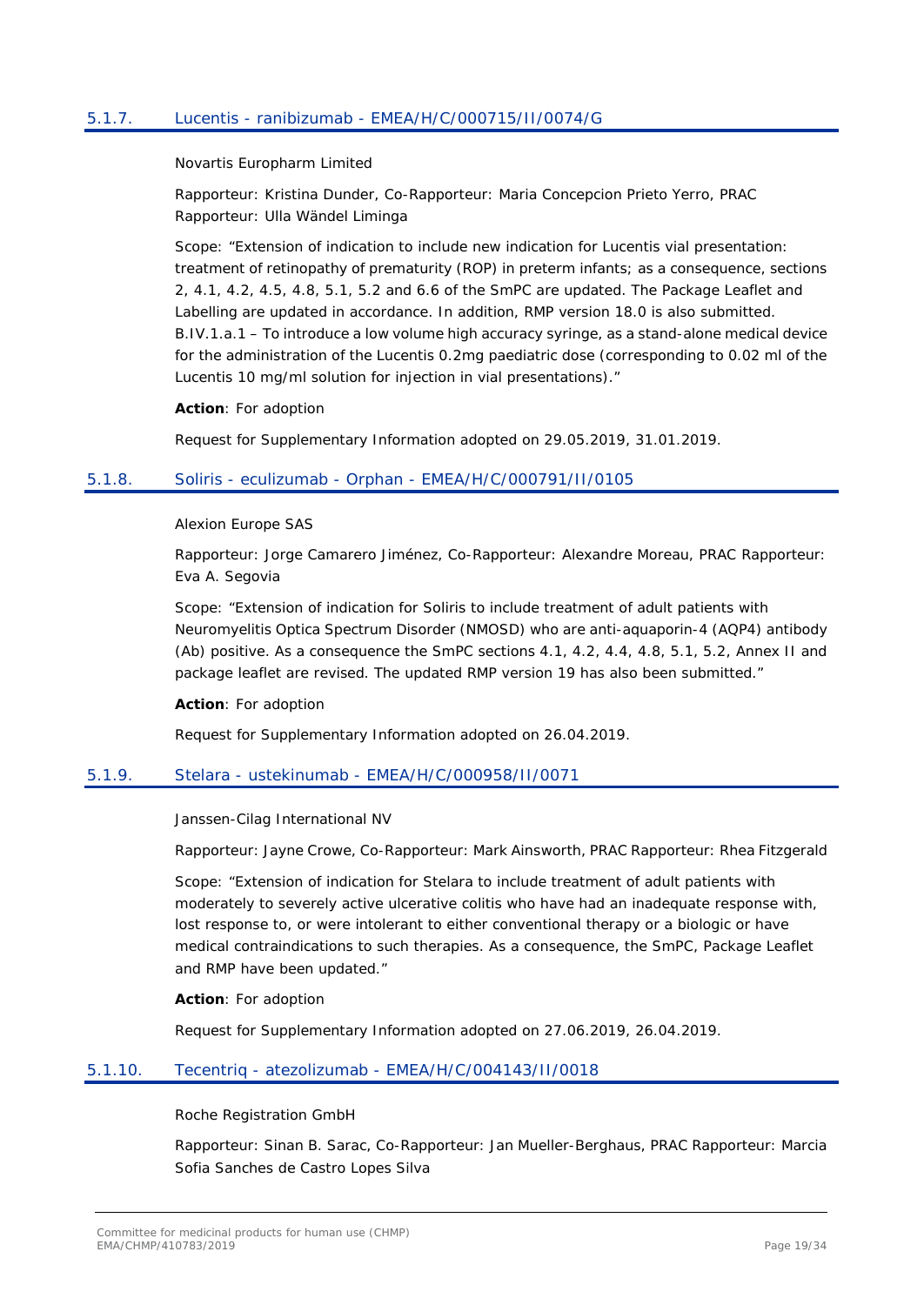Scope: "Extension of indication to include Tecentriq, in combination with carboplatin and etoposide, indicated for the first-line treatment of adult patients with extensive-stage small cell lung cancer (ES-SCLC); as a consequence, sections 4.1, 4.2, 4.8 and 5.1 of the SmPC are updated. The Package Leaflet is updated in accordance. RMP version 8.0 has been submitted"

#### **Action**: For adoption

Request for Supplementary Information adopted on 27.06.2019, 31.01.2019.

### <span id="page-19-0"></span>5.1.11. Tecentriq - atezolizumab - EMEA/H/C/004143/II/0019

#### Roche Registration GmbH

Rapporteur: Sinan B. Sarac, Co-Rapporteur: Jan Mueller-Berghaus, PRAC Rapporteur: Marcia Sofia Sanches de Castro Lopes Silva

Scope: "Extension of indication to include Tecentriq, in combination with nab-paclitaxel and carboplatin, indicated for the first-line treatment of adult patients with metastatic non-squamous non-small cell lung cancer (NSCLC) who do not have EGFR mutant or ALK-positive NSCLC; as a consequence, sections 4.1, 4.2, 4.8 and 5.1 of the SmPC are updated. The Package Leaflet is updated in accordance. RMP version 9.0 has been submitted."

#### **Action**: For adoption

Request for Supplementary Information adopted on 29.05.2019, 31.01.2019.

### <span id="page-19-1"></span>5.1.12. Trulicity - dulaglutide - EMEA/H/C/002825/II/0040

Eli Lilly Nederland B.V.

Rapporteur: Martina Weise, PRAC Rapporteur: Amelia Cupelli

Scope: "Extension of indication to include a new indication for Trulicity; "to reduce the risk of major adverse cardiovascular events (cardiovascular death, non-fatal myocardial infarction, or non-fatal stroke), in adults with type 2 diabetes mellitus who have multiple cardiovascular risk factors without established cardiovascular disease, and in adults with type 2 diabetes mellitus with established cardiovascular disease."

The data supporting this new indication is derived from Study GBDJ (Researching Cardiovascular Events with a Weekly INcretin in Diabetes (REWIND)); a single pivotal Phase 3 long-term cardiovascular outcomes study, which assessed the efficacy and safety of treatment with once-weekly injection of dulaglutide 1.5 mg when added to glucose-lowering regimen of patients with type 2 diabetes (T2D), compared to the addition of a once weekly placebo injection. This study is a post-authorisation measure (PAM) (MEA 004) included in the dulaglutide RMP.

As a consequence, sections 4.1, 4.2, 4.8 and 5.1 of the SmPC are being updated and the Package Leaflet is updated accordingly.

In addition, the MAH is taking the opportunity to update the wording of the existing indication in section 4.1 of the SmPC and to implement a minor change in section 5.1 of the SmPC, in the glycaemic control summary subsection, based on the results from the dulaglutide study as add-on to sodium-glucose co-transporter 2 inhibitor therapy which was assessed as part of II/25. An updated RMP version 3.1 was provided as part of the application."

#### **Action**: For adoption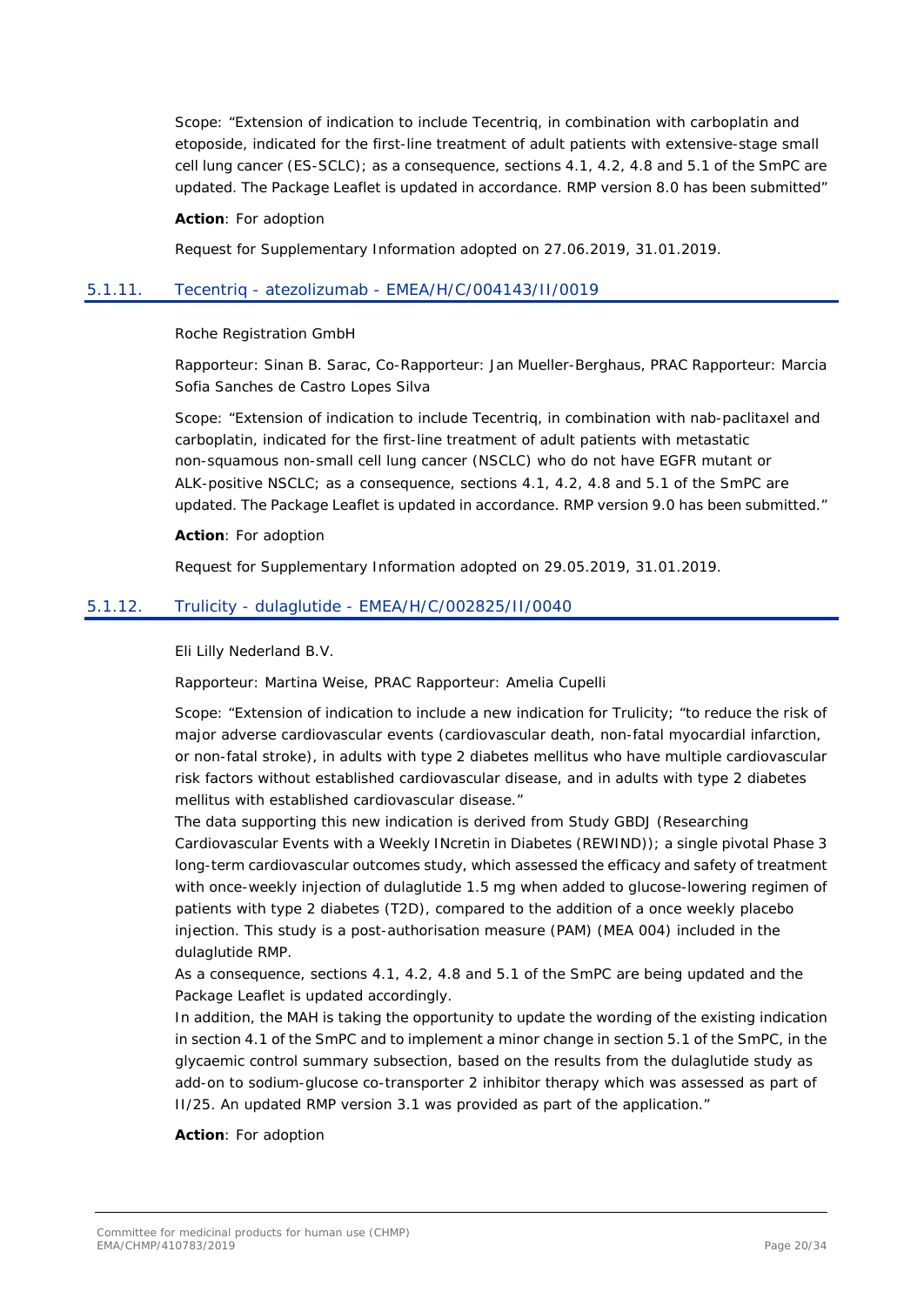### <span id="page-20-0"></span>5.1.13. Trumenba - meningococcal group B vaccine (recombinant, adsorbed) - EMEA/H/C/004051/II/0013

Pfizer Europe MA EEIG

Rapporteur: Johann Lodewijk Hillege, PRAC Rapporteur: Jean-Michel Dogné

Scope: "Extension of indication for Trumenba to include active immunisation of children 1-9 years old. Sections 4.1, 4.2, 4.8 and 5.1 of the SmPC are updated in parallel based on the results from the two pivotal studies B1971017 and B1971035. The Package Leaflet is updated in accordance. The RMP version 2.0 has also been submitted.

In addition, the Marketing authorisation holder (MAH) took the opportunity to submit a corrected version of the final report of study B1971016, which was included in the initial marketing authorisation application."

**Action**: For adoption

Request for Supplementary Information adopted on 28.02.2019.

### <span id="page-20-1"></span>5.1.14. Zavicefta - ceftazidime / avibactam - EMEA/H/C/004027/II/0015

Pfizer Ireland Pharmaceuticals

Rapporteur: Bjorg Bolstad, Co-Rapporteur: Romaldas Mačiulaitis, PRAC Rapporteur: Rugile Pilviniene

Scope: "Extension of indication to include paediatric patients aged 3 months to less than 18 years for Zavicefta (for the treatment of cIAI and cUTI), based on data from paediatric studies D4280C00014, C3591004 and C3591005 and the population PK modelling/simulation analyses (CAZ-MS-PED-01 and CAZ-MS-PED-02).

As a consequence, sections 4.1, 4.2, 4.8, 5.1, 5.2, 6.3 and 6.6 of the SmPC are updated in order to reflect this additional population, the paediatric posology, paediatric safety information, the description of the clinical trials and handling instructions for paediatric dosing. The Package Leaflet is updated in accordance. In addition, the Marketing authorisation holder (MAH) took the opportunity to correct the sodium content in SmPC sections 2 and 4.4 and PL section 2 and the volumes of distribution of ceftazidime and avibactam in SmPC section 5.2. Furthermore, the MAH is also introducing a correction in the Czech SmPC to add missing values in the table in SmPC section 5.1. The RMP version 3.0 has also been submitted."

**Action**: For adoption

### <span id="page-20-2"></span>5.1.15. Zerbaxa - ceftolozane / tazobactam - EMEA/H/C/003772/II/0020

Merck Sharp & Dohme B.V.

Rapporteur: Bjorg Bolstad, Co-Rapporteur: Ewa Balkowiec Iskra, PRAC Rapporteur: Adam Przybylkowski

Scope: "Extension of indication to include treatment of Nosocomial pneumonia, including ventilator associated pneumonia for Zerbaxa, based on results from the randomised, double-blind, multicentre clinical trial CXA-NP-11-04 (PN008).

As a consequence, sections 4.1, 4.2, 4.4, 4.8, 5.1, 5.2, 5.3 and 6.6 of the SmPC are updated. The Package Leaflet is updated in accordance (sections 1, 2, 3, 4 and 6).

The applicant also took the opportunity to implement editorial changes in section 5.2 of the SmPC and to bring section 4.4 of the SmPC and section 2 of the PL in line with the latest Annex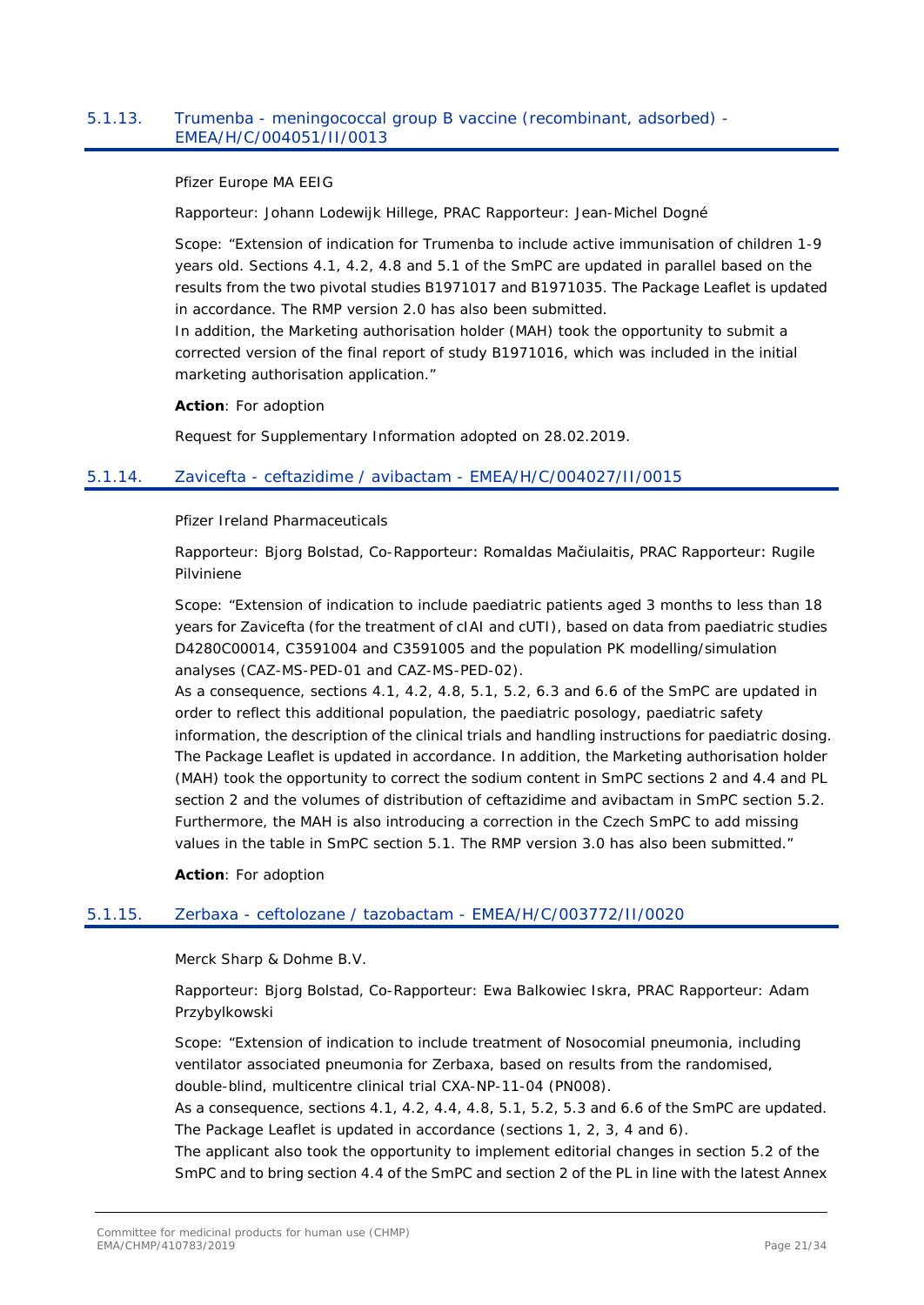to the EC guideline on 'Excipients in the labelling and package leaflet of medicinal products for human use'.

Version 2.1 of the RMP was also submitted."

**Action**: For adoption

Request for Supplementary Information adopted on 27.06.2019, 29.05.2019, 28.03.2019.

# <span id="page-21-0"></span>**5.2. Update on on-going Type II variation; variation of therapeutic indication procedure according to Commission Regulation (EC) No 1234/2008**

### <span id="page-21-1"></span>5.2.1. OFEV - nintedanib - Orphan - EMEA/H/C/003821/II/0026

Boehringer Ingelheim International GmbH

Rapporteur: Peter Kiely, Co-Rapporteur: Ewa Balkowiec Iskra, PRAC Rapporteur: Nikica Mirošević Skvrce

Scope: "Extension of indication to include new indication for OFEV for the treatment of Systemic Sclerosis associated Interstitial Lung Disease (SSc-ILD).

As a consequence, sections 4.1, 4.2, 4.3, 4.4, 4.5, 4.6, 4.8, 5.1 and 5.2 of the SmPC are updated. The Package Leaflet is updated in accordance. In addition, the Marketing authorisation holder (MAH) took the opportunity to update the list of local representatives in the Package Leaflet. The MAH takes this opportunity to also introduce minor linguistic corrections to the Annexes for France and Sweden. The RMP version 7.0 has also been submitted."

Request for 1 year of market protection for a new indication (Article 14(11) of Regulation (EC) 726/2004)

List of questions to patients

**Action**: For adoption

Request for Supplementary Information adopted on 27.06.2019

# <span id="page-21-2"></span>**5.3. Re-examination of Type II variation; variation of therapeutic indication procedure according to Commission Regulation (EC) No 1234/2008**

### <span id="page-21-3"></span>5.3.1. Translarna - ataluren - Orphan - EMEA/H/C/002720/II/0047

PTC Therapeutics International Limited

Rapporteur: Johann Lodewijk Hillege, Co-Rapporteur: Maria Concepcion Prieto Yerro, PRAC Rapporteur: Liana Gross-Martirosyan

Scope: "Extension of indication to include non-ambulatory patients with Duchenne muscular dystrophy; this variation additionally presents, as supportive data, the final results of the long term clinical study PTC-124-GD-019-DMD (an Open-Label Study for Previously Treated Ataluren (PTC124) Patients with Nonsense Mutation Dystrophinopathy), submitted in line with the requirements of the Article 46 of the Paediatric Regulation.

As a consequence, sections 4.1, 4.2, 4.8, and 5.1 of the SmPC are updated. The Package Leaflet is updated in accordance. The RMP version 8.0 has also been submitted."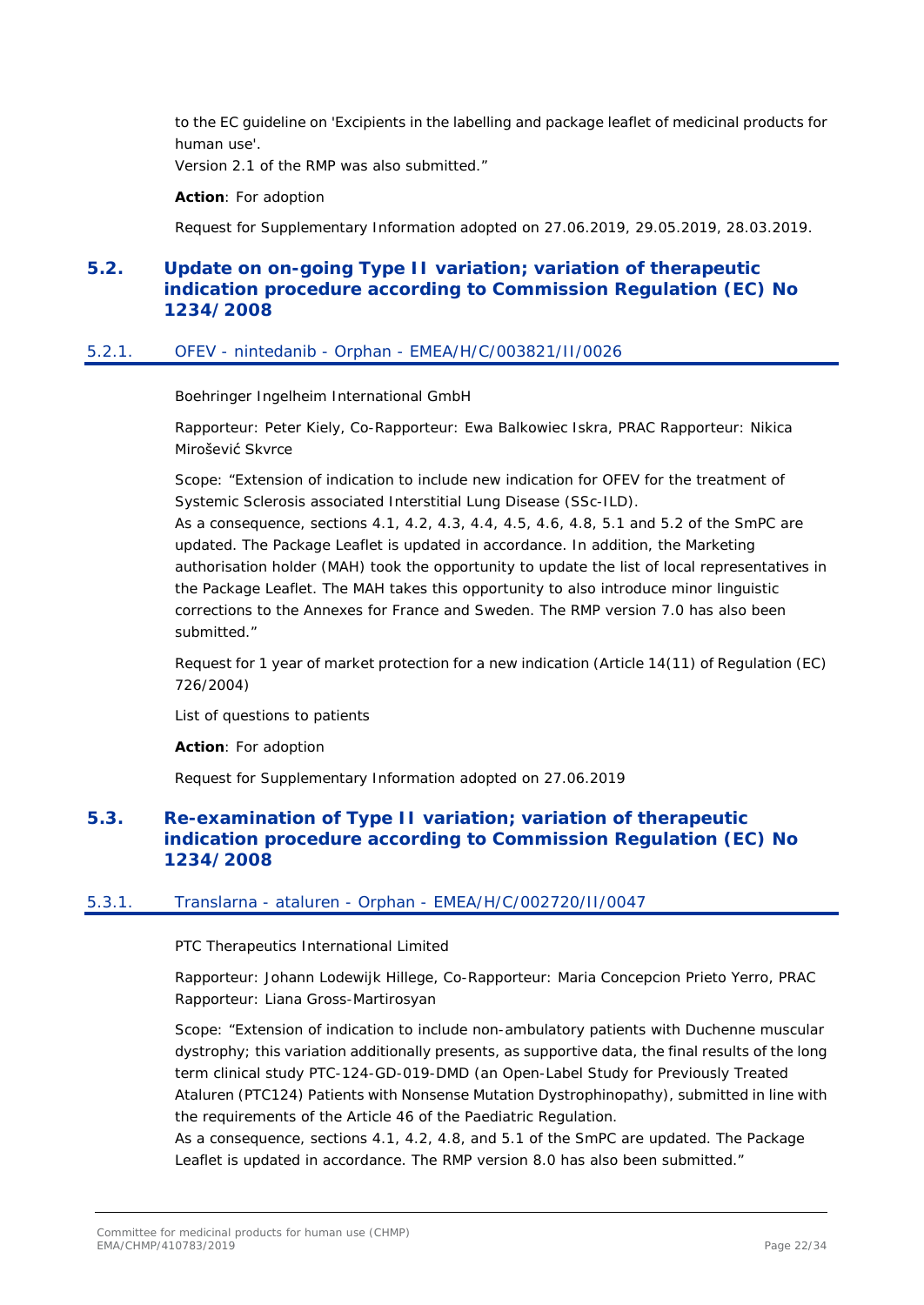Appointment of Re-examination rapporteurs, Draft timetable

**Action**: For adoption

Opinion adopted on 27.06.2019. Oral explanation held on 25.06.2019. Request for Supplementary Information adopted on 28.02.2019, 13.12.2018.

# <span id="page-22-0"></span>5.3.2. Revolade - eltrombopag / eltrombopag olamine - EMEA/H/C/001110/II/0049

Novartis Europharm Limited

Rapporteur: Maria Concepcion Prieto Yerro, PRAC Rapporteur: Eva A. Segovia

Scope: "Extension of indication to include first line treatment of adult and paediatric patients aged 2 years and older with severe aplastic anaemia for Revolade in combination with standard immunosuppressive therapy; as a consequence, sections 4.1, 4.2, 4.4, 4.8, 5.1 and 5.2 of the SmPC are updated. The Package Leaflet is updated in accordance. The RMP version 50 has also been updated."

Appointment of Re-examination rapporteur(s), draft timetable

**Action**: For adoption

Opinion adopted on 27.06.2019. Oral explanation held on 24.06.2019. Request for Supplementary Information adopted on 28.02.2019, 15.11.2018, 26.07.2018.

# <span id="page-22-1"></span>**6. Ancillary medicinal substances in medical devices**

# <span id="page-22-2"></span>**6.1. Ancillary medicinal substances in medical devices; Opinions/ Day 180 list of outstanding issues / Day 120 list of questions**

### <span id="page-22-3"></span>6.1.1. human fibrinogen / human thrombin - EMEA/H/D/004308

to support the endogenous clotting process and increase of haemostasis in surgical procedures

Scope: Withdrawal of application for consultation procedure for ancillary medicinal substances in medical devices

**Action:** For information

List of Outstanding Issues adopted on 28.03.2019. List of Questions adopted on 22.03.2018.

# <span id="page-22-4"></span>**6.2. Update of Ancillary medicinal substances in medical devices**

No items

# <span id="page-22-5"></span>**7. Procedure under Article 83(1) of Regulation (EC) 726/2004 (Compassionate Use)**

# <span id="page-22-6"></span>**7.1. Procedure under Article 83(1) of Regulation (EC) 726/2004 (Compassionate Use)**

No items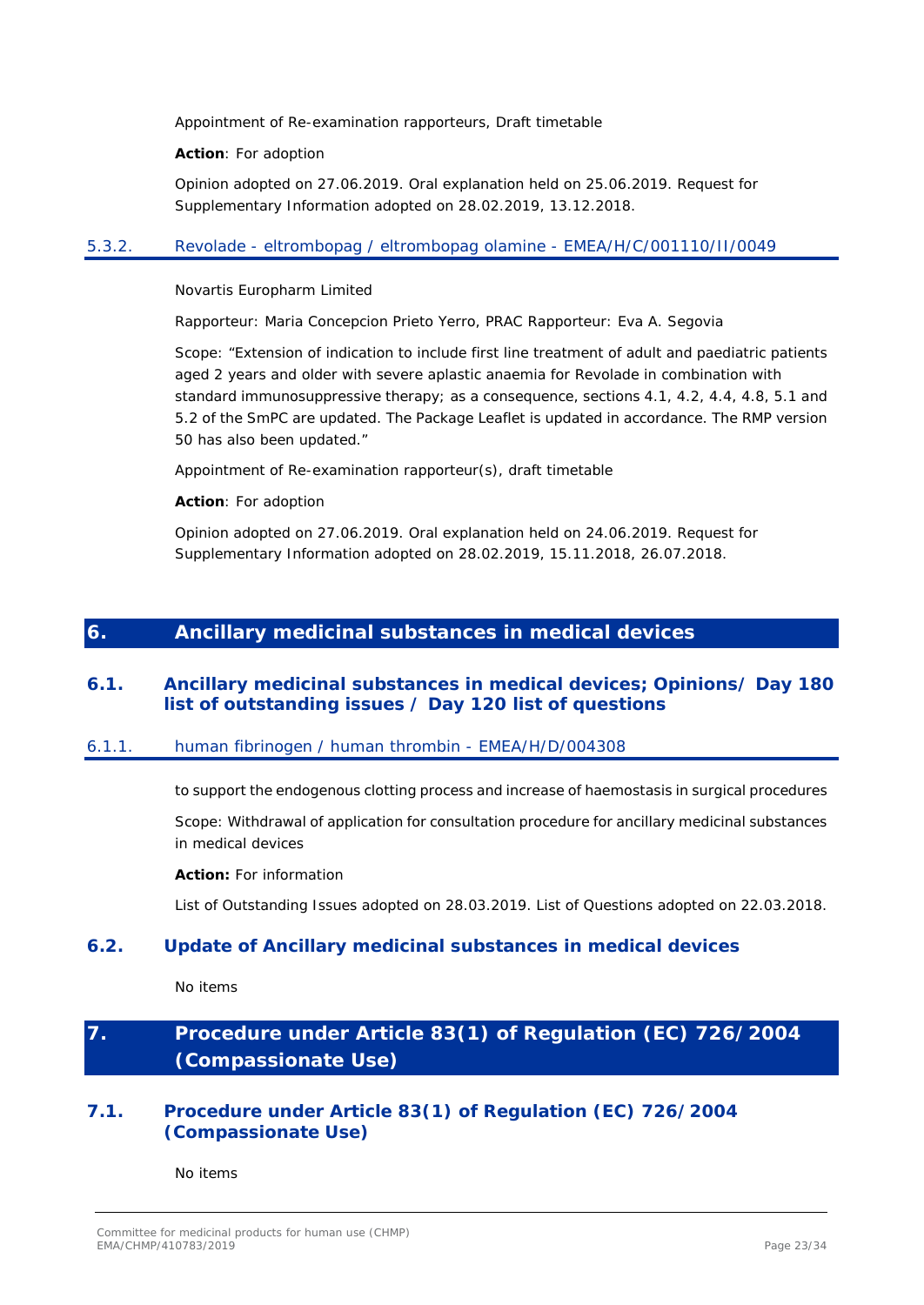# <span id="page-23-0"></span>**8. Pre-submission issues**

### <span id="page-23-1"></span>**8.1. Pre-submission issue**

#### <span id="page-23-2"></span>8.1.1. satralizumab (p-inn) - Orphan - H0004788

Roche Registration GmbH; satralizumab is indicated in adult and adolescent patients for the treatment of neuromyelitis optica and neuromyelitis optica spectrum disorders

Scope: Briefing note and the Rapporteurs' recommendation on the request for accelerated assessment

**Action:** For adoption

# <span id="page-23-3"></span>**8.2. Priority Medicines (PRIME)**

Disclosure of information related to priority medicines cannot be released at present time as these contain commercially confidential information

#### <span id="page-23-4"></span>8.2.1. List of applications received

**Action:** For information

### <span id="page-23-5"></span>8.2.2. Recommendation for PRIME eligibility

**Action:** For adoption

# <span id="page-23-6"></span>**9. Post-authorisation issues**

### <span id="page-23-7"></span>**9.1. Post-authorisation issues**

### <span id="page-23-8"></span>9.1.1. Eliquis - apixaban - EMEA/H/C/002148

Bristol-Myers Squibb Pharma EEIG

Rapporteur: Johann Lodewijk Hillege, Co-Rapporteur: Bart van der Schueren

Scope: DHPC on Eliquis 5 mg tablets package leaflet found in packs of Eliquis 2.5 mg tablets adopted via written procedure on 10 July 2019

**Action**: For information

### <span id="page-23-9"></span>9.1.2. NINLARO - ixazomib - EMEA/H/C/003844/R/0017, Orphan

Takeda Pharma A/S Rapporteur: Daniela Melchiorri, PRAC Rapporteur: Annika Folin Scope: Renewal of Conditional Marketing Authorisation **Action**: For adoption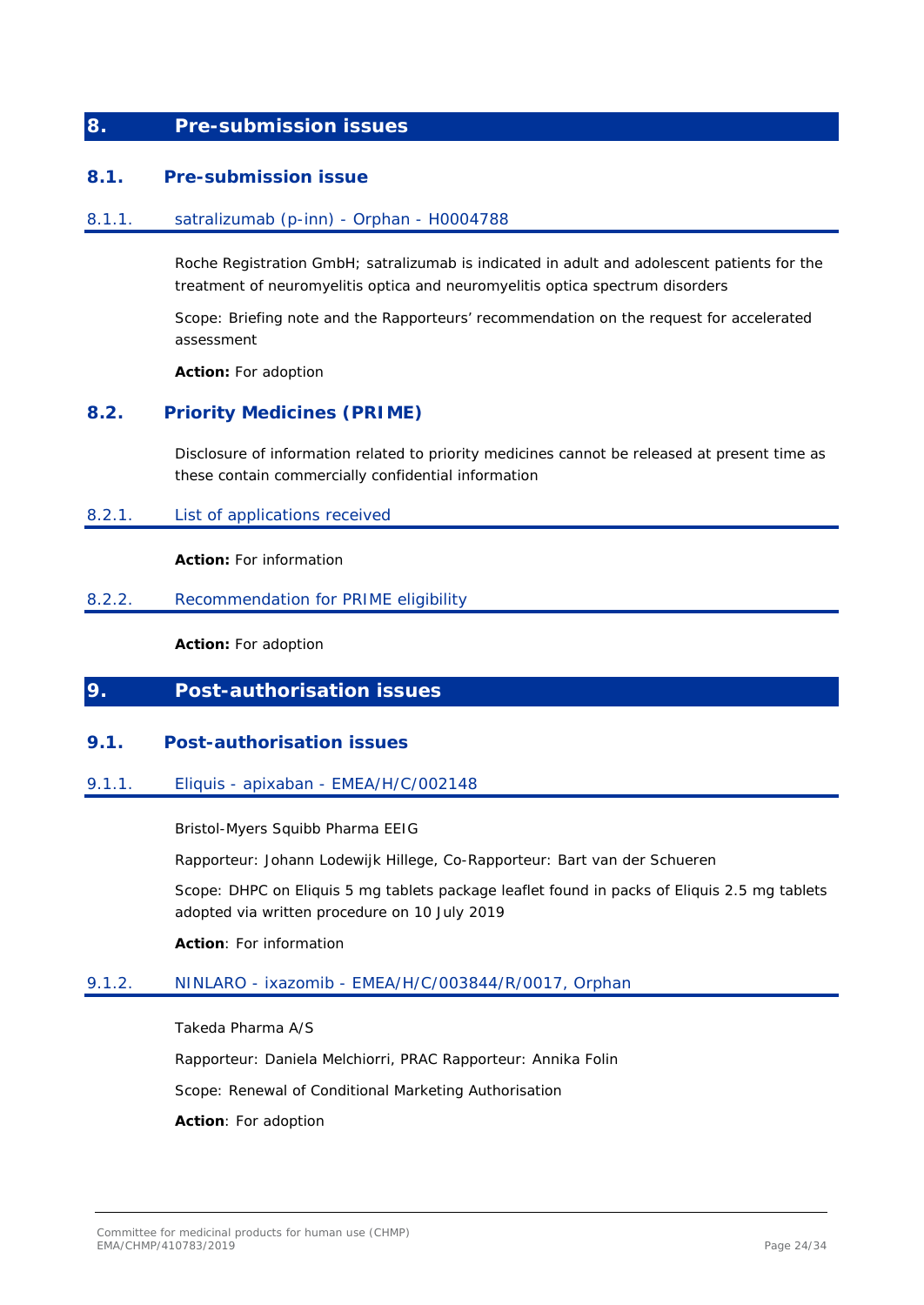## <span id="page-24-0"></span>9.1.3. NINLARO - ixazomib - EMEA/H/C/003844/II/0014/G, Orphan

Takeda Pharma A/S

Co-Rapporteur: Daniela Melchiorri, PRAC Rapporteur: Annika Folin

Scope: "Group of variations consisting of a type 2 variation to include submission of final report of progression free survival (PFS) in fulfilment of SOB004 and a type IB variation to request and extension of the due date of SOB003. Annex II is amended accordingly. Consequently the RMP is updated (version 4.0)."

**Action**: For adoption

Request for Supplementary Information adopted on 14.03.2019.

### <span id="page-24-1"></span>9.1.4. Venclyxto (EMEA/H/C/004106) LEG/REV 009

AbbVie Deutschland GmbH & Co. KG

Rapporteuer: Filip Josephson, Co-Rapporteur: Paula Boudewina van Hennik

Scope: PRAC & CHMP Rapporteurs' AR on MAH's responses to address questions regarding clinical trial data in Multiple myeloma and possible impact on Venclyxto's CLL approved indication.

**Action**: For discussion

### <span id="page-24-2"></span>9.1.5. Zytiga - abiraterone acetate - EMEA/H/C/002321/II/0054/G

Janssen-Cilag International NV

Rapporteur: Jorge Camarero Jiménez

Scope: "Type II.B.II.e.6.z addition of functional secondary packaging (film-coated tablets in electronic connectivity-enabled blister; electronic wallet) as a new presentation (56 tablets pack sizes) EU/1/11/714/004. Type IA.B.II.e.5.a addition of new presentation (60 tablets) EU/1/11/714/005 (electronic wallet)."

Re-adoption of Request for Supplementary Information

**Action:** For adoption

Request for Supplementary Information adopted on 26.04.2019, 14.02.2019.

#### <span id="page-24-3"></span>9.1.6. Zalmoxis - nalotimagene carmaleucel – Orphan, ATMP - EMEA/H/C/002801/R/0015

MolMed S.p.A

Rapporteur: Carla Herberts, Co-Rapporteur: Sol Ruiz, CHMP Coordinators: Paula Boudewina van Hennik and Maria Concepcion Prieto Yerro, PRAC Rapporteur: Brigitte Keller-Stanislawski

Scope: update on annual renewal

**Action:** for discussion

Opinion adopted on 27.06.2019. Request for Supplementary Information adopted on 24.05.2019.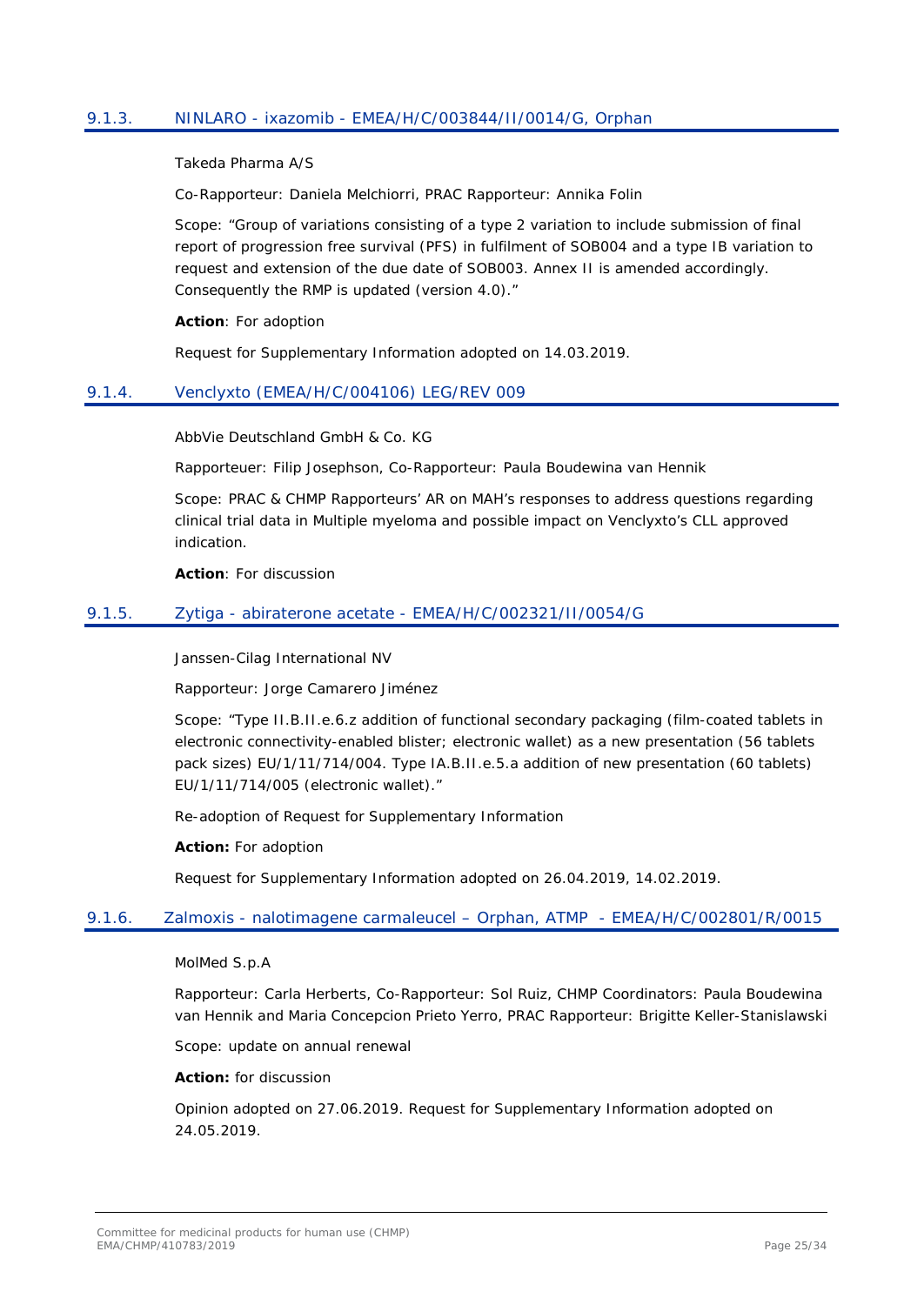# <span id="page-25-0"></span>**10. Referral procedures**

<span id="page-25-1"></span>**10.1. Procedure for Centrally Authorised products under Article 20 of Regulation (EC) No 726/2004**

No items

# <span id="page-25-2"></span>**10.2. Requests for CHMP Opinion under Article 5(3) of Regulation (EC) No 726/2004**

No items

<span id="page-25-3"></span>**10.3. Procedure under Articles 5(2) and 10 of Regulation (EC) No 726/2004**

No items

<span id="page-25-4"></span>**10.4. Disagreement between Member States on application for medicinal product (potential serious risk to public health) –under Article 29(4) of Directive 2001/83/EC**

No items

# <span id="page-25-5"></span>**10.5. Harmonisation - Referral procedure under Article 30 of Directive 2001/83/EC**

No items

# <span id="page-25-6"></span>**10.6. Community Interests - Referral under Article 31 of Directive 2001/83/EC**

### <span id="page-25-7"></span>10.6.1. Methotrexate - JYLAMVO (CAP), NORDIMET (CAP); NAP - EMEA/H/A-31/1463

Applicants: Nordic Group B.V. (Nordimet), Therakind Limited (Jylamvo), various

Referral PRAC Rapporteur: Martin Huber; Referral PRAC Co-rapporteur: Željana Margan Koletić

Jylamvo EMEA/H/C/003756 - Rapporteur: Bruno Sepodes, PRAC Rapporteur: Jan Neuhauser

Nordimet EMEA/H/C/003983 - Rapporteur: Bruno Sepodes, PRAC Rapporteur: Martin Huber

Scope: Opinion following PRAC Recommendation

**Action:** For discussion

Review of the benefit-risk balance following notification by Spain of a referral under Article 31 of Directive 2001/83/EC, based on pharmacovigilance data

# <span id="page-25-8"></span>**10.7. Re-examination Procedure under Article 32(4) of Directive 2001/83/EC**

No items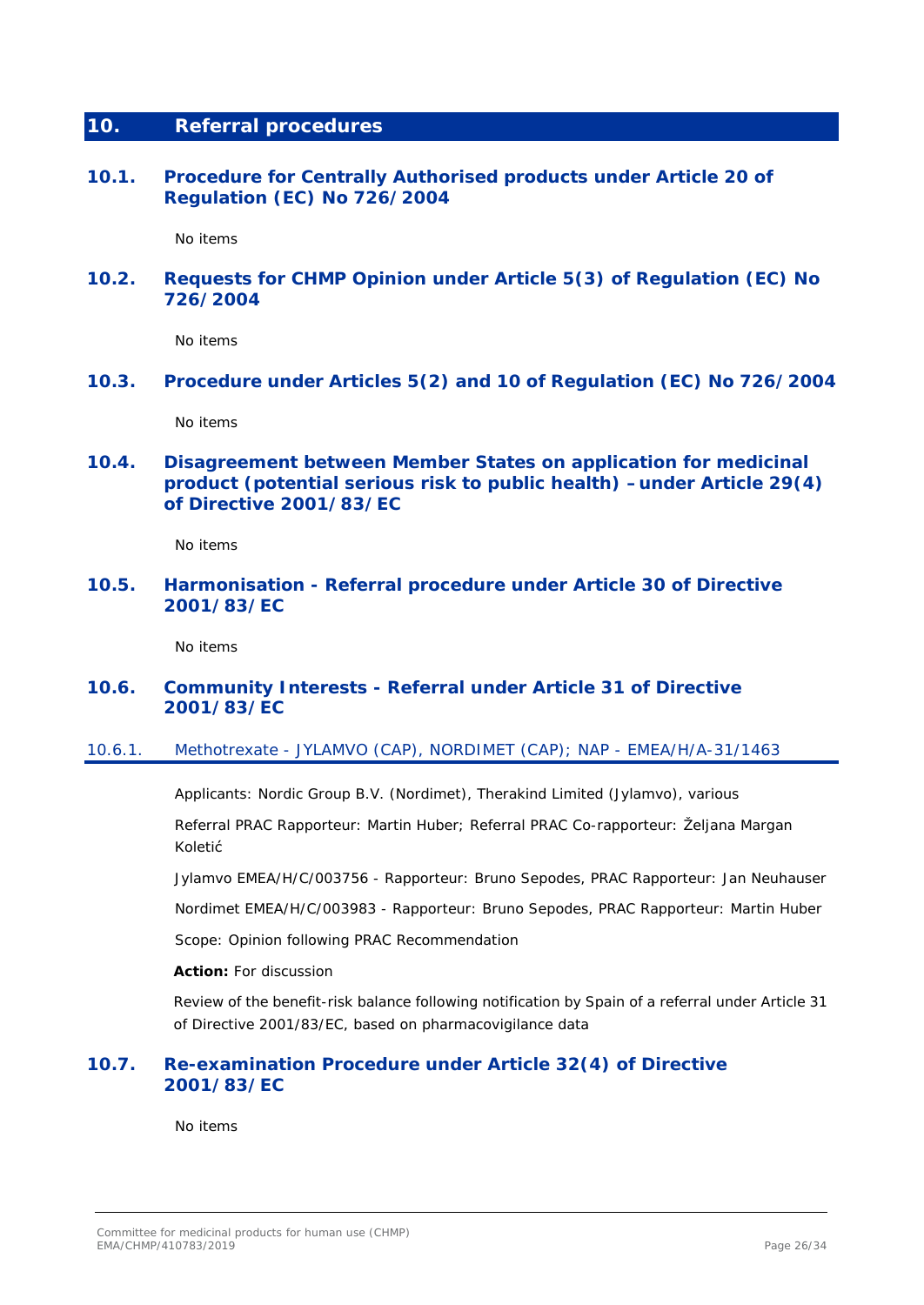# <span id="page-26-0"></span>**10.8. Procedure under Article 107(2) of Directive 2001/83/EC**

No items

# <span id="page-26-1"></span>**10.9. Disagreement between Member States on Type II variation– Arbitration procedure initiated by MAH under Article 6(13) of Commission Regulation (EC) No 1084/2003**

No items

### <span id="page-26-2"></span>**10.10. Procedure under Article 29 of Regulation (EC) 1901/2006**

No items

# <span id="page-26-3"></span>**10.11. Referral under Article 13 Disagreement between Member States on Type II variation– Arbitration procedure initiated by Member State under Article 13 (EC) of Commission Regulation No 1234/2008**

No items

# <span id="page-26-4"></span>**11. Pharmacovigilance issue**

# <span id="page-26-5"></span>**11.1. Early Notification System**

July 2019 Early Notification System on envisaged CHMP/CMDh outcome accompanied by communication to the general public.

**Action**: For information

# <span id="page-26-6"></span>**12. Inspections**

### <span id="page-26-7"></span>**12.1. GMP inspections**

Information related to GMP inspections will not be published as it undermines the purpose of such inspections

# <span id="page-26-8"></span>**12.2. GCP inspections**

Information related to GCP inspections will not be published as it undermines the purpose of such inspections

### <span id="page-26-9"></span>**12.3. Pharmacovigilance inspections**

Information related to Pharmacovigilance inspections will not be published as it undermines the purpose of such inspections

# <span id="page-26-10"></span>**12.4. GLP inspections**

Information related to GLP inspections will not be published as it undermines the purpose of such inspections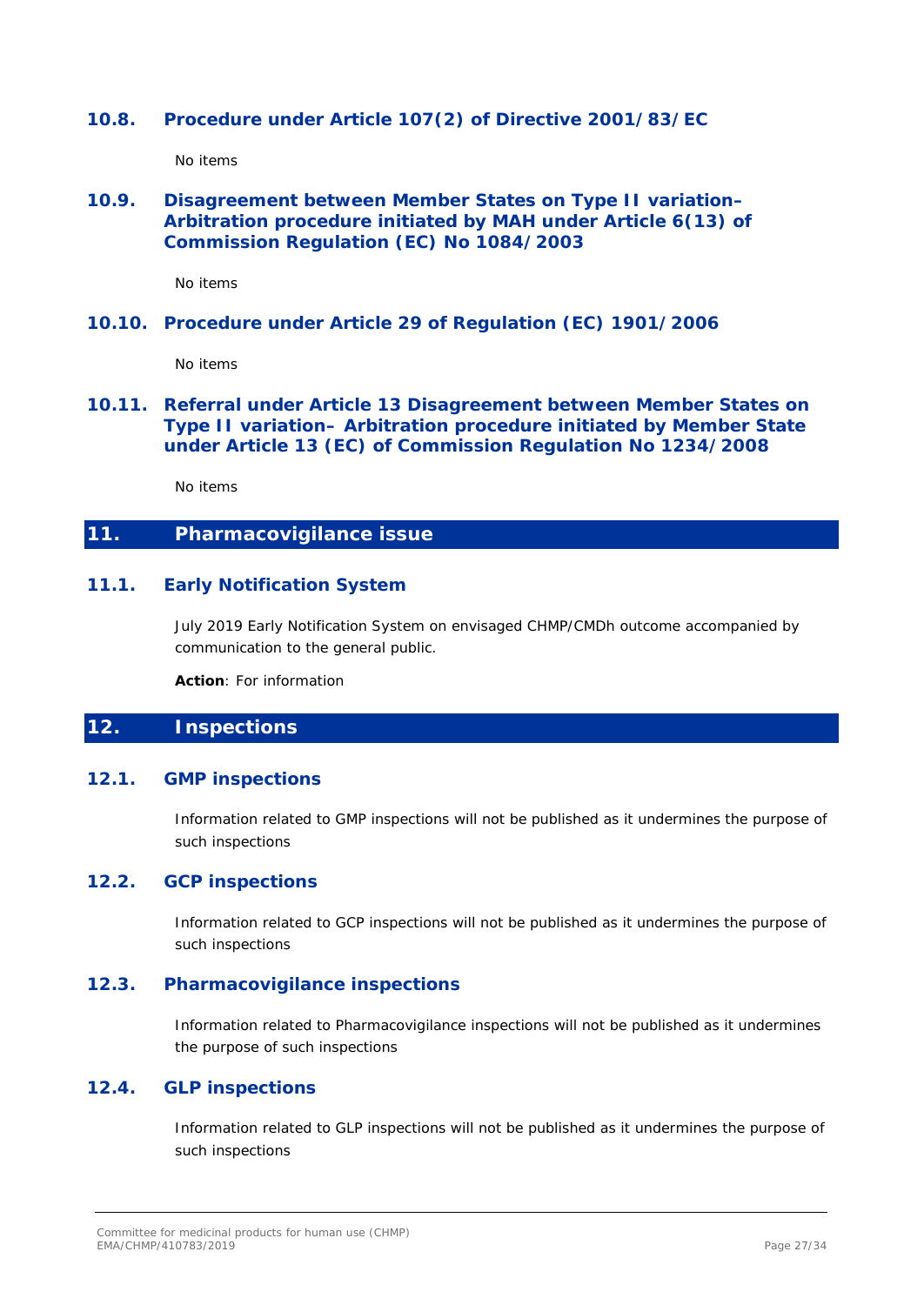# <span id="page-27-0"></span>**13. Innovation Task Force**

# <span id="page-27-1"></span>**13.1. Minutes of Innovation Task Force**

**Action**: For information

# <span id="page-27-2"></span>**13.2. Innovation Task Force briefing meetings**

Information related to briefing meetings taking place with applicants cannot be released at the present time as it is deemed to contain commercially confidential information

No items

# <span id="page-27-3"></span>**13.3. Requests for CHMP Opinion under Article 57(1)J and (1)P of Regulation (EC) No 726/2004**

No items

### <span id="page-27-4"></span>**13.4. Nanomedicines activities**

No items

# <span id="page-27-5"></span>**14. Organisational, regulatory and methodological matters**

### <span id="page-27-6"></span>**14.1. Mandate and organisation of the CHMP**

### <span id="page-27-7"></span>14.1.1. Election of CHMP Co-opted Member

Election of CHMP co-opted member in light of the expiry of the mandate of co-opted member Sol Ruiz on 21.07.2019.

### **Action:** For adoption

Agreed area of expertise: Quality and safety (biological) with expertise in advanced therapies (gene, cell and tissue therapies)

Deadline for nominations 18 July 2019 – end of business. Please send any nominations

### <span id="page-27-8"></span>14.1.2. Seating plan for CHMP under Finish EU Presidency, 1 July – 31 December 2019

CHMP Seating Plan 1 July – 31 December 2019, under Finnish EU presidency

**Action:** For information

### <span id="page-27-9"></span>14.1.3. Timetable for August 2019 Written Procedure

**Action:** For adoption

### <span id="page-27-10"></span>14.1.4. Training for CHMP members and assessors in oncology

**Action:** For discussion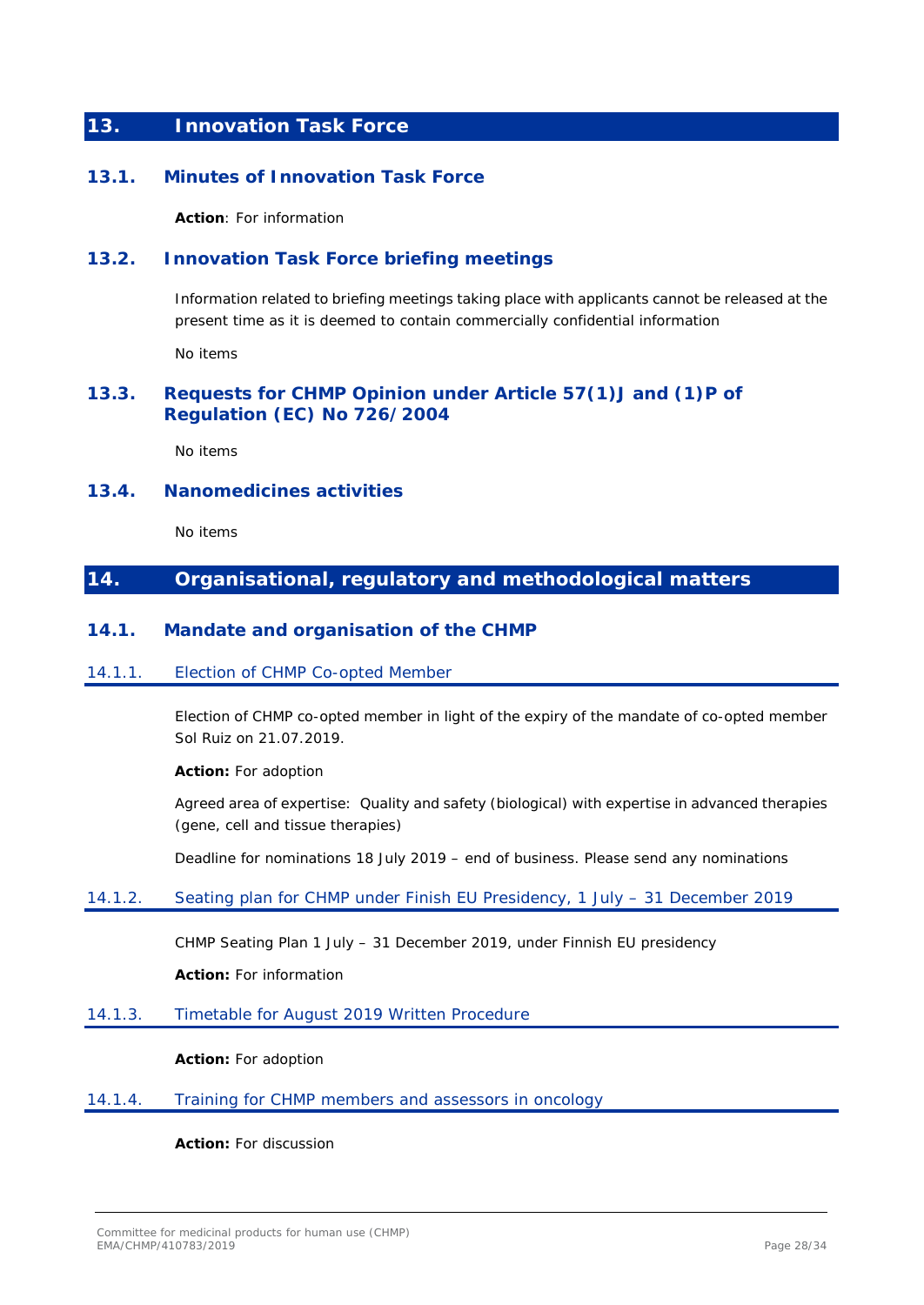### <span id="page-28-0"></span>14.1.5. Strategic Review and Learning Meetings (SRLM)

CHMP-PRAC SRLM under the Finish presidency of the European Union (EU) Council – Helsinki, Finland, 21-23 October 2019

**Action:** For information

### <span id="page-28-1"></span>**14.2. Coordination with EMA Scientific Committees**

#### <span id="page-28-2"></span>14.2.1. Pharmacovigilance Risk Assessment Committee (PRAC)

Summary of recommendations and advice of PRAC meeting held on 08-11 July 2019

**Action:** For information

List of Union Reference Dates and frequency of submission of Periodic Safety Update Reports (EURD list) for July 2019

**Action:** For adoption

### <span id="page-28-3"></span>14.2.2. Committee for Advanced Therapies (CAT)

CAT draft minutes of meeting held on 17-19 July 2019

**Action**: For information

### <span id="page-28-4"></span>14.2.3. Committee for Herbal Medicinal Products (HMPC)

Report from the HMPC meeting held on 08-11 July 2019

**Action:** For information

### <span id="page-28-5"></span>14.2.4. Paediatric Committee (PDCO)

PIPs reaching D30 at July 2019 PDCO

**Action:** For information

Report from the PDCO meeting held on 23-26 July 2019

**Action:** For information

### <span id="page-28-6"></span>14.2.5. Committee for Orphan Medicinal Products (COMP)

Report from the COMP meeting held on 16-18 July 2019

**Action:** For information

## <span id="page-28-7"></span>14.2.6. Coordination Group for Mutual Recognition and Decentralised Procedures – Human (CMDh)

Report from the Coordination Group for Mutual Recognition and Decentralised Procedures – Human (CMDh) on the meeting held on 23-25 July 2019

**Action:** For information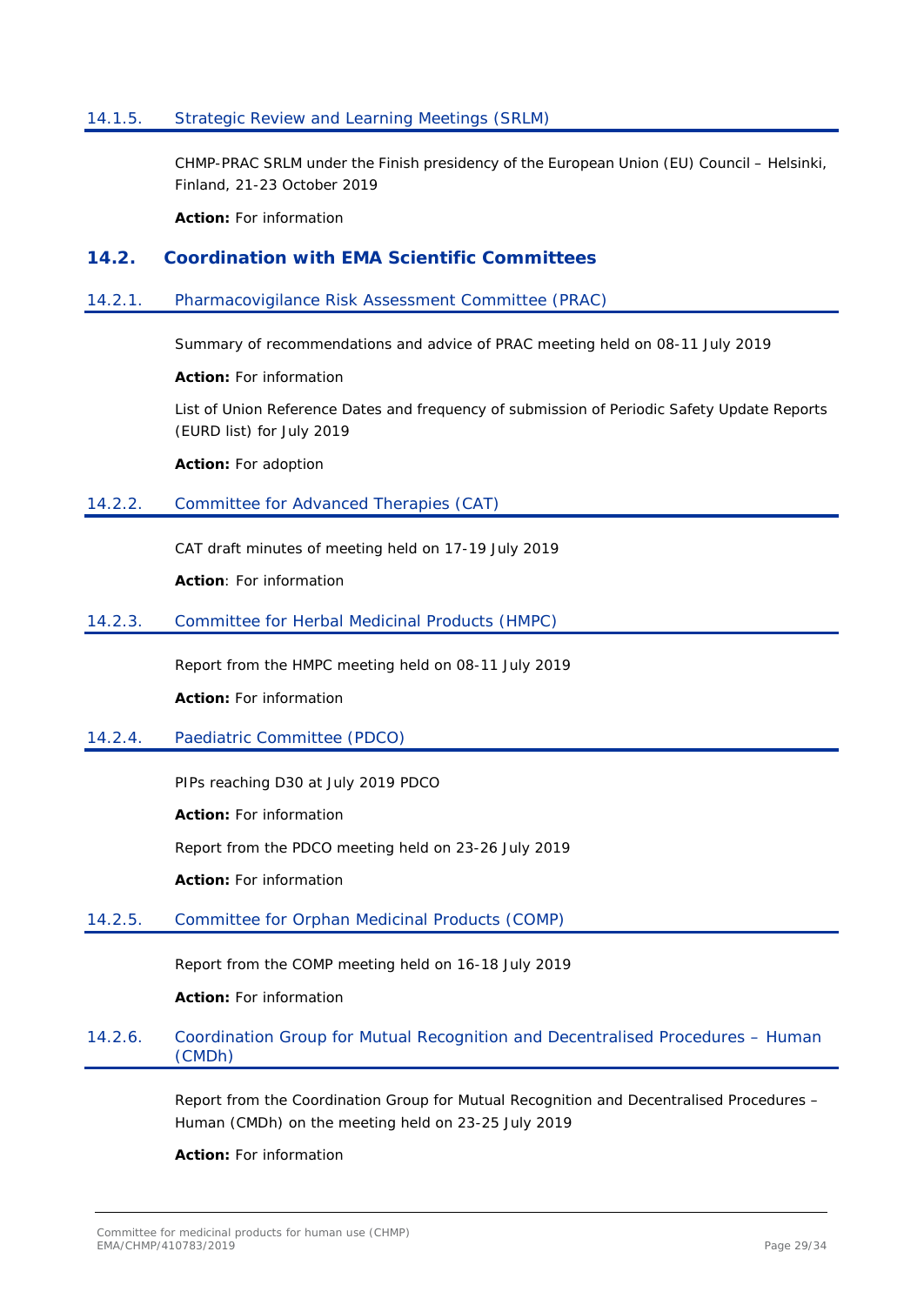# <span id="page-29-0"></span>**14.3. Coordination with EMA Working Parties/Working Groups/Drafting Groups**

### <span id="page-29-1"></span>14.3.1. Scientific Advice Working Party (SAWP)

Report from the SAWP meeting held on 08-11 July 2019. Table of conclusions

**Action:** For information

Scientific advice letters: Disclosure of information related to scientific advice letters cannot be released at present time as these contain commercially confidential information*.*

### <span id="page-29-2"></span>14.3.2. Name Review Group (NRG)

Naming of doxorubicin liposomal vs non-liposomal formulations

**Action:** For discussion

### <span id="page-29-3"></span>14.3.3. Biologics Working Party (BWP)

Chair: Sol Ruiz/Nanna Aaby Kruse

Reports from BWP July 2019 meeting to CHMP for adoption:

- 16 reports on products in scientific advice and protocol assistance
- 8 reports on products in pre-authorisation procedures
- 3 reports on products in plasma master file

**Action:** For adoption

### <span id="page-29-4"></span>14.3.4. Oncology Working Party (ONCWP)

Chairs: Pierre Demolis/Paolo Foggi

Guideline on MRD as an endpoint in clinical trials in Multiple Myeloma

List of questions to the SAG Oncology

**Action:** For adoption

Follow up from June ORGAM

# <span id="page-29-5"></span>**14.4. Cooperation within the EU regulatory network**

# <span id="page-29-6"></span>**14.5. Cooperation with International Regulators**

<span id="page-29-7"></span>14.5.1. International Council on Harmonisation (ICH)

ICH E19 – Safety data collection

**Action:** For discussion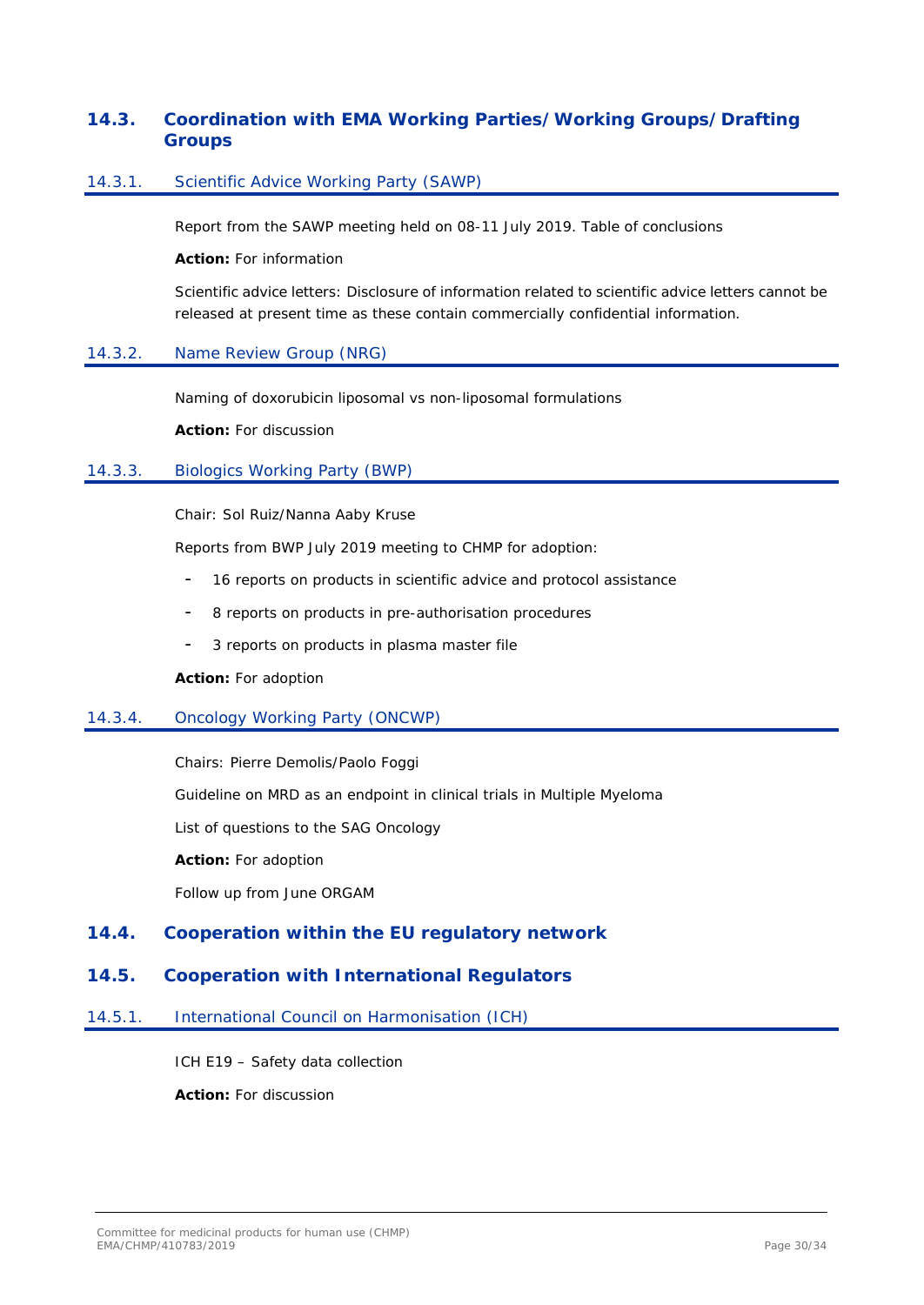# <span id="page-30-0"></span>**14.6. Contacts of the CHMP with external parties and interaction with the Interested Parties to the Committee**

## <span id="page-30-1"></span>14.6.1. Update on recent interactions with down-stream decision makers

Report from the EMA/payer meeting on 18 June 2019, and the EMA/EUnetHTA bilateral on 4 July 2019

**Action:** For information

# <span id="page-30-2"></span>**14.7. CHMP work plan**

No items

# <span id="page-30-3"></span>**14.8. Planning and reporting**

No items

### <span id="page-30-4"></span>**14.9. Others**

No items

# <span id="page-30-5"></span>**15. Any other business**

- <span id="page-30-6"></span>**15.1. AOB topic**
- <span id="page-30-7"></span>15.1.1. Preparedness of the system and capacity increase

**Action:** For information

<span id="page-30-8"></span>15.1.2. Update on Ebola outbreak

**Action:** For information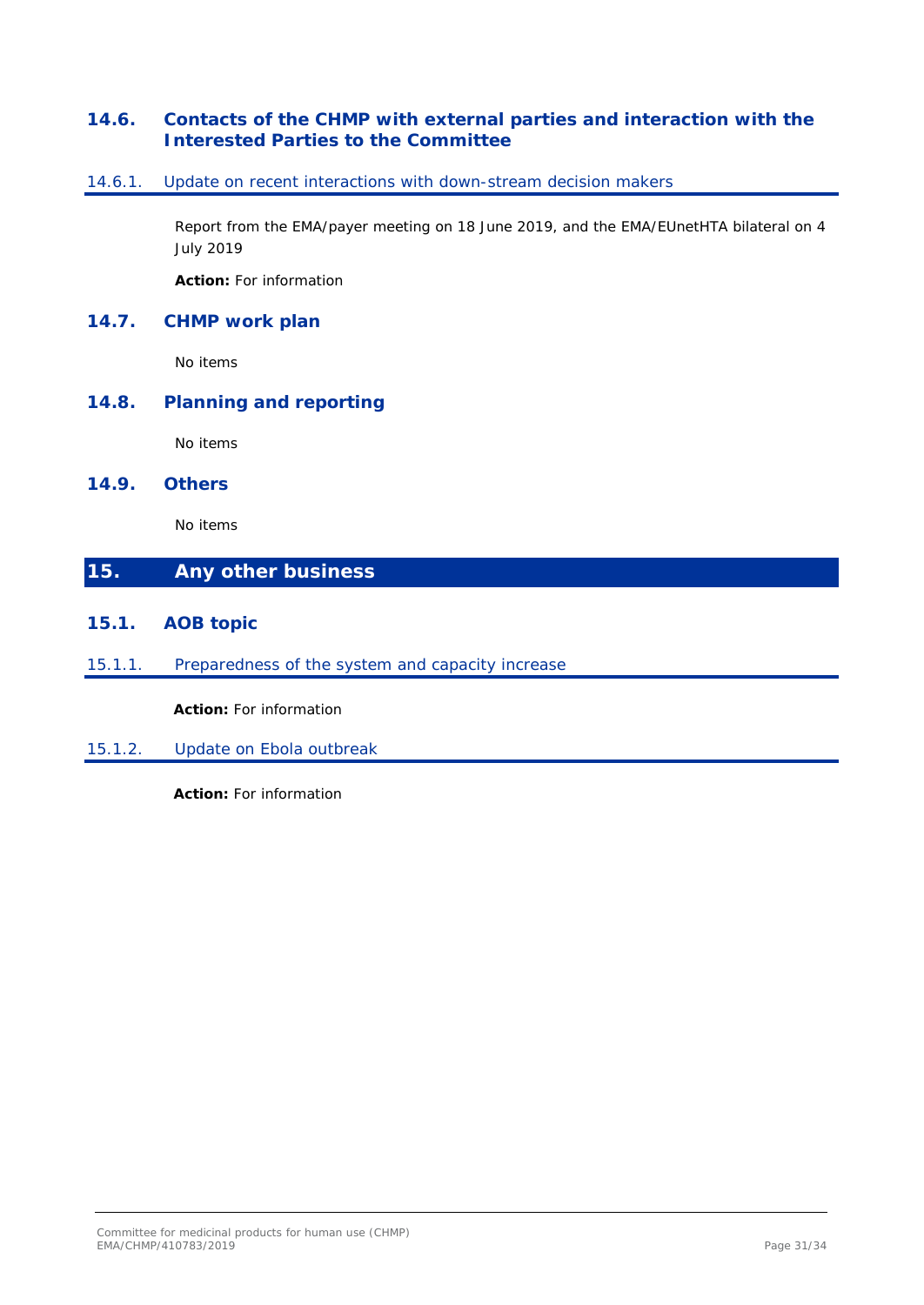# <span id="page-31-0"></span>**16. Explanatory notes**

The notes below give a brief explanation of the main sections and headings in the CHMP agenda and should be read in conjunction with the agenda or the minutes.

### **Oral explanations** *(section 2)*

The items listed in this section are those for which marketing authorisation holders (MAHs) or applicants have been invited to the CHMP plenary meeting to address questions raised by the Committee. Oral explanations normally relate to on-going applications (section 3, 4 and 5) or referral procedures (section 10) but can relate to any other issue for which the CHMP would like to discuss with company representatives in person.

### **Initial applications** *(section 3)*

This section lists applications for marketing authorisations of new medicines that are to be discussed by the Committee.

Section 3.1 is for medicinal products nearing the end of the evaluation and for which the CHMP is expected to adopt an **opinion** at this meeting on whether marketing authorisation should be granted. Once adopted, the CHMP opinion will be forwarded to the European Commission for a final legally binding decision valid throughout the EU.

The other items in the section are listed depending on the stage of the evaluation, which is shown graphically below:



The assessment of an application for a new medicine takes up to 210 'active' days. This active evaluation time is interrupted by at least one 'clock-stop' during which time the applicant prepares the answers to questions from the CHMP. The clock stop happens after day 120 and may also happen after day 180, when the CHMP has adopted a list of questions or outstanding issues to be addressed by the company. Related discussions are listed in the agenda under sections 3.2 (**Day 180 List of outstanding issues**) and 3.3 (**Day 120 list of questions**).

CHMP discussions may also occur at any other stage of the evaluation, and these are listed under section 3.4, **update on ongoing new applications for centralised procedures**.

The assessment leads to an opinion from the CHMP by day 210. Following a CHMP opinion the European Commission takes usually 67 days to issue a legally binding decision (i.e. by day 277 of the procedure). CHMP discussions on products that have received a CHMP opinion and are awaiting a decision are listed under section 3.6, **products in the decision making phase**.

### **Extension of marketing authorisations according to Annex I of Reg. 1234/2008** *(section 4)*

Extensions of marketing authorisations are applications for the change or addition of new strengths,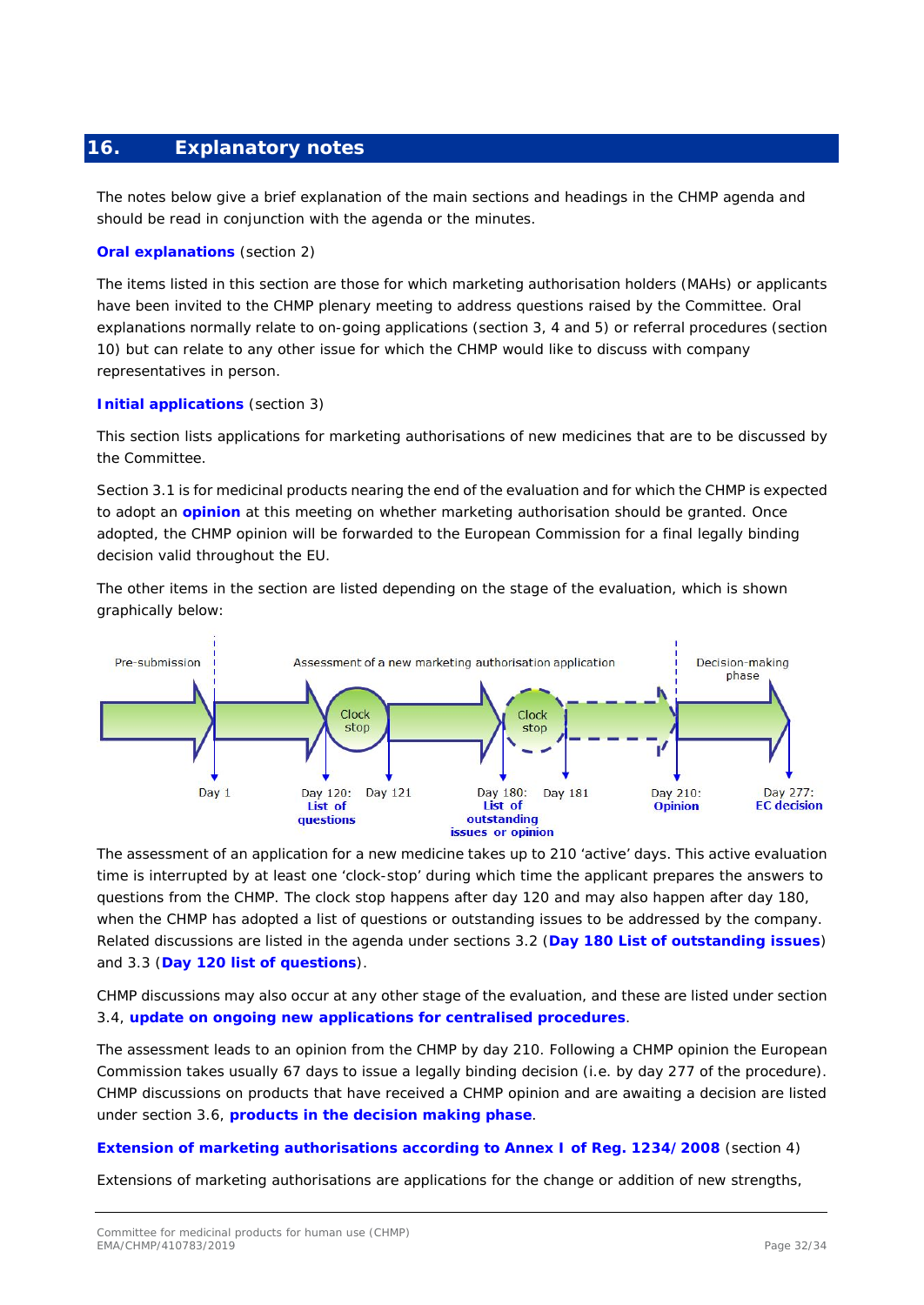formulations or routes of administration to existing marketing authorisations. Extension applications follow a 210-day evaluation process, similarly to applications for new medicines (see figure above).

### **Type II variations - Extension of indication procedures** *(section 5)*

Type II variations are applications for a change to the marketing authorisation which requires an update of the product information and which is not covered in section 4. Type II variations include applications for a new use of the medicine (extension of indication), for which the assessment takes up to 90 days. For the applications listed in this section, the CHMP may adopt an opinion or request supplementary information from the applicant.

### **Ancillary medicinal substances in medical devices** *(section 6)*

Although the EMA does not regulate medical devices it can be asked by the relevant authorities (the so-called Notified Bodies) that are responsible for regulating these devices to give a scientific opinion on a medicinal substance contained in a medical device.

## **Re-examination procedures (new applications) under article 9(2) of regulation no 726/2004**  *(section 3.5)*

This section lists applications for new marketing authorisation for which the applicant has requested a re-examination of the opinion previously issued by the CHMP.

### **Re-examination procedures** *(section5.3)*

This section lists applications for type II variations (including extension of indication applications) for which the applicant has requested re-examination of the opinion previously issued by the CHMP.

### **Withdrawal of application** *(section 3.7)*

Applicants may decide to withdraw applications at any stage during the assessment and a CHMP opinion will therefore not be issued. Withdrawals are included in the agenda for information or discussion, as necessary.

### **Procedure under article 83(1) of regulation (EC) 726/2004 (compassionate use)** *(section 7)*

Compassionate use is a way of making available to patients with an unmet medical need a promising medicine which has not yet been authorised (licensed) for their condition. Upon request, the CHMP provides recommendations to all EU Member States on how to administer, distribute and use certain medicines for compassionate use.

### **Pre-submission issues** *(section 8)*

In some cases the CHMP may discuss a medicine before a formal application for marketing authorisation is submitted. These cases generally refer to requests for an accelerated assessment for medicines that are of major interest for public health or can be considered a therapeutic innovation. In case of an accelerated assessment the assessment timetable is reduced from 210 to 150 days.

### **Post-authorisation issues** *(section 9)*

This section lists other issues concerning authorised medicines that are not covered elsewhere in the agenda. Issues include supply shortages, quality defects, some annual reassessments or renewals or type II variations to marketing authorisations that would require specific discussion at the plenary.

### **Referral procedures** *(section 10)*

This section lists referrals that are ongoing or due to be started at the plenary meeting. A referral is a procedure used to resolve issues such as concerns over the safety or benefit-risk balance of a medicine or a class of medicines. In a referral, the EMA is requested to conduct a scientific assessment of a particular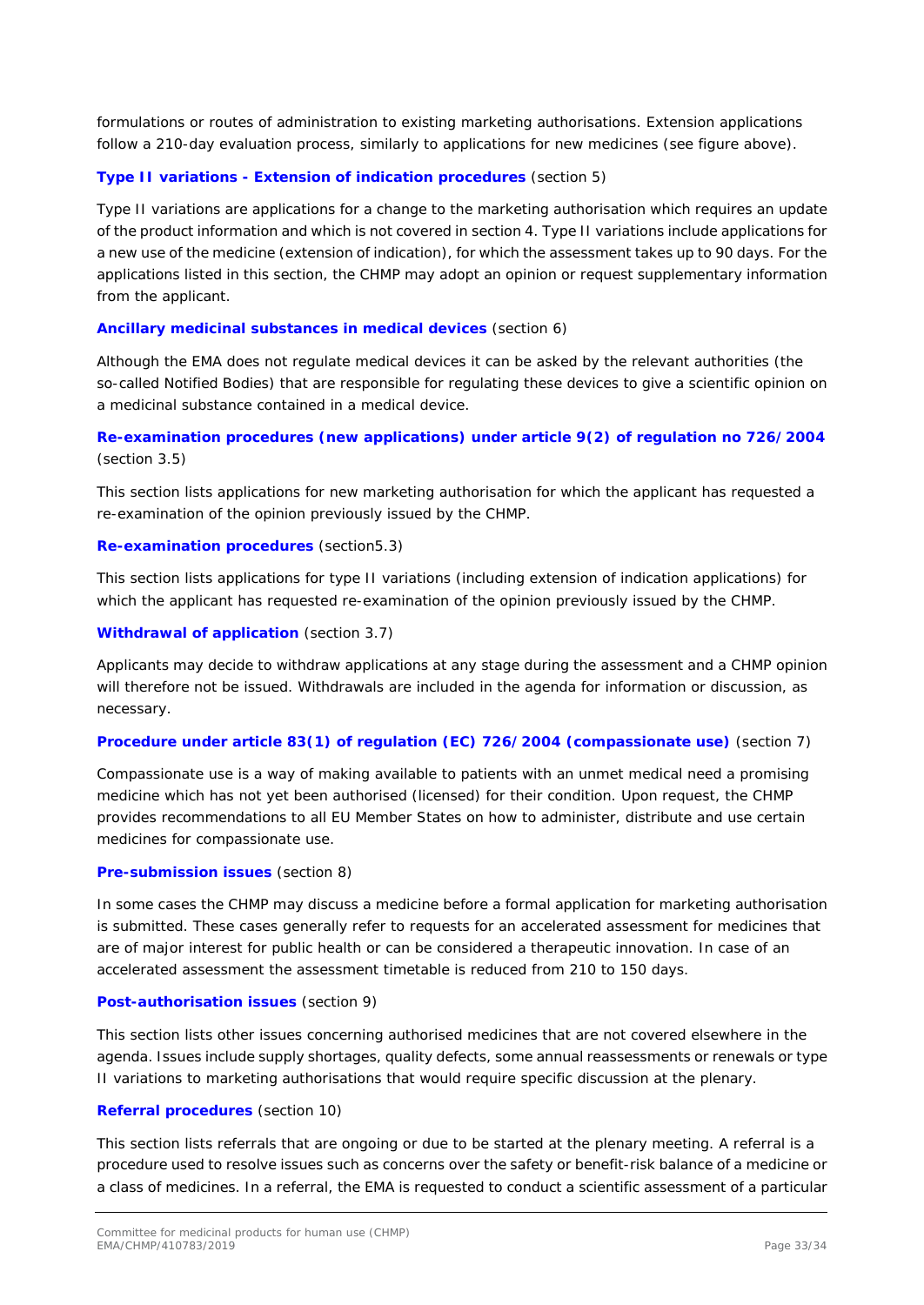medicine or class of medicines on behalf of the EU. Further information on such procedures can be found [here.](http://www.ema.europa.eu/ema/index.jsp?curl=pages/regulation/general/general_content_000150.jsp&mid=WC0b01ac05800240d0)

### **Pharmacovigilance issues** *(section 11)*

This section lists issues that have been discussed at the previous meeting of the PRAC, the EMA's committee responsible for evaluating and monitoring safety issues for medicines. Feedback is provided by the PRAC. This section also refers to the early notification system, a system used to notify the European regulatory network on proposed EMA communication on safety of medicines.

### **Inspections Issues** *(section 12)*

This section lists inspections that are undertaken for some medicinal products. Inspections are carried out by regulatory agencies to ensure that marketing authorisation holders comply with their obligations. Inspection can relate to good manufacturing practice (GMP), good clinical practice (GCP), good laboratory practice (GLP) or good pharmacovigilance practice (GVP).

### **Innovation task force** *(section 13)*

The Innovation Task Force (ITF) is a body set up to encourage early dialogue with applicants developing innovative medicines. Minutes from the last ITF meeting as well as any related issue that requires discussion with the CHMP are listed in this section of the agenda. Further information on the ITF can be found [here.](http://www.ema.europa.eu/ema/index.jsp?curl=pages/regulation/general/general_content_000334.jsp&mid=WC0b01ac05800ba1d9)

### **Scientific advice working party (SAWP)** *(section 14.3.1)*

This section refers to the monthly report from the CHMP's Scientific Advice Working Party (SAWP) on scientific advice given to companies during the development of medicines. Further general information on SAWP can be found [here.](http://www.ema.europa.eu/ema/index.jsp?curl=pages/regulation/general/general_content_000049.jsp&mid=WC0b01ac05800229b9)

### **Satellite groups / other committees** *(section 14.2)*

This section refers to the reports from groups and committees making decisions relating to human medicines: the Coordination Group for Mutual Recognition and Decentralised Procedures – Human (CMDh), the Committee for Orphan Medicinal Products (COMP), the Committee for Herbal Medicinal Products (HMPC), Paediatric Committee (PDCO), the Committee for Advanced Therapies (CAT) and the Pharmamacovigilance Risk Assessment Committee (PRAC).

### **Invented name issues** *(section 14.3)*

This section list issues related to invented names proposed by applicants for new medicines. The CHMP has established the Name Review Group (NRG) to perform reviews of the invented names. The group's main role is to consider whether the proposed names could create a public-health concern or potential safety risk. Further information can be found [here.](http://www.ema.europa.eu/ema/index.jsp?curl=pages/contacts/CHMP/people_listing_000035.jsp&mid=WC0b01ac0580028dd4)

More detailed information on the above terms can be found on the EMA website: [www.ema.europa.eu/](http://www.ema.europa.eu/)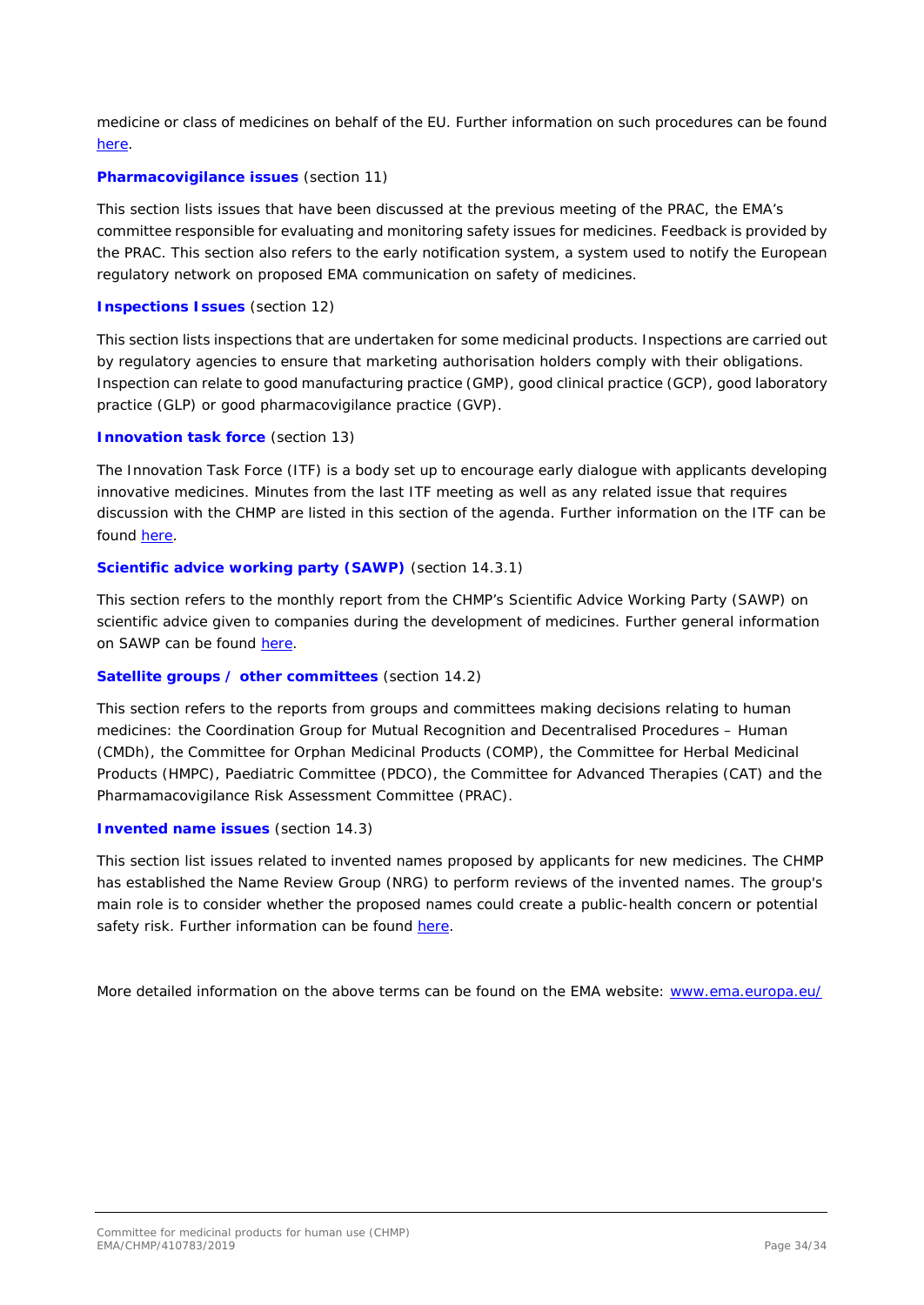

22 July 2019 EMA/CHMP/413338/2019

# Annex to 22-25 July 2019 CHMP Agenda

Pre submission and post authorisations issues

| A.2. Appointment of Rapporteur / Co-Rapporteur Full Applications  3                           |  |
|-----------------------------------------------------------------------------------------------|--|
|                                                                                               |  |
| B. POST-AUTHORISATION PROCEDURES OUTCOMES 3                                                   |  |
|                                                                                               |  |
| B.1.1. Annual reassessment for products authorised under exceptional circumstances 3          |  |
|                                                                                               |  |
|                                                                                               |  |
| B.2.2. Renewals of Marketing Authorisations for unlimited validity 4                          |  |
|                                                                                               |  |
|                                                                                               |  |
|                                                                                               |  |
| B.5. TYPE II VARIATION, WORKSHARING PROCEDURE OUTCOMES 10                                     |  |
| B.5.1. CHMP assessed procedures scope: Pharmaceutical aspects 10                              |  |
| B.5.2. CHMP assessed procedures scope: Non-Clinical and Clinical aspects15                    |  |
|                                                                                               |  |
|                                                                                               |  |
|                                                                                               |  |
|                                                                                               |  |
|                                                                                               |  |
| B.5.8. Unclassified procedures and worksharing procedures of type I variations41              |  |
| B.5.9. Information on withdrawn type II variation / WS procedure 46                           |  |
| B.5.10. Information on type II variation / WS procedure with revised timetable46              |  |
| B.6. START OF THE PROCEDURES TIMETABLES FOR INFORMATION 46                                    |  |
| B.6.1. Start of procedure for New Applications: timetables for information 46                 |  |
| B.6.2. Start of procedure for Extension application according to Annex I of Reg. 1234/2008):  |  |
| B.6.3. Restart of procedure - responses received to Day 120 List of Questions timetables: for |  |

**Official address** Domenico Scarlattilaan 6 **●** 1083 HS Amsterdam **●** The Netherlands **Address for visits and deliveries** Refer to [www.ema.europa.eu/how-to-find-us](http://www.ema.europa.eu/how-to-find-us) **Send us a question** Go to [www.ema.europa.eu/contact](http://www.ema.europa.eu/contact) **Telephone** +31 (0)88 781 6000



An agency of the European Union

© European Medicines Agency, 2019. Reproduction is authorised provided the source is acknowledged.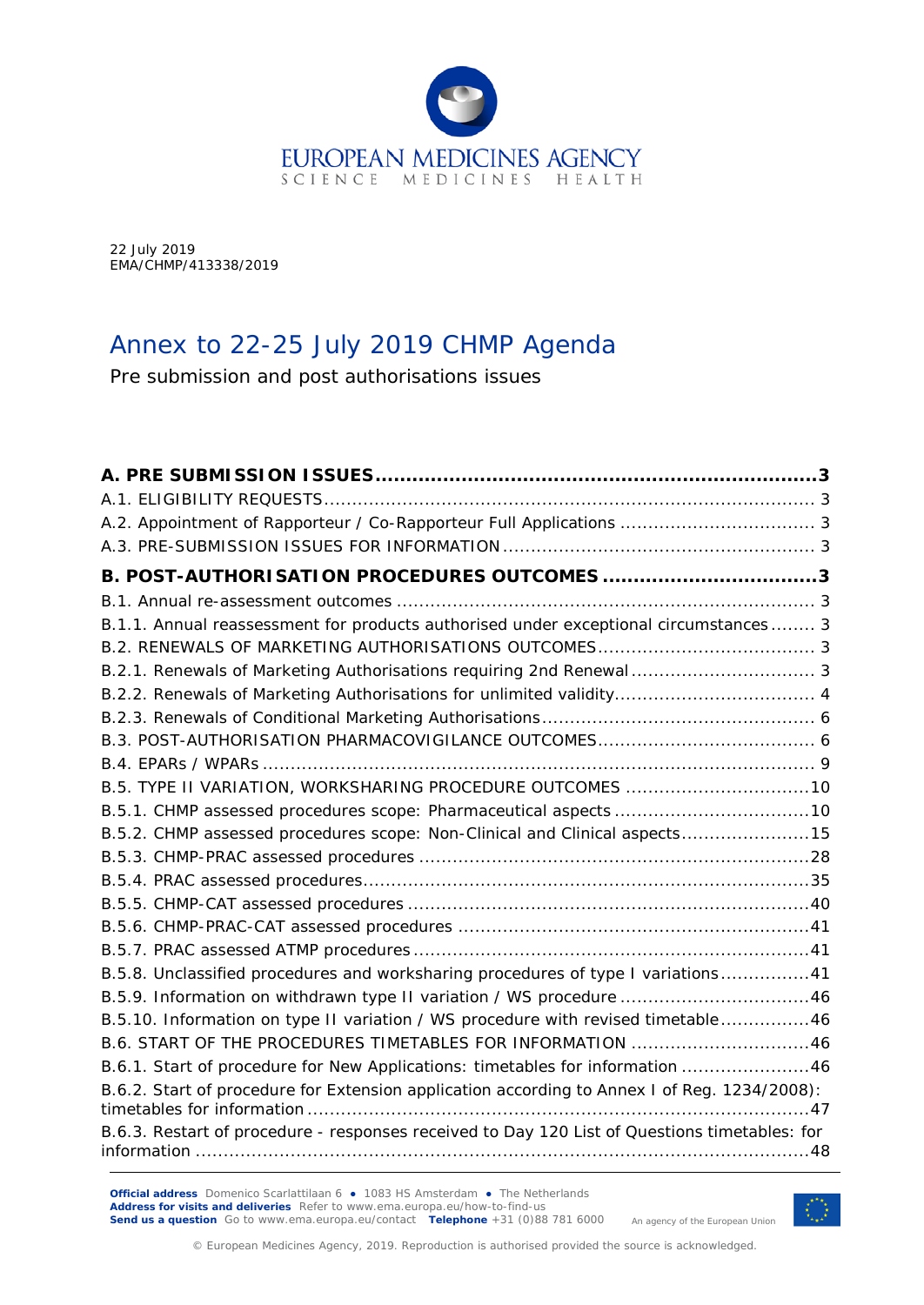| B.6.5. Renewals of Marketing Authorisations: timetables for adoption provided only if the                                                                       |  |
|-----------------------------------------------------------------------------------------------------------------------------------------------------------------|--|
|                                                                                                                                                                 |  |
| B.6.7. Type II Variations scope of the Variations: Extension of indication 49                                                                                   |  |
| B.6.8. CHMP assessed procedures scope: Pharmaceutical aspects 52                                                                                                |  |
| B.6.9. CHMP assessed procedures scope: Non-Clinical and Clinical aspects55                                                                                      |  |
|                                                                                                                                                                 |  |
|                                                                                                                                                                 |  |
|                                                                                                                                                                 |  |
|                                                                                                                                                                 |  |
|                                                                                                                                                                 |  |
|                                                                                                                                                                 |  |
| B.6.15. Unclassified procedures and worksharing procedures of type I variations 72                                                                              |  |
|                                                                                                                                                                 |  |
|                                                                                                                                                                 |  |
|                                                                                                                                                                 |  |
|                                                                                                                                                                 |  |
| B.7.4. Notifications in accordance with Article 61(3) of Council Directive 2001/83/EC (MMD                                                                      |  |
| B.7.5. Request for supplementary information relating to Notification of Type I variation (MMD                                                                  |  |
|                                                                                                                                                                 |  |
|                                                                                                                                                                 |  |
|                                                                                                                                                                 |  |
| D. Annex D - Post-Authorisation Measures (PAMs), (Details on PAMs<br>including description and conclusion, for adoption by CHMP in that given                   |  |
| month, or finalised ones with PRAC recommendation and no adoption by                                                                                            |  |
| E. Annex E - EMEA CERTIFICATION OF PLASMA MASTER FILES 74                                                                                                       |  |
|                                                                                                                                                                 |  |
|                                                                                                                                                                 |  |
|                                                                                                                                                                 |  |
|                                                                                                                                                                 |  |
| E.2. Time Tables - starting & ongoing procedures: For information 74                                                                                            |  |
| F. ANNEX F - Decision of the Granting of a Fee Reduction/Fee Waiver  75                                                                                         |  |
| F.1. Parallel Distribution - Pursuant to Article 9 of Council Regulation (EC) No. 2743/98 of 14                                                                 |  |
| F.2. Request for scientific opinion on justification of exceptional circumstance and for                                                                        |  |
|                                                                                                                                                                 |  |
|                                                                                                                                                                 |  |
| G.1. Final Scientific Advice (Reports and Scientific Advice letters): 75                                                                                        |  |
|                                                                                                                                                                 |  |
|                                                                                                                                                                 |  |
| G.3.1. List of procedures concluding at 22-25 July 2019 CHMP plenary: 75<br>G.3.2. List of procedures starting in July 2019 for September 2019 CHMP adoption of |  |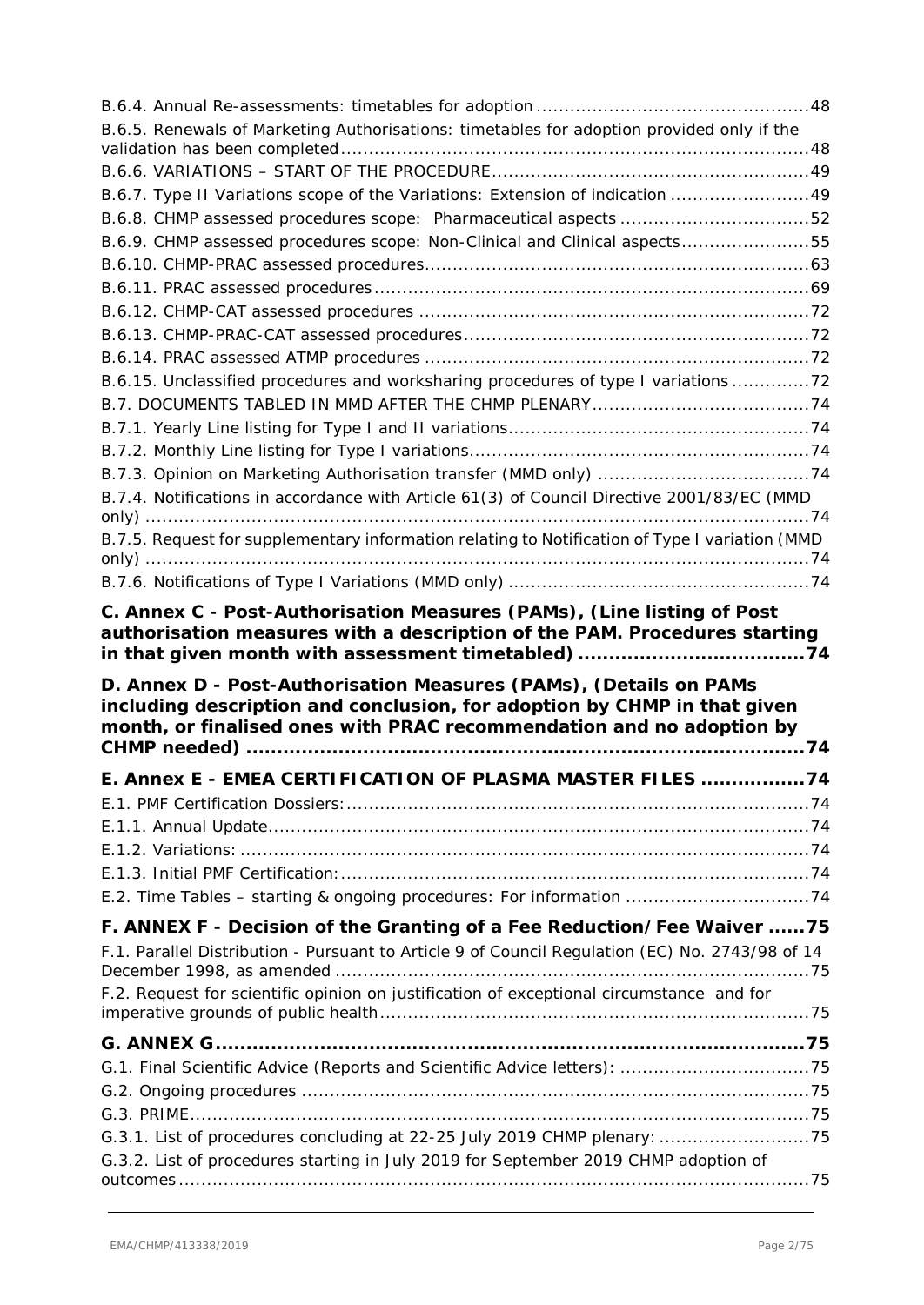# **H. ANNEX H - Product Shared Mailboxes – [e-mail address.........................75](#page-108-0)**

#### **A. PRE SUBMISSION ISSUES**

#### **A.1. ELIGIBILITY REQUESTS**

Report on Eligibility to Centralised Procedure for July 2019: **For adoption**

#### **A.2. Appointment of Rapporteur / Co-Rapporteur Full Applications**

Final Outcome of Rapporteurship allocation for July 2019: **For adoption**

#### **A.3. PRE-SUBMISSION ISSUES FOR INFORMATION**

Information related to pre-submission of initial applications cannot be released at the present time as these contain commercially confidential information.

#### **B. POST-AUTHORISATION PROCEDURES OUTCOMES**

#### **B.1. Annual re-assessment outcomes**

#### **B.1.1. Annual reassessment for products authorised under exceptional circumstances**

**Chenodeoxycholic acid Leadiant chenodeoxycholic acid - EMEA/H/C/004061/S/0010, Orphan** Leadiant GmbH, Rapporteur: Konstantinos Markopoulos, PRAC Rapporteur: Adam Przybylkowski

**Elaprase - idursulfase - EMEA/H/C/000700/S/0080** Shire Human Genetic Therapies AB, Rapporteur: Johann Lodewijk Hillege, PRAC Rapporteur: Menno van der Elst

#### **B.2. RENEWALS OF MARKETING AUTHORISATIONS OUTCOMES**

#### **B.2.1. Renewals of Marketing Authorisations requiring 2nd Renewal**

**Cerdelga - eliglustat - EMEA/H/C/003724/R/0022, Orphan** Genzyme Europe BV, Rapporteur: Johann Lodewijk Hillege, Co-Rapporteur: Martina Weise, PRAC Rapporteur: Eva A. Segovia

**Senshio - ospemifene - EMEA/H/C/002780/R/0028**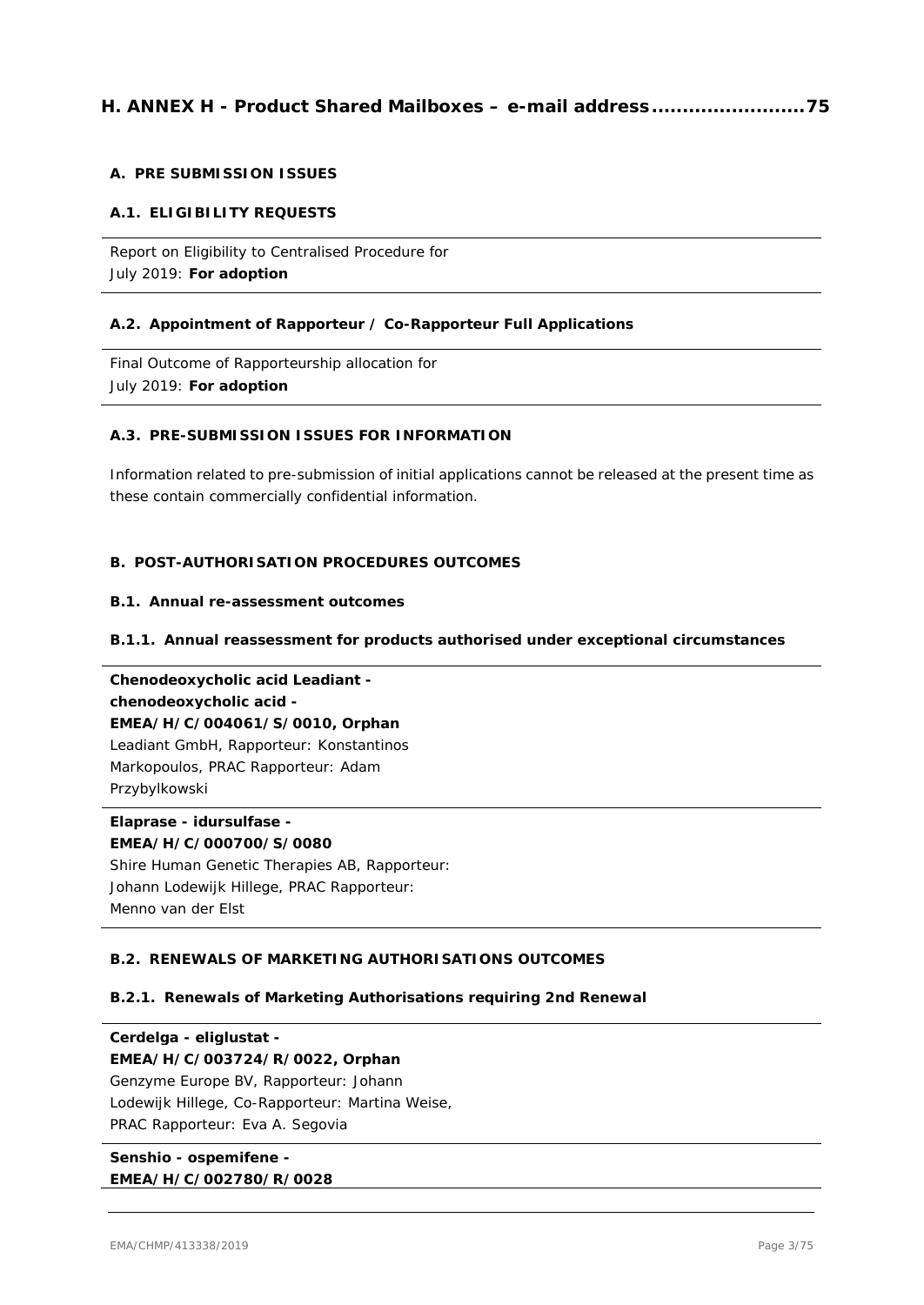Shionogi B.V., Rapporteur: Paula Boudewina van Hennik, Co-Rapporteur: Joseph Emmerich, PRAC Rapporteur: Kirsti Villikka

#### **B.2.2. Renewals of Marketing Authorisations for unlimited validity**

#### **Cyramza - ramucirumab - EMEA/H/C/002829/R/0031**

Eli Lilly Nederland B.V., Rapporteur: Paula Boudewina van Hennik, Co-Rapporteur: Kolbeinn Gudmundsson (IS) (MNAT with IS for Clinical Efficacy, IS for Clinical Safety, IS for Coordination, FI for Non-Clinical, FI for Quality, LT for Clinical Pharmacology), PRAC Rapporteur: Brigitte Keller-Stanislawski Request for Supplementary Information adopted on 29.05.2019.

#### **Exviera - dasabuvir - EMEA/H/C/003837/R/0045**

AbbVie Deutschland GmbH & Co. KG, Rapporteur: Filip Josephson, Co-Rapporteur: Johann Lodewijk Hillege, PRAC Rapporteur: Maria del Pilar Rayon

#### **Lymphoseek - tilmanocept - EMEA/H/C/002085/R/0016**

Norgine B.V., Rapporteur: Jayne Crowe, Co-Rapporteur: Romaldas Mačiulaitis, PRAC Rapporteur: Rugile Pilviniene Request for Supplementary Information adopted on 29.05.2019.

### **Lynparza - olaparib - EMEA/H/C/003726/R/0029**

AstraZeneca AB, Rapporteur: Alexandre Moreau, Co-Rapporteur: Bart Van der Schueren, PRAC Rapporteur: Amelia Cupelli Request for Supplementary Information adopted on 27.06.2019.

#### **MULTAQ - dronedarone - EMEA/H/C/001043/R/0042**

sanofi-aventis groupe, Rapporteur: Johann Lodewijk Hillege, Co-Rapporteur: Agnes Gyurasics, PRAC Rapporteur: Menno van der Elst Request for Supplementary Information adopted on 29.05.2019.

# **Moventig - naloxegol - EMEA/H/C/002810/R/0028**

Kyowa Kirin Holdings B.V., Rapporteur: Bart Van der Schueren, Co-Rapporteur: Ewa Balkowiec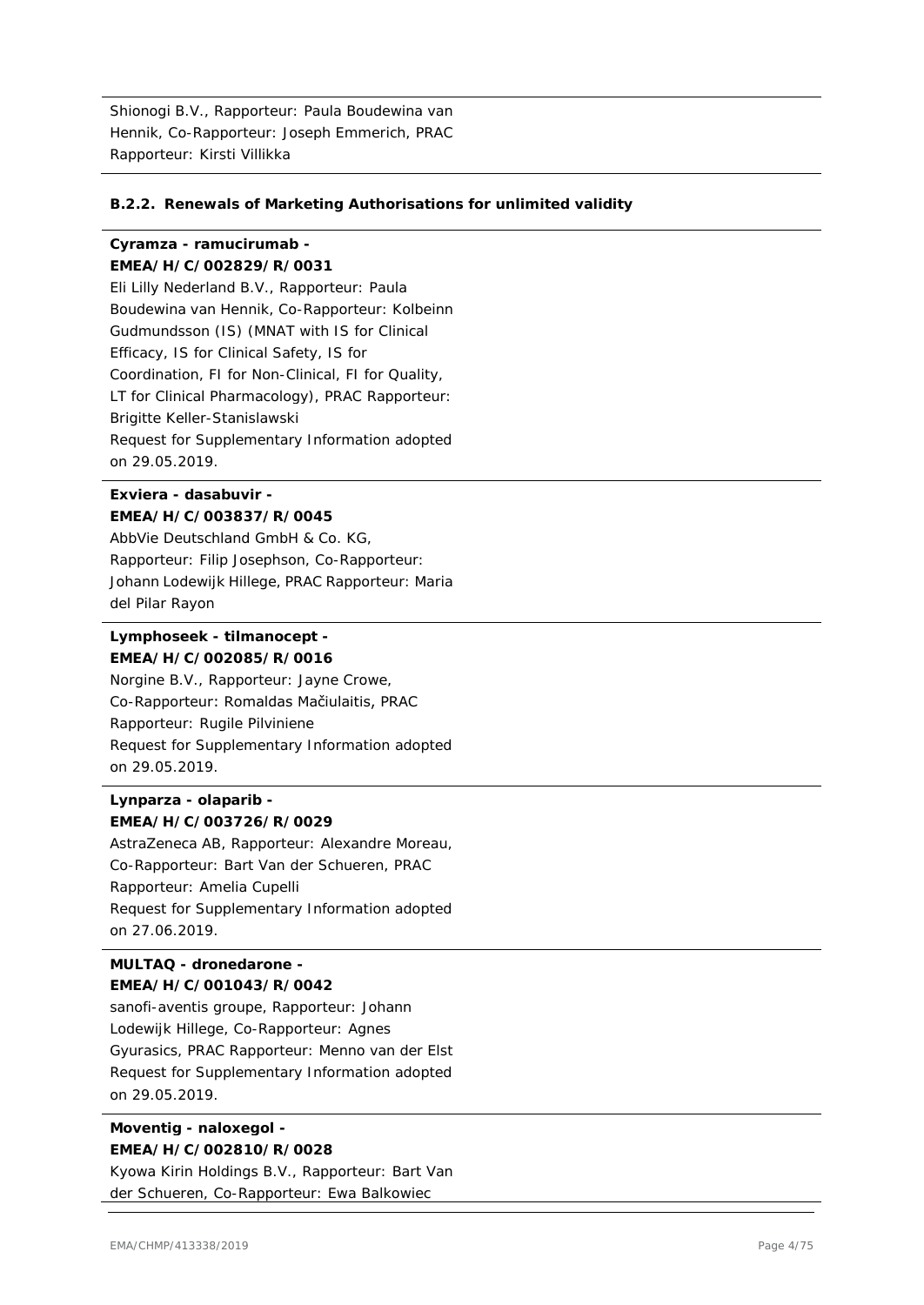Iskra, PRAC Rapporteur: Ronan Grimes Request for Supplementary Information adopted on 29.05.2019.

#### **OFEV - nintedanib - EMEA/H/C/003821/R/0025, Orphan**

Boehringer Ingelheim International GmbH, Rapporteur: Peter Kiely, Co-Rapporteur: Ewa Balkowiec Iskra, PRAC Rapporteur: Nikica Mirošević Skvrce Request for Supplementary Information adopted on 29.05.2019.

#### **Rasagiline ratiopharm - rasagiline - EMEA/H/C/003957/R/0014**

Teva B.V., Rapporteur: Bruno Sepodes, Co-Rapporteur: Jayne Crowe, PRAC Rapporteur: Ana Sofia Diniz Martins Request for Supplementary Information adopted on 27.06.2019.

#### **SCENESSE - afamelanotide - EMEA/H/C/002548/R/0026, Orphan**

Clinuvel Europe Limited, Rapporteur: Janet Koenig, Co-Rapporteur: Alexandre Moreau, PRAC Rapporteur: Martin Huber

# **Sevelamer carbonate Winthrop - sevelamer carbonate - EMEA/H/C/003971/R/0022** Genzyme Europe BV, Rapporteur: Bart Van der Schueren, Co-Rapporteur: Johann Lodewijk Hillege, PRAC Rapporteur: Laurence de Fays

# **Tyverb - lapatinib -**

# **EMEA/H/C/000795/R/0060**

Novartis Europharm Limited, Rapporteur: Filip Josephson, Co-Rapporteur: Bruno Sepodes, PRAC Rapporteur: Annika Folin

#### **Vectibix - panitumumab - EMEA/H/C/000741/R/0094**

Amgen Europe B.V., Rapporteur: Bjorg Bolstad, Co-Rapporteur: Konstantinos Markopoulos, PRAC Rapporteur: David Olsen

**Viekirax - ombitasvir / paritaprevir / ritonavir - EMEA/H/C/003839/R/0054** AbbVie Deutschland GmbH & Co. KG, Rapporteur: Filip Josephson, Co-Rapporteur: Johann Lodewijk Hillege, PRAC Rapporteur: Maria del Pilar Rayon

**Xadago - safinamide - EMEA/H/C/002396/R/0032**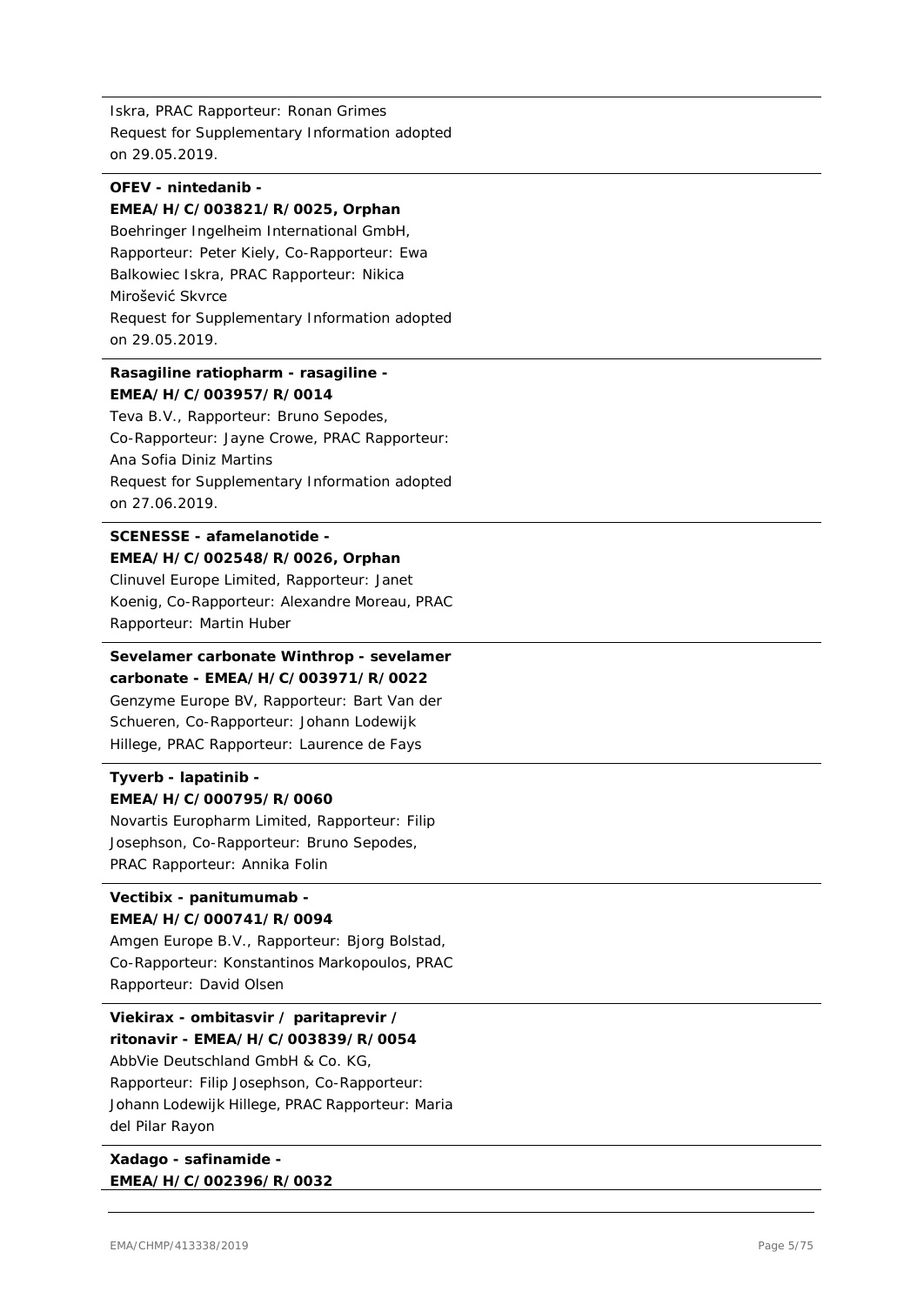Zambon S.p.A., Rapporteur: Johann Lodewijk Hillege, Co-Rapporteur: Agnes Gyurasics, PRAC Rapporteur: Rhea Fitzgerald

#### **Xydalba - dalbavancin - EMEA/H/C/002840/R/0028**

Allergan Pharmaceuticals International Limited, Rapporteur: Filip Josephson, Co-Rapporteur: Bjorg Bolstad, PRAC Rapporteur: Rugile Pilviniene

#### **B.2.3. Renewals of Conditional Marketing Authorisations**

**Adcetris - brentuximab vedotin -**

**EMEA/H/C/002455/R/0067, Orphan**

Takeda Pharma A/S, Rapporteur: Paula Boudewina van Hennik, Co-Rapporteur: Jan Mueller-Berghaus, PRAC Rapporteur: Menno van der Elst

### **NINLARO - ixazomib - EMEA/H/C/003844/R/0017, Orphan** Takeda Pharma A/S, Rapporteur: Daniela

Melchiorri, PRAC Rapporteur: Annika Folin

#### **B.3. POST-AUTHORISATION PHARMACOVIGILANCE OUTCOMES**

#### **Signal detection**

PRAC recommendations on signals adopted at the PRAC meeting held on 08-11 July 2019 PRAC:

#### **Vascular endothelial growth factor (VEGF) inhibitors**

ZALTRAP, INLYTA, AVASTIN, MVASI, ZIRABEV, CABOMETYX, COMETRIQ, KISPLYX, LENVIMA, OFEV, VOTRIENT, ICLUSIG, CYRAMZA, STIVARGA, NEXAVAR, SUTENT, FOTIVDA, CAPRELSA, VARGATEF - Signal of artery dissections and aneurysms – PRAC recommendation on a variation

#### **Action:** For adoption

PSUR procedures for which PRAC adopted a recommendation for variation of the terms of the MA at its July 2019 meeting:

#### **EMEA/H/C/PSUSA/00001172/201811**

(doxorubicin) CAPS: **Caelyx** (EMEA/H/C/000089) (doxorubicin), Janssen-Cilag International NV, Rapporteur: Ondřej Slanař **Myocet** (EMEA/H/C/000297) (doxorubicin hydrochloride), Teva B.V., Rapporteur: Filip

See agenda 9.1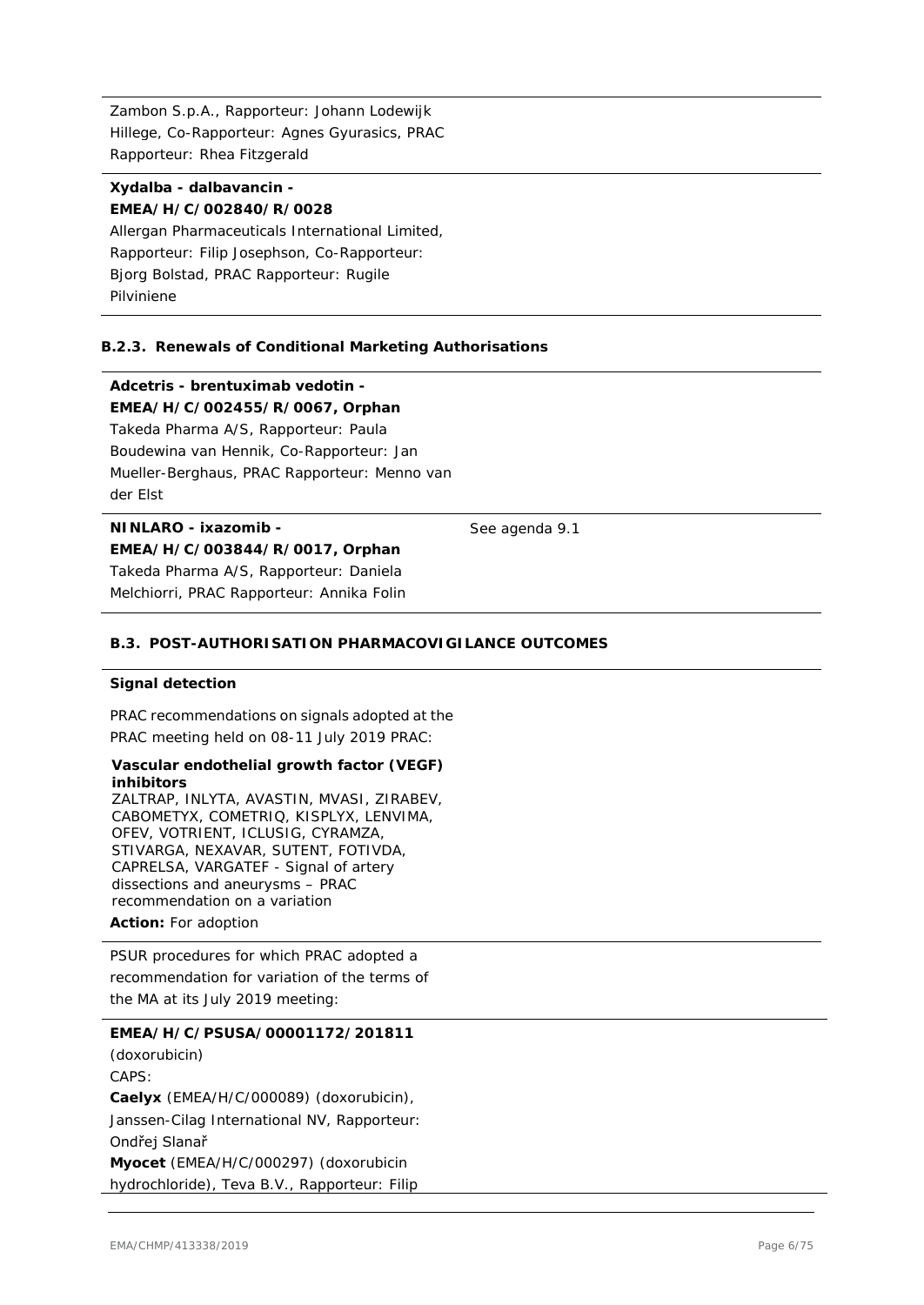Josephson NAPS: **DOXORUBICIN ACTAVIS - ACTAVIS GROUP** PTC EHF **DOXORUBICIN EBEWE** - SANDOZ PHARMACEUTICALS D.D. **DOXORUBICIN HCL OMNICARE** - OMNICARE PHARMA GMBH PRAC Rapporteur: Eva Jirsová "Period Covered From: 11/11/2015 To: 11/11/2018"

#### **EMEA/H/C/PSUSA/00001892/201812**

(liraglutide) CAPS: **Saxenda** (EMEA/H/C/003780) (liraglutide), Novo Nordisk A/S, Rapporteur: Johann Lodewijk Hillege **Victoza** (EMEA/H/C/001026) (liraglutide), Novo Nordisk A/S, Rapporteur: Johann Lodewijk Hillege, PRAC Rapporteur: Menno van der Elst "Period Covered From: 01/01/2018 To: 31/12/2018"

#### **EMEA/H/C/PSUSA/00002264/201812**

(paclitaxel) CAPS: **Apealea** (EMEA/H/C/004154) (paclitaxel), Oasmia Pharmaceutical AB, Rapporteur: Bart Van der Schueren NAPS: **PACLITAXEL APTIL PHARMA** - APTIL PHARMA LIMITED "From: 27/12/2015 To: 27/12/2018"

#### **EMEA/H/C/PSUSA/00002798/201811**

(sufentanil) CAPS: **Dzuveo** (EMEA/H/C/004335) (sufentanil), FGK Representative Service GmbH, Rapporteur: Kolbeinn Gudmundsson **Zalviso** (EMEA/H/C/002784) (sufentanil), Grunenthal GmbH, Rapporteur: Milena Stain NAPS: **NAPS** - EU PRAC Rapporteur: Adam Przybylkowski "Period Covered From: 01/12/2015 To: 30/11/2018"

**EMEA/H/C/PSUSA/00002940/201811** (thyrotropin alfa) CAPS: **Thyrogen** (EMEA/H/C/000220) (thyrotropin alfa), Genzyme Europe BV, Rapporteur: Peter Kiely, PRAC Rapporteur: Rhea Fitzgerald "From: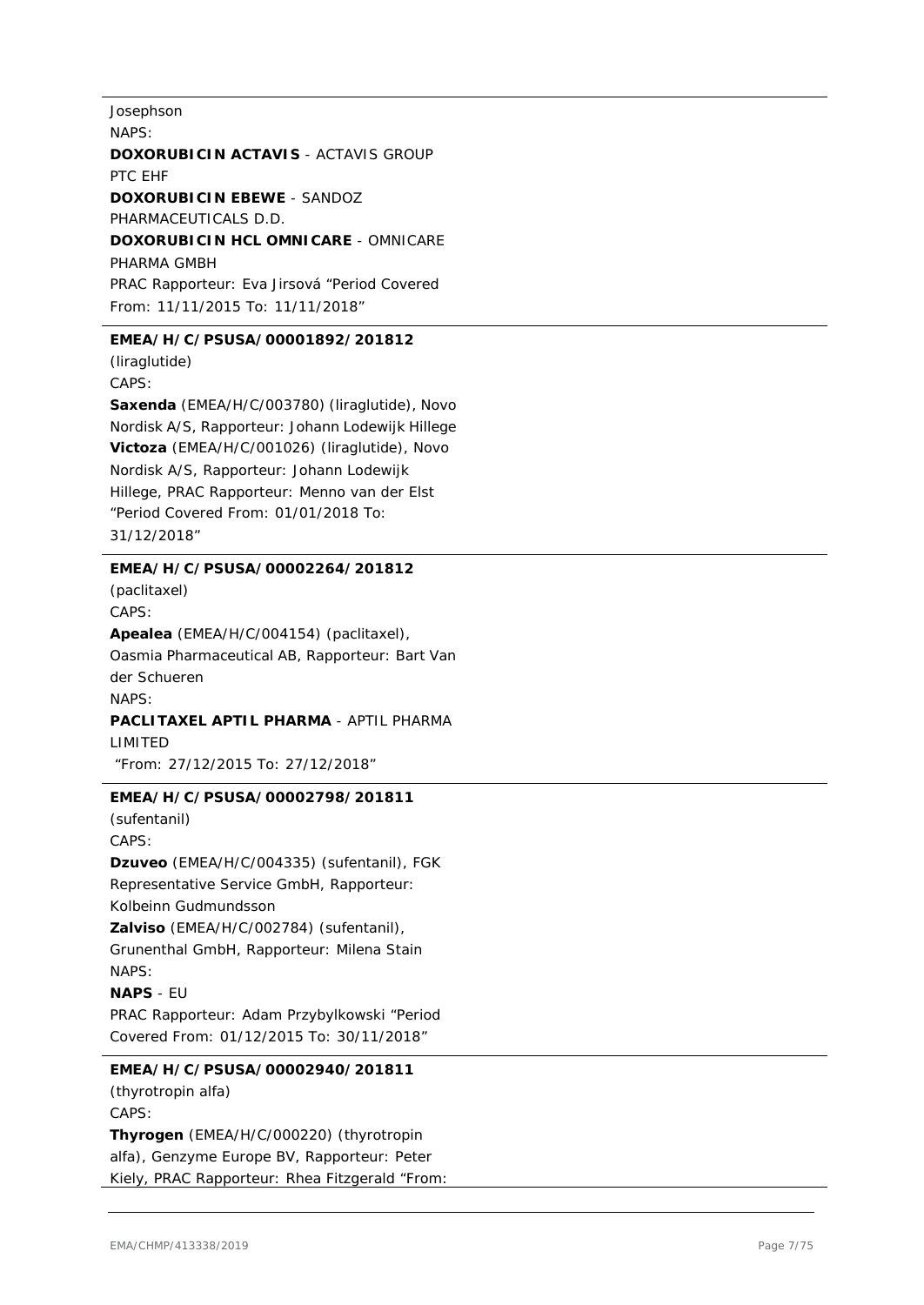#### 30/11/2015 To: 30/11/2018"

#### **EMEA/H/C/PSUSA/00003085/201812**

(ustekinumab) CAPS: **Stelara** (EMEA/H/C/000958) (ustekinumab), Janssen-Cilag International NV, Rapporteur: Jayne Crowe "Period Covered From: 30/12/2017 To: 30/12/2018"

#### **EMEA/H/C/PSUSA/00010263/201812**

(umeclidinium) CAPS:

**Incruse Ellipta** (EMEA/H/C/002809) (umeclidinium bromide), GlaxoSmithKline (Ireland) Limited, Rapporteur: Maria Concepcion Prieto Yerro

**Rolufta Ellipta** (EMEA/H/C/004654) (umeclidinium), GlaxoSmithKline Trading Services Limited, Rapporteur: Maria Concepcion Prieto Yerro, PRAC Rapporteur: Amelia Cupelli "Period Covered From: 18/12/2017 To: 17/12/2018"

#### **EMEA/H/C/PSUSA/00010264/201812**

(umeclidinium bromide / vilanterol) CAPS:

**Anoro Ellipta** (EMEA/H/C/002751) (umeclidinium / vilanterol), GlaxoSmithKline (Ireland) Limited, Rapporteur: Peter Kiely **Laventair Ellipta** (EMEA/H/C/003754) (umeclidinium / vilanterol), GlaxoSmithKline (Ireland) Limited, Rapporteur: Peter Kiely, PRAC Rapporteur: Amelia Cupelli "Period Covered From: 18/12/2017 To: 17/12/2018"

#### **EMEA/H/C/PSUSA/00010341/201812**

(secukinumab) CAPS: **Cosentyx** (EMEA/H/C/003729) (secukinumab), Novartis Europharm Limited, Rapporteur: Tuomo Lapveteläinen, PRAC Rapporteur: Eva A. Segovia "From: 26/12/2017 To: 25/12/2018"

#### **EMEA/H/C/PSUSA/00010379/201901**

(nivolumab) CAPS: **OPDIVO** (EMEA/H/C/003985) (nivolumab), Bristol-Myers Squibb Pharma EEIG, Rapporteur: Jorge Camarero Jiménez, PRAC Rapporteur: Brigitte Keller-Stanislawski, "Period Covered From: 04/07/2018 To: 03/01/2019"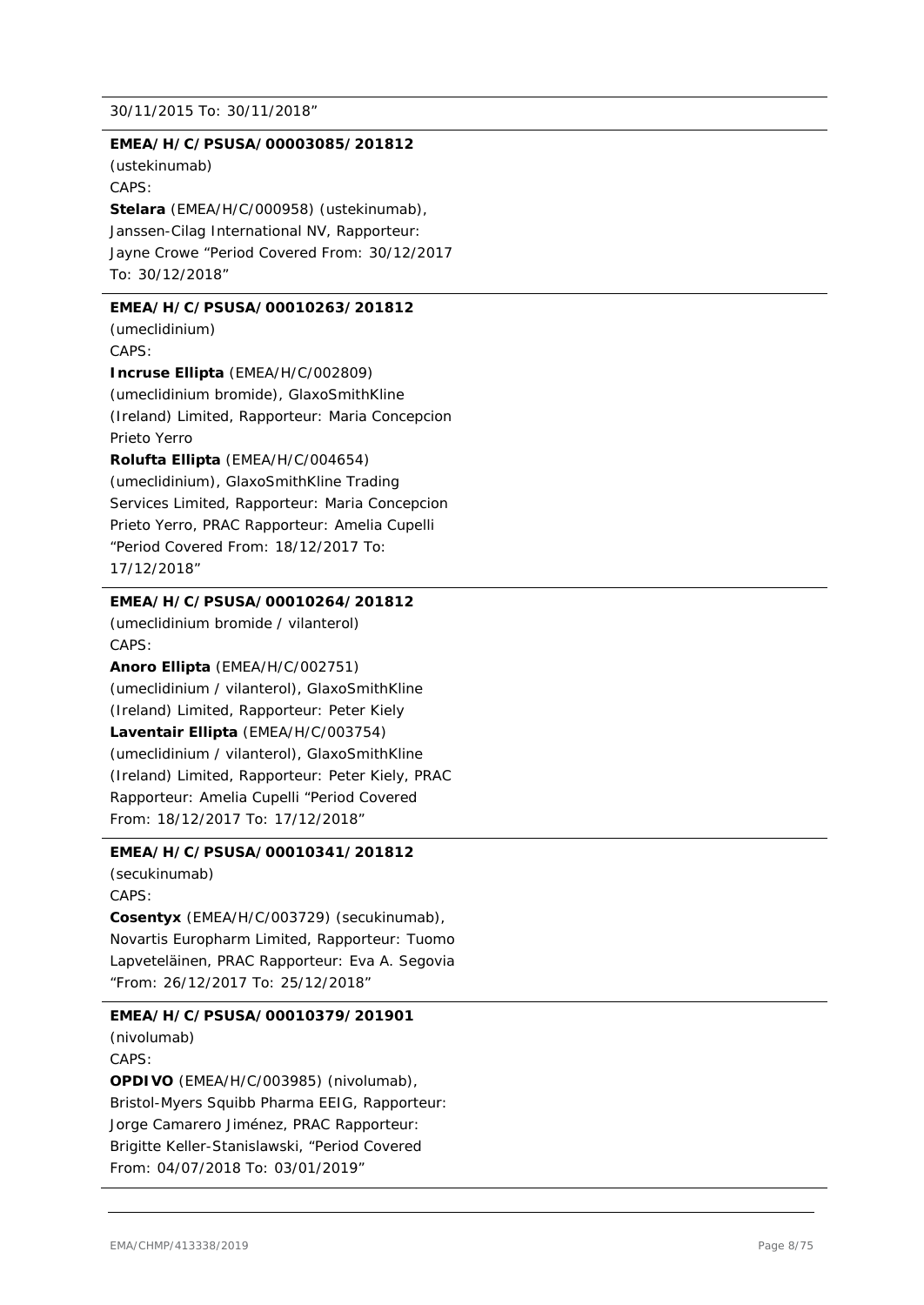#### **EMEA/H/C/PSUSA/00010391/201812**

(lutetium (177Lu) chloride) CAPS:

**EndolucinBeta** (EMEA/H/C/003999) (lutetium (177Lu) chloride), ITG Isotope Technologies Garching GmbH, Rapporteur: Peter Kiely **Lumark** (EMEA/H/C/002749) (lutetium lu-177), I.D.B. Holland B.V., Rapporteur: Joseph Emmerich NAPS: **LUTAPOL** - NARODOWE CENTRUM BADAN JADROWYCH PRAC Rapporteur: Ronan Grimes "From: 19/06/2018 To: 19/12/2018"

#### **EMEA/H/C/PSUSA/00010524/201812**

(sofosbuvir / velpatasvir) CAPS:

**Epclusa** (EMEA/H/C/004210) (sofosbuvir / velpatasvir), Gilead Sciences Ireland UC, Rapporteur: Filip Josephson, PRAC Rapporteur: Ana Sofia Diniz Martins "Period Covered From: 28/06/2017 To: 27/12/2018"

#### **EMEA/H/C/PSUSA/00010619/201901**

(sofosbuvir / velpatasvir / voxilaprevir) CAPS:

**Vosevi** (EMEA/H/C/004350) (sofosbuvir / velpatasvir / voxilaprevir), Gilead Sciences Ireland UC, Rapporteur: Filip Josephson, PRAC Rapporteur: Ana Sofia Diniz Martins "Period Covered From: 18/07/2018 To: 17/01/2019"

#### **EMEA/H/C/PSUSA/00010697/201901**

(inotersen) CAPS: **Tegsedi** (EMEA/H/C/004782) (inotersen), Akcea Therapeutics Ireland Limited, Rapporteur: Martina Weise, PRAC Rapporteur: Rhea Fitzgerald "Period Covered From: 06/07/2018 To: 05/01/2019"

#### **B.4. EPARs / WPARs**

# **Azacitidine Celgene - azacitidine - EMEA/H/C/005300**

Celgene Europe BV, Treatment of myelodysplastic syndromes (MDS), chronic myelomonocytic leukemia (CMML) and acute myeloid leukemia (AML), Informed Consent of Vidaza, Informed consent application (Article 10c For information only. Comments can be sent to the PL in case necessary.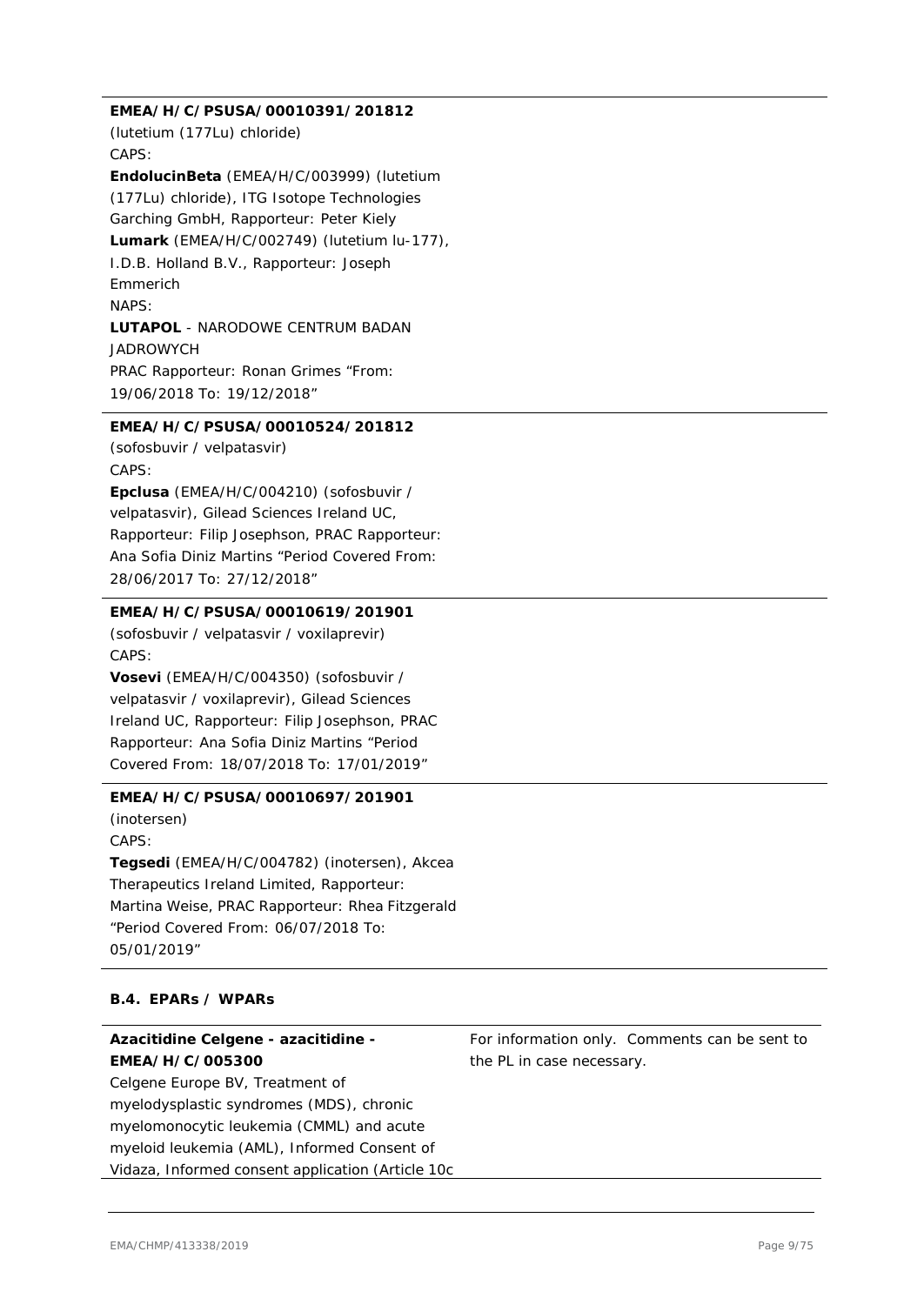| of Directive No 2001/83/EC)                                                                                                                                                                                                                                                                               |                                                                            |
|-----------------------------------------------------------------------------------------------------------------------------------------------------------------------------------------------------------------------------------------------------------------------------------------------------------|----------------------------------------------------------------------------|
| Evenity - romosozumab -<br>EMEA/H/C/004465<br>UCB Pharma S.A., Treatment of osteoporosis,<br>New active substance (Article 8(3) of Directive No<br>2001/83/EC)                                                                                                                                            | For information only. Comments can be sent to<br>the PL in case necessary. |
| Giapreza - angiotensin ii -<br>EMEA/H/C/004930<br>La Jolla Pharmaceutical II B.V., treatment of<br>hypotension in adults with distributive or<br>vasodilatory shock who remain hypotensive<br>despite fluid and vasopressor therapy, New active<br>substance (Article 8(3) of Directive No<br>2001/83/EC) | For information only. Comments can be sent to<br>the PL in case necessary. |
| Lacosamide UCB - lacosamide -<br>EMEA/H/C/005243<br>UCB Pharma S.A., treatment of epilepsy,<br>Informed Consent of Vimpat, Informed consent<br>application (Article 10c of Directive No<br>2001/83/EC)                                                                                                    | For information only. Comments can be sent to<br>the PL in case necessary. |
| Radicava - edaravone - Orphan -<br>EMEA/H/C/004938<br>Mitsubishi Tanabe Pharma GmbH; treatment of<br>amyotrophic lateral sclerosis (ALS), New active<br>substance (Article 8(3) of Directive No<br>2001/83/EC)                                                                                            | For information only. Comments can be sent to<br>the PL in case necessary. |
| <b>WPAR</b>                                                                                                                                                                                                                                                                                               |                                                                            |

#### **B.5. TYPE II VARIATION, WORKSHARING PROCEDURE OUTCOMES**

Scopes related to Chemistry, Manufacturing, and Controls cannot be released at the present time as these contain commercially confidential information.

#### **B.5.1. CHMP assessed procedures scope: Pharmaceutical aspects**

**Adcetris - brentuximab vedotin - EMEA/H/C/002455/II/0066, Orphan** Takeda Pharma A/S, Rapporteur: Paula Boudewina van Hennik Request for Supplementary Information adopted on 20.06.2019.

#### **Adcetris - brentuximab vedotin - EMEA/H/C/002455/II/0069, Orphan**

Takeda Pharma A/S, Rapporteur: Paula Boudewina van Hennik

#### **Advate - octocog alfa -**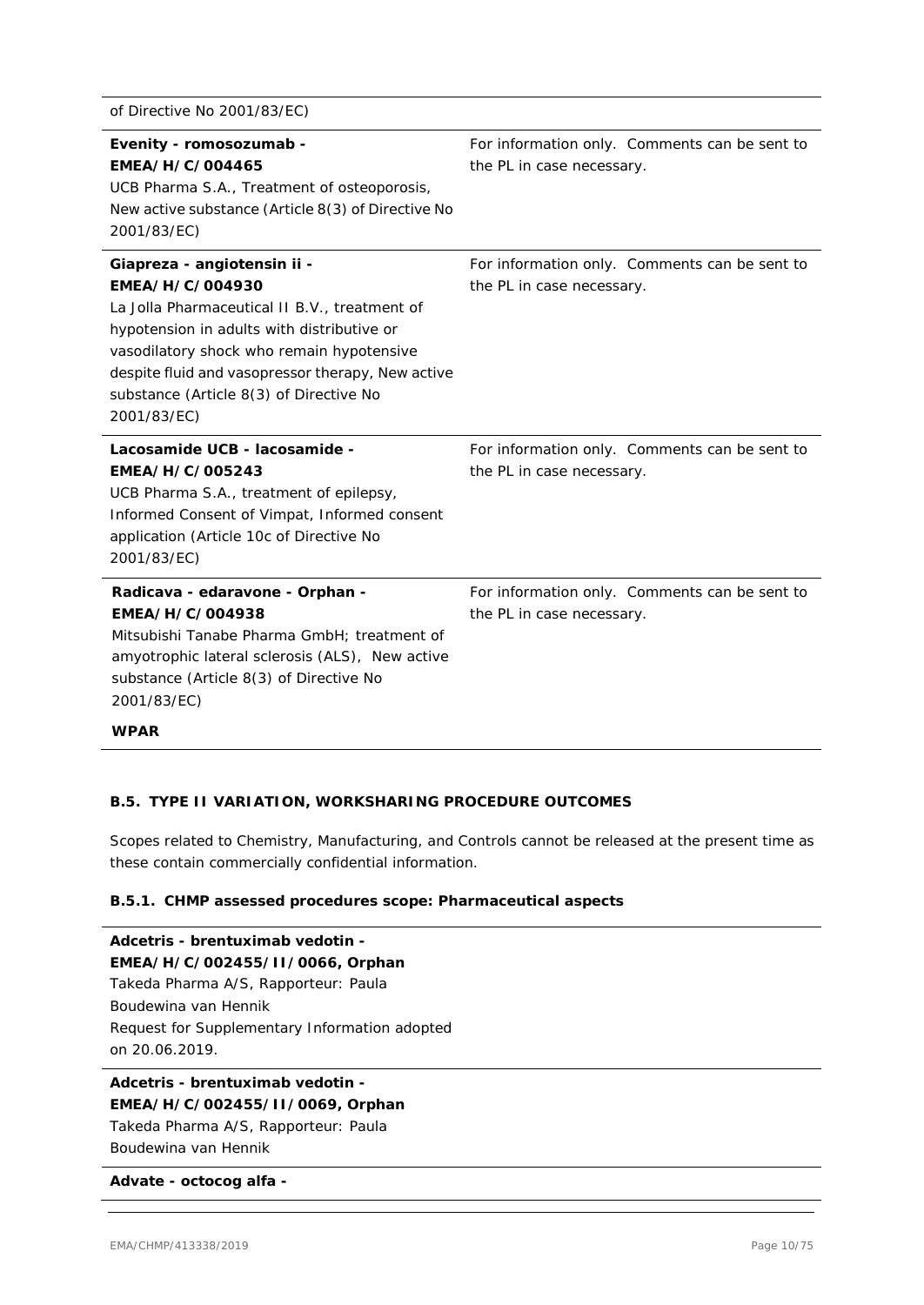#### **EMEA/H/C/000520/II/0100**

Baxter AG, Rapporteur: Jan Mueller-Berghaus

#### **Aimovig - erenumab - EMEA/H/C/004447/II/0003/G**

# Novartis Europharm Limited, Rapporteur:

Kristina Dunder Request for Supplementary Information adopted on 29.05.2019, 28.03.2019.

#### **AJOVY - fremanezumab - EMEA/H/C/004833/II/0002**

TEVA GmbH, Rapporteur: Jan Mueller-Berghaus

#### **AMGEVITA - adalimumab -**

**EMEA/H/C/004212/II/0017** Amgen Europe B.V., Rapporteur: Kristina Dunder Opinion adopted on 04.07.2019.

Positive Opinion adopted by consensus on 04.07.2019. The Icelandic and Norwegian CHMP Members were in agreement with the CHMP recommendation.

#### **Apealea - paclitaxel - EMEA/H/C/004154/II/0003/G**

Oasmia Pharmaceutical AB, Rapporteur: Bart Van der Schueren Request for Supplementary Information adopted on 26.04.2019.

#### **Atazanavir Mylan - atazanavir - EMEA/H/C/004048/II/0012**

Mylan S.A.S, Generic, Generic of Reyataz, Rapporteur: Bjorg Bolstad Request for Supplementary Information adopted on 11.07.2019.

# **Atriance - nelarabine -**

**EMEA/H/C/000752/II/0047/G**

Novartis Europharm Limited, Rapporteur: Sinan B. Sarac

#### **Benepali - etanercept - EMEA/H/C/004007/II/0042/G**

Samsung Bioepis NL B.V., Rapporteur: Andrea Laslop Request for Supplementary Information adopted on 02.05.2019.

#### **Busilvex - busulfan - EMEA/H/C/000472/II/0030/G** Pierre Fabre Medicament, Rapporteur: Jorge Camarero Jiménez Opinion adopted on 04.07.2019. Request for Supplementary Information adopted on 02.05.2019. Positive Opinion adopted by consensus on 04.07.2019. The Icelandic and Norwegian CHMP Members were in agreement with the CHMP recommendation.

**Cimzia - certolizumab pegol - EMEA/H/C/001037/II/0079/G** Request for supplementary information adopted with a specific timetable.

Request for supplementary information adopted

with a specific timetable.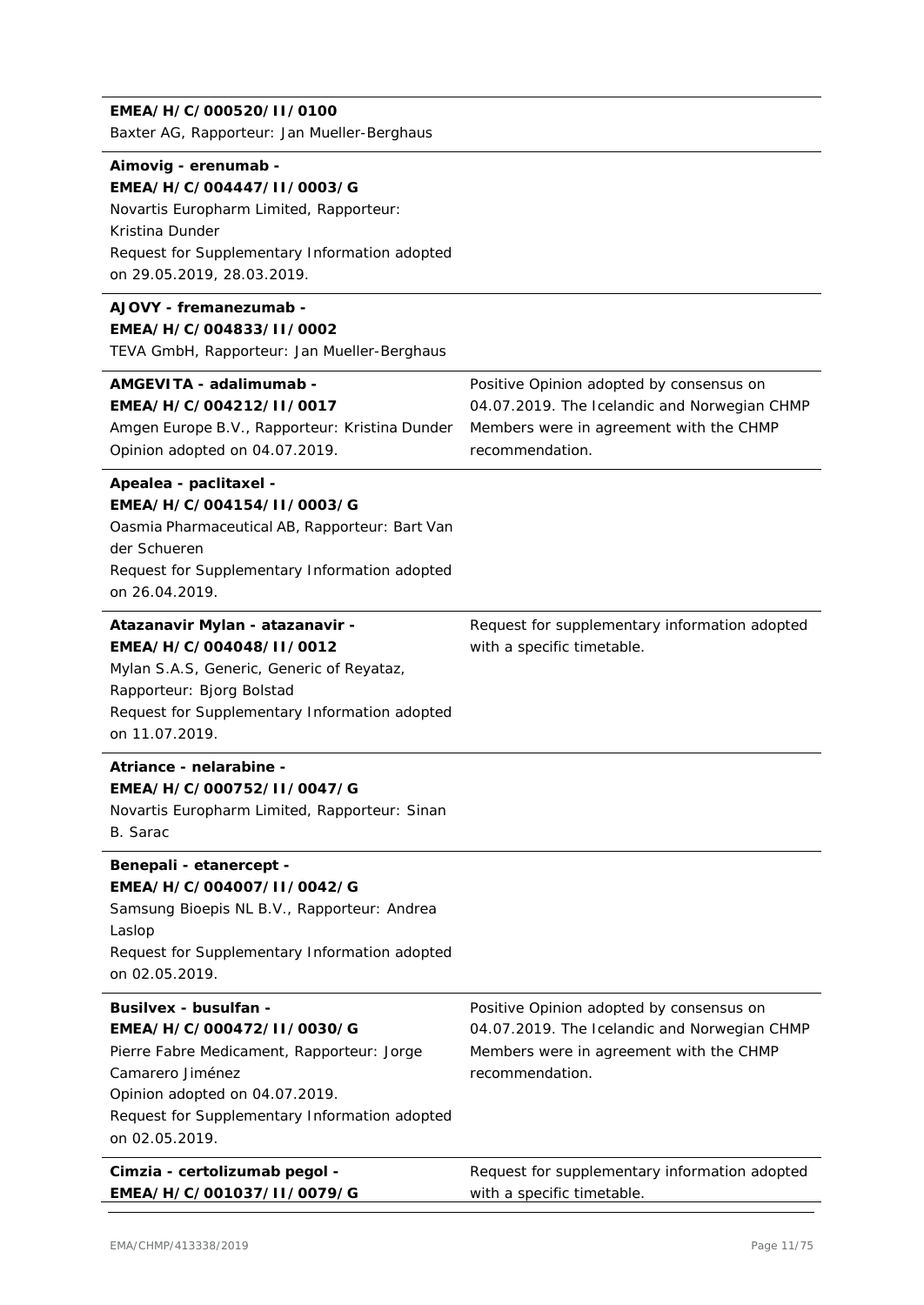UCB Pharma S.A., Rapporteur: Kristina Dunder Request for Supplementary Information adopted on 11.07.2019.

#### **Darzalex - daratumumab - EMEA/H/C/004077/II/0018/G, Orphan**

Janssen-Cilag International NV, Rapporteur: Sinan B. Sarac Opinion adopted on 11.07.2019. Request for Supplementary Information adopted on 24.01.2019, 08.11.2018.

#### **Docetaxel Kabi - docetaxel - EMEA/H/C/002325/II/0022**

Fresenius Kabi Deutschland GmbH, Generic, Generic of Taxotere, Rapporteur: Alexandre Moreau Request for Supplementary Information adopted on 11.04.2019.

## **Dupixent - dupilumab - EMEA/H/C/004390/II/0018/G** sanofi-aventis groupe, Rapporteur: Jan

Mueller-Berghaus

#### **Erelzi - etanercept - EMEA/H/C/004192/II/0018**

Sandoz GmbH, Rapporteur: Johann Lodewijk Hillege Request for Supplementary Information adopted on 11.07.2019.

#### **Eylea - aflibercept - EMEA/H/C/002392/II/0053** Bayer AG, Rapporteur: Alexandre Moreau Request for Supplementary Information adopted Request for supplementary information adopted

on 04.07.2019.

# **Flixabi - infliximab - EMEA/H/C/004020/II/0034**

Samsung Bioepis NL B.V., Rapporteur: Jan Mueller-Berghaus Opinion adopted on 18.07.2019. Request for Supplementary Information adopted on 28.02.2019, 17.01.2019.

# **Flucelvax Tetra - influenza vaccine surface antigen inactivated prepared in cell cultures - EMEA/H/C/004814/II/0007**

Seqirus Netherlands B.V., Rapporteur: Sol Ruiz

# **Fluenz Tetra - influenza vaccine (live attenuated, nasal) -**

**EMEA/H/C/002617/II/0093**

Positive Opinion adopted by consensus on 11.07.2019. The Icelandic and Norwegian CHMP Members were in agreement with the CHMP recommendation.

with a specific timetable.

Request for supplementary information adopted

with a specific timetable.

Positive Opinion adopted by consensus on 18.07.2019. The Icelandic and Norwegian CHMP Members were in agreement with the CHMP recommendation.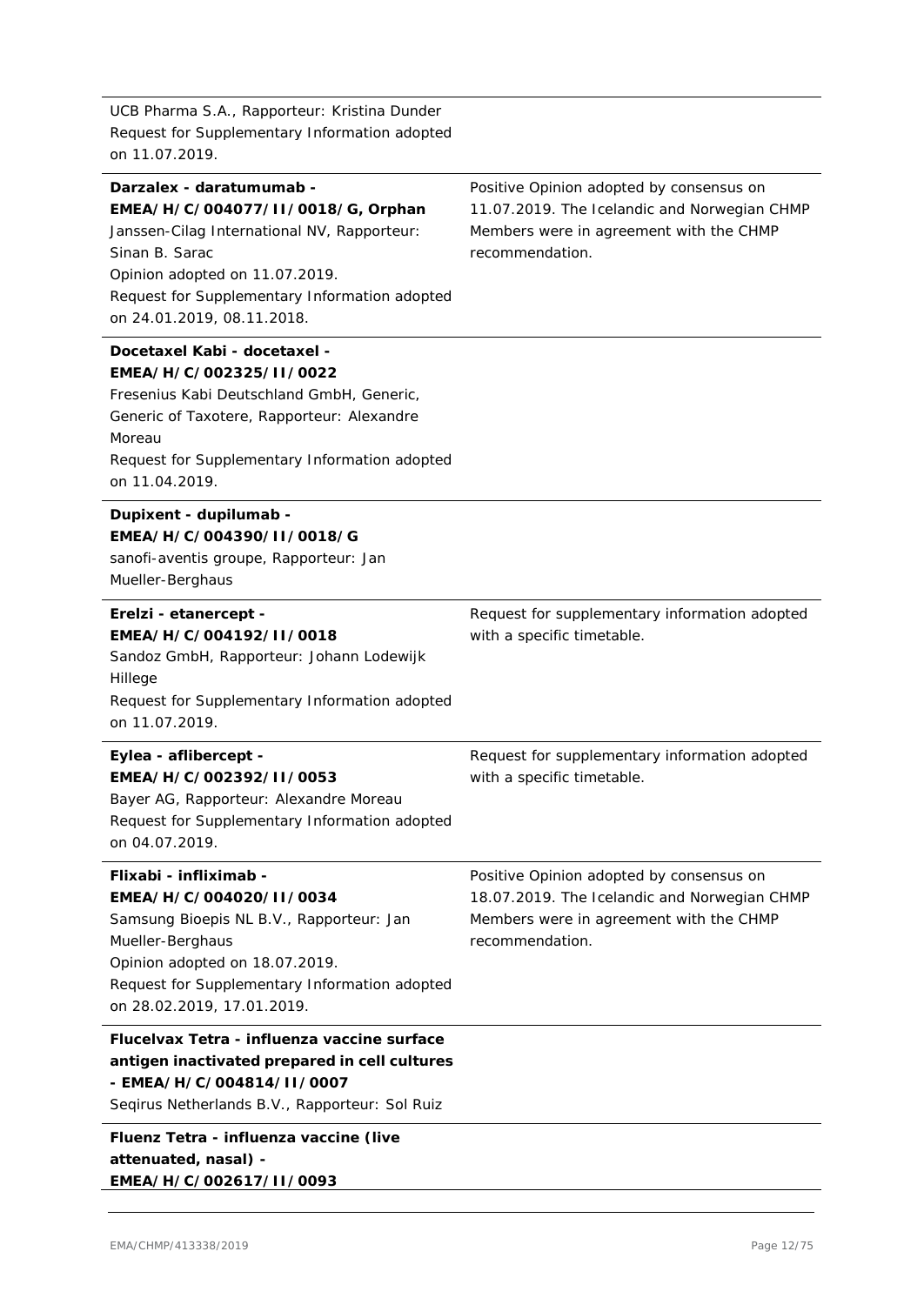AstraZeneca AB, Rapporteur: Bart Van der Schueren

# **Inhixa - enoxaparin sodium - EMEA/H/C/004264/II/0048/G** Techdow Europe AB, Duplicate, Duplicate of

Thorinane, Rapporteur: Andrea Laslop

#### **Jylamvo - methotrexate - EMEA/H/C/003756/II/0005/G**

Therakind (Europe) Limited, Rapporteur: Bruno Sepodes Request for Supplementary Information adopted on 28.03.2019.

#### **Lymphoseek - tilmanocept - EMEA/H/C/002085/II/0017**

Norgine B.V., Rapporteur: Jayne Crowe Request for Supplementary Information adopted on 26.04.2019.

# **Miglustat Gen.Orph - miglustat - EMEA/H/C/004366/II/0003**

Gen.Orph, Generic, Generic of Zavesca, Rapporteur: Milena Stain Opinion adopted on 04.07.2019. Request for Supplementary Information adopted on 23.05.2019, 08.11.2018.

# **Natpar - parathyroid hormone - EMEA/H/C/003861/II/0013/G, Orphan** Shire Pharmaceuticals Ireland Limited, Rapporteur: Bart Van der Schueren Request for Supplementary Information adopted

on 29.05.2019, 31.01.2019.

#### **NovoRapid - insulin aspart - EMEA/H/C/000258/II/0128**

Novo Nordisk A/S, Rapporteur: Kristina Dunder

# **Ogivri - trastuzumab -**

# **EMEA/H/C/004916/II/0003/G**

Mylan S.A.S, Rapporteur: Koenraad Norga Request for Supplementary Information adopted on 02.05.2019.

#### **Omnitrope - somatropin - EMEA/H/C/000607/II/0060**

Sandoz GmbH, Rapporteur: Johann Lodewijk Hillege

#### **Onpattro - patisiran - EMEA/H/C/004699/II/0004/G, Orphan** Alnylam Netherlands B.V., Rapporteur: Kristina

Dunder

Positive Opinion adopted by consensus on 04.07.2019. The Icelandic and Norwegian CHMP Members were in agreement with the CHMP recommendation.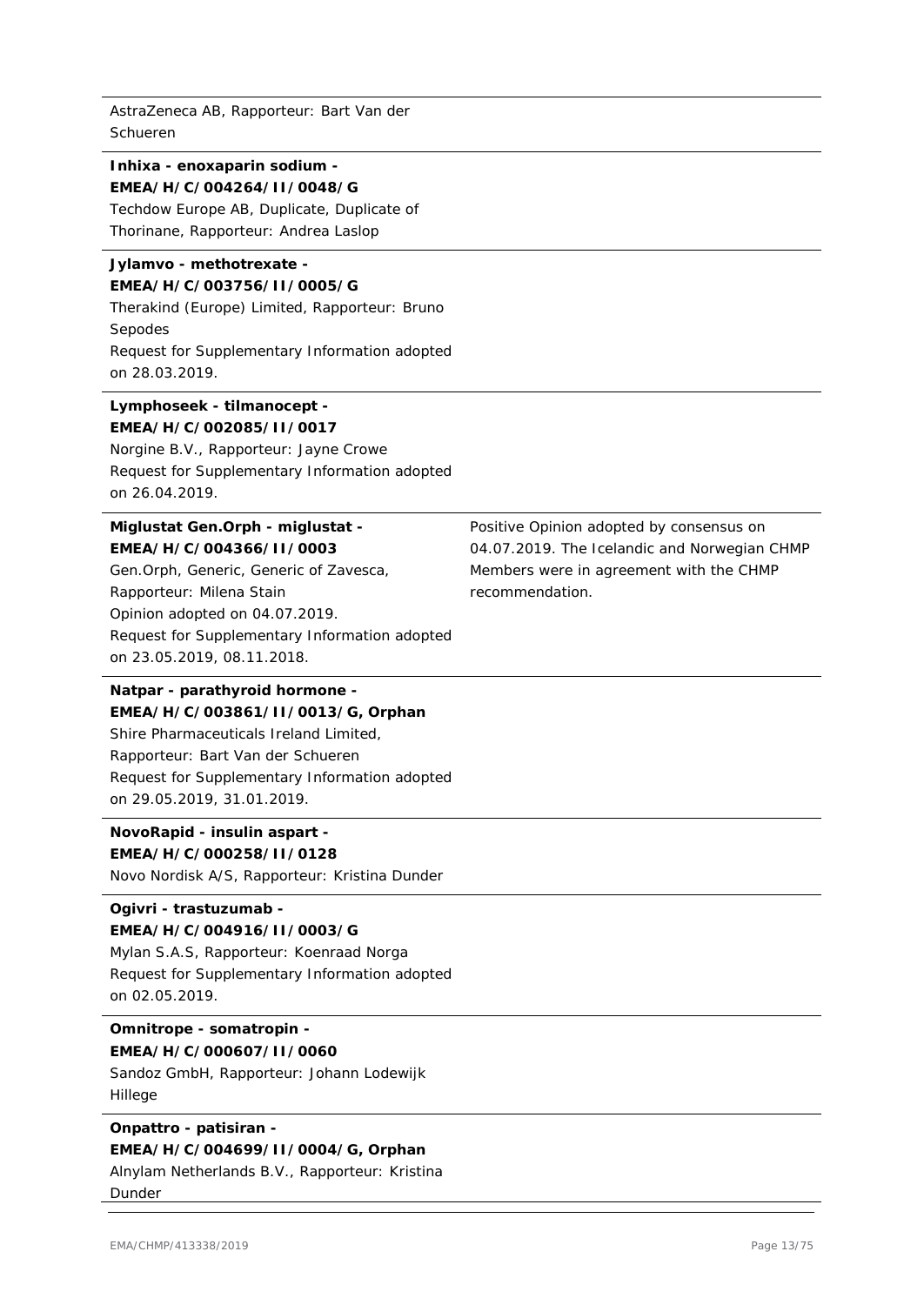Request for Supplementary Information adopted on 29.05.2019.

#### **OPDIVO - nivolumab -**

#### **EMEA/H/C/003985/II/0067/G**

Bristol-Myers Squibb Pharma EEIG, Rapporteur:

Jorge Camarero Jiménez

#### **Prasugrel Mylan - prasugrel - EMEA/H/C/004644/II/0003/G**

Mylan S.A.S, Generic, Generic of Efient, Rapporteur: Alar Irs Request for Supplementary Information adopted on 11.07.2019, 16.05.2019.

#### **Privigen - human normal immunoglobulin - EMEA/H/C/000831/II/0145**

CSL Behring GmbH, Rapporteur: Jan Mueller-Berghaus Opinion adopted on 04.07.2019. Request for Supplementary Information adopted on 26.04.2019.

#### **Rebif - interferon beta-1a - EMEA/H/C/000136/II/0141**

Merck Europe B.V., Rapporteur: Filip Josephson

#### **Skyrizi - risankizumab - EMEA/H/C/004759/II/0002/G**

AbbVie Deutschland GmbH & Co. KG, Rapporteur: Peter Kiely Request for Supplementary Information adopted on 18.07.2019.

#### **Thyrogen - thyrotropin alfa - EMEA/H/C/000220/II/0104/G**

Genzyme Europe BV, Rapporteur: Peter Kiely Request for Supplementary Information adopted on 14.06.2019.

#### **Voncento - human coagulation factor viii / human von willebrand factor -**

# **EMEA/H/C/002493/II/0041/G**

CSL Behring GmbH, Rapporteur: Paula Boudewina van Hennik

#### **Zytiga - abiraterone acetate - EMEA/H/C/002321/II/0056/G**

Janssen-Cilag International NV, Rapporteur: Jorge Camarero Jiménez Opinion adopted on 18.07.2019. Request for Supplementary Information adopted on 29.05.2019.

Positive Opinion adopted by consensus on 18.07.2019. The Icelandic and Norwegian CHMP Members were in agreement with the CHMP recommendation.

Request for supplementary information adopted with a specific timetable.

Request for supplementary information adopted

Positive Opinion adopted by consensus on 04.07.2019. The Icelandic and Norwegian CHMP Members were in agreement with the CHMP

with a specific timetable.

recommendation.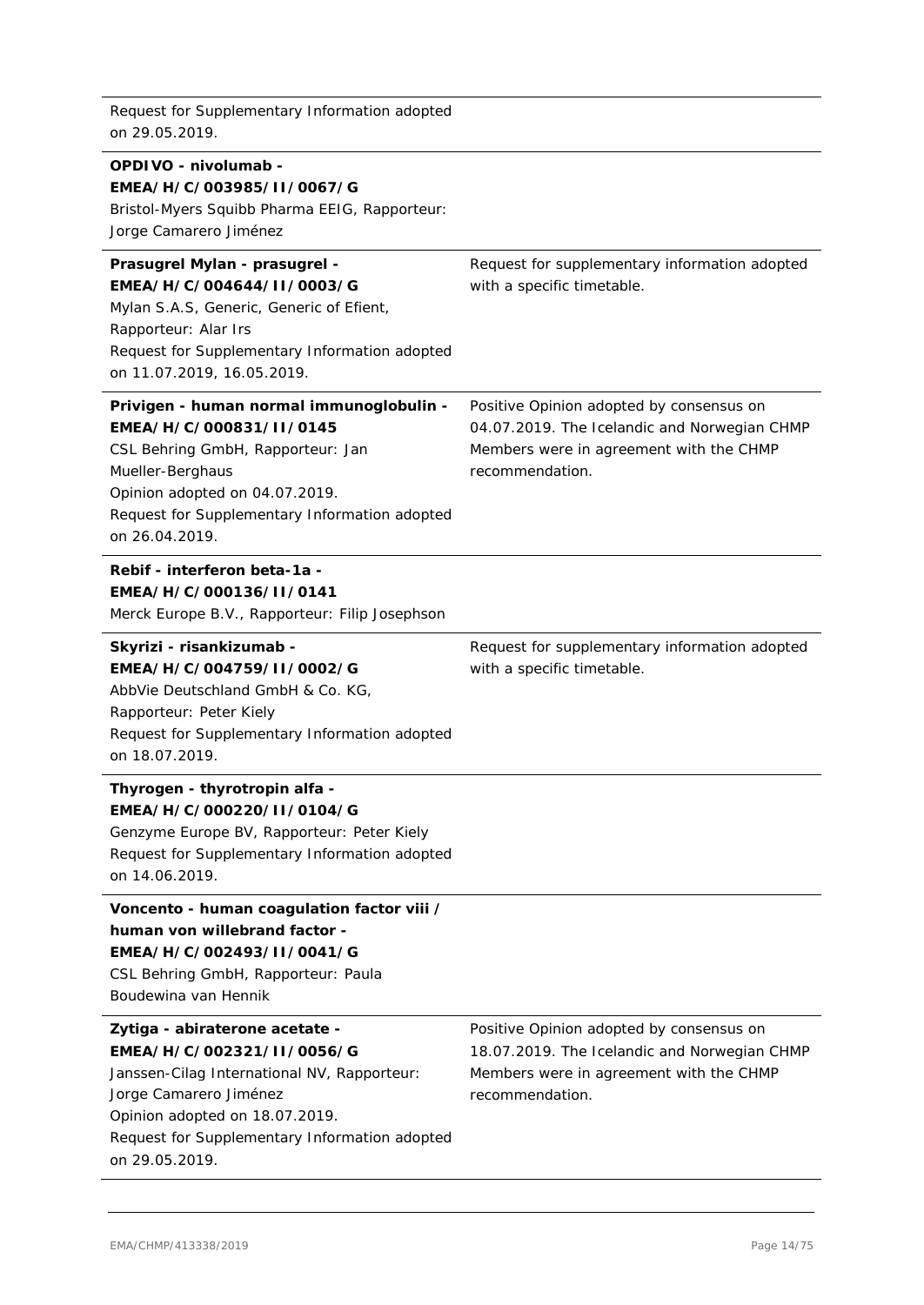**WS1620 Humalog-EMEA/H/C/000088/WS1620/ 0175 Liprolog-EMEA/H/C/000393/WS1620/ 0136** Eli Lilly Nederland B.V., Lead Rapporteur: Kristina Dunder Request for Supplementary Information adopted on 14.06.2019.

#### **B.5.2. CHMP assessed procedures scope: Non-Clinical and Clinical aspects**

#### **Amglidia - glibenclamide - EMEA/H/C/004379/II/0004, Orphan** Ammtek, Rapporteur: Martina Weise, "Update of sections 4.2 and 5.1 of the SmPC to reconcile posology instructions with the actual use of the product in clinical practice in order to avoid overdosing, to harmonise sections related to "Dosage adjustments and long-term treatment management" and remove reference to the off-label use of crushed tablets. This update is based on recently published literature, the ISPAD consensus guideline, and in line with the NEOGLI CSR. In addition, the applicant took the opportunity to make editorial corrections. The requested variation proposed amendments to the Summary of Product Characteristics and Package Leaflet." Opinion adopted on 04.07.2019. Positive Opinion adopted by consensus on 04.07.2019. The Icelandic and Norwegian CHMP Members were in agreement with the CHMP recommendation.

#### **Atriance - nelarabine - EMEA/H/C/000752/II/0046/G**

Novartis Europharm Limited, Rapporteur: Sinan B. Sarac, PRAC Rapporteur: Anette Kirstine Stark, "Update to the Annex II to remove the SOB based on final results from the Study NLR506AUS02T (COG AALL0434) 'Intensified methotrexate, nelarabine and augmented BFM therapy for children and young adults with newly diagnosed T-ALL and T-LBL'. As a result sections 4.8 and 5.1 of the SmPC are updated. Additionally the MAH took the opportunity to update section 4.6 of the SmPC to revise information on the male and female contraception taking into consideration available non-clinical and clinical safety data as well as internal MAH's guidelines based on information from literature, health authority and working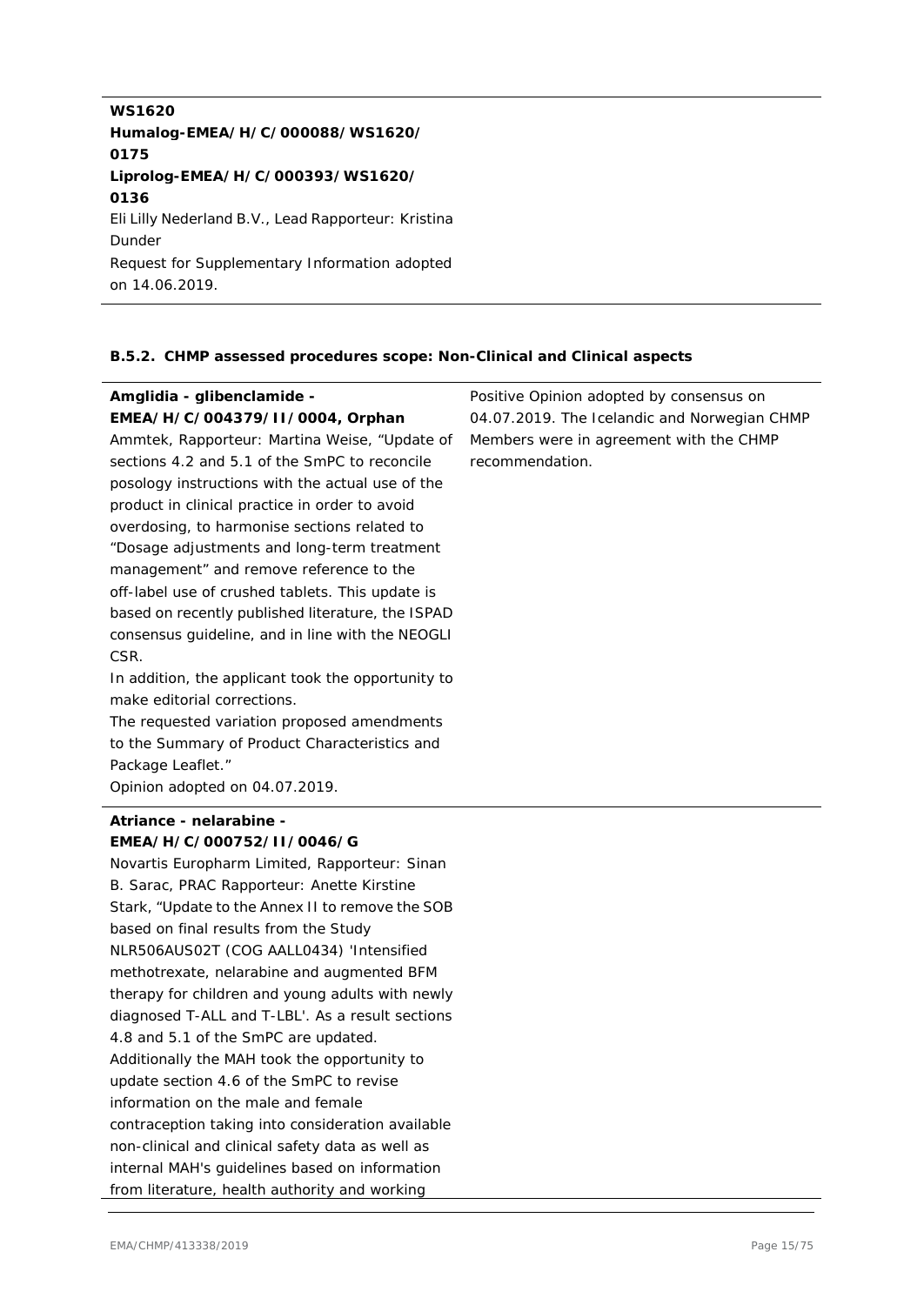#### group guidelines.

Moreover, the MAH took the opportunity to update details of the local representatives in the PL and introduce minor editorial changes in the PI. The revised RMP version 10 is included in this submission."

Request for Supplementary Information adopted on 28.02.2019.

#### **Bosulif - bosutinib - EMEA/H/C/002373/II/0036**

Pfizer Europe MA EEIG, Rapporteur: Janet Koenig, "Submission of a population pharmacokinetic (popPK) analysis PMAR-884 that was conducted to fulfil a post-authorisation measure (PAM) requested by the CHMP as part of the assessment of Bosulif for the first-line treatment of chronic myelogenous leukaemia (CML) indication (variation EMEA/H/C/002373/II/0025/G)." Opinion adopted on 18.07.2019. Request for Supplementary Information adopted on 14.03.2019.

#### **CellCept - mycophenolate mofetil - EMEA/H/C/000082/II/0146**

Roche Registration GmbH, Rapporteur: Sinan B. Sarac, "Update of sections 4.7 and 4.8 of the SmPC to update the safety information based on the reassessment of all available evidence from clinical trials and post-marketing experience, in order to present adverse drug reactions (ADRs) rather than adverse events (AEs). Additionally, section 5.2 of the SmPC is updated based on current literature on the pharmacokinetics in geriatric patients. The Package Leaflet and Labelling are updated accordingly.

In addition, the Marketing authorisation holder (MAH) took the opportunity to introduce minor editorial changes throughout the PI and to bring the PI in line with the latest QRD template version 10."

Request for Supplementary Information adopted on 26.04.2019.

# **Cosentyx - secukinumab - EMEA/H/C/003729/II/0051**

Novartis Europharm Limited, Rapporteur: Tuomo Lapveteläinen, "Update of sections 4.2, 4.8 and 5.1 of the SmPC in order to include additional dosing information for Ankylosing Spondylitis (AS) patients based on final results from study

Positive Opinion adopted by consensus on 18.07.2019. The Icelandic and Norwegian CHMP Members were in agreement with the CHMP recommendation.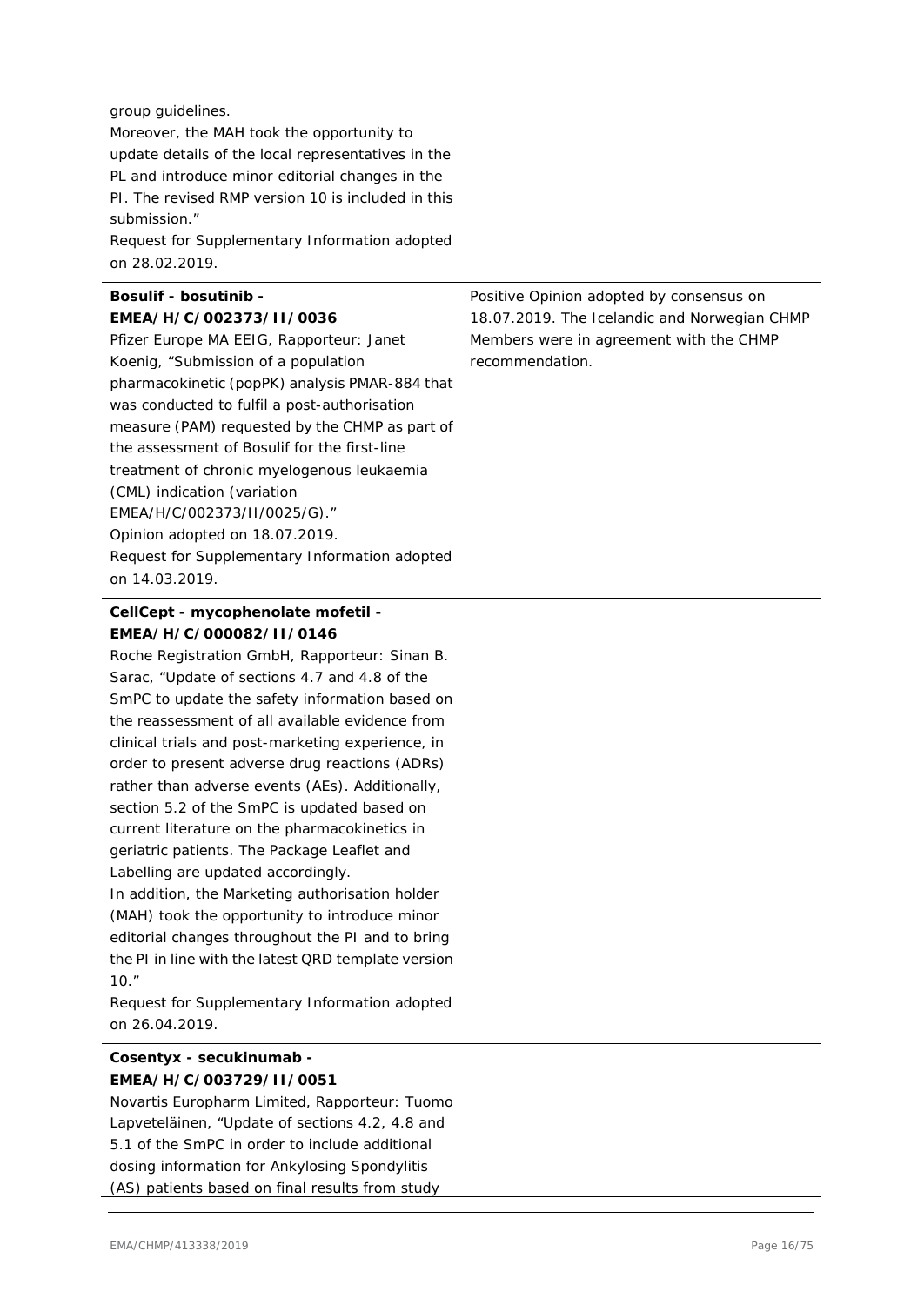CAIN457F2314; this is a randomized, double-blind, double dummy, placebo controlled, parallel-group, Phase 3 multicenter study of secukinumab versus placebo to demonstrate efficacy at 16 weeks and to assess long-term efficacy up to week 156 in patients with active AS; the Package Leaflet is updated accordingly."

# **Deltyba - delamanid -**

**EMEA/H/C/002552/II/0037, Orphan** Otsuka Novel Products GmbH, Rapporteur: Koenraad Norga, "xC.I.13 MIC report as amendment to CSR 242-09-213" Request for Supplementary Information adopted on 11.07.2019.

#### **EXJADE - deferasirox - EMEA/H/C/000670/II/0066**

Novartis Europharm Limited, Rapporteur: Alexandre Moreau, "To update the Exjade SmPC (section 5.1) to reflect the results of clinical study CICL670A2302 (TELESTO) with Exjade in patients with myelodysplatic syndrome (MDS)." Request for Supplementary Information adopted on 29.05.2019.

## **Gilenya - fingolimod - EMEA/H/C/002202/II/0053**

Novartis Europharm Limited, Rapporteur: Alexandre Moreau, "Type II (C.I.4): - to update section 4.4 of the SmPC (subsection 'Return of disease activity (rebound)' and subsection 'Stopping therapy') to add information to prescribers on the timing of reported events and further recommendations on monitoring of patients.

- to update section 4.6 of the SmPC to add a warning for women stopping treatment for the purpose of becoming pregnant and for pregnant women, and addition of a cross-reference to section 4.4 subsection 'Return of disease activity (rebound)'.

- to update section 4.8 of the SmPC to add a new adverse reaction 'Severe exacerbation of disease after Gilenya discontinuation' with frequency 'Not known'.

The package leaflet is updated accordingly." Request for Supplementary Information adopted on 29.05.2019, 07.03.2019.

Request for supplementary information adopted with a specific timetable.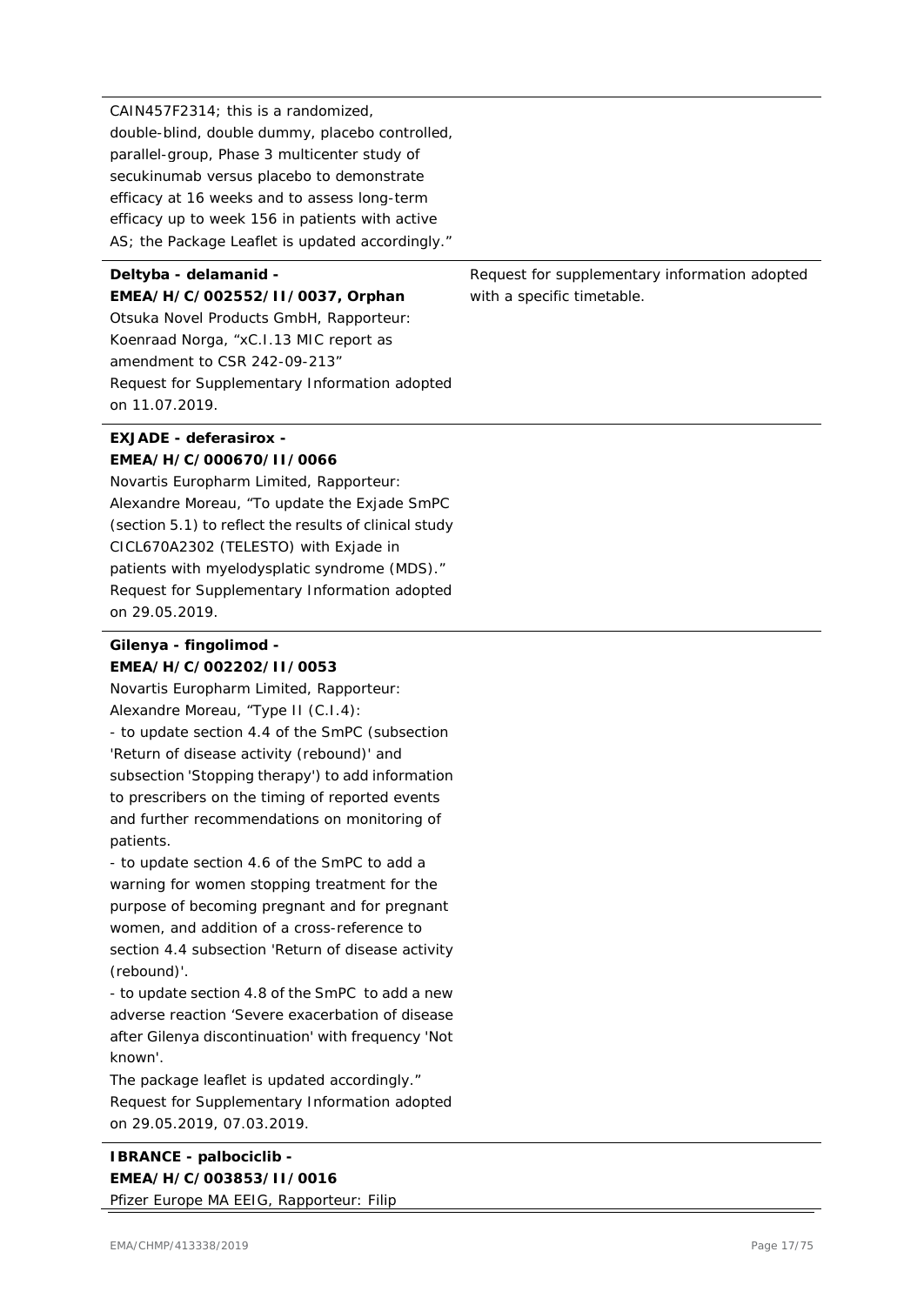Josephson, "Update of section 5.1 of the SmPC in order to update with information following submission of the final results from the pivotal Study A5481023 "A double blind, Phase 3 trial of fulvestrant with or without palbociclib in pre- and postmenopausal women with hormone receptor positive, HER2-negative metastatic breast cancer that progressed on prior endocrine therapy" listed as a recommendation at the time of initial MA."

Request for Supplementary Information adopted on 02.05.2019, 31.01.2019.

# **Imbruvica - ibrutinib - EMEA/H/C/003791/II/0048, Orphan**

Janssen-Cilag International NV, Rapporteur: Filip Josephson, "Update of section 4.4 of the SmPC Special warnings and precautions for use in order to add a warning under "bleeding-related events' based on the final clinical study reports results to evaluate the risks of major hemorrhage with the administration of Imbruvica (ibrutinib)). The study is listed in section III.2 additional Pharmacovigilance Activities A non-interventional PASS clinical study report (CSR) for serious haemorrhage in the RMP.

In addition, the Marketing authorisation holder (MAH) took the opportunity to include a minor edit in the list of local representatives in the Package Leaflet."

Request for Supplementary Information adopted on 29.05.2019, 14.03.2019.

#### **Kanuma - sebelipase alfa - EMEA/H/C/004004/II/0019, Orphan**

Alexion Europe SAS, Rapporteur: Bart Van der Schueren, "Submission of the final report from study LAL-CL04, in order to fulfil this recommendation (REC). This is an open label multicentre extension study to evaluate the long-term safety, tolerability and efficacy of sebelipase alfa in adult subjects with liver dysfunction due to lysosomal acid lipase deficiency who previously received treatment in study LAL-CL01."

Request for Supplementary Information adopted on 29.05.2019, 21.03.2019.

### **Keytruda - pembrolizumab - EMEA/H/C/003820/II/0074**

Merck Sharp & Dohme B.V., Rapporteur: Daniela Melchiorri, "Submission of the final CSR version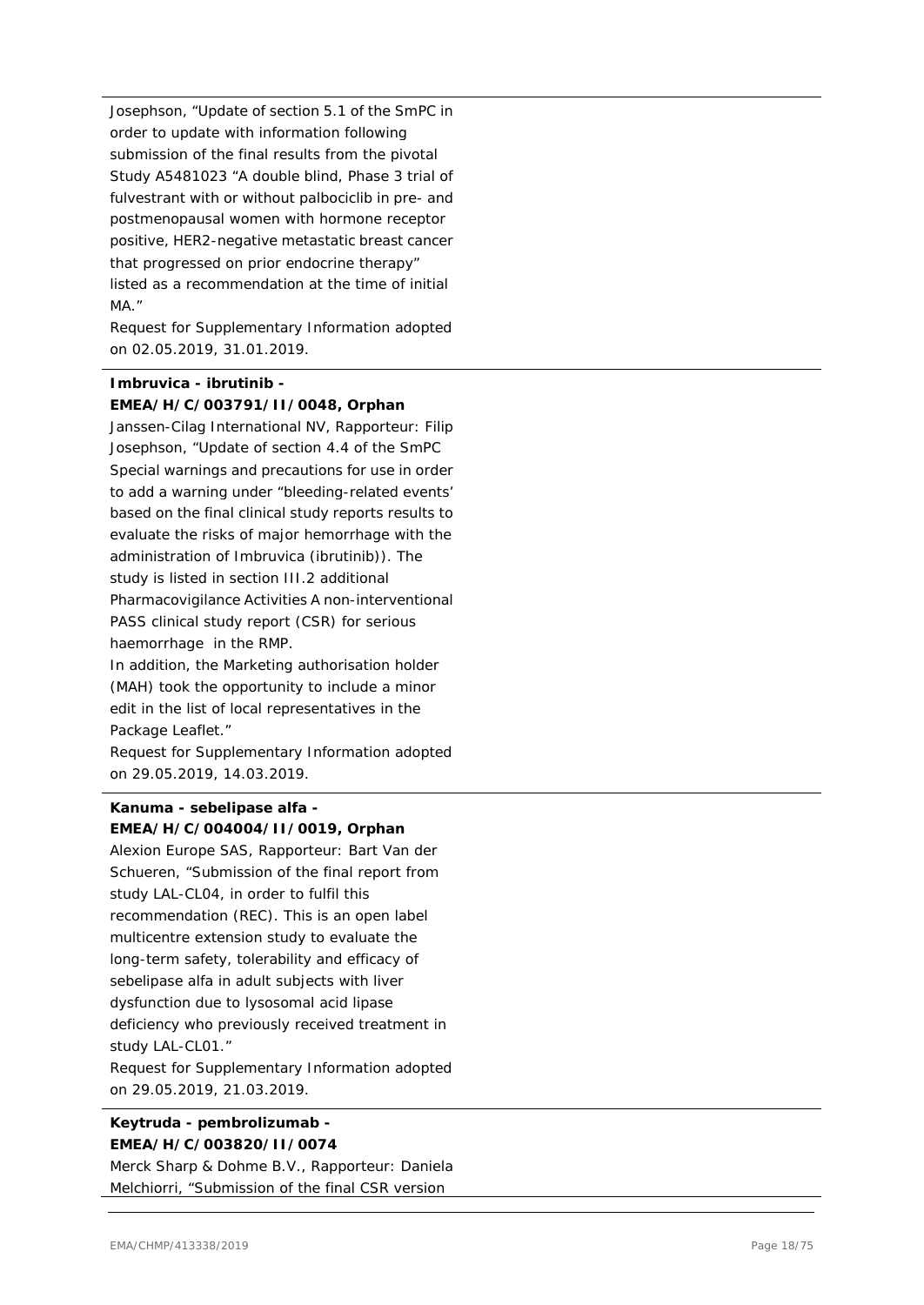03 for KEYNOTE-013 summarising final data from the rrcHL cohort." Request for Supplementary Information adopted on 14.06.2019.

#### **Kyntheum - brodalumab - EMEA/H/C/003959/II/0011**

LEO Pharma A/S, Rapporteur: Johann Lodewijk Hillege, "Update of section 5.1 of the SmPC "Mechanism of action" subsection with information about the cytokine IL-17C."

# **Kyprolis - carfilzomib - EMEA/H/C/003790/II/0031, Orphan**

Amgen Europe B.V., Rapporteur: Jorge Camarero Jiménez, "Update of sections 4.2, 4.4, 4.8, 5.1 and 5.2 to add a once-weekly dose regimen for carfilzomib (Kyprolis) at 20/70 mg/m<sup>2</sup> in combination with dexamethasone (Kd) for the treatment of the currently indicated patient population. The MAH took the opportunity to implement editorial changes to the SmPC and Patient Information Leaflet (PIL) due to the revised excipients guideline (EMA/CHMP/302620/2017). The PIL is updated accordingly." Request for Supplementary Information adopted on 27.06.2019, 28.02.2019, 15.11.2018.

# **Kyprolis - carfilzomib - EMEA/H/C/003790/II/0038, Orphan**

Amgen Europe B.V., Rapporteur: Jorge Camarero Jiménez, "Update of section 6.6 of the SmPC with information regarding the handling and preparation of Kyprolis. The PL is updated accordingly."

#### **Lonquex - lipegfilgrastim - EMEA/H/C/002556/II/0048**

Teva B.V., Rapporteur: Outi Mäki-Ikola, "Update of section 5.1 of the SmPC in order to include information based on results from study XM22-ONC-40041 listed as an imposed PASS in the Annex II; this is a multinational, multicentre, randomised, double-blind, placebo- and active-controlled study to further investigate the risks of disease progression and mortality associated with pegfilgrastim." Request for Supplementary Information adopted on 28.03.2019.

### **MabThera - rituximab - EMEA/H/C/000165/II/0165**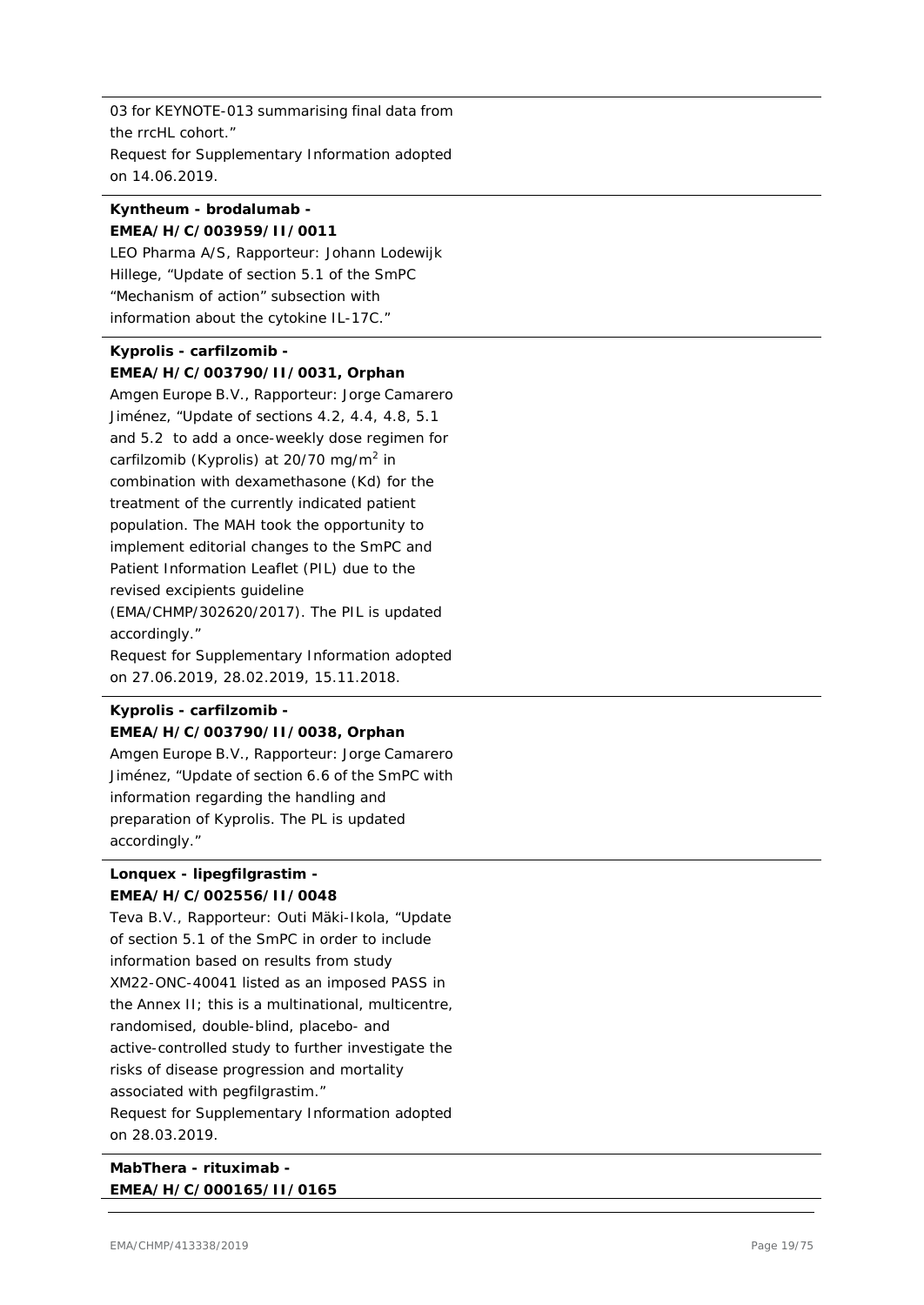Roche Registration GmbH, Rapporteur: Sinan B. Sarac, "Change in the posology section as 8 cycles of MabThera should be used in combination with 6-8 (previously 8) cycles of CHOP chemotherapy."

#### **Maviret - glecaprevir / pibrentasvir - EMEA/H/C/004430/II/0026**

AbbVie Deutschland GmbH & Co. KG, Rapporteur: Joseph Emmerich, "Update of section 5.1 of the SmPC in order to reflect data from two Asian regional Phase 3 studies: study M15-592 (VOYAGE-1 - A Randomized, Double-Blind, Placebo-Controlled, Multicenter Study to Evaluate the Efficacy and Safety of ABT-493/ABT-530 in Treatment-Naïve and Treatment-Experienced, Non-Cirrhotic Asian Adults with Chronic Hepatitis C Virus Genotype (GT) 1 to GT6 Infection With or Without Human Immunodeficiency Virus Co-Infection) and study M15-593 (VOYAGE-2 - An Open-Label Study to Evaluate the Efficacy and Safety of ABT-493/ABT-530 in Treatment-Naïve and Treatment-Experienced Asian Adults With Chronic Hepatitis C Virus Genotype (GT) 1 to GT6 Infection With Compensated Cirrhosis and With or Without Human Immunodeficiency Virus Co-Infection)."

#### **Mylotarg - gemtuzumab ozogamicin - EMEA/H/C/004204/II/0007, Orphan**

Pfizer Europe MA EEIG, Rapporteur: Sinan B. Sarac, "Update of sections 4.8 and 5.1 of the SmPC based on safety and efficacy data for paediatric patients with relapsed or refractory AML from a systematic literature review."

#### **Mylotarg - gemtuzumab ozogamicin - EMEA/H/C/004204/II/0008, Orphan**

Pfizer Europe MA EEIG, Rapporteur: Sinan B. Sarac, "Update the SmPC section 4.2 to specify the dose and schedule for the second induction. Furthermore, a statement in SmPC section 4.2 was added to increase awareness about the actual recommended (maximum) dose of Mylotarg and information regarding traceability added to section 4.4. In addition, the Marketing authorisation holder (MAH) took the opportunity to include minor editorial changes in sections 4.2, 4.4, 4.8 and 5.2 of the SmPC and to make minor updates to bring the PI in line with the latest QRD template version."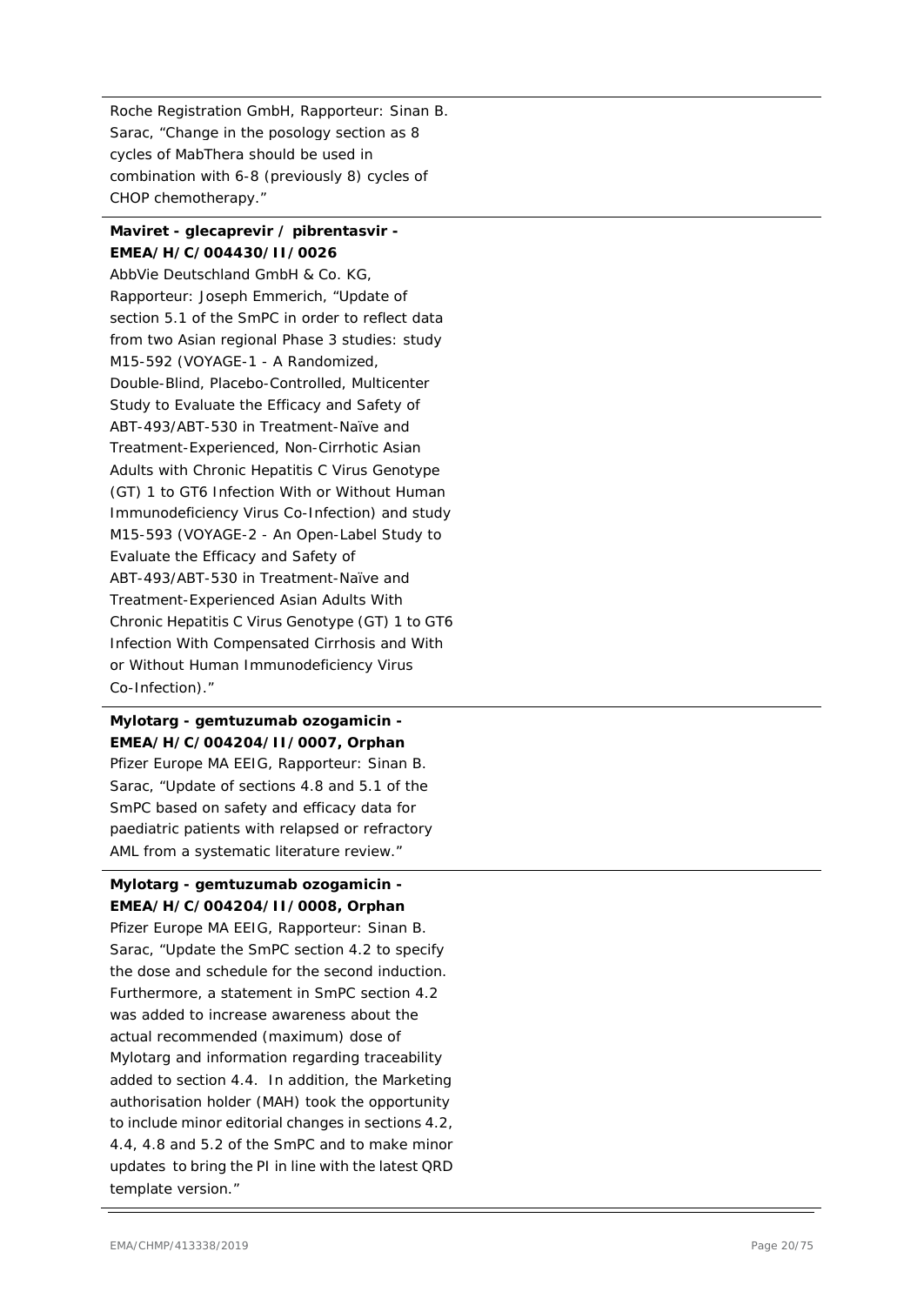# **Natpar - parathyroid hormone - EMEA/H/C/003861/II/0018/G, Orphan**

Shire Pharmaceuticals Ireland Limited, Rapporteur: Bart Van der Schueren, "Update of sections 4.4 and 4.8 of the SmPC in order to include information related to the potential risk of hypersensitivity reactions based on the review of cumulative postmarketing safety data, as well as the postmarketing cases of hypersensitivity with a frequency of unknown.

Update of section 4.4 of the SmPC in order to include information related to the potential risk of seizure due to severe hypocalcemia, to add a warning based on the review of cumulative postmarketing safety data.

The Package Leaflet has been revised accordingly."

Request for Supplementary Information adopted on 23.05.2019.

# **OPDIVO - nivolumab - EMEA/H/C/003985/II/0069**

Bristol-Myers Squibb Pharma EEIG, Co-Rapporteur: Paula Boudewina van Hennik, "Update of sections 4.2, 5.1 and 6.6 of the SmPC in order to introduce a new dosing regimen and schedule for adjuvant treatment of melanoma based on population PK data and Exposure-Response (E-R) Efficacy analysis. The Package leaflet has been updated accordingly."

# **Repatha - evolocumab - EMEA/H/C/003766/II/0035/G**

Amgen Europe B.V., Rapporteur: Johann Lodewijk Hillege, "Update of section 5.1 of the SmPC following completion of studies 20110110 (OSLER) and 20120138 (OSLER-2) listed as a category 3 studies in the RMP; Study 20110110 (OSLER) was a multicenter, randomized, controlled, open-label, 5-year extension study to assess the long-term safety and efficacy of Repatha in patients with hyperlipidaemia; Study 20120138 (OSLER-2) was a multicenter, randomized, controlled, open-label, 3-year extension study designed to assess the long-term safety and efficacy of Repatha in patients with hypercholesterolemia. This variation is submitted to meet the requirement of MEA 002 (OSLER) and MEA 005 (OSLER-2)."

**Shingrix - herpes zoster vaccine (recombinant, adjuvanted) -**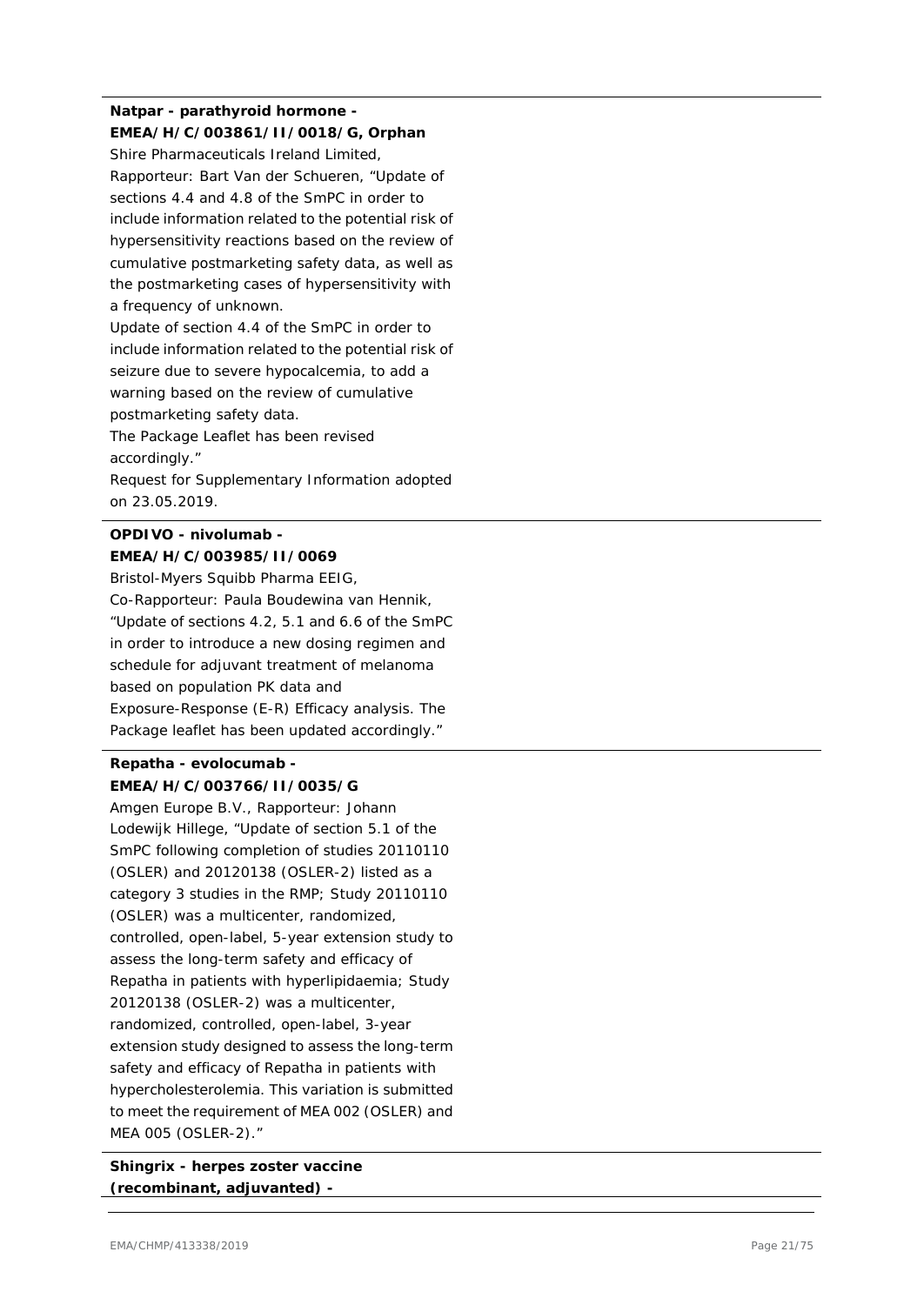#### **EMEA/H/C/004336/II/0016**

GlaxoSmithkline Biologicals SA, Rapporteur: Bart Van der Schueren, "Update of section 4.5 of the SmPC in order to update the information related to coadministration based on the final results from studies ZOSTER-035 and ZOSTER-042; these are immunogenicity and safety studies in which Shingrix was co-administered either with Merck's 23-valent pneumococcal polysaccharide vaccine (Pneumovax 23; ZOSTER-035) or with GSK's reduced-antigen-content diphtheria and tetanus toxoids and acellular pertussis (dTpa) vaccine (Boostrix; ZOSTER-042); the Package Leaflet is updated accordingly."

#### **Shingrix - herpes zoster vaccine (recombinant, adjuvanted) - EMEA/H/C/004336/II/0017**

GlaxoSmithkline Biologicals SA, Rapporteur: Bart Van der Schueren, "Update of section 4.5 of the SmPC in order to update the information on concomitant administration based on final results from study ZOSTER-048 (REC005); this is an immunogenicity and safety study of Shingrix in subjects previously vaccinated with Zostavax; the Package Leaflet is updated accordingly."

#### **Strensiq - asfotase alfa - EMEA/H/C/003794/II/0035/G, Orphan**

Alexion Europe SAS, Rapporteur: Daniela Melchiorri, "Update of sections 4.4, 4.6, 4.8 and 5.2 of the SmPC with the results of the integrated safety analysis of pooled asfotase alfa clinical studies, and section 5.1 of the SmPC with the final results of study ENB-002-08/ENB-003-08 (an open-label, non-randomised, non-controlled study) and study ENB-010-10 (a controlled, open label study to evaluate the efficacy, safety, and PK of asfotase alfa in infants and children  $\leq$  5 years of age with hypophosphatasia (HPP)). The Package Leaflet has been updated accordingly. In addition, the MAH took the opportunity to implement editorial changes in the SmPC and Package Leaflet."

Request for Supplementary Information adopted on 26.04.2019, 28.02.2019.

#### **Taltz - ixekizumab - EMEA/H/C/003943/II/0026/G**

Eli Lilly Nederland B.V., Rapporteur: Kristina Dunder, "Type II- C.I.4 -Update of section 5.1 of the SmPC based on results of study RHCF - a

Positive Opinion adopted by consensus on 18.07.2019. The Icelandic and Norwegian CHMP Members were in agreement with the CHMP recommendation.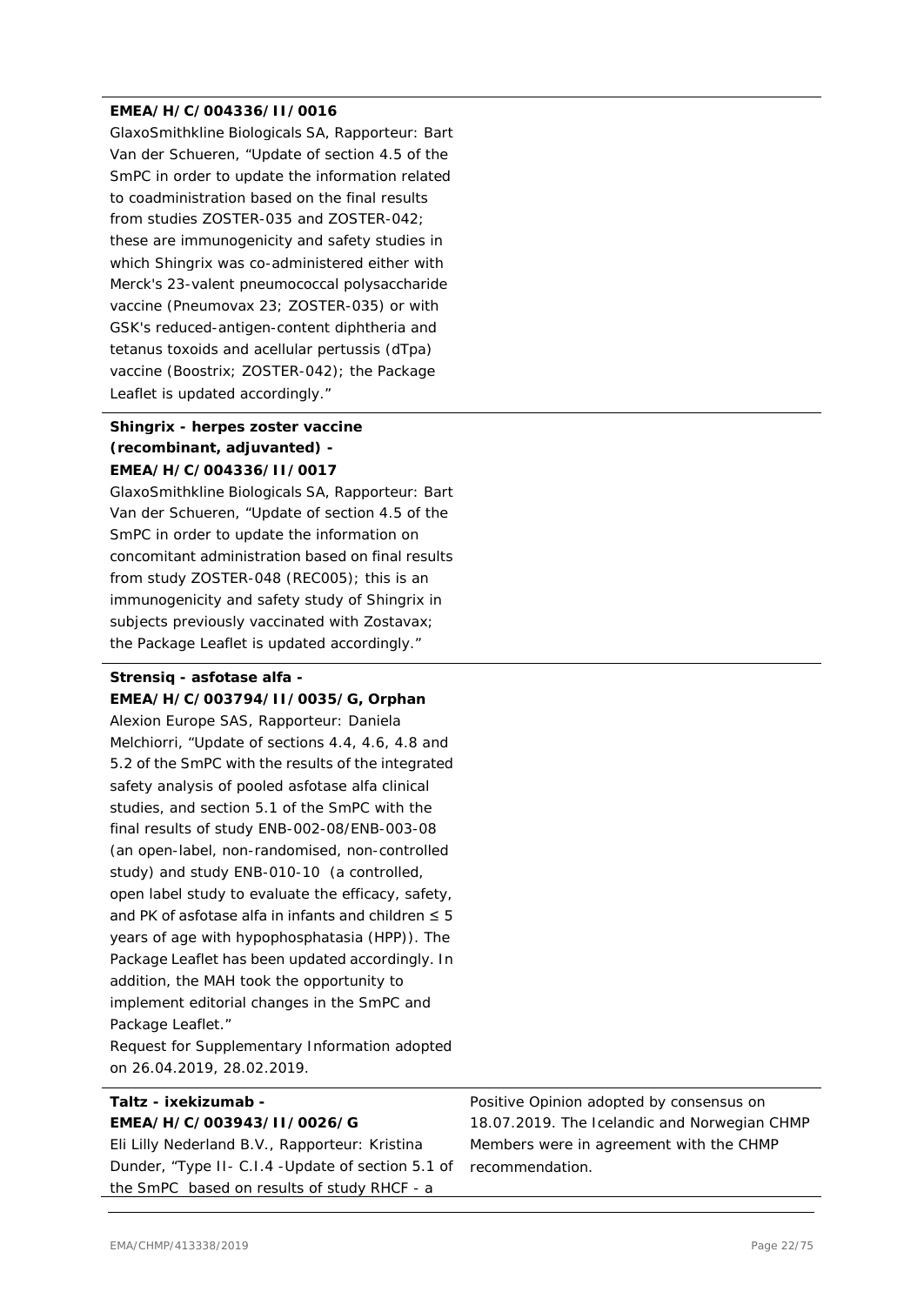52-Week Multicenter, Randomized, Open-Label, Parallel-Group Study Evaluating the Efficacy and Safety of Ixekizumab versus Adalimumab in Patients with Psoriatic Arthritis Who Are Biologic Disease-Modifying Anti-Rheumatic Drug Naïve. Type II- C.I.4 -Update of section 4.5 of the SmPC based on results of study RHBU – a study evaluating of the effect of ixekizumab on the pharmacokinetics of cytochrome P450 substrates in patients with moderate-to-severe plaque psoriasis."

Opinion adopted on 18.07.2019. Request for Supplementary Information adopted on 14.06.2019.

#### **Tecentriq - atezolizumab - EMEA/H/C/004143/II/0028**

Roche Registration GmbH, Rapporteur: Sinan B. Sarac, "Update of section 4.8 of the SmPC with new ADRs identified in IMpower132 study. This change is supported by safety data as presented in a drug safety report referring to the IMpower132 safety report (report 1089805) previously submitted to the Agency. The package leaflet is updated accordingly." Opinion adopted on 11.07.2019.

#### **TECFIDERA - dimethyl fumarate - EMEA/H/C/002601/II/0059**

Biogen Netherlands B.V., Rapporteur: Martina Weise, "Update of sections 4.8 and 5.1 of the SmPC in order to add the efficacy and safety information based on final results from study 109MS311, a multicentre extension study to determine the long-term safety and efficacy in paediatric subjects with RRMS (final study report already submitted under P46- 020). The Package Leaflet is updated accordingly."

#### **Translarna - ataluren -**

**EMEA/H/C/002720/II/0053/G, Orphan** PTC Therapeutics International Limited, Rapporteur: Johann Lodewijk Hillege, "C.I.4: Update of section 5.3 of the SmPC in order to update the safety information based on final results Charles River 9001126 Three-month juvenile toxicology and toxicokinetic study planned in neonatal dogs listed as category 3 study in the RMP (MEA-005). C.I.13 Submission of the final report from study

WIL-523008 listed as category 3 study in the RMP (MEA/003). This is a Seven-day tolerability and

Positive Opinion adopted by consensus on 11.07.2019. The Icelandic and Norwegian CHMP Members were in agreement with the CHMP recommendation.

Request for supplementary information adopted with a specific timetable.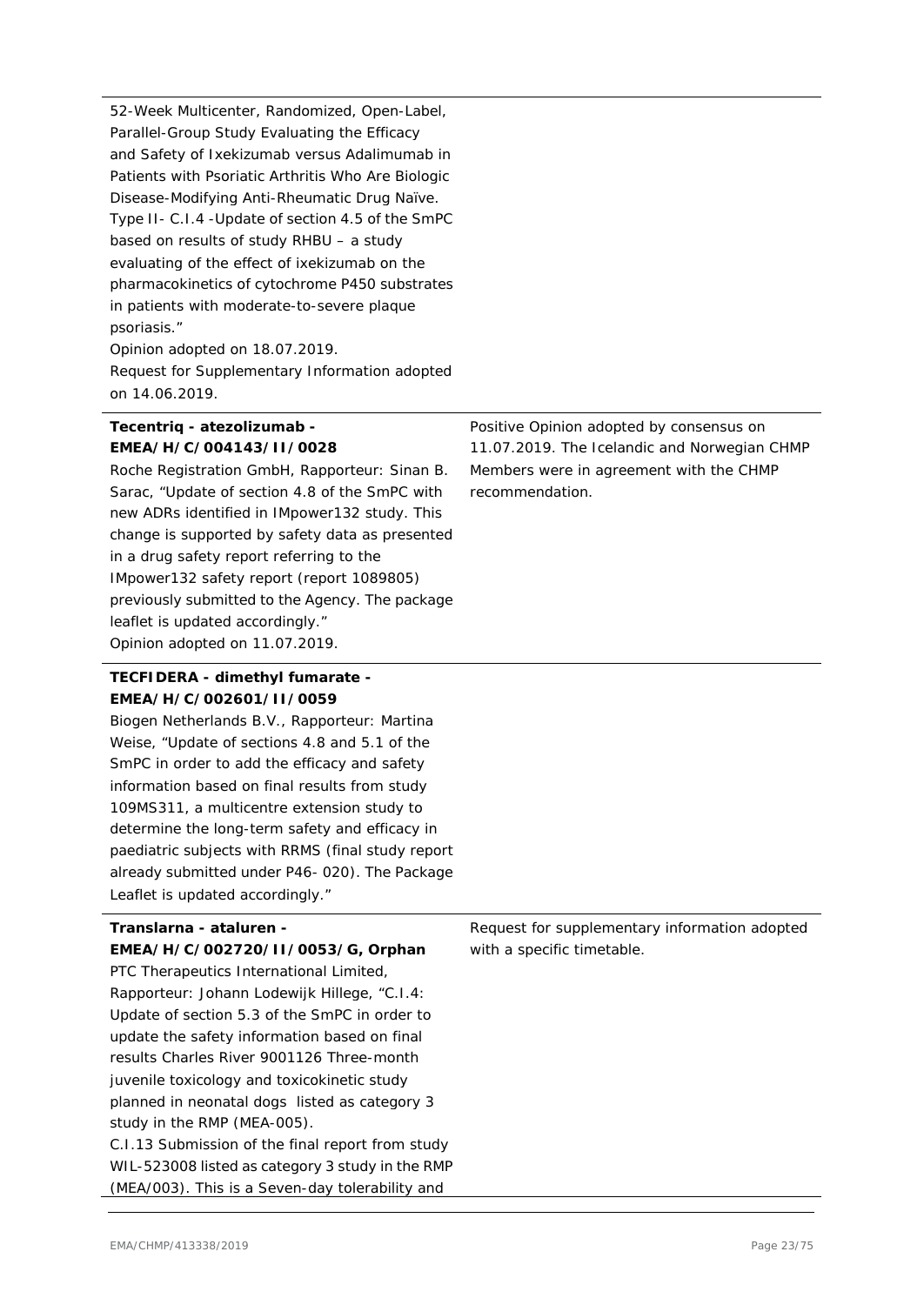pharmacokinetic study in neonatal dogs. C.I.13 Submission of the final report from study WIL-523009 listed as category 3 study in the RMP (MEA/004). This is a one-month juvenile dose range-finding toxicology and toxicokinetic study planned in neonatal dogs age correlating with dosing in newborn paediatric patients to 2 years of age.

C.I.13 Submission of the final report from study (Charles River 5700755 listed as category 3 study in the RMP (MEA/0024). This is a 28-day investigational toxicology and toxicokinetic study of ataluren in juvenile beagle dogs with an 8-week recovery period – Category 3." Request for Supplementary Information adopted on 18.07.2019.

#### **Tremfya - guselkumab - EMEA/H/C/004271/II/0014**

Janssen-Cilag International N.V., Rapporteur: Agnes Gyurasics, "update of sections 4.8 and 5.1 of the SmPC in order to update the safety information based on final results from the phase 3 Eclipse study CNTO1959PSO3009, comparing guselkumab (Tremfya) and secukinumab (Cosentyx) for the treatment of moderate to severe plaque psoriasis." Request for Supplementary Information adopted on 11.07.2019.

#### **Verzenios - abemaciclib - EMEA/H/C/004302/II/0003**

Eli Lilly Nederland B.V., Rapporteur: Filip Josephson, "Update of section 4.2 of the SmPC in order to add a criterion for discontinuing abemaciclib in the event of specific hepatic changes based on available safety data. In addition, the Marketing authorisation holder (MAH) took the opportunity to make editorial changes to section 5.1 of the SmPC." Request for Supplementary Information adopted on 29.05.2019.

#### **Xarelto - rivaroxaban - EMEA/H/C/000944/II/0064**

Bayer AG, Rapporteur: Kristina Dunder, "Submission of the final report from an interventional phase III study (COMMANDER HF, 2.5 mg rivaroxaban compared to placebo)." Request for Supplementary Information adopted on 16.05.2019.

Request for supplementary information adopted with a specific timetable.

**Xermelo - telotristat ethyl -** Request for supplementary information adopted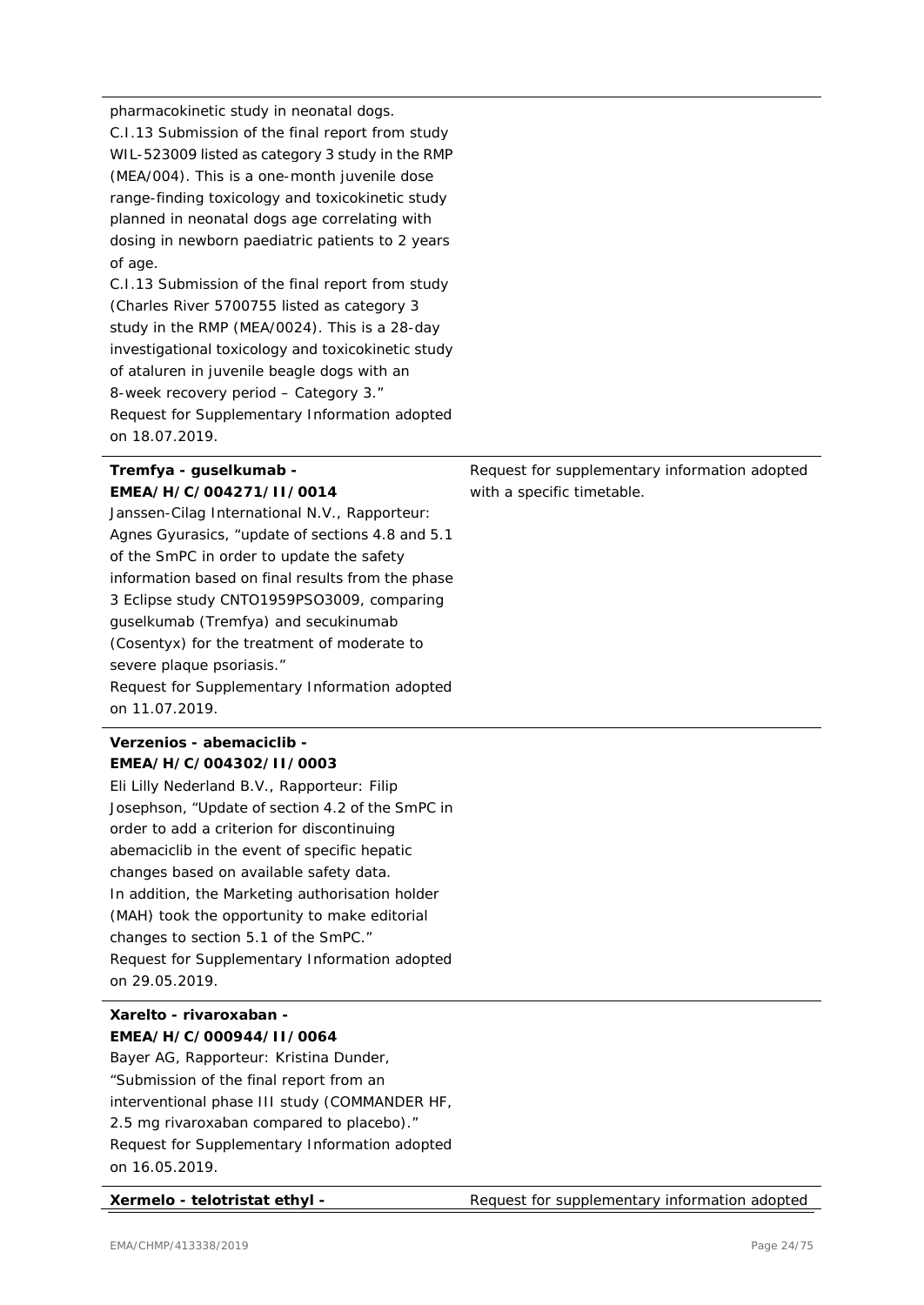#### **EMEA/H/C/003937/II/0014, Orphan**

Ipsen Pharma, Rapporteur: Martina Weise, "To update sections 4.2 and 5.2 of the SmPC following final results from study LX1606-111; this is a Phase 1, open-label, parallel-group study to evaluate the single-dose pharmacokinetics of Telotristat Ethyl in Male and Female Subjects with Severe Hepatic Impairment and Matched Subjects with Normal Function; the Package Leaflet is updated accordingly." Request for Supplementary Information adopted on 11.07.2019.

# **WS1506/G Nuwiq-EMEA/H/C/002813/WS1506/ 0026/G Vihuma-EMEA/H/C/004459/WS1506/**

#### **0009/G**

Octapharma AB, Lead Rapporteur: Jan Mueller-Berghaus, "Update of sections 4.2, 4.8 and 5.1 of the SmPC based on clinical data from studies GENA-21 and GENA-13. The Package Leaflet is updated accordingly." Request for Supplementary Information adopted on 26.04.2019, 13.12.2018.

#### **WS1523**

**Epclusa-EMEA/H/C/004210/WS1523/ 0031**

**Harvoni-EMEA/H/C/003850/WS1523/ 0072**

## **Sovaldi-EMEA/H/C/002798/WS1523/0054 Vosevi-EMEA/H/C/004350/WS1523/0022**

Gilead Sciences Ireland UC, Lead Rapporteur: Filip Josephson, "Update of sections 4.4 and 4.5 of the SmPC in order to implement new information on the use of sofosbuvir-based therapy with concomitant drugs, based on final results from study GS-US-334-2130. This was a phase I study to evaluate the effects of cytochrome P450 and drug transporter inducers on sofosbuvir and probe drug pharmacokinetics in healthy subjects. Furthermore, section 4.3 of the Sovaldi SmPC was updated in order to remove the use of rifabutin as a contraindication. The Package Leaflet is updated accordingly. In addition, the Worksharing applicant (WSA) took the opportunity to introduce minor editorial changes throughout the Product Information." Opinion adopted on 04.07.2019. Request for Supplementary Information adopted with a specific timetable.

Positive Opinion adopted by consensus on 04.07.2019. The Icelandic and Norwegian CHMP Members were in agreement with the CHMP recommendation.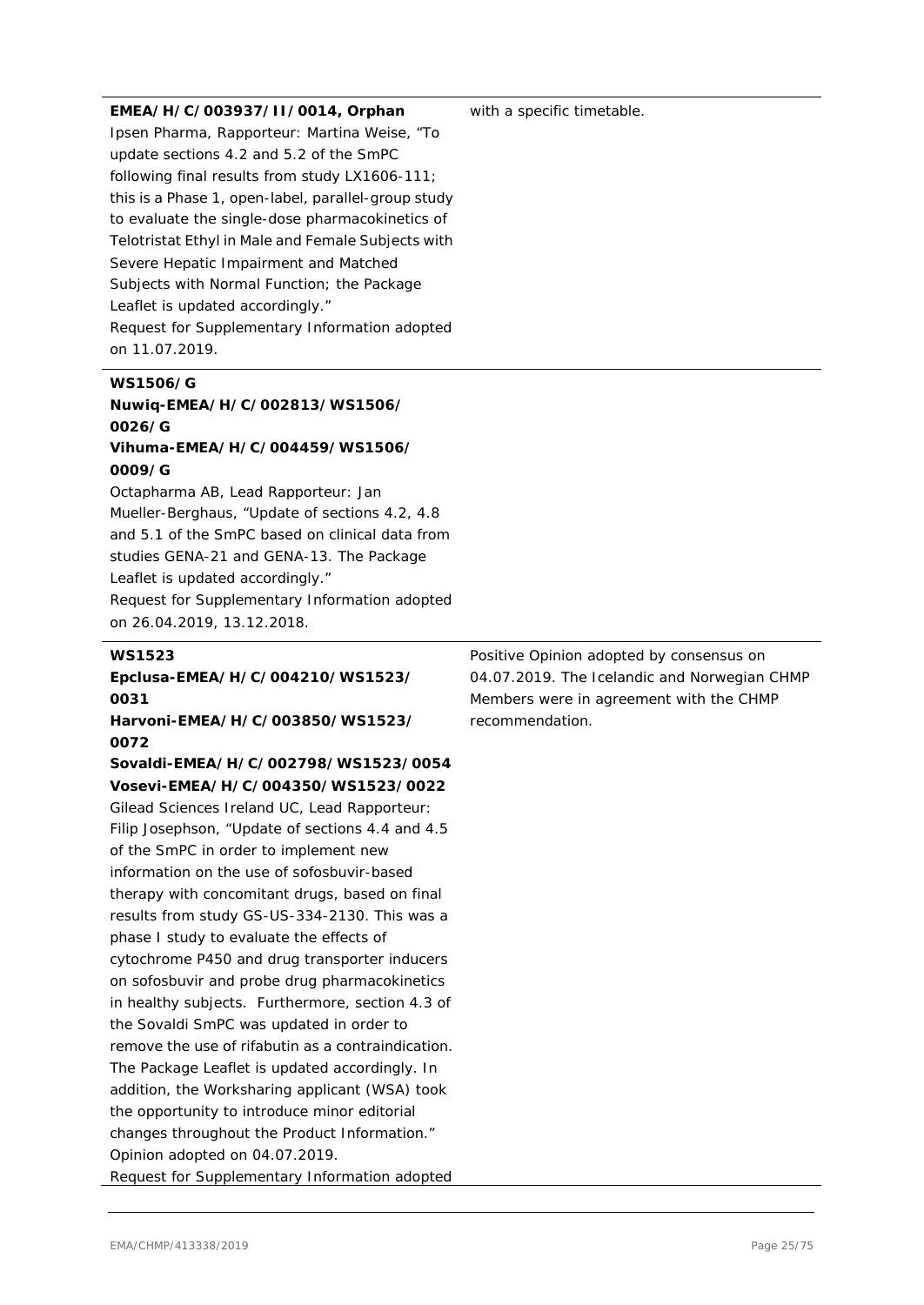#### **WS1527/G**

**Cymbalta-EMEA/H/C/000572/WS1527/ 0078/G**

**Duloxetine Lilly-EMEA/H/C/004000/ WS1527/0014/G**

**Xeristar-EMEA/H/C/000573/WS1527/ 0081/G**

#### **Yentreve-EMEA/H/C/000545/WS1527/ 0063/G**

Eli Lilly Nederland B.V., Duplicate, Duplicate of Ariclaim, Yentreve, Lead Rapporteur: Maria Concepcion Prieto Yerro, Lead PRAC Rapporteur: Maria del Pilar Rayon, "C.I.4 (Type II) - Update of sections 4.4 and 4.6 of the SmPC in order to add a warning on the risk of postpartum haemorrhage based on final results from study F1J‐MC‐B057 listed as a category 3 in the RMP; this is an observational study to assess maternal and foetal outcomes following exposure to duloxetine. The Package Leaflet is updated accordingly.

C.I.11.z (Type IB) - to stop enrolment of study F1J-MC-B034 (study B034), another study included in the current EU-RMP Version 12.4 as an additional pharmacovigilance activities to address missing information regarding duloxetine exposure due to pregnancy.

The RMP version 13 has also been submitted. In addition, the Worksharing applicant (WSA) took the opportunity to correct the term "sucrase‐ isomaltase" in section 4.4 of the SmPC in line with the Annex to the EC guideline on 'Excipients in the labelling and package leaflet of medicinal products for human use'

(EMA/CHMP/302620/2017 corr. 1\*) and to bring the PI in line with the latest QRD template version 10.

The Xeristar 30 mg SmPC & Xeristar 60 mg SmPC and the Yentreve 20 mg SmPC & Yentreve 40 mg SmPC have been combined in a single SmPC, respectively, following the Policy on combined SmPCs (EMA/333423/2015)."

Request for Supplementary Information adopted on 11.04.2019.

PRAC Led **WS1601 Glyxambi-EMEA/H/C/003833/WS1601/ 0022 Jentadueto-EMEA/H/C/002279/WS1601/ 0051**

Request for supplementary information adopted with a specific timetable.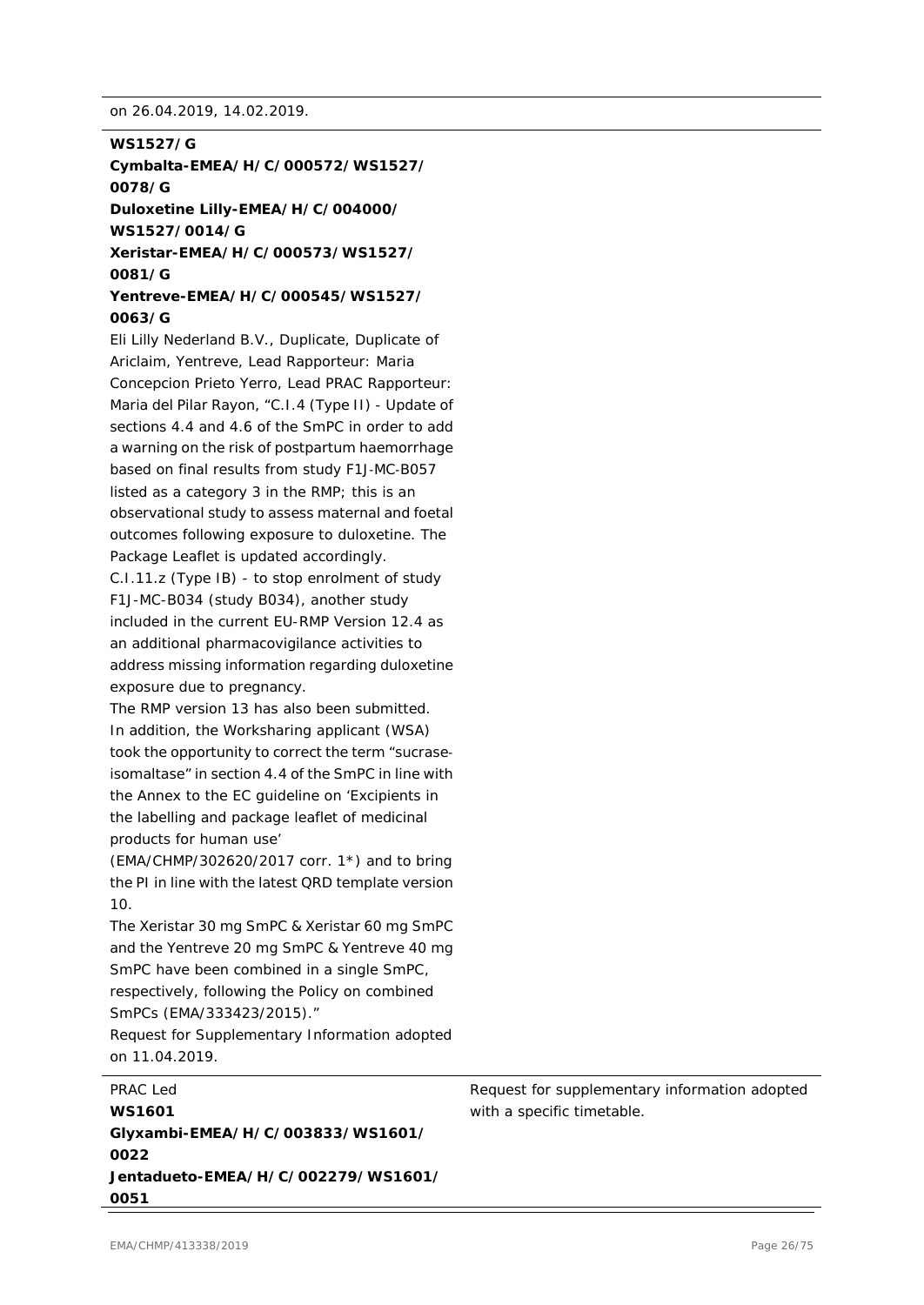#### **Trajenta-EMEA/H/C/002110/WS1601/ 0038**

Boehringer Ingelheim International GmbH, Lead Rapporteur: Johann Lodewijk Hillege, Lead PRAC Rapporteur: Menno van der Elst, PRAC-CHMP liaison: Johann Lodewijk Hillege, "Update of sections 4.2 and 5.1 of the Trajenta SmPC, update of sections 4.2, 4.4 and 5.1 of the Jentadueto SmPC and section 5.1 of the Glyxambi SmPC, based on the final results from study 1218.74 (CAROLINA study) listed as a category 3 study in the RMP of Jentadueto and Trajenta, in order to fulfil Trajenta MEA 008.1 and Jentadueto MEA 001.1; this is a phase III randomized, parallel group, double blind study to evaluate Cardiovascular safety of linagliptin versus glimepiride in patients with type 2 diabetes mellitus at high cardiovascular risk. The Package Leaflet for Trajenta is updated accordingly. The RMP version 13.0 for Jentadueto and Trajenta and version 5.0 for Glyxambi have also been submitted. In addition, the Worksharing applicant (WSA) took the opportunity to make corrections throughout the product information for Glyxambi and Jentadueto and to make corrections to the Bulgarian, French, Swedish translations for Glyxambi." Request for Supplementary Information adopted on 11.07.2019.

#### **WS1613**

### **Epclusa-EMEA/H/C/004210/WS1613/ 0039**

#### **Vosevi-EMEA/H/C/004350/WS1613/0029**

Gilead Sciences Ireland UC, Lead Rapporteur: Filip Josephson, "Update of section 4.5 of the SmPC in order to add new information regarding co-administration with atorvastatin, based on final results from study GS-US-342-4034. Study GS-US-342-4034 was a phase 1 study to evaluate the effect of sofosbuvir/velpatasvir fixed dose combination on the pharmacokinetics of atorvastatin.

The Package Leaflet is updated accordingly. In addition, the Worksharing Applicant took the opportunity to amend Annex II of the Product Information with regards to the due date for submission of study DAA-PASS. This study is designed to evaluate the recurrence of hepatocellular carcinoma and the date has been postponed from Q2 2021 to Q2 2023, as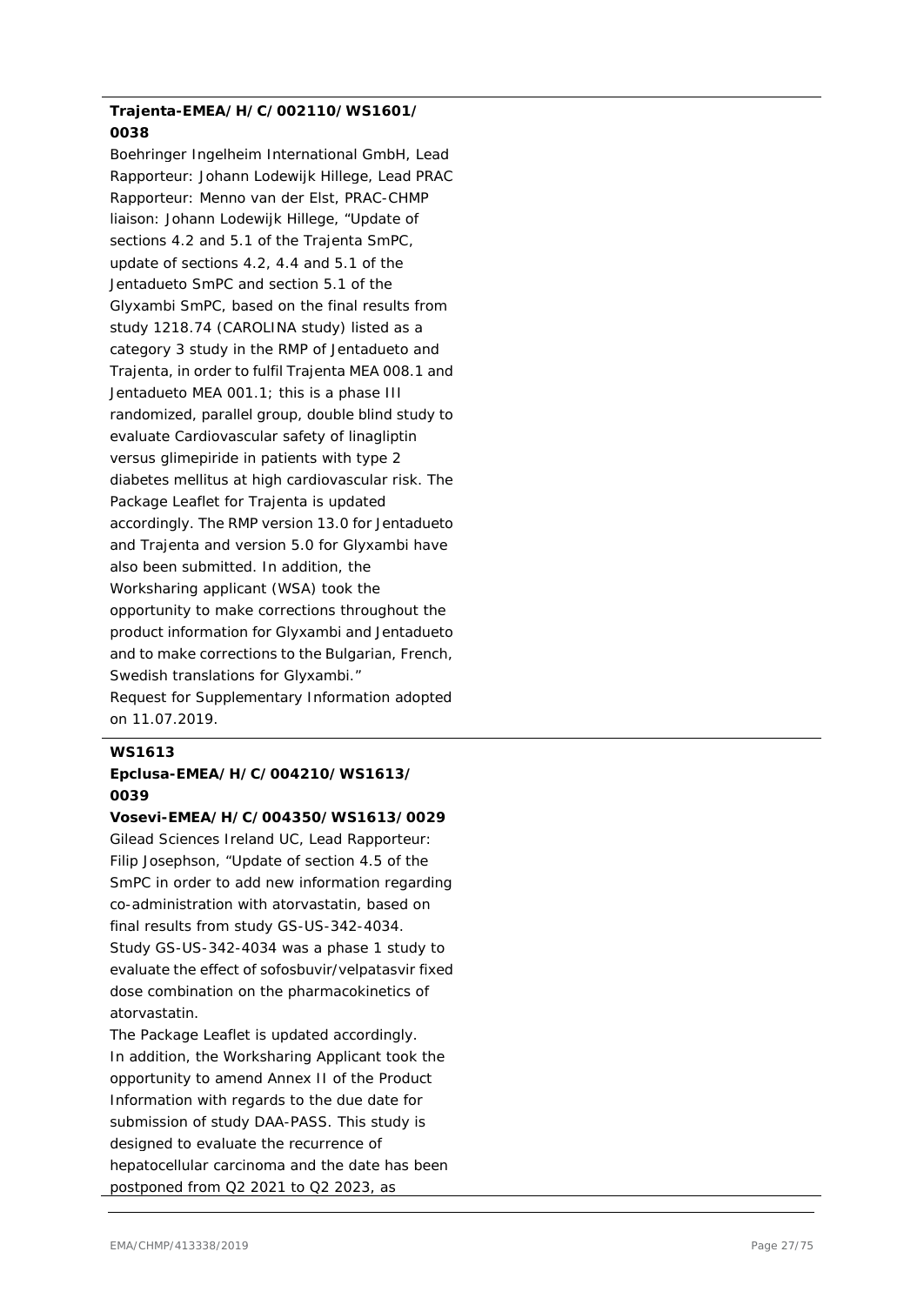approved in the framework of WS1476. Furthermore, the MAH implemented minor editorial updates throughout the Product Information." Request for Supplementary Information adopted on 20.06.2019.

#### **B.5.3. CHMP-PRAC assessed procedures**

#### **Aranesp - darbepoetin alfa - EMEA/H/C/000332/II/0150**

Amgen Europe B.V., Rapporteur: Martina Weise, PRAC Rapporteur: Martin Huber, "Update of the SmPC sections 4.4, 4.8, 5.1 based on the study data from Study 20070782 - a phase 3, randomized, double-blind, placebo-controlled, noninferiority study in subjects with chemotherapy-induced anemia receiving multi-cycle chemotherapy for the treatment of advanced stage nonsmall-cell lung cancer (NSCLC); study of epoetin alfa in metastatic breast cancer (EPO-ANE-3010) and the Company Core Data Sheet.

In addition, the section 4.6 has been revised based on the recommendation from last Periodic Safety Update Report Number 33 dated 15 January 2018. Furthermore, the MAH took the opportunity to introduce minor editorial changes, update the information on local representatives and align the PI with the requirements of the QRD template 10.0. The PL is updated accordingly. The revised RMP version 9.3 has been also submitted."

Request for Supplementary Information adopted on 28.03.2019.

#### **BYETTA - exenatide - EMEA/H/C/000698/II/0069**

AstraZeneca AB, Rapporteur: Kristina Dunder, PRAC Rapporteur: Annika Folin, "Submission of a justification for extrapolating exenatide once weekly clinical data (previously assessed for Bydureon) to exenatide twice daily (Byetta) in order to include the latest agreed RMP versions for Bydureon (v30, v31s2 and v32s2) also in the dossier for Byetta. As a consequence, the removal of the important potential risk 'Cardiac Events' is proposed also for Byetta." Opinion adopted on 11.07.2019.

Positive Opinion adopted by consensus on 11.07.2019. The Icelandic and Norwegian CHMP Members were in agreement with the CHMP recommendation.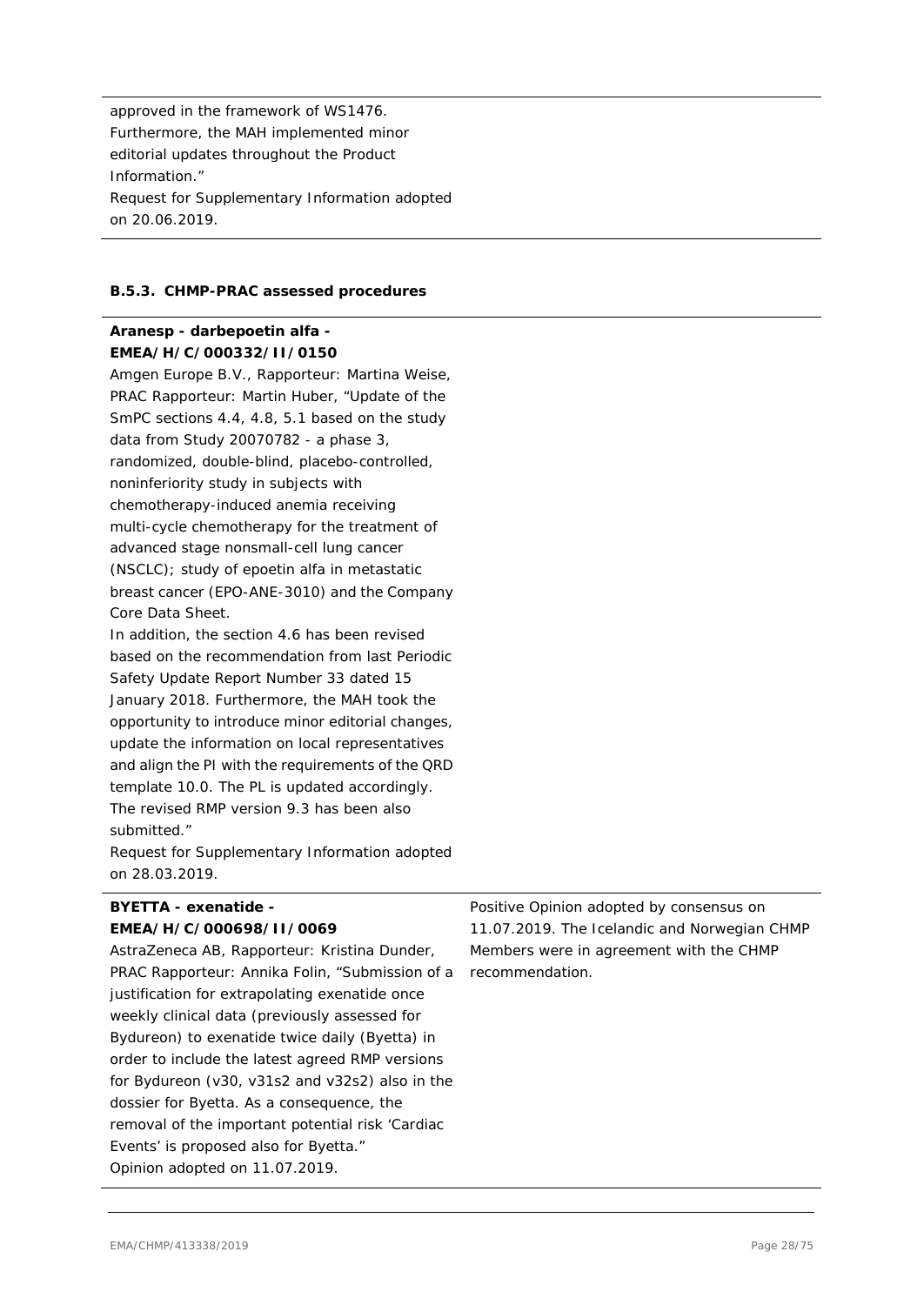### **Ferriprox - deferiprone - EMEA/H/C/000236/II/0128**

Apotex B.V., Rapporteur: Alexandre Moreau, PRAC Rapporteur: Ghania Chamouni, "Update section 4.4 of the SmPC and the patient/carer reminder card in order to update and change the recommended frequency of ANC monitoring throughout Ferriprox treatment from a weekly basis to every week for the first six months of Ferriprox therapy, once every two weeks after six months of Ferriprox therapy, and to monthly after one year of therapy. The package leaflet has been updated accordingly. The RMP version 13.2 has also been submitted.

In addition, the Marketing authorisation holder (MAH) took the opportunity to update minor linguistic amendments in the HU and MT product information."

Opinion adopted on 11.07.2019.

Request for Supplementary Information adopted on 16.05.2019, 29.11.2018.

#### **Gazyvaro - obinutuzumab - EMEA/H/C/002799/II/0034, Orphan**

Roche Registration GmbH, Rapporteur: Sinan B. Sarac, PRAC Rapporteur: Ulla Wändel Liminga, "Submission of the final CSR for Study BO21005 comparing the efficacy of obinutuzumab in combination with cyclophosphamide, doxorubicin, vincristine, and prednisone/prednisolone (CHOP; G-CHOP) versus rituximab and CHOP (R CHOP) in previously untreated patients with CD20-positive diffuse large B-cell lymphoma (DLBCL); this is an RMP category 3 study." Opinion adopted on 11.07.2019. Request for Supplementary Information adopted on 16.05.2019.

#### **Giotrif - afatinib - EMEA/H/C/002280/II/0031**

Boehringer Ingelheim International GmbH, Rapporteur: Filip Josephson, PRAC Rapporteur: Annika Folin, "Update of sections 4.4 and 4.8 of the SmPC in order to add gastrointestinal (GI) perforation as an additional side effect based on summarises of clinical trial and post-marketing safety data. The Package Leaflet and the RMP are updated accordingly. The RMP version 8.0 has been submitted including also the update of the RMP due to transition to the revision 2 template as per pharmacovigilance guidance and taking in Positive Opinion adopted by consensus on 11.07.2019. The Icelandic and Norwegian CHMP Members were in agreement with the CHMP recommendation.

Positive Opinion adopted by consensus on 11.07.2019. The Icelandic and Norwegian CHMP Members were in agreement with the CHMP recommendation.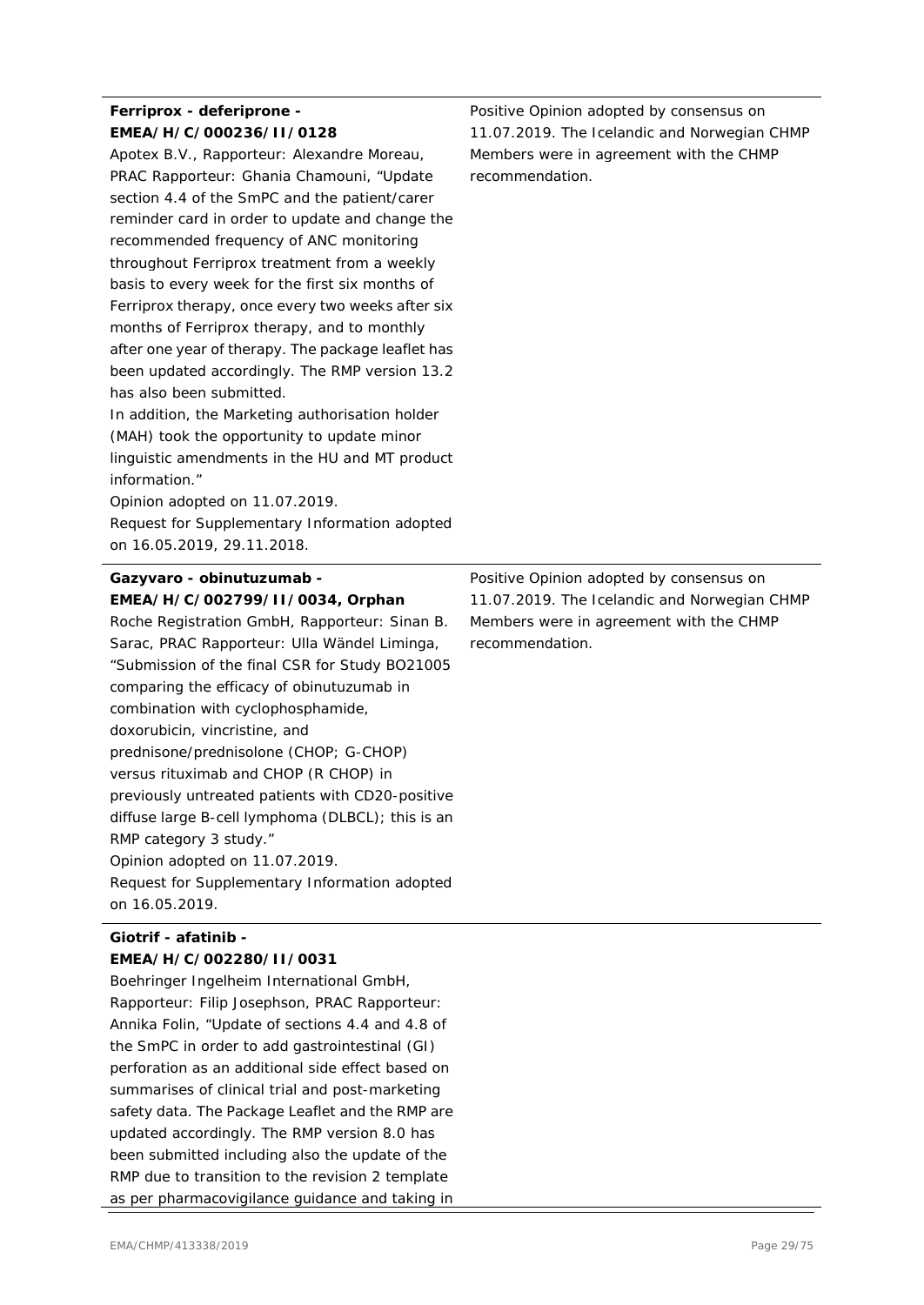| consideration the recommendation received        |
|--------------------------------------------------|
| during renewal procedure                         |
| EMEA/H/C/002280/R/0026. In addition the MAH      |
| took the opportunity to correct some             |
| typographical errors in the German, Austrian and |
| Spanish PIs, to include a linguistic review      |
| comments received from Czech Authority during    |
| linguistic review of procedure                   |
| $EMEA/H/C/002280/R/0026$ in the SmPC and to      |
| update the list of the local representatives for |
| Austria in the package leaflet."                 |
|                                                  |

### **Insuman - insulin human - EMEA/H/C/000201/II/0130**

Sanofi-Aventis Deutschland GmbH, Rapporteur: Bart Van der Schueren, PRAC Rapporteur: Jean-Michel Dogné, "Submission of the final report from a completed Phase 3 study, HUBIN-L-05335, listed as a category 3 post-authorisation efficacy / safety study in the RMP. This study covers the evaluation of Insuman Implantable 400 IU/ml in patients with Type 1 diabetes treated with the Medtronic MiniMed Implantable Pump System using Insuplant 400 IU/ml, addressing the Post-Authorisation Measure MEA040.

In this application, the RMP v4.0 combines the updates related to HUBIN-L-05335 study final results and the approval of amended protocol V2 of the ongoing Post Authorization Safety Study HUBIN-C-06380 (MEA/047.4 & MEA/047.5, concerning PRAC decision: EMA/PRAC/256519/2018 dated 17-May-2018; updates are limited to Annex 3 of Part VII)." Request for Supplementary Information adopted on 11.07.2019.

# **Mysimba - naltrexone hydrochloride / bupropion hydrochloride -**

#### **EMEA/H/C/003687/II/0029/G**

Orexigen Therapeutics Ireland Limited, Rapporteur: Mark Ainsworth, PRAC Rapporteur: Martin Huber, "Group of variations consisting of the:

2) C.I.3.b: to update section 4.8 on the list of adverse drug reactions and their corresponding frequencies following the PRAC outcome on PSUR procedure (PSUSA/10366/201709).

2) C.I.4: to update sections 4.2, 4.4 and 5.2 of the SmPC to add results from a phase I open label parallel study to evaluate the pharmacokinetics of a single oral dose of extended-release

Request for supplementary information adopted with a specific timetable.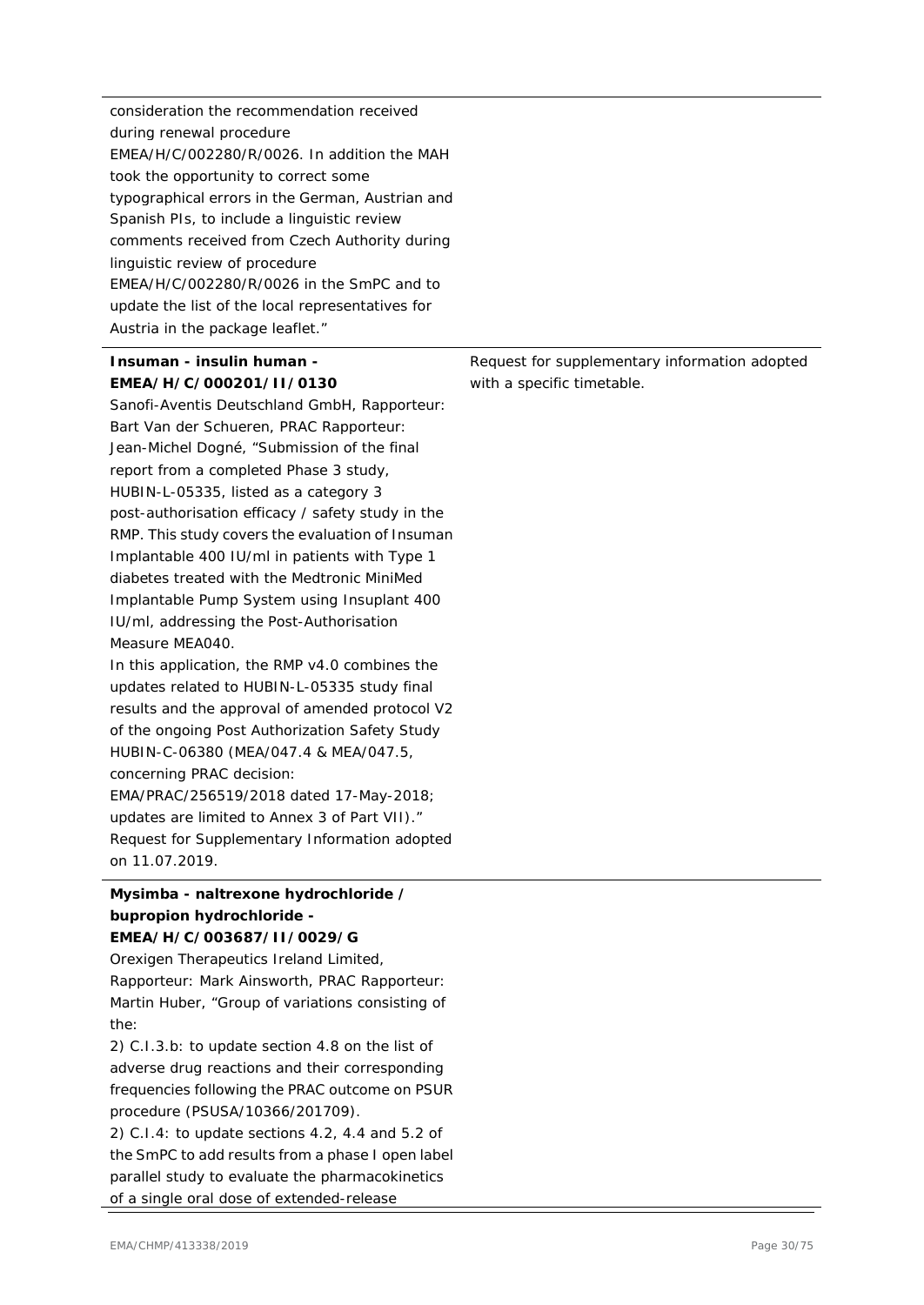combination of naltrexone and bupropion in subjects with normal hepatic function or varying degrees of impaired hepatic function and remove the recommendation to not use naltrexone/bupropion in patients with mild hepatic impairment. The existing warning has also been updated accordingly. The warning related to contraindications has also been aligned to section 4.3 to add end-stage renal failure patients. Consequentially an updated RMP (version 11) has also been submitted.

In addition, the MAH takes the opportunity to update the warning on lactose to be in accordance with EC guideline on Guideline on "Excipients in the labelling and package leaflet of medicinal products for human use"." Request for Supplementary Information adopted on 29.05.2019, 28.02.2019, 15.11.2018.

#### **NINLARO - ixazomib - EMEA/H/C/003844/II/0014/G, Orphan**

Takeda Pharma A/S, Co-Rapporteur: Daniela Melchiorri, PRAC Rapporteur: Annika Folin, "Group of variations consisting of a type 2 variation to include submission of final report of progression free survival (PFS) in fulfilment of SOB004 and a type IB variation to request and extension of the due date of SOB003. Annex II is amended accordingly. Consequently the RMP is updated (version 4.0)."

Request for Supplementary Information adopted on 14.03.2019.

#### **Pelgraz - pegfilgrastim - EMEA/H/C/003961/II/0005**

Accord Healthcare S.L.U., Rapporteur: Sol Ruiz, PRAC Rapporteur: Menno van der Elst Request for Supplementary Information adopted on 29.05.2019.

#### **PREVYMIS - letermovir - EMEA/H/C/004536/II/0011, Orphan**

Merck Sharp & Dohme B.V., Rapporteur: Filip Josephson, PRAC Rapporteur: Kirsti Villikka, "Update of sections 4.4 and 4.5 of the SmPC in order to update the safety information following the final results of a clinical pharmacology trial entitled "A Study to Assess the Effect of Rifampin on the Single-Dose and Steady-State Pharmacokinetics of MK-8228 in Healthy Adult Subjects" (MK-8228-038) listed as a category 3

See agenda 9.1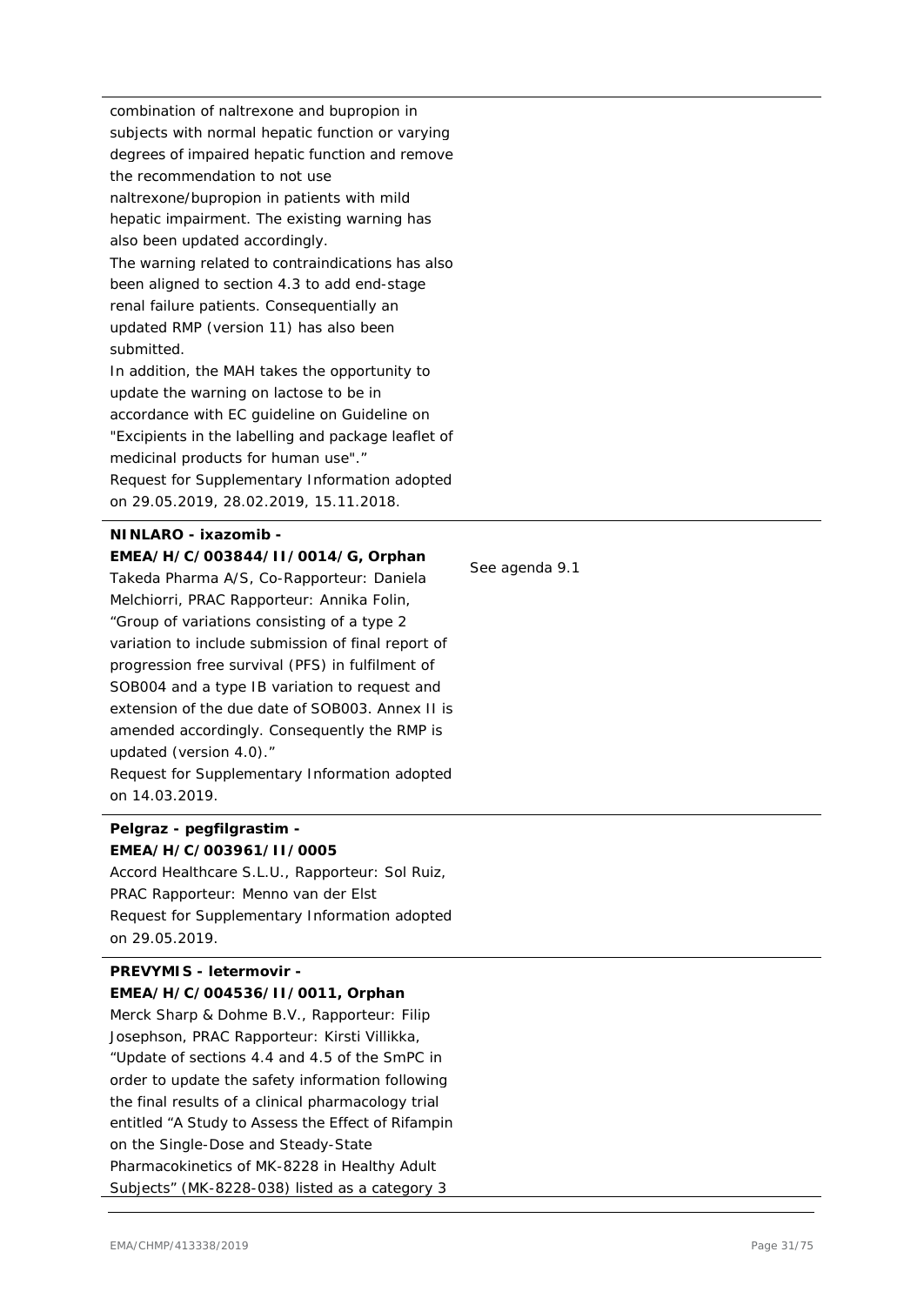study in the RMP; the Package Leaflet is updated accordingly. The RMP version 2.1 has also been submitted." Request for Supplementary Information adopted on 29.05.2019.

#### **Reagila - cariprazine - EMEA/H/C/002770/II/0010**

Gedeon Richter Plc., Rapporteur: Kristina Dunder, PRAC Rapporteur: Ana Sofia Diniz Martins, "Submission of in vitro metabolism study report (R188-A15) and consequential update of the Risk Management Plan" Request for Supplementary Information adopted on 11.07.2019.

#### **TECFIDERA - dimethyl fumarate - EMEA/H/C/002601/II/0058**

Biogen Netherlands B.V., Rapporteur: Martina Weise, PRAC Rapporteur: Martin Huber, "Submission of CSR of study 109MS310, an open-label study to assess the effects of Tecfidera on lymphocyte subsets in subjects with relapsing remitting multiple sclerosis, listed as category 3 study in the RMP.

The RMP (version 10.1) has been updated as a consequence of the completion of this study. The revised RMP also includes updates to reflect safety information available through to the data lock point of 24 January 2019 and to align with the EU RMP Module V (revision 2.01)." Request for Supplementary Information adopted on 11.07.2019.

### **Tyverb - lapatinib - EMEA/H/C/000795/II/0062**

Novartis Europharm Limited, Rapporteur: Filip Josephson, PRAC Rapporteur: Annika Folin, "Submission of the final report from study EGF117165/LAP016A2206 listed as an obligation in the Annex II of the Product Information. This is an open-label, phase II study to evaluate biomarkers associated with response to subsequent therapies in subjects with HER2-positive metastatic breast cancer receiving treatment with trastuzumab in combination with lapatinib or chemotherapy. The Annex II and the RMP are updated to reflect the completion of this study. The RMP version 36.0 has also been submitted to address the PRAC recommendation from the last PSUR review."

Request for supplementary information adopted with a specific timetable.

Request for supplementary information adopted with a specific timetable.

Positive Opinion adopted by consensus on 11.07.2019. The Icelandic and Norwegian CHMP Members were in agreement with the CHMP recommendation.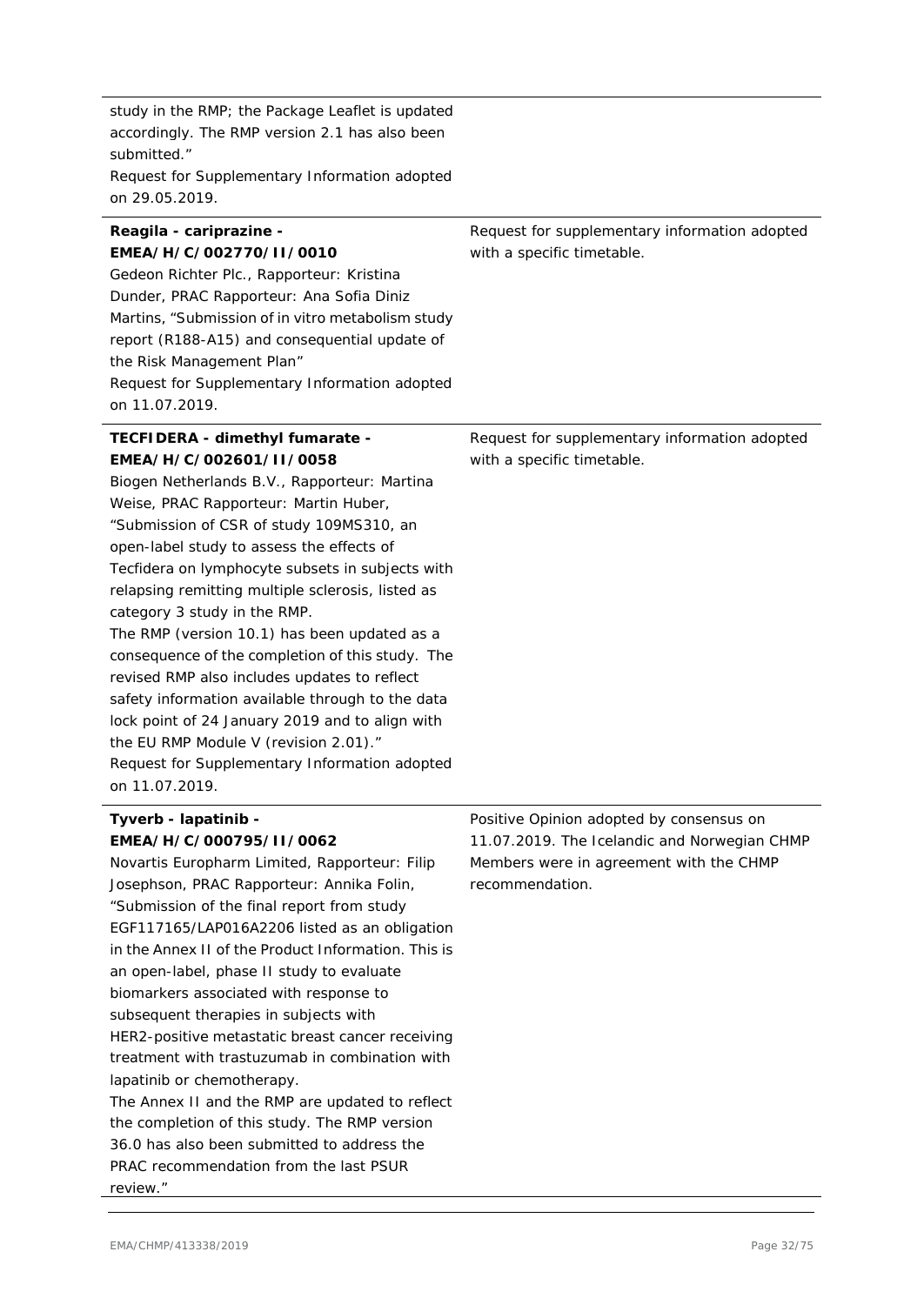#### **Vemlidy - tenofovir alafenamide - EMEA/H/C/004169/II/0020**

Gilead Sciences Ireland UC, Rapporteur: Janet Koenig, PRAC Rapporteur: Amelia Cupelli, "Update of sections 4.8 and 5.1 of the SmPC based on safety information from interim results at week 48 of a phase 3, randomized, double blind study (GS-US-320-4018) conducted to evaluate the efficacy and safety of switching from tenofovir disoproxil fumarate (TDF) 300 mg QD to tenofovir alafenamide (TAF) 25 mg QD in subjects with CHB who are virologically suppressed, listed as a category 3 study in the RMP; the Package Leaflet is updated accordingly. The RMP version 4.1 has also been submitted."

#### **Wakix - pitolisant -**

**EMEA/H/C/002616/II/0017, Orphan** BIOPROJET PHARMA, Rapporteur: Joseph Emmerich, PRAC Rapporteur: Kirsti Villikka, "Update of sections 4.4, 4.5, 4.6 of the SmPC in order to reflect available information of co-administration of pitolisant with CYP3A4 substrats based on the results from studies R-B478-2.649, R.BF2.649-SK-005, R-B472-1.11413.

The MAH took the opportunity to update the section 5.2 of SMPC to more accurately reflect information previously assessed during procedure EMEA/H/C/2616/II/0004/G (CD 13/10/2017).

The RMP version 6.0 has also been submitted. In addition, the Marketing authorisation holder (MAH) took the opportunity to clarify the details about finished product manufacturers in the Package Leaflet."

Opinion adopted on 11.07.2019. Request for Supplementary Information adopted

on 14.03.2019.

# **Xermelo - telotristat ethyl - EMEA/H/C/003937/II/0015, Orphan** Ipsen Pharma, Rapporteur: Martina Weise, PRAC

Rapporteur: Adam Przybylkowski, "To update section 5.1 of the SmPC based on final results from study LX1606.1-302.CS (TELEPATH) listed as a category 3 study in the RMP; this is a multicentre, phase III, long-term extension study to further evaluate the safety and tolerability of telotristat etiprate in patients with carcinoid

Negative Opinion adopted by consensus on 11.07.2019. The Icelandic and Norwegian CHMP Members were in agreement with the CHMP recommendation.

Request for supplementary information adopted with a specific timetable.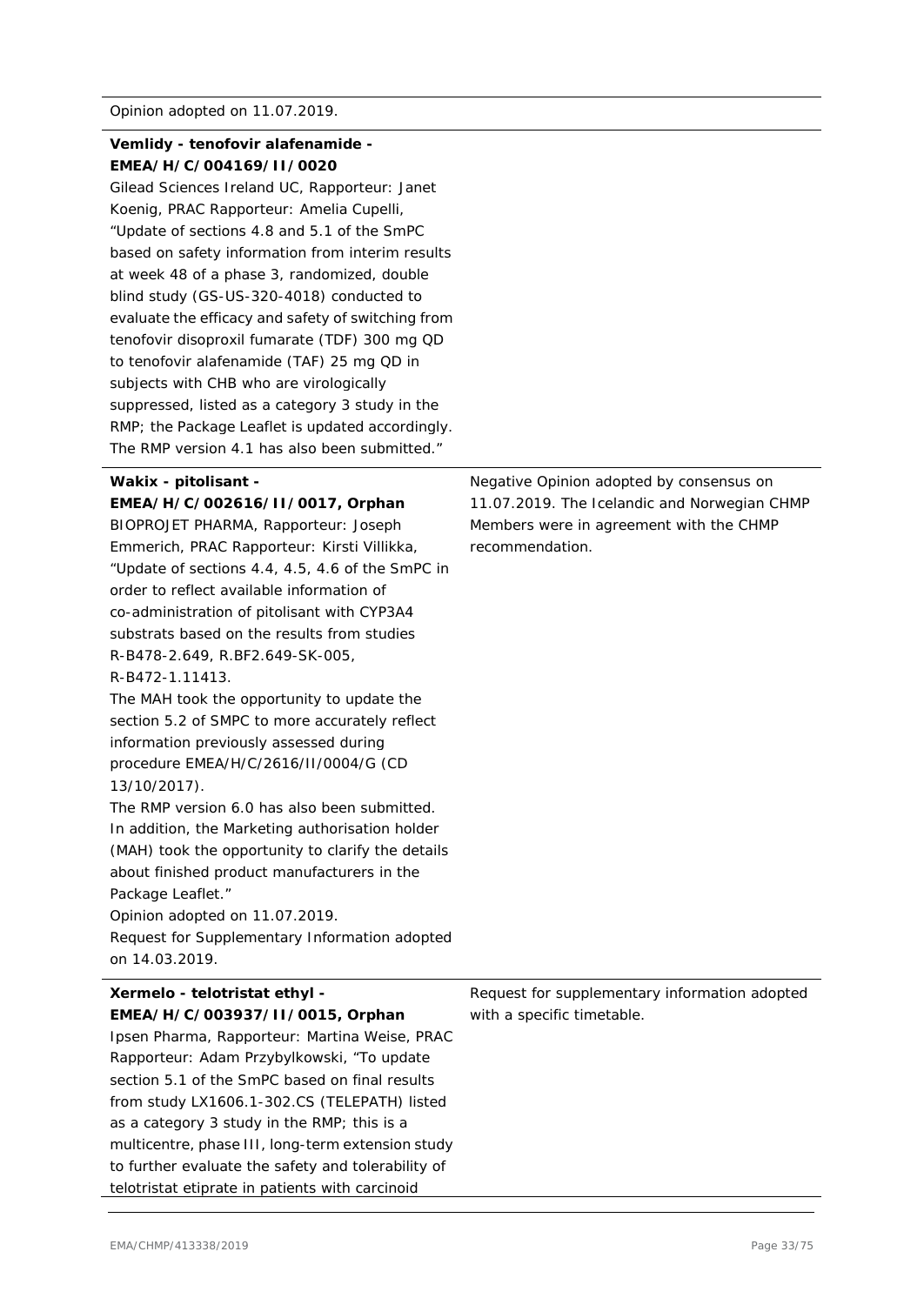syndrome (CS). The updated RMP version 4.0 has also been submitted, also updating to GVP Module V (Rev 2)." Request for Supplementary Information adopted on 11.07.2019.

#### **WS1557 Exelon-EMEA/H/C/000169/WS1557/0120 Prometax-EMEA/H/C/000255/WS1557/ 0121** Novartis Europharm Limited, Lead Rapporteur: Alexandre Moreau, Lead PRAC Rapporteur: Ghania Chamouni, "Submission of the final report of the Drug Utilization Study (CENA713D2409) aimed to assess the extent of inappropriate use of Exelon and Prometax. The DUS final report is fulfilling the post-authorisation measures Exelon MEA 034 and Prometax MEA 035." Opinion adopted on 11.07.2019. Request for Supplementary Information adopted on 14.03.2019. Positive Opinion adopted by consensus on 11.07.2019. The Icelandic and Norwegian CHMP Members were in agreement with the CHMP recommendation. **WS1582 Actraphane-EMEA/H/C/000427/WS1582/ 0076 Actrapid-EMEA/H/C/000424/WS1582/ 0070 Insulatard-EMEA/H/C/000441/WS1582/ 0073 Mixtard-EMEA/H/C/000428/WS1582/ 0077 Protaphane-EMEA/H/C/000442/WS1582/ 0072** Novo Nordisk A/S, Lead Rapporteur: Sinan B. Sarac, Lead PRAC Rapporteur: Hans Christian Siersted, "To update the Human Insulin RMP to version 3.1 in order to reclassify the risk of 'Medication errors' (including human error-related medication errors) from an important potential risk to an important identified risk following a Pharmacovigilance Risk Assessment Committee (PRAC) request (EMEA/H/C/PSUSA/00001753/201710) and in accordance with the Good practice guide on risk minimisation and prevention of medication errors, issued by the PRAC in 2015. Furthermore, in accordance with the updated GVP Module V guidance on RMPs, the Work sharing applicant (WSA) proposed to remove this risk as it is fully characterised and managed through routine pharmacovigilance and no Positive Opinion adopted by consensus on 11.07.2019. The Icelandic and Norwegian CHMP Members were in agreement with the CHMP recommendation.

additional pharmacovigilance activities or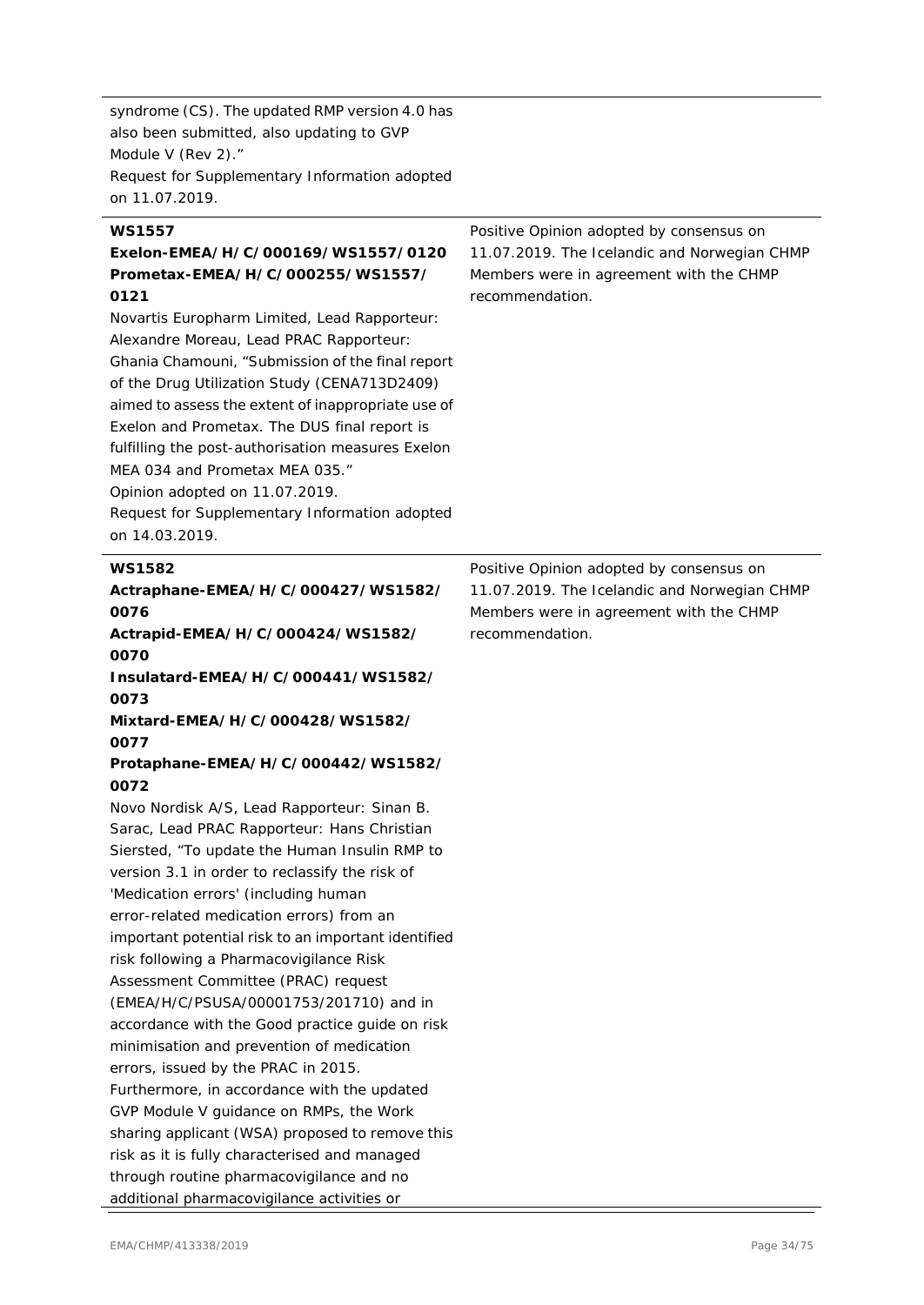additional risk minimisation measures are planned or being currently undertaken. Information regarding the avoidance of accidental mix-ups/medication errors is included in the PIL for the concerned products. In consequence, section 4.4 of the SmPC was updated in order to add a warning on accidental mix-ups/medication. Additionally, the WSA took the opportunity to include minor updates to Annex IIIA to bring the PI in line with the latest QRD template version." Opinion adopted on 11.07.2019. Request for Supplementary Information adopted on 16.05.2019.

#### **B.5.4. PRAC assessed procedures**

÷.

| PRAC Led                                            | Positive Opinion adopted by consensus on     |
|-----------------------------------------------------|----------------------------------------------|
| <b>Bydureon - exenatide -</b>                       | 11.07.2019. The Icelandic and Norwegian CHMP |
| EMEA/H/C/002020/II/0059                             | Members were in agreement with the CHMP      |
| AstraZeneca AB, Rapporteur: Kristina Dunder,        | recommendation.                              |
| PRAC Rapporteur: Annika Folin, PRAC-CHMP            |                                              |
| liaison: Kristina Dunder, "Submission of the final  |                                              |
| CSR for Study H80-MC-B016; a modified               |                                              |
| Prescription-Event Monitoring Program (Modified     |                                              |
| PEM) to be conducted in the UK, enrolling           |                                              |
| patients with Type 2 diabetes mellitus, to          |                                              |
| quantify the incidence of acute pancreatitis in the |                                              |
| first 12 months after initiating treatment with     |                                              |
| prescription exenatide once weekly. An updated      |                                              |
| RMP version 33 was provided as part of the          |                                              |
| application. The provision of the final CSR         |                                              |
| addresses Post-authorisation Measure MEA            |                                              |
| 010.5."                                             |                                              |
| Opinion adopted on 11.07.2019.                      |                                              |
| Request for Supplementary Information adopted       |                                              |
| on 16.05.2019.                                      |                                              |
| PRAC Led                                            | Positive Opinion adopted by consensus on     |
| Cotellic - cobimetinib -                            | 11.07.2019. The Icelandic and Norwegian CHMP |
| EMEA/H/C/003960/II/0016                             | Members were in agreement with the CHMP      |
| Roche Registration GmbH, Rapporteur: Filip          | recommendation.                              |
| Josephson, PRAC Rapporteur: Menno van der           |                                              |
| Elst, PRAC-CHMP liaison: Johann Lodewijk            |                                              |

Hillege, "Submission of an updated RMP version 4.0 in order to align with the current GVP Rev 2; additionally, a change is made in line with the

PRAC recommendation from procedure EMEA/H/C/003960/MEA/PRO 003." Opinion adopted on 11.07.2019.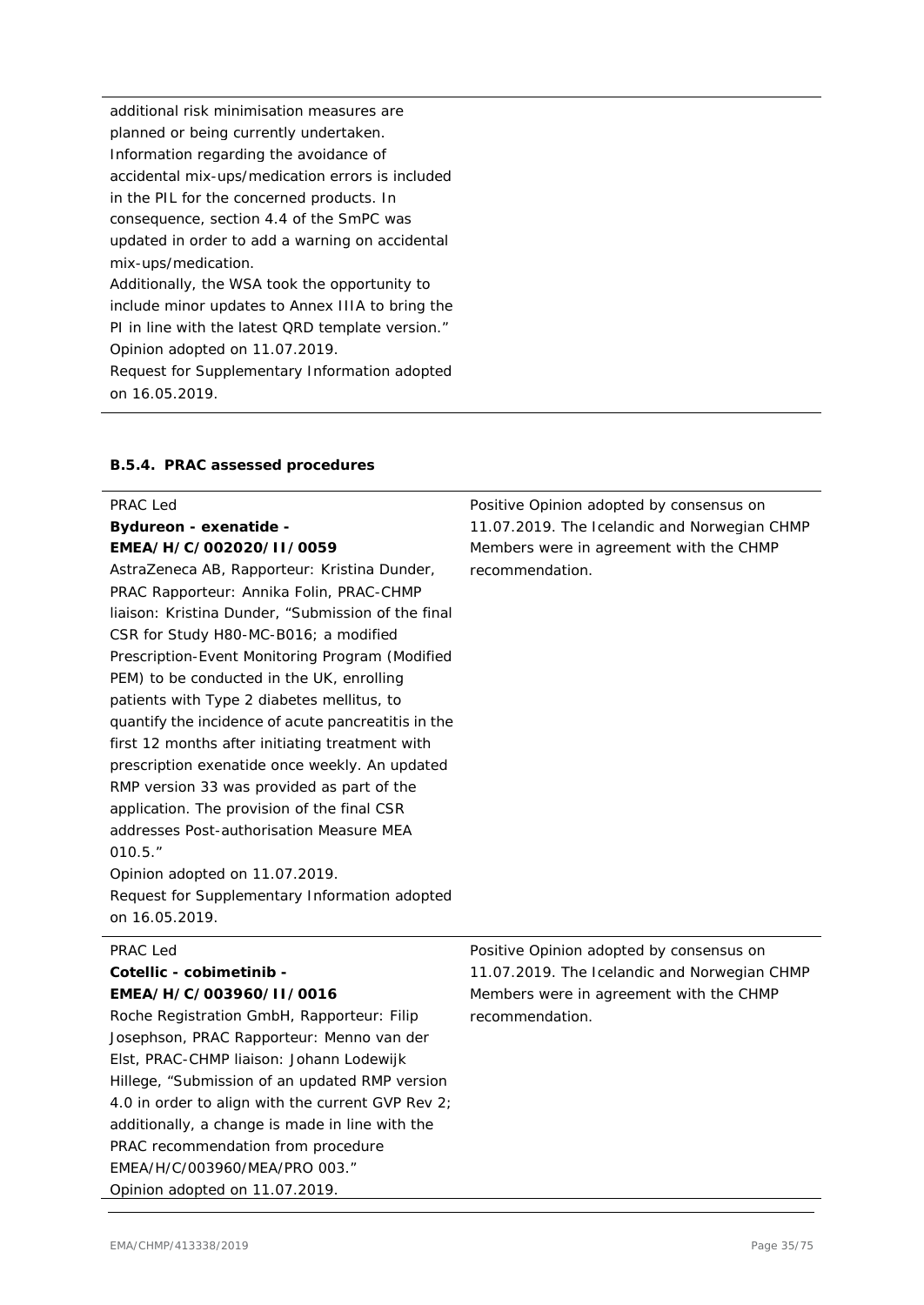Request for Supplementary Information adopted on 14.06.2019.

| PRAC Led                                        | Request for supplementary information adopted |
|-------------------------------------------------|-----------------------------------------------|
| Flixabi - infliximab -                          | with a specific timetable.                    |
| EMEA/H/C/004020/II/0039                         |                                               |
| Samsung Bioepis NL B.V., Rapporteur: Jan        |                                               |
| Mueller-Berghaus, PRAC Rapporteur: Ulla Wändel  |                                               |
| Liminga, PRAC-CHMP liaison: Kristina Dunder,    |                                               |
| "Update of the RMP to replace the current"      |                                               |
| registries with one company-sponsored initiated |                                               |
| registry (PERFUSE) and three IBD registries     |                                               |
| (CEDUR, CREDIT, and DREAM)"                     |                                               |
| Request for Supplementary Information adopted   |                                               |
| on 11.07.2019, 11.04.2019.                      |                                               |

#### PRAC Led

#### **Keytruda - pembrolizumab - EMEA/H/C/003820/II/0068**

Merck Sharp & Dohme B.V., Rapporteur: Daniela Melchiorri, PRAC Rapporteur: Menno van der Elst, PRAC-CHMP liaison: Johann Lodewijk Hillege, "Submission of an updated RMP (finally agreed version 24.0) in order to discuss the effectiveness of the educational materials put in place for Keytruda at the time of the initial marketing authorisation and to provide a proposal to update these materials as well as to revise the safety specification as requested by PRAC during PSUSA/00010403/2018 procedure." Opinion adopted on 11.07.2019. Request for Supplementary Information adopted on 16.05.2019, 14.03.2019.

Positive Opinion adopted by consensus on 11.07.2019. The Icelandic and Norwegian CHMP Members were in agreement with the CHMP recommendation.

#### PRAC Led

### **Komboglyze - saxagliptin / metformin hydrochloride - EMEA/H/C/002059 /II/0046**

AstraZeneca AB, Rapporteur: Johann Lodewijk Hillege, PRAC Rapporteur: Menno van der Elst, PRAC-CHMP liaison: Johann Lodewijk Hillege, "Submission of an updated RMP version 15 in order to implement the revised GVP template Rev.2. As a result, the list of safety concerns has been revised and a number of important identified risks, important potential risks and missing information have been reclassified and have been removed from the RMP." Opinion adopted on 11.07.2019.

PRAC Led **Noxafil - posaconazole - EMEA/H/C/000610/II/0057** Positive Opinion adopted by consensus on 11.07.2019. The Icelandic and Norwegian CHMP Members were in agreement with the CHMP recommendation.

Request for supplementary information adopted with a specific timetable.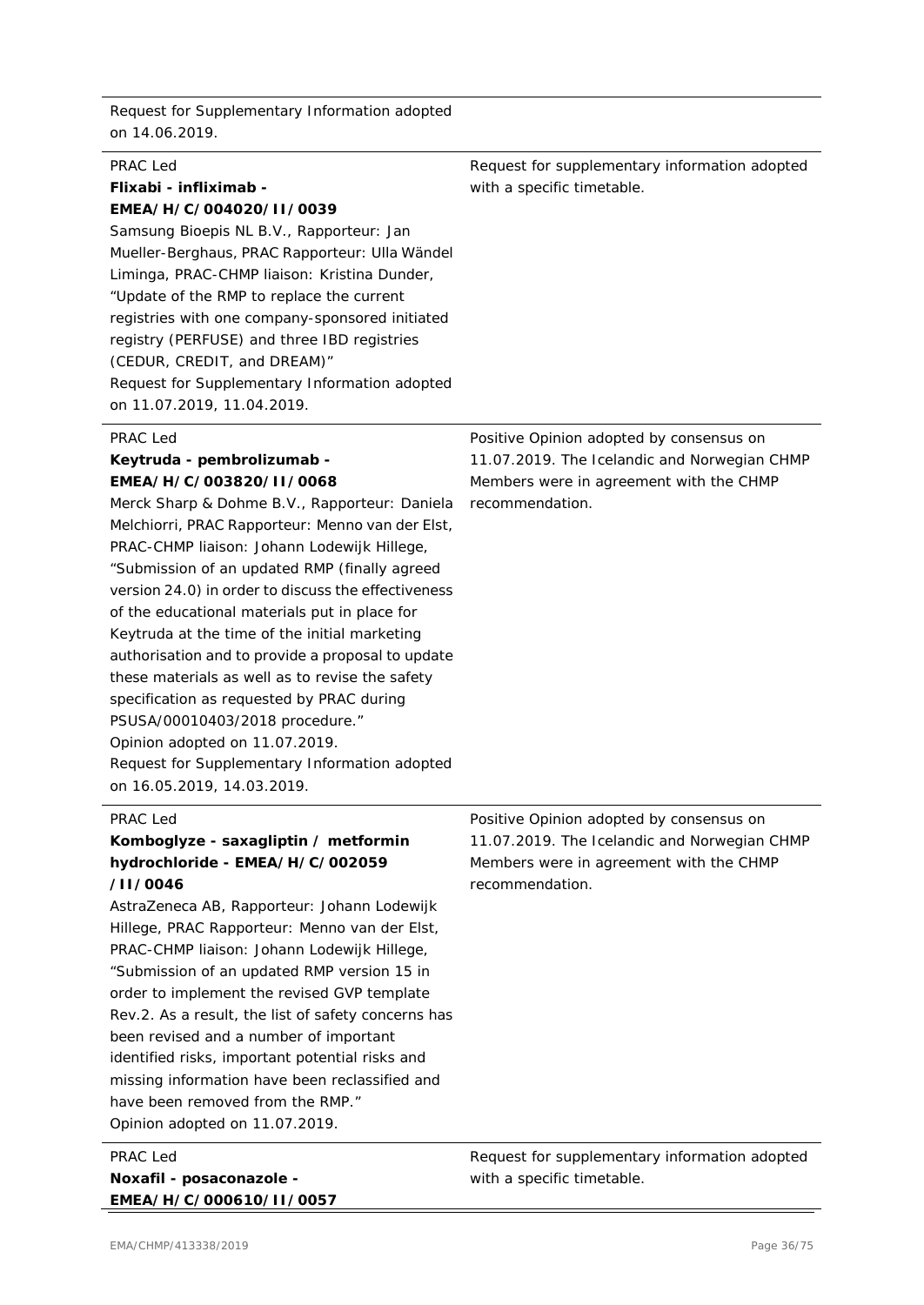Merck Sharp & Dohme B.V., Rapporteur: Alexandre Moreau, PRAC Rapporteur: Adrien Inoubli, PRAC-CHMP liaison: Alexandre Moreau, "Submission of an updated RMP (version 15.1) in order to bring it in line with the guidance included in Good Pharmacovigilance Practices (GVP) Module V (Rev. 2), with the consequent applicable re-evaluation of some safety concerns. In addition to the above updates, the MAH took the opportunity to include data from the completed clinical trial in paediatric subjects PN097 (the CSR for which was submitted to the Agency in February 2019: P46 029), and update the due date for submission of the final report for the ongoing post-marketing efficacy trial PN069 (changed from December 2019 to 4th quarter of 2020)."

Request for Supplementary Information adopted on 11.07.2019.

#### PRAC Led

# **Orencia - abatacept - EMEA/H/C/000701/II/0124/G**

Bristol-Myers Squibb Pharma EEIG, Rapporteur: Outi Mäki-Ikola, PRAC Rapporteur: Kimmo Jaakkola, PRAC-CHMP liaison: Outi Mäki-Ikola, "Submission of the final reports from studies IM101125, IM101127, IM101211, IM101213 (four C.I.13 variations) and the interim report from study IM101121 listed as category 3 studies in the RMP. These are biologic registries and pharmacoepidemiology studies to assess the risk associated with the use of abatacept during post-marketing in geographically diverse populations and subgroups.

The RMP (version 26.2) was updated to reflect the completion of the studies IM101125, IM101127, IM101211, and IM101213. Due to feasibility issues the study IM101121 has been removed from the RMP and "Adverse Pregnancy Outcomes" was removed from the RMP safety specification. Two additional epidemiological studies IM101803 and IM101816 aimed to gather more information on malignancies were added as category 3 studies in the RMP. Based on a cumulative search from Company Safety Database, the RMP was updated to remove the safety concern PML from the safety specifications. The following Missing Information items were also removed in the RMP safety specification: combination therapy, including

Positive Opinion adopted by consensus on 11.07.2019. The Icelandic and Norwegian CHMP Members were in agreement with the CHMP recommendation.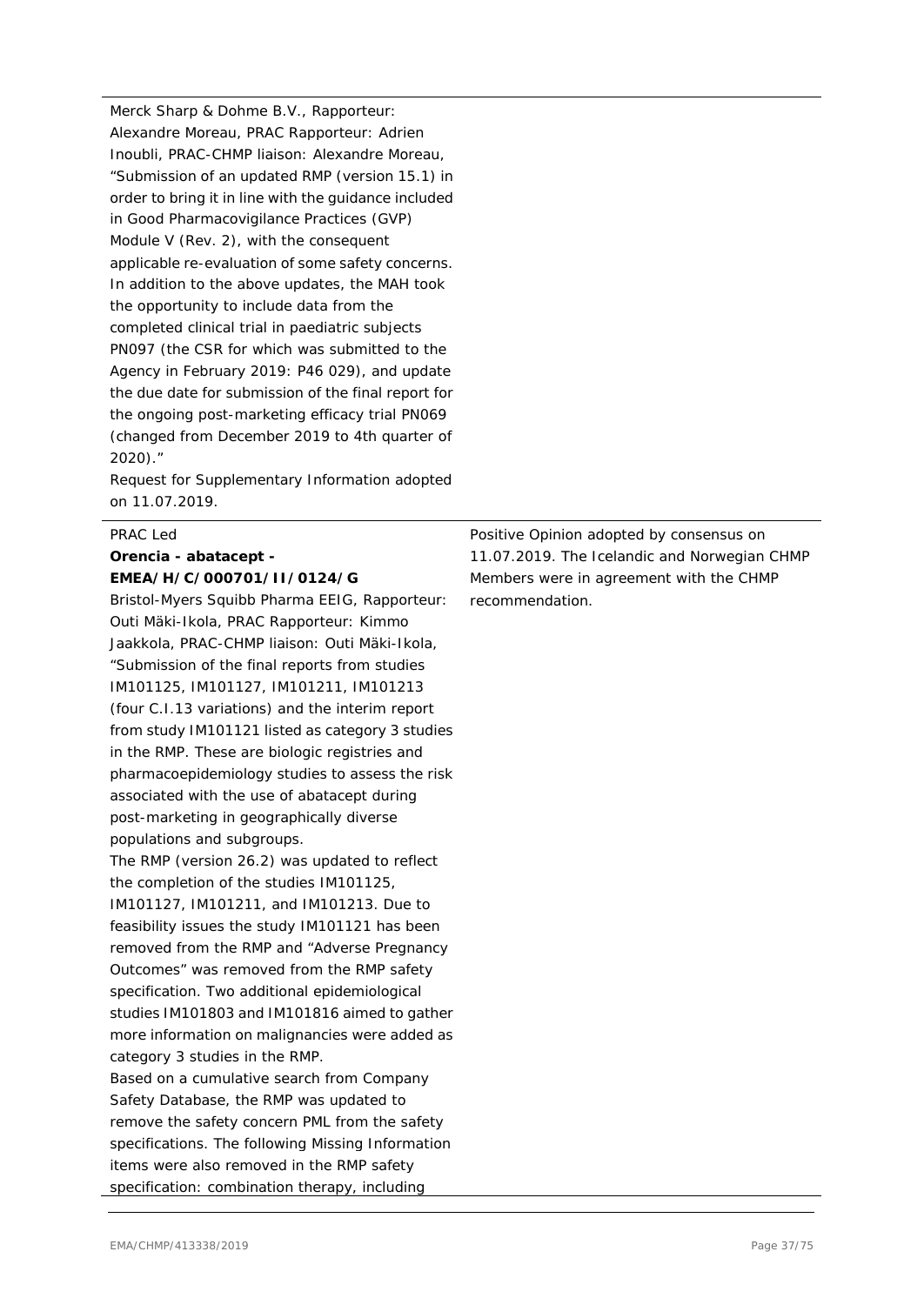biologic therapy, and elderly patients. Submission of final study report from study IM101488 "Post-marketing Study Assessing the Long-term Safety of Abatacept" (C.I.13 variation), a retrospective cohort study that was conducted separately among 3 existing administrative health care databases in the US. No changes were made to the PI or the RMP as results of the assessment of those data." Opinion adopted on 11.07.2019. Request for Supplementary Information adopted on 14.03.2019.

# PRAC Led **Rebetol - ribavirin -**

# **EMEA/H/C/000246/II/0086**

Merck Sharp & Dohme B.V., PRAC Rapporteur: Adrien Inoubli, PRAC-CHMP liaison: Joseph Emmerich, "Submission of an updated RMP version 5.1 in order to revise safety concerns for ribavirin based on GVP module V (rev. 2) guidance. In addition, the MAH took the opportunity to revise the safety concerns of ribavirin in light of the current era of IFN free regimen, as requested in a previous PSUSA procedure

(EMEA/H/C/PSUSA/00010007/201707)." Request for Supplementary Information adopted on 11.07.2019.

#### PRAC Led

# **Somavert - pegvisomant - EMEA/H/C/000409/II/0089**

Pfizer Europe MA EEIG, Rapporteur: Joseph Emmerich, PRAC Rapporteur: Adrien Inoubli, PRAC-CHMP liaison: Joseph Emmerich, "Submission of the final report from ACROSTUDY (Study A6291010), an open-label, global, non-interventional post-authorisation safety study (PASS) performed to monitor the long-term safety and outcomes of pegvisomant treatment in clinical practice. This final CSR relates to the Post Approval Measure MEA 059, listed as a category 3 study in the RMP." Opinion adopted on 11.07.2019. Request for Supplementary Information adopted on 14.03.2019.

#### PRAC Led

#### **Stayveer - bosentan - EMEA/H/C/002644/II/0027**

Janssen-Cilag International NV, Rapporteur:

with a specific timetable.

Request for supplementary information adopted

Positive Opinion adopted by consensus on 11.07.2019. The Icelandic and Norwegian CHMP Members were in agreement with the CHMP recommendation.

Positive Opinion adopted by consensus on 11.07.2019. The Icelandic and Norwegian CHMP Members were in agreement with the CHMP recommendation.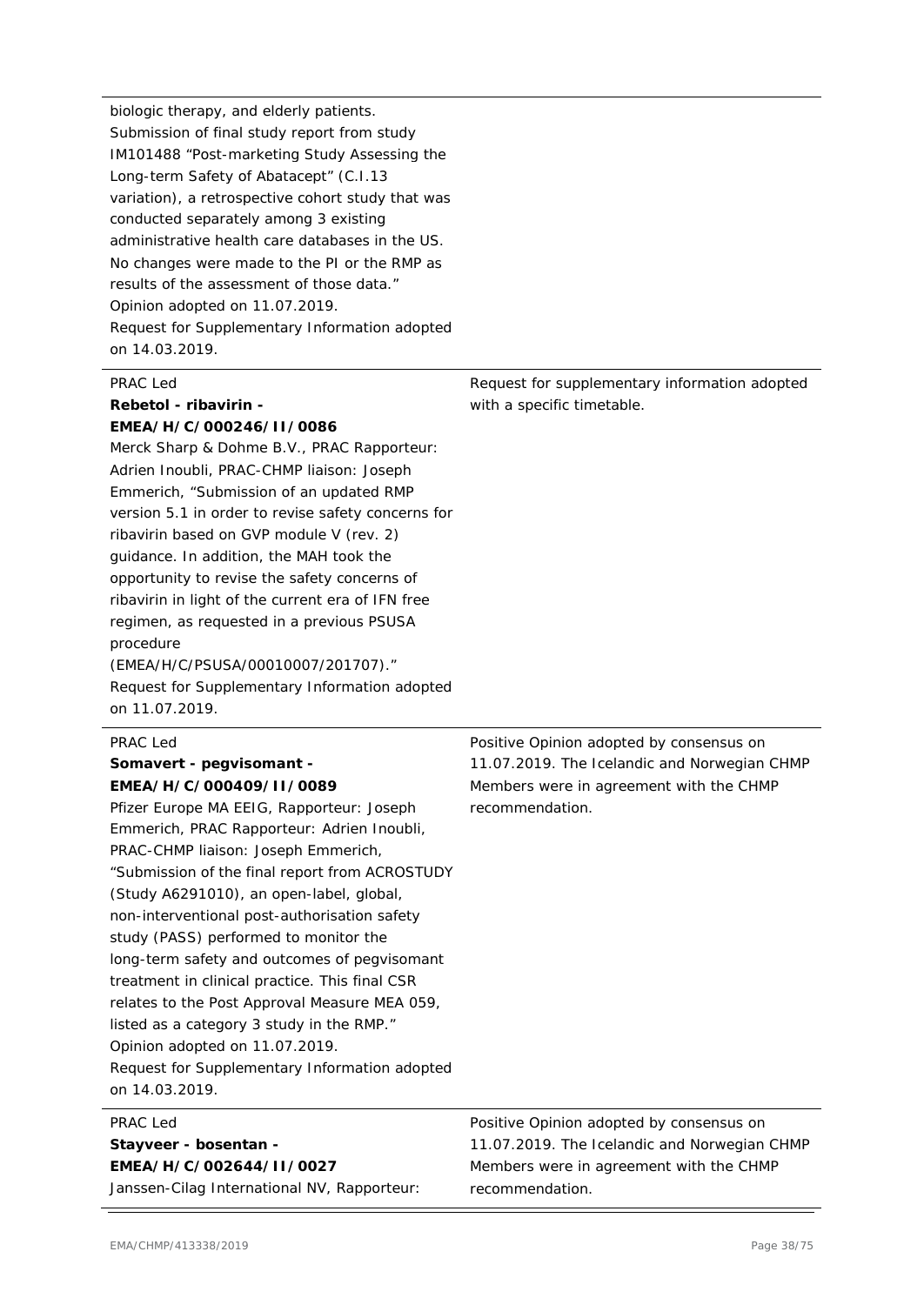Alexandre Moreau, PRAC Rapporteur: Adrien Inoubli, PRAC-CHMP liaison: Alexandre Moreau, "Submission of the final report from study AC-052-516, (a category 1 study). This is a non-interventional observational study of the disease characteristics and outcomes of PAH in children and adolescents in real-world clinical settings.

The RMP version 10 has also been submitted. The RMP has been updated in line with GVP module 2."

Opinion adopted on 11.07.2019.

### PRAC Led

### **Tracleer - bosentan - EMEA/H/C/000401/II/0091**

Janssen-Cilag International NV, Rapporteur: Alexandre Moreau, PRAC Rapporteur: Adrien Inoubli, PRAC-CHMP liaison: Alexandre Moreau, "Submission of the final report from study AC-052-516, (a category 1 study). This is a non-interventional observational study of the disease characteristics and outcomes of PAH in children and adolescents in real-world clinical settings.

The RMP version 10 has also been submitted. The RMP has been updated in line with GVP module 2."

Opinion adopted on 11.07.2019.

# PRAC Led

### **Tysabri - natalizumab - EMEA/H/C/000603/II/0114**

Biogen Netherlands B.V., Rapporteur: Jan Mueller-Berghaus, PRAC Rapporteur: Brigitte Keller-Stanislawski, PRAC-CHMP liaison: Jan Mueller-Berghaus, "Update of the RMP (version 25.0) with information related to extended interval dosing that will be added to the educational materials. Annex IID of the PI also reflects the above changes." Request for Supplementary Information adopted on 11.07.2019.

### PRAC Led

### **Vectibix - panitumumab - EMEA/H/C/000741/II/0093**

Amgen Europe B.V., Rapporteur: Bjorg Bolstad, PRAC Rapporteur: David Olsen, PRAC-CHMP liaison: Bjorg Bolstad, "Submission of RMP version 23 for panitumumab to align the important identified and potential risks and

Positive Opinion adopted by consensus on 11.07.2019. The Icelandic and Norwegian CHMP Members were in agreement with the CHMP recommendation.

Request for supplementary information adopted with a specific timetable.

Positive Opinion adopted by consensus on 11.07.2019. The Icelandic and Norwegian CHMP Members were in agreement with the CHMP recommendation.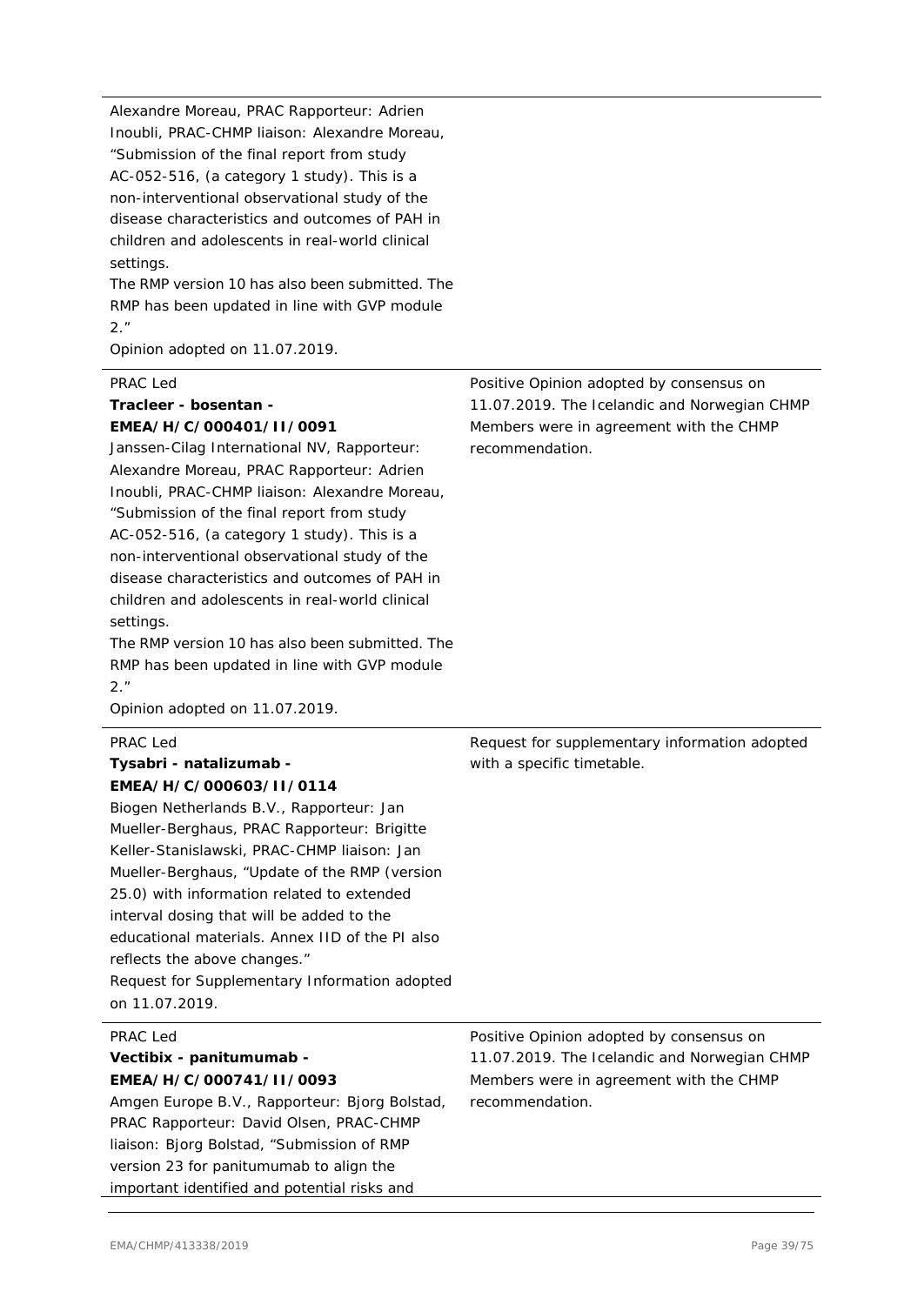missing information with the EMA guideline on Good Pharmacovigilance Practices Module V (Rev. 2). As a result Annex II has been updated. The MAH is taking the opportunity to update sections 4.2 and 4.4 to include the table on dose modification previously located in the section 4.4. The section 4.4 is also updated to implement the latest excipient quideline recommendation on sodium content. In addition, minor corrections are introduced in the section 4.8 of the SmPC and in the list of the local representatives." Opinion adopted on 11.07.2019. Request for Supplementary Information adopted on 16.05.2019.

#### PRAC Led

#### **WS1608**

# **Filgrastim Hexal-EMEA/H/C/000918/ WS1608/0049**

### **Zarzio-EMEA/H/C/000917/WS1608/0050**

Sandoz GmbH, Lead Rapporteur: Johann Lodewijk Hillege, Lead PRAC Rapporteur: Menno van der Elst, PRAC-CHMP liaison: Johann Lodewijk Hillege, "The scope of the above mentioned variation application is to align on the due dates and deliverables for the post-authorization measure, MEA007. The due date is extended from Dec 2019 to March 2020, to combine the annual safety report (ASR) with the 5-year interim clinical study report (CSR) in 2020 and the final CSR in 2024 and for the MEA to cover the entire duration of study EP06-501." Request for Supplementary Information adopted on 16.05.2019.

### **B.5.5. CHMP-CAT assessed procedures**

| Kymriah - tisagenlecleucel -<br>EMEA/H/C/004090/II/0011, Orphan,<br><b>ATMP</b>         | Request for supplementary information adopted<br>with a specific timetable. |
|-----------------------------------------------------------------------------------------|-----------------------------------------------------------------------------|
| Novartis Europharm Limited, Rapporteur: Rune<br>Kieken, CHMP Coordinator: Ingrid Wang   |                                                                             |
| Request for Supplementary Information adopted<br>on 19.07.2019.                         |                                                                             |
| YESCARTA - axicabtagene ciloleucel -<br>EMEA/H/C/004480/II/0007, Orphan,<br><b>ATMP</b> |                                                                             |

Kite Pharma EU B.V., Rapporteur: Jan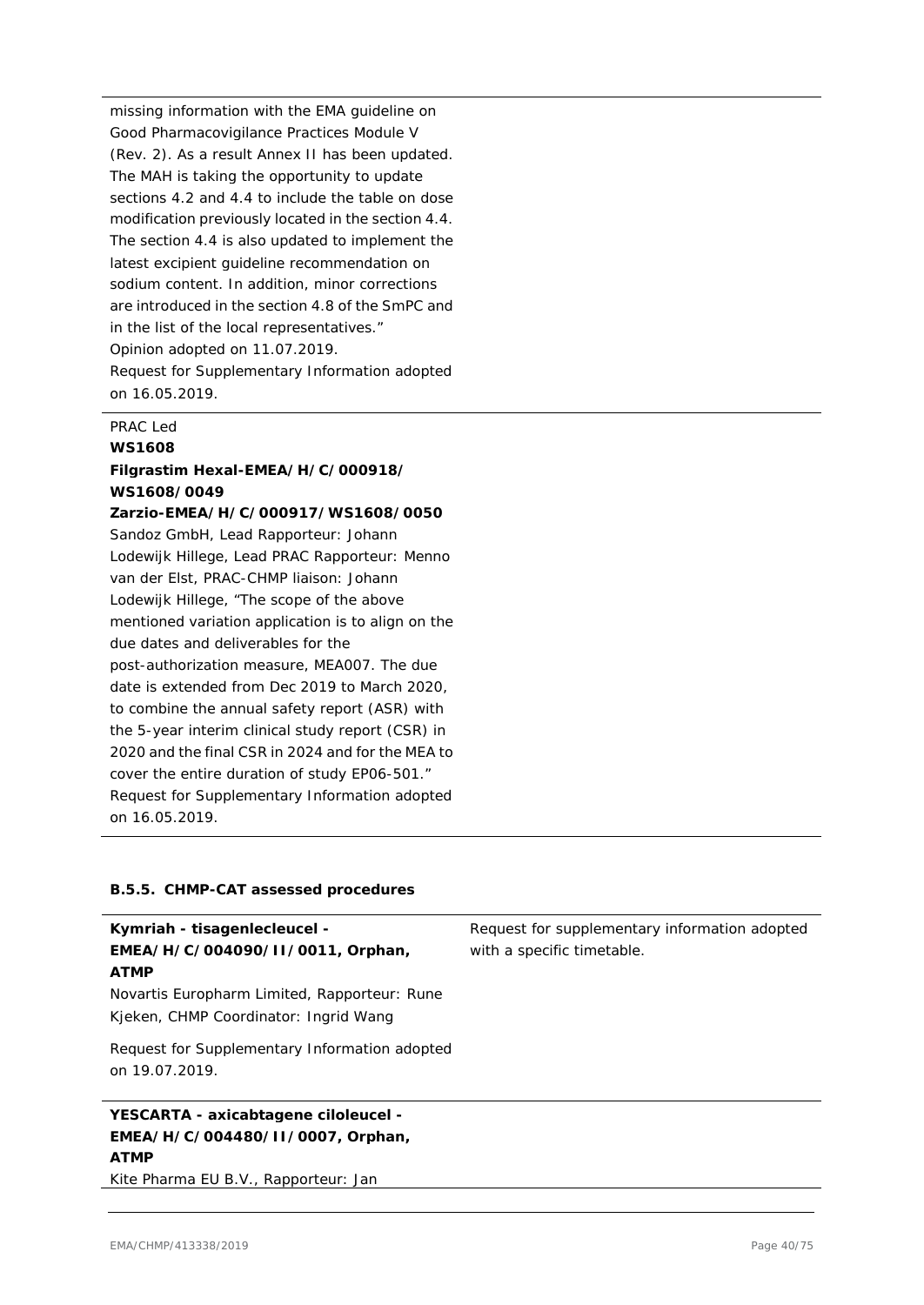Mueller-Berghaus, CHMP Coordinator: Jan Mueller-Berghaus, Request for Supplementary Information adopted on 24.05.2019.

### **B.5.6. CHMP-PRAC-CAT assessed procedures**

# **Zalmoxis - nalotimagene carmaleucel - EMEA/H/C/002801/II/0016, Orphan, ATMP**

MolMed S.p.A, Rapporteur: Carla Herberts, Co-Rapporteur: Sol Ruiz, CHMP Coordinators: Paula Boudewina van Hennik and Maria Concepcion Prieto Yerro, PRAC Rapporteur: Brigitte Keller-Stanislawski, "The MAH is proposing to terminate the study TK008 (specific obligation for the CMA) and replace it with study TK013" Request for Supplementary Information adopted on 24.05.2019. Clockstop extension requested to respond to RSI

### **B.5.7. PRAC assessed ATMP procedures**

#### PRAC Led

For adoption.

**Imlygic - talimogene laherparepvec - EMEA/H/C/002771/II/0034, ATMP** Amgen Europe B.V., Rapporteur: Olli Tenhunen, CHMP Coordinator: Tuomo Lapveteläinen, PRAC Rapporteur: Brigitte Keller-Stanislawski, PRAC-CHMP liaison: Jan Mueller-Berghaus, "To update the RMP for Imlygic to version 7.0 in order to add 2 category 3 studies (Studies 20180062 and 20180099), as well as an internal evaluation of managed distribution process metrics, to evaluate the effectiveness of additional risk minimization measures (aRMM)."

### **B.5.8. Unclassified procedures and worksharing procedures of type I variations**

| <b>WS1585</b>                        | Positive Opinion adopted by consensus on     |
|--------------------------------------|----------------------------------------------|
| Infanrix hexa-EMEA/H/C/000296/       | 11.07.2019. The Icelandic and Norwegian CHMP |
| WS1585/0258                          | Members were in agreement with the CHMP      |
| GlaxoSmithkline Biologicals SA, Lead | recommendation.                              |
| Rapporteur: Bart Van der Schueren    |                                              |
| Opinion adopted on 11.07.2019.       |                                              |
| <b>WS1593</b>                        | Positive Opinion adopted by consensus on     |
| Ambirix-EMEA/H/C/000426/WS1593/      | 11.07.2019. The Icelandic and Norwegian CHMP |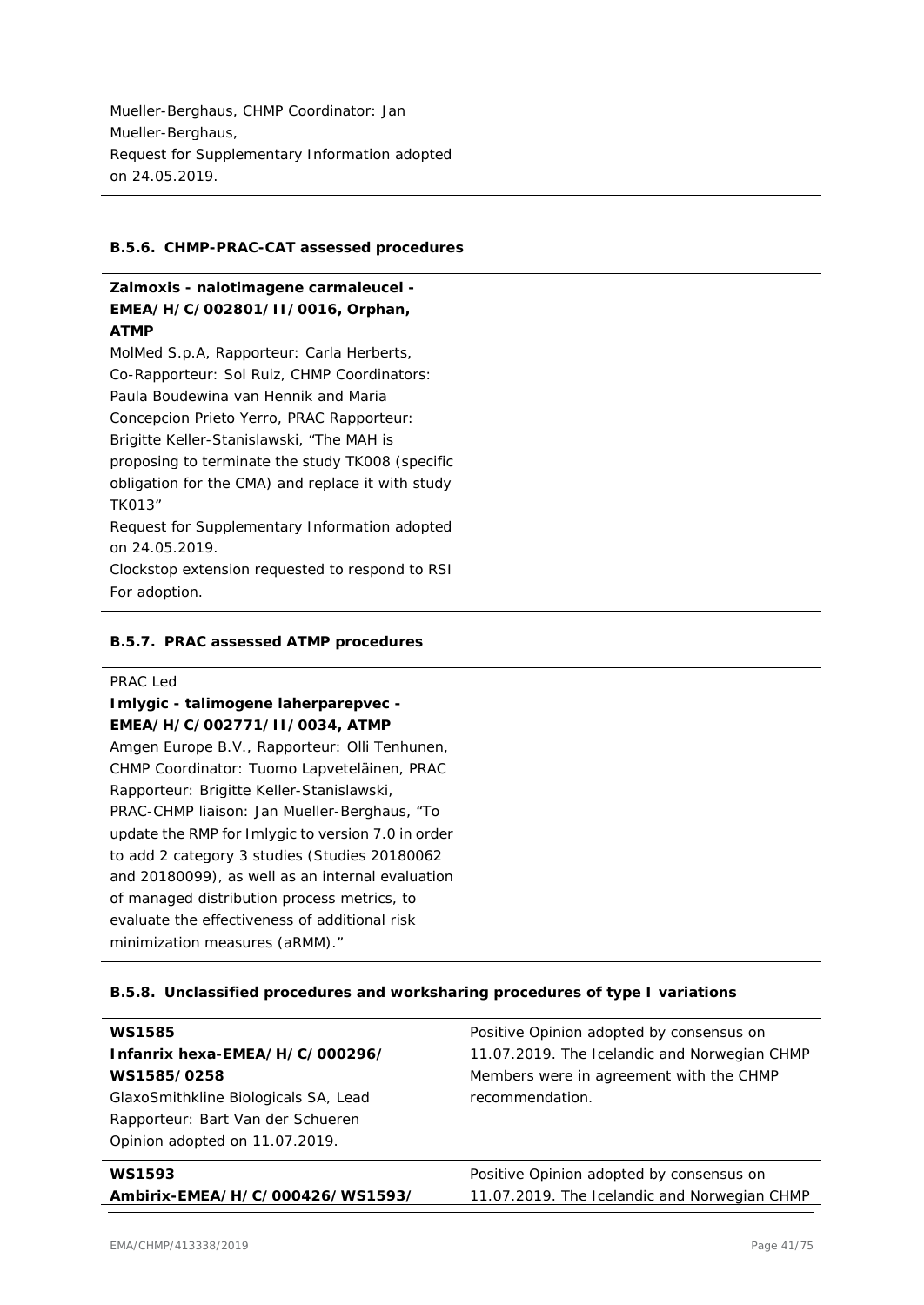| 0098<br>Twinrix Adult-EMEA/H/C/000112/<br>WS1593/0133<br>Twinrix Paediatric-EMEA/H/C/000129/<br>WS1593/0134<br>GlaxoSmithkline Biologicals SA, Lead<br>Rapporteur: Bart Van der Schueren<br>Opinion adopted on 11.07.2019.                                                                                                                                                                                                                                                                                        | Members were in agreement with the CHMP<br>recommendation.                                                                                             |
|-------------------------------------------------------------------------------------------------------------------------------------------------------------------------------------------------------------------------------------------------------------------------------------------------------------------------------------------------------------------------------------------------------------------------------------------------------------------------------------------------------------------|--------------------------------------------------------------------------------------------------------------------------------------------------------|
| <b>WS1595</b><br>Kalydeco-EMEA/H/C/002494/WS1595/<br>0078<br>Symkevi-EMEA/H/C/004682/WS1595/<br>0009<br>Vertex Pharmaceuticals (Ireland) Limited, Lead<br>Rapporteur: Maria Concepcion Prieto Yerro, "To<br>provide a final Environmental Risk Assessment                                                                                                                                                                                                                                                         |                                                                                                                                                        |
| report."<br>Request for Supplementary Information adopted<br>on 16.05.2019.                                                                                                                                                                                                                                                                                                                                                                                                                                       |                                                                                                                                                        |
| <b>WS1602/G</b><br>Leganto-EMEA/H/C/002380/WS1602/<br>0030/G<br>Neupro-EMEA/H/C/000626/WS1602/<br>0084/G<br>UCB Pharma S.A., Lead Rapporteur: Bruno<br>Sepodes<br>Opinion adopted on 04.07.2019.                                                                                                                                                                                                                                                                                                                  | Positive Opinion adopted by consensus on<br>04.07.2019. The Icelandic and Norwegian CHMP<br>Members were in agreement with the CHMP<br>recommendation. |
| <b>WS1615</b><br>Actraphane-EMEA/H/C/000427/WS1615/<br>0078<br>Actrapid-EMEA/H/C/000424/WS1615/<br>0072<br>Insulatard-EMEA/H/C/000441/WS1615/<br>0075<br>Levemir-EMEA/H/C/000528/WS1615/<br>0093<br>Mixtard-EMEA/H/C/000428/WS1615/<br>0079<br>Protaphane-EMEA/H/C/000442/WS1615/<br>0074<br>Ryzodeg-EMEA/H/C/002499/WS1615/<br>0032<br>Tresiba-EMEA/H/C/002498/WS1615/0038<br>Xultophy-EMEA/H/C/002647/WS1615/<br>0030<br>Novo Nordisk A/S, Lead Rapporteur: Sinan B.<br>Sarac<br>Opinion adopted on 11.07.2019. | Positive Opinion adopted by consensus on<br>11.07.2019. The Icelandic and Norwegian CHMP<br>Members were in agreement with the CHMP<br>recommendation. |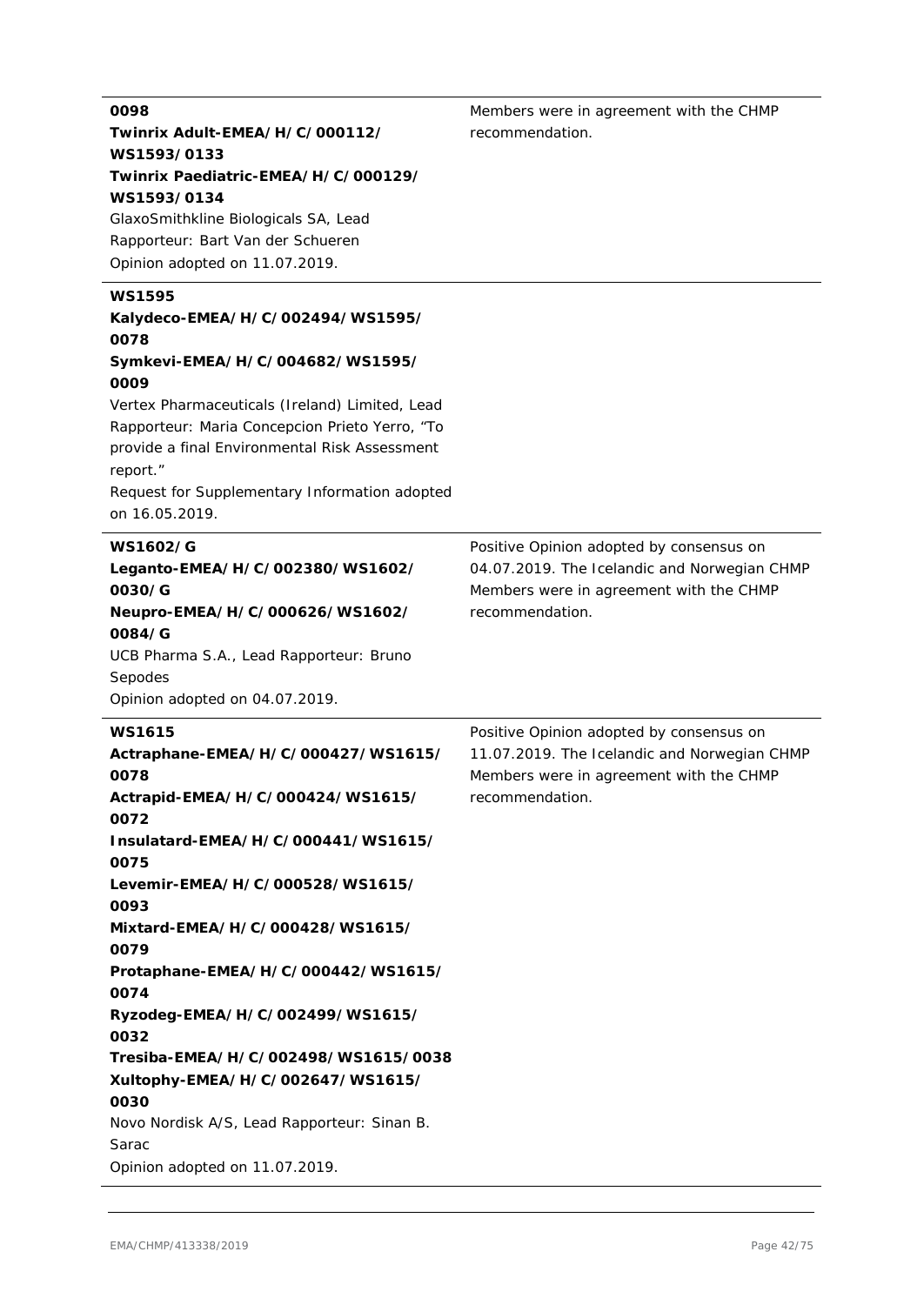# **WS1621 Bexsero-EMEA/H/C/002333/WS1621/ 0077 Menveo-EMEA/H/C/001095/WS1621/ 0087** GSK Vaccines S.r.l, Lead Rapporteur: Johann Lodewijk HillegeThis WS includes MRP/NAPs." **WS1623 Hexacima-EMEA/H/C/002702/WS1623/ 0091 Hexaxim-EMEA/H/W/002495/WS1623/ 0096 Hexyon-EMEA/H/C/002796/WS1623/ 0095** Sanofi Pasteur, Lead Rapporteur: Jan Mueller-Berghaus **WS1626/G Glyxambi-EMEA/H/C/003833/WS1626/ 0023/G Jardiance-EMEA/H/C/002677/WS1626/ 0044/G Synjardy-EMEA/H/C/003770/WS1626/ 0040/G** Boehringer Ingelheim International GmbH, Lead Rapporteur: Johann Lodewijk Hillege **WS1628 Aflunov-EMEA/H/C/002094/WS1628/ 0051 Foclivia-EMEA/H/C/001208/WS1628/ 0046** Seqirus S.r.l, Lead Rapporteur: Daniela Melchiorri Request for Supplementary Information adopted on 20.06.2019. **WS1631/G Mirapexin-EMEA/H/C/000134/WS1631/ 0090/G Sifrol-EMEA/H/C/000133/WS1631/0081/ G** Boehringer Ingelheim International GmbH, Lead Rapporteur: Mark Ainsworth **WS1635 Ryzodeg-EMEA/H/C/002499/WS1635/ 0033 Tresiba-EMEA/H/C/002498/WS1635/0039 Xultophy-EMEA/H/C/002647/WS1635/ 0031** Novo Nordisk A/S, Lead Rapporteur: Kristina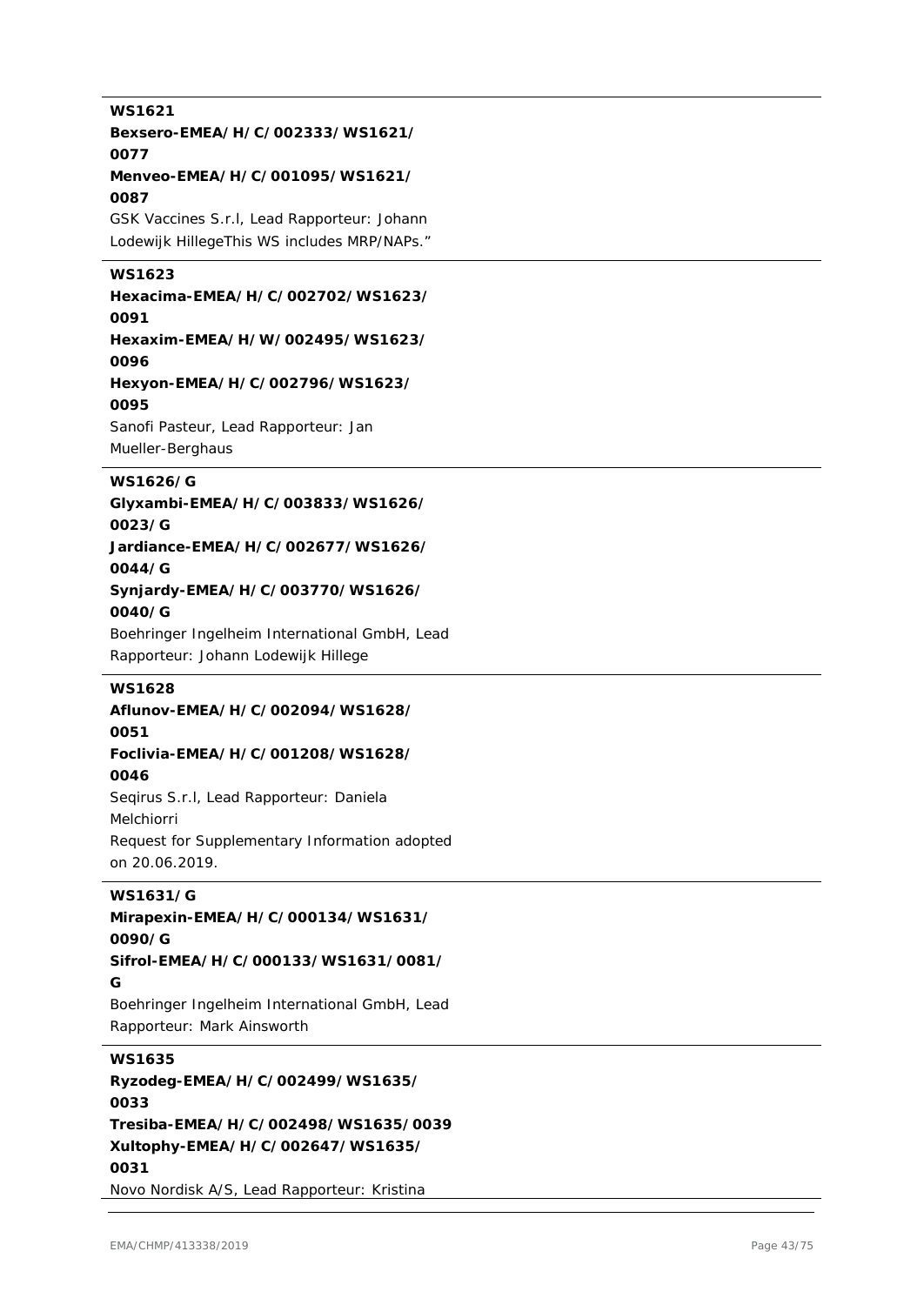# Dunder

| <b>WS1638</b><br>Trevicta-EMEA/H/C/004066/WS1638/<br>0023<br>Xeplion-EMEA/H/C/002105/WS1638/004<br>4<br>Janssen-Cilag International NV, Lead<br>Rapporteur: Kristina Dunder<br>Opinion adopted on 11.07.2019.                                                                                                               | Positive Opinion adopted by consensus on<br>11.07.2019. The Icelandic and Norwegian CHMP<br>Members were in agreement with the CHMP<br>recommendation. |
|-----------------------------------------------------------------------------------------------------------------------------------------------------------------------------------------------------------------------------------------------------------------------------------------------------------------------------|--------------------------------------------------------------------------------------------------------------------------------------------------------|
| <b>WS1639</b><br>Entresto-EMEA/H/C/004062/WS1639/<br>0025<br>Neparvis-EMEA/H/C/004343/WS1639/<br>0024<br>Novartis Europharm Limited, Lead Rapporteur:<br>Johann Lodewijk Hillege                                                                                                                                            |                                                                                                                                                        |
| <b>WS1640</b><br>PegIntron-EMEA/H/C/000280/WS1640/<br>0138<br>ViraferonPeg-EMEA/H/C/000329/WS1640<br>/0131<br>Merck Sharp & Dohme B.V., Lead Rapporteur:<br>Filip Josephson                                                                                                                                                 |                                                                                                                                                        |
| <b>WS1641</b><br>Corlentor-EMEA/H/C/000598/WS1641/<br>0053<br><b>I</b> vabradine<br>Anpharm-EMEA/H/C/004187/WS1641/<br>0013<br>Procoralan-EMEA/H/C/000597/WS1641/<br>0052<br>Les Laboratoires Servier, Duplicate, Duplicate of<br>Procoralan, Lead Rapporteur: Johann Lodewijk<br>Hillege<br>Opinion adopted on 11.07.2019. | Positive Opinion adopted by consensus on<br>11.07.2019. The Icelandic and Norwegian CHMP<br>Members were in agreement with the CHMP<br>recommendation. |
| <b>WS1642/G</b><br>Rixathon-EMEA/H/C/003903/WS1642/<br>0024/G<br>Riximyo-EMEA/H/C/004729/WS1642/<br>0024/G<br>Sandoz GmbH, Lead Rapporteur: Jan                                                                                                                                                                             |                                                                                                                                                        |

Mueller-Berghaus

# **WS1645**

**Exelon-EMEA/H/C/000169/WS1645/0123 Prometax-EMEA/H/C/000255/WS1645/ 0124**

Novartis Europharm Limited, Lead Rapporteur: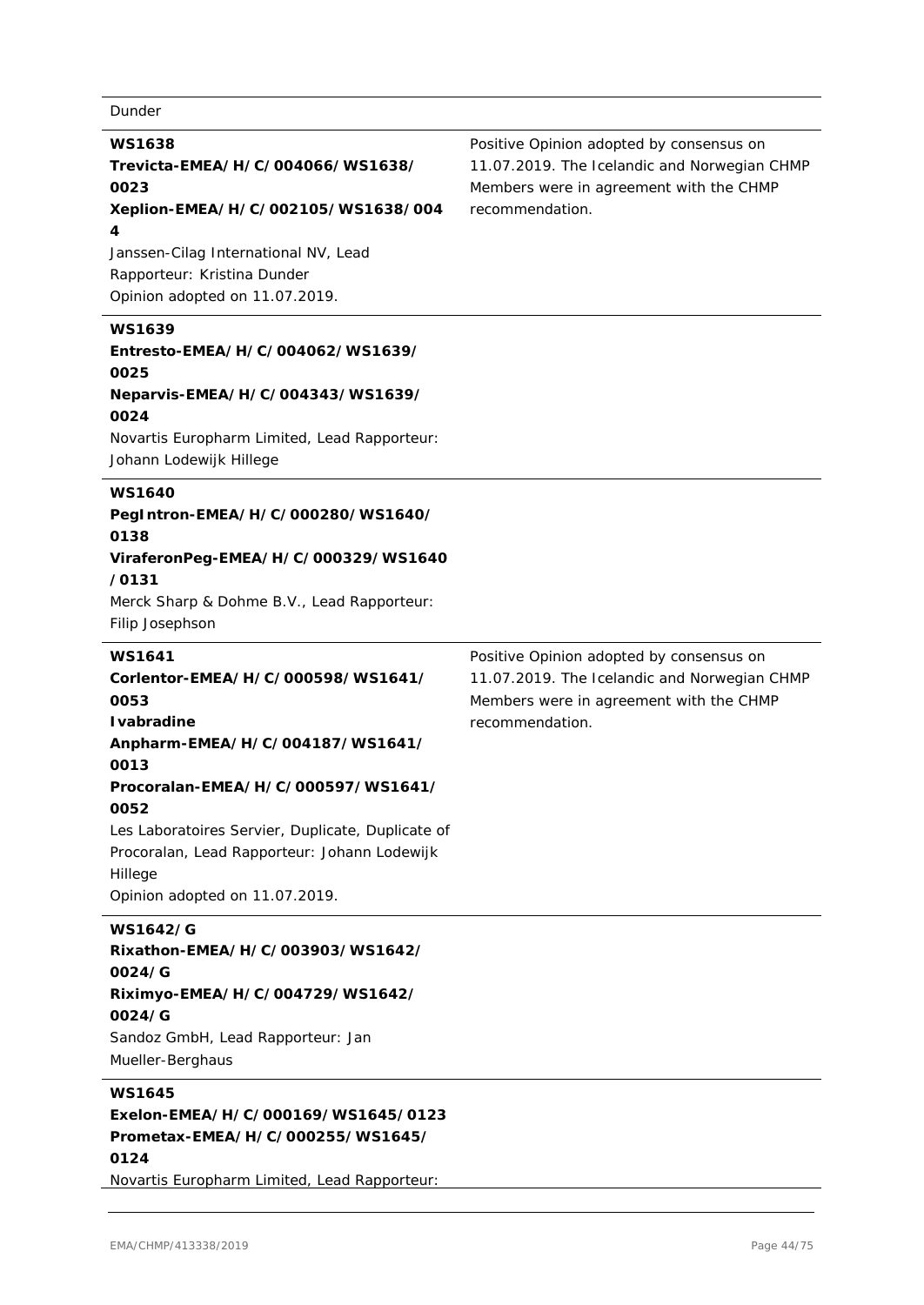Alexandre Moreau

# **WS1646 Fluenz Tetra-EMEA/H/C/002617/ WS1646/0091 Pandemic influenza vaccine H5N1 AstraZeneca-EMEA/H/C/003963/WS1646/ 0024** AstraZeneca AB, Lead Rapporteur: Bart Van der Schueren **WS1650 Olanzapine Glenmark-EMEA/H/C/001085/ WS1650/0031 Olanzapine Glenmark Europe-EMEA/H/C/ 001086/WS1650/0028 Olazax-EMEA/H/C/001087/WS1650/0024 Olazax Disperzi-EMEA/H/C/001088/ WS1650/0025** Glenmark Arzneimittel GmbH, Generic, Generic of Olansek (SRD), Zyprexa, Zyprexa Velotab, Lead Rapporteur: Alexandre Moreau, "To updated section 4.8 of the SmPC to add "stuttering", section 5.2 of the SmPC to include new section with a sub heading 'Hepatic Impairment' and text related to smoking in line with PI text of the reference product. The PL has been updated accordingly. In addition the MAH has taken the opportunity to align the annexes with minor linguistic changes in line with the reference product." Request for Supplementary Information adopted on 11.07.2019. Request for supplementary information adopted with a specific timetable. **WS1652/G Idacio-EMEA/H/C/004475/WS1652/ 0002/G Kromeya-EMEA/H/C/005158/WS1652/ 0002/G** Fresenius Kabi Deutschland GmbH, Lead Rapporteur: Johann Lodewijk Hillege **WS1657 Advate-EMEA/H/C/000520/WS1657/0101 ADYNOVI-EMEA/H/C/004195/WS1657/ 0006** Positive Opinion adopted by consensus on 04.07.2019. The Icelandic and Norwegian CHMP Members were in agreement with the CHMP recommendation.

Baxter AG, Lead Rapporteur: Jan Mueller-Berghaus Opinion adopted on 04.07.2019.

# **WS1670 Adjupanrix-EMEA/H/C/001206/WS1670/ 0065**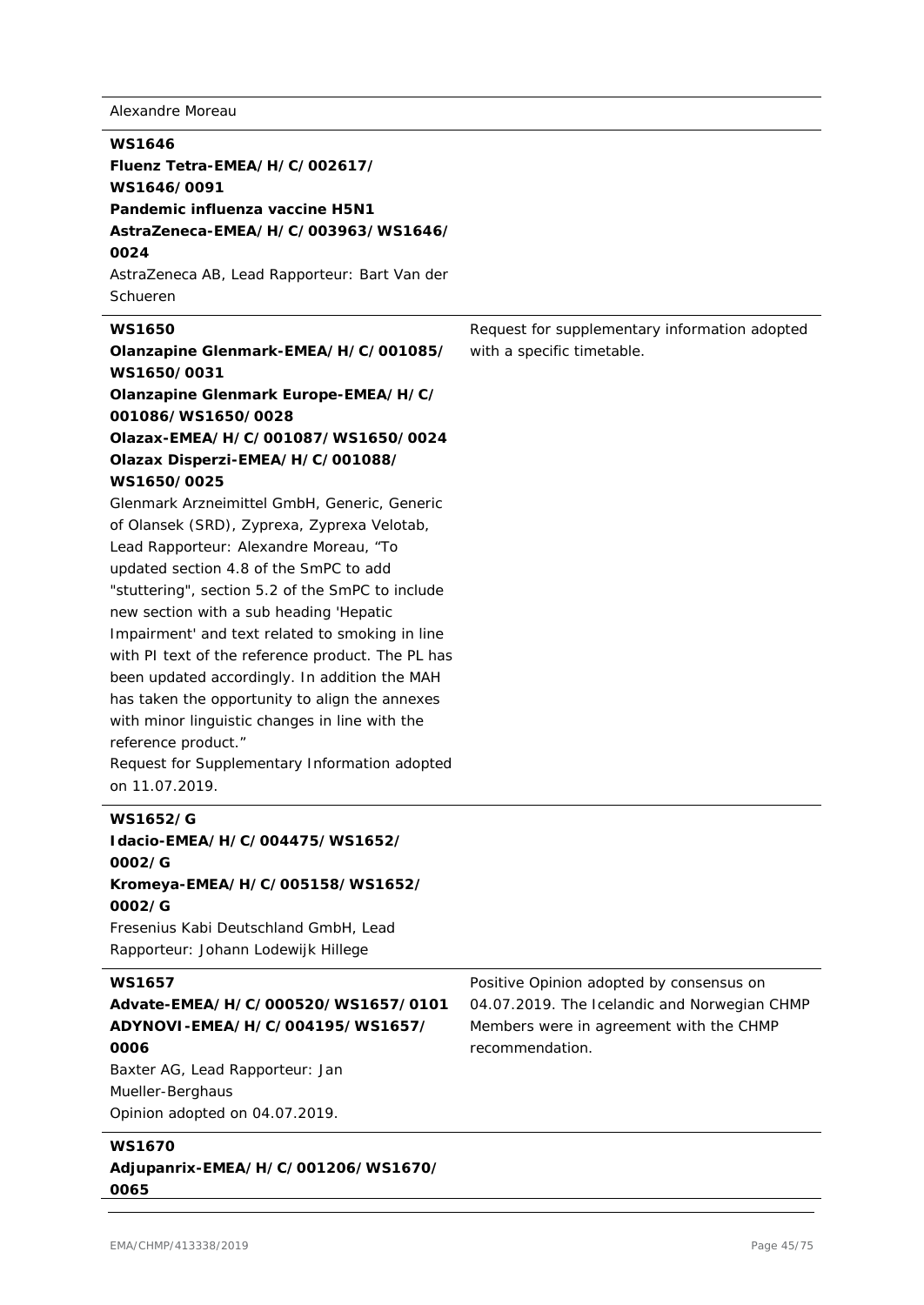| Ambirix-EMEA/H/C/000426/WS1670/      |                                              |
|--------------------------------------|----------------------------------------------|
| 0102                                 |                                              |
| Fendrix-EMEA/H/C/000550/WS1670/      |                                              |
| 0069                                 |                                              |
| Infanrix hexa-EMEA/H/C/000296/       |                                              |
| WS1670/0261                          |                                              |
| Prepandrix-EMEA/H/C/000822/WS1670/   |                                              |
| 0081                                 |                                              |
| Rotarix-EMEA/H/C/000639/WS1670/0114  |                                              |
| Synflorix-EMEA/H/C/000973/WS1670/    |                                              |
| 0139                                 |                                              |
| Twinrix Adult-EMEA/H/C/000112/       |                                              |
| WS1670/0137                          |                                              |
| Twinrix Paediatric-EMEA/H/C/000129/  |                                              |
| WS1670/0138                          |                                              |
| GlaxoSmithkline Biologicals SA, Lead |                                              |
| Rapporteur: Bart Van der Schueren    |                                              |
| Hexacima-EMEA/H/C/002702/WS1624/     | Positive Opinion adopted by consensus on     |
| 0090/G                               | 04.07.2019. The Icelandic and Norwegian CHMP |
| Hexaxim-EMEA/H/W/002495/WS1624/      | Members were in agreement with the CHMP      |
| 0095/G                               | recommendation.                              |
| Hexyon-EMEA/H/C/002796/WS1624/       |                                              |
| 0094/G                               |                                              |
| Sanofi Pasteur, Lead Rapporteur: Jan |                                              |
| Mueller-Berghaus                     |                                              |
| Opinion adopted on 04.07.2019.       |                                              |

# **B.5.9. Information on withdrawn type II variation / WS procedure**

# **B.5.10. Information on type II variation / WS procedure with revised timetable**

# **B.6. START OF THE PROCEDURES TIMETABLES FOR INFORMATION**

# **B.6.1. Start of procedure for New Applications: timetables for information**

### **abicipar pegol - EMEA/H/C/005103**

treatment of neovascular (wet) age-related macular degeneration (AMD)

# **amikacin - EMEA/H/C/005264, Orphan**

Insmed Netherlands B.V., treatment of lung infection as part of combination antibacterial drug regiment in adults

# **avapritinib - EMEA/H/C/005208**

treatment of gastrointestinal stromal tumours

# **bevacizumab - EMEA/H/C/005106**

treatment of metastatic carcinoma of the colon or rectum, metastatic breast cancer and recurrence of platinum-sensitive epithelial ovarian, fallopian tube or primary peritoneal cancer.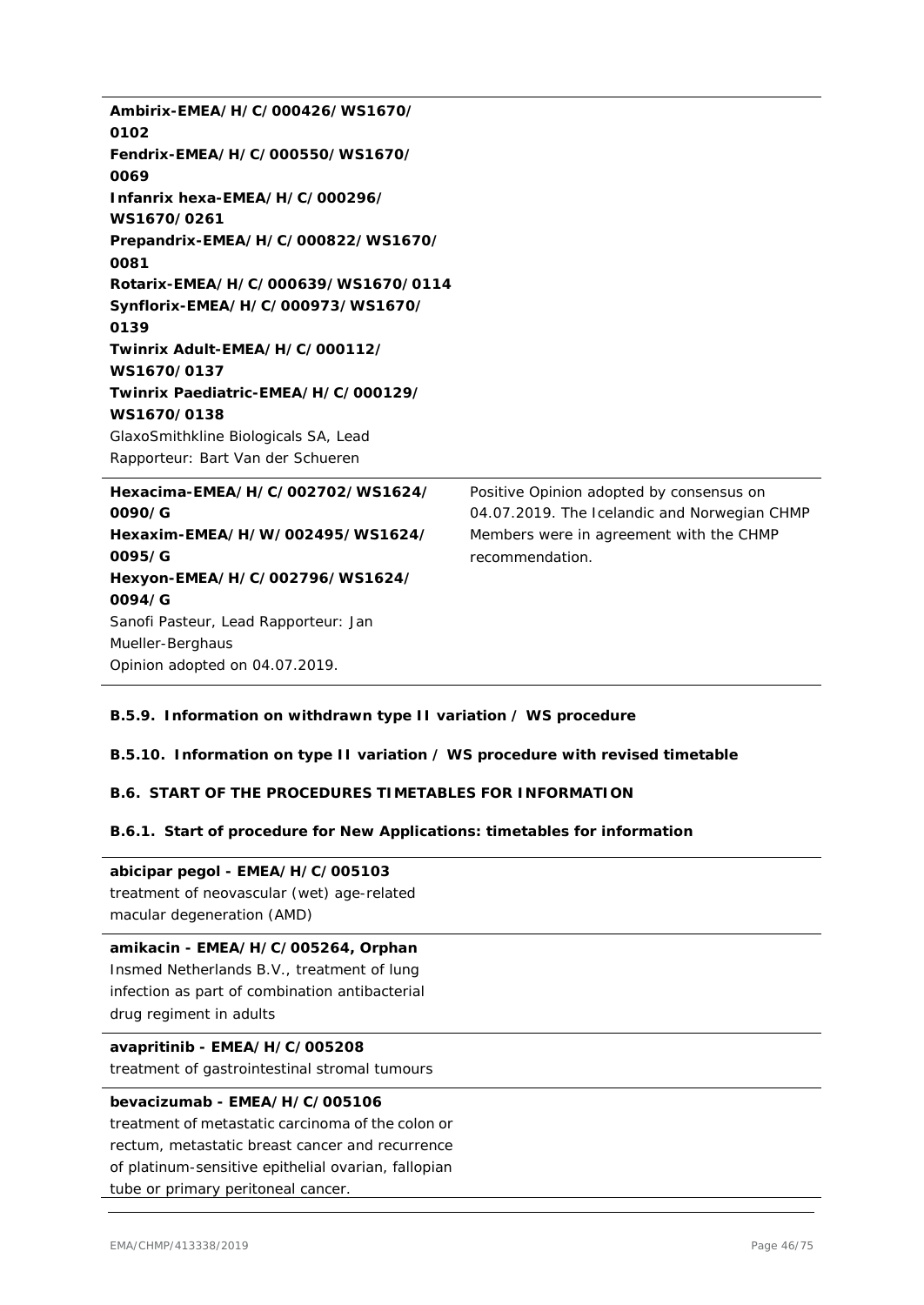first-line treatment of patients with unresectable advanced, metastatic or recurrent non-small cell lung cancer. first line treatment of patients with advanced

and/or metastatic renal cell cancer.

### **ioflupane (123i) - EMEA/H/C/005135**

is indicated for detecting loss of functional dopaminergic neuron terminals in the striatum

| givosiran - EMEA/H/C/004775, Orphan          | <b>Accelerated review</b> |
|----------------------------------------------|---------------------------|
| Alnylam Netherlands B.V., Treatment of acute |                           |
| hepatic porphyria (AHP) in adults and        |                           |
| adolescents aged 12 years and older.         |                           |

### **B.6.2. Start of procedure for Extension application according to Annex I of Reg. 1234/2008): timetables for information**

# **Halimatoz - adalimumab - EMEA/H/C/004866/X/0013**

Sandoz GmbH, Duplicate, Duplicate of Hyrimoz, Rapporteur: Milena Stain, PRAC Rapporteur: Ulla Wändel Liminga, "Extension application to add a new strength of 20mg (20mg/0.4ml) for Hyimoz solution for injection in pre-filled syringe. The RMP (version 2.0) is updated in accordance. The MAH took also the opportunity to consolidate the RMP with changes approved in two other procedures (WS1565 and IB/11) and to align the PI with the latest QRD template (v.10.1)."

### **Hefiya - adalimumab - EMEA/H/C/004865/X/0013**

Sandoz GmbH, Duplicate, Duplicate of Hyrimoz, Rapporteur: Milena Stain, PRAC Rapporteur: Ulla Wändel Liminga, "Extension application to add a new strength of 20mg (20mg/0.4ml) for Hyimoz solution for injection in pre-filled syringe. The RMP (version 2.0) is updated in accordance. The MAH took also the opportunity to consolidate the RMP with changes approved in two other procedures (WS1565 and IB/10) and to align the PI with the latest QRD template (v.10.1)."

# **Hyrimoz - adalimumab - EMEA/H/C/004320/X/0013**

Sandoz GmbH, Rapporteur: Milena Stain, PRAC Rapporteur: Ulla Wändel Liminga, "Extension application to add a new strength of 20mg (20mg/0.4ml) for Hyimoz solution for injection in pre-filled syringe. The RMP (version 2.0) is updated in accordance.

EMA/CHMP/413338/2019 Page 47/75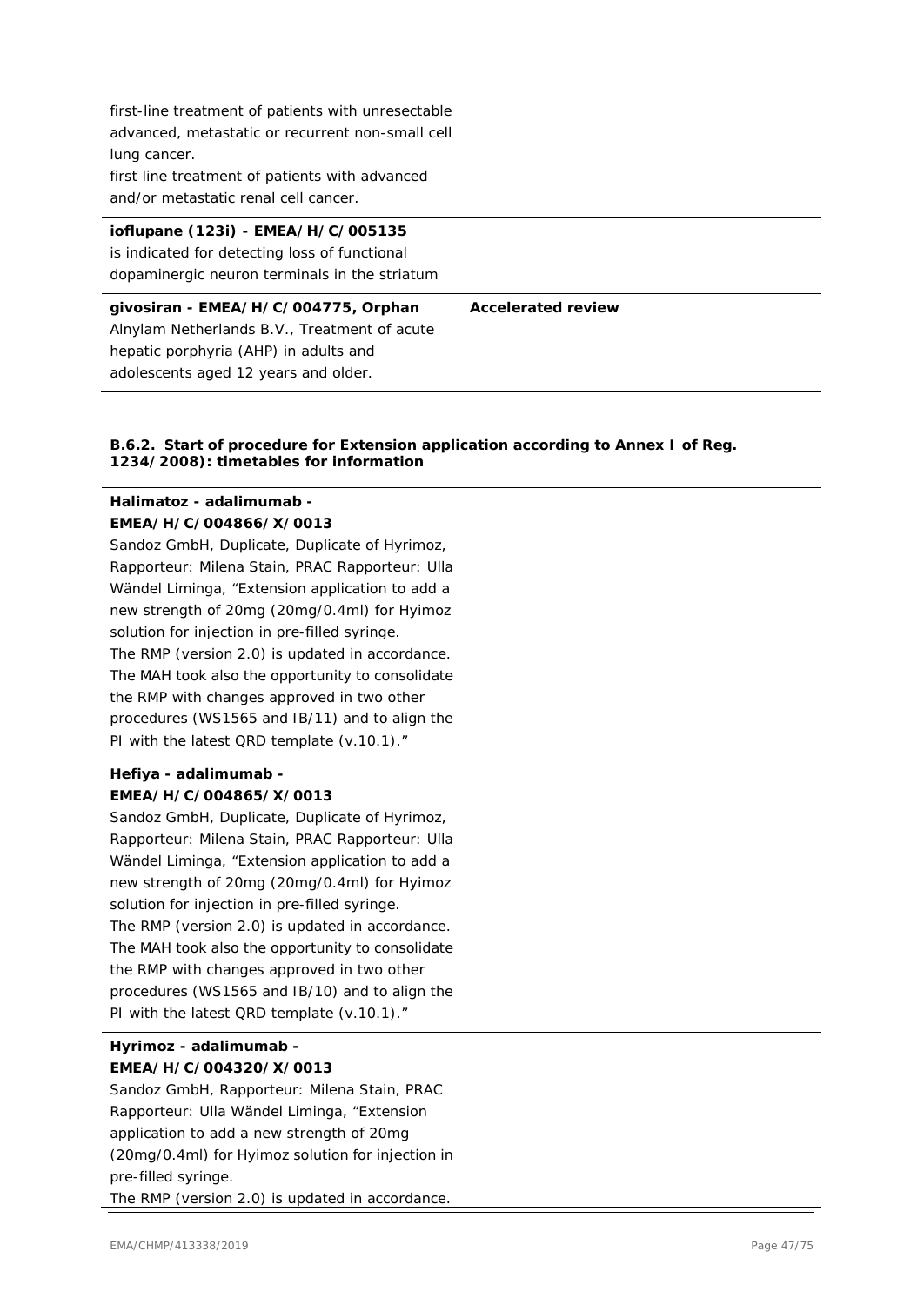The MAH took also the opportunity to consolidate the RMP with changes approved in two other procedures (WS1565 and IB/11) and to align the PI with the latest QRD template (v.10.1)."

### **B.6.3. Restart of procedure - responses received to Day 120 List of Questions timetables: for information**

**Akynzeo - fosnetupitant / netupitant / palonosetron - EMEA/H/C/003728/X/0018** Helsinn Birex Pharmaceuticals Limited, Rapporteur: Peter Kiely, Co-Rapporteur: Alexandre Moreau, PRAC Rapporteur: Amelia Cupelli, "Extension application to introduce the new pharmaceutical form 'powder for concentrate for solution for infusion' and a new strength for the fixed combination of fosnetupitant (pro-drug of netupitant) and palonosetron of 235 mg/0.25 mg, to be administered intravenously (new route of administration)." List of Questions adopted on 28.03.2019.

### **Carbaglu - carglumic acid - EMEA/H/C/000461/X/0038, Orphan**

Recordati Rare Diseases, Rapporteur: Fátima Ventura, "Extension application to introduce a new pharmaceutical form associated with 2 new strengths (200 mg and 800 mg soluble tablets)." List of Questions adopted on 28.03.2019.

### **B.6.4. Annual Re-assessments: timetables for adoption**

### **Atriance - nelarabine -**

### **EMEA/H/C/000752/S/0048**

Novartis Europharm Limited, Rapporteur: Sinan B. Sarac, PRAC Rapporteur: Anette Kirstine Stark

### **Qarziba - dinutuximab beta - EMEA/H/C/003918/S/0016, Orphan** EUSA Pharma (Netherlands) B.V., Rapporteur:

Paula Boudewina van Hennik, PRAC Rapporteur: Brigitte Keller-Stanislawski

### **B.6.5. Renewals of Marketing Authorisations: timetables for adoption provided only if the validation has been completed**

**Kengrexal - cangrelor - EMEA/H/C/003773/R/0020** Chiesi Farmaceutici S.p.A., Rapporteur: Johann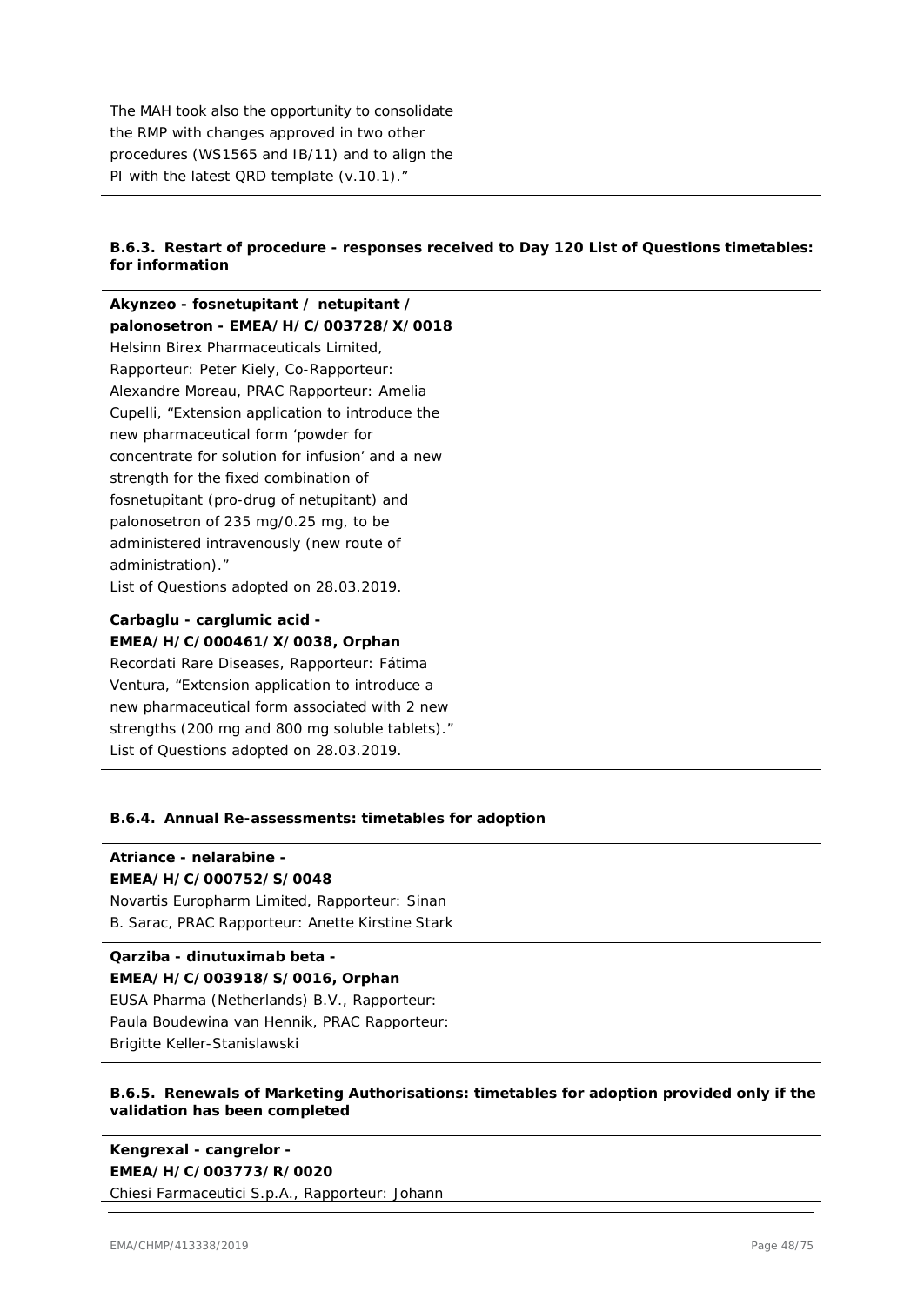Lodewijk Hillege, Co-Rapporteur: Alar Irs, PRAC Rapporteur: Amelia Cupelli

**OCALIVA - obeticholic acid - EMEA/H/C/004093/R/0018, Orphan** Intercept Pharma International Limited, Rapporteur: Jorge Camarero Jiménez, PRAC Rapporteur: Menno van der Elst

# **Quinsair - levofloxacin - EMEA/H/C/002789/R/0022**

Chiesi Farmaceutici S.p.A., Rapporteur: Ondřej Slanař, Co-Rapporteur: Bruno Sepodes, PRAC Rapporteur: Maria del Pilar Rayon

# **Saxenda - liraglutide -**

**EMEA/H/C/003780/R/0024** Novo Nordisk A/S, Rapporteur: Johann Lodewijk Hillege, Co-Rapporteur: Sinan B. Sarac, PRAC Rapporteur: Menno van der Elst

### **B.6.6. VARIATIONS – START OF THE PROCEDURE**

**Timetables for adoption** provided that the validation has been completed.

### **B.6.7. Type II Variations scope of the Variations: Extension of indication**

### **Adcetris - brentuximab vedotin -**

### **EMEA/H/C/002455/II/0070, Orphan**

Takeda Pharma A/S, Rapporteur: Paula Boudewina van Hennik, Co-Rapporteur: Jan Mueller-Berghaus, PRAC Rapporteur: Menno van der Elst, "treatment of adults with previously untreated CD30+ PTCL"

# **Carmustine Obvius - carmustine - EMEA/H/C/004326/II/0002**

Obvius Investment B.V, Generic, Rapporteur: Natalja Karpova, PRAC Rapporteur: Jan Neuhauser, "carmustine with or without total body irradiation (TBI), as conditioning treatment prior to allogeneic or autologous haematopoietic progenitor cell transplantation (HPCT) in haematological diseases"

# **Cyramza - ramucirumab - EMEA/H/C/002829/II/0033**

Eli Lilly Nederland B.V., Rapporteur: Paula Boudewina van Hennik, Co-Rapporteur: Kolbeinn Gudmundsson (IS) (MNAT with IS for Clinical Efficacy, IS for Coordination, IS for Clinical Safety, FI for Quality, FI for Non-Clinical, LT for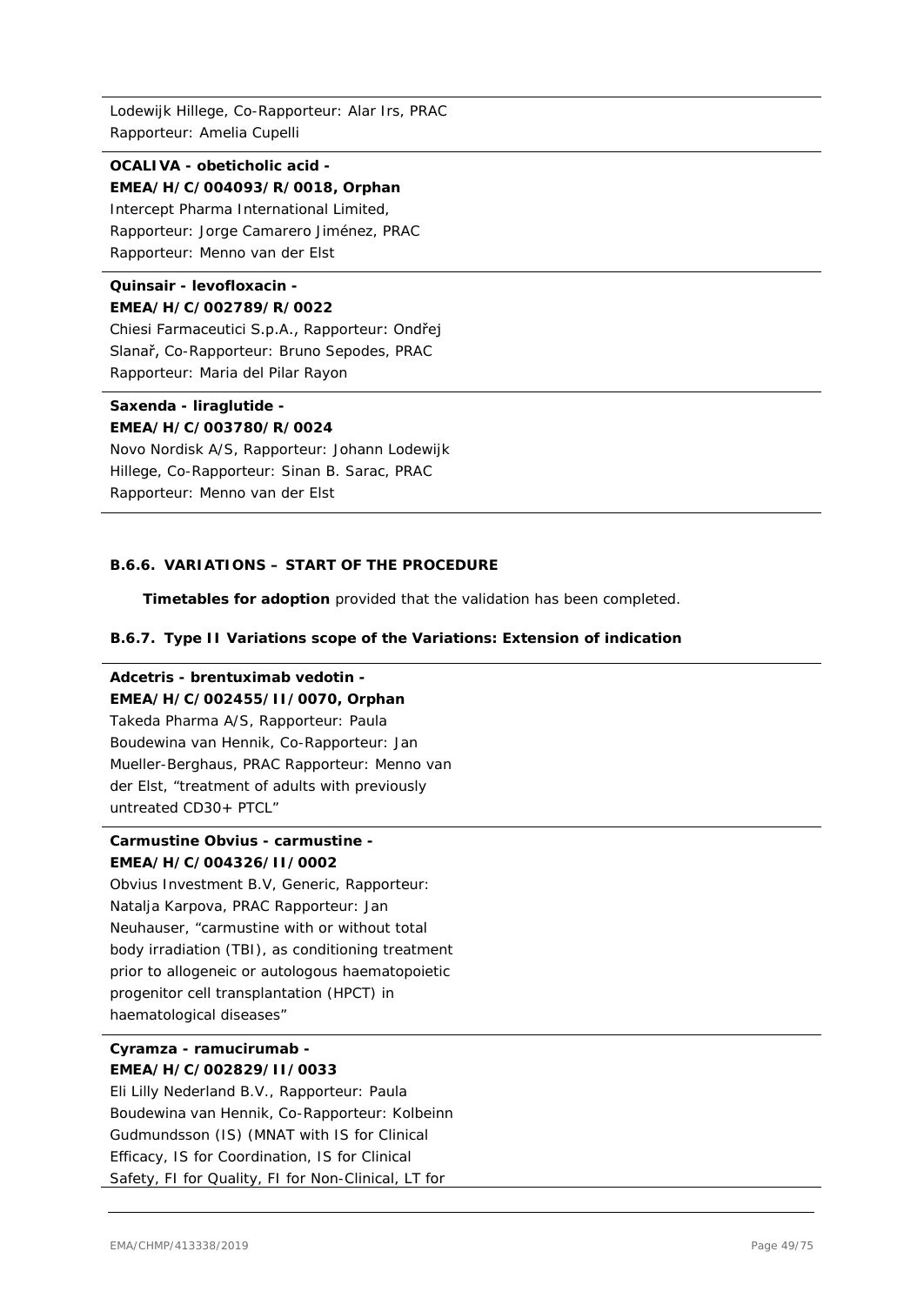Clinical Pharmacology), PRAC Rapporteur: Brigitte Keller-Stanislawski, "Extension of indication for Cyramza, to include in combination with erlotinib, the first-line treatment of adult patients with metastatic non-small cell lung cancer with activating epidermal growth factor receptor (EGFR) mutations. As a consequence, sections 4.1, 4.2, 4.4, 4.5, 4.8, 5.1 and 5.2 of the SmPC are updated. The package leaflet is updated accordingly. The RMP version 9 has also been submitted."

# **Lynparza - olaparib - EMEA/H/C/003726/II/0033**

AstraZeneca AB, Rapporteur: Alexandre Moreau, Co-Rapporteur: Bart Van der Schueren, PRAC Rapporteur: Amelia Cupelli, "Extension of indication to support the use of Lynparza tablets (100mg and 150 mg) for the maintenance treatment of gBRCAm metastatic pancreatic cancer based on the results from the pivotal Phase 3 study, POLO; as a consequence, sections 4.1, 4.2, 4.8, 5.1 of the SmPC are updated. The Package Leaflet is updated in accordance. In addition, the Marketing authorisation holder (MAH) took the opportunity to update section 4.8 for lynparza hard capsules (50 mg) to revise list of ADR based on the pooled safety data analysis. The RMP version 18 has also been submitted. Furthermore, the PI is brought in line with the latest guideline regarding the sodium content. The MAH also took the occasion to include some minor editorial changes in the PI."

# **Otezla - apremilast - EMEA/H/C/003746/II/0029**

Celgene Europe BV, Rapporteur: Peter Kiely, Co-Rapporteur: Janet Koenig, PRAC Rapporteur: Eva A. Segovia, "Extension of indication to include treatment of adult patients with oral ulcers associated with Behçet's disease (BD) who are candidates for systemic therapy. As a consequence, sections 4.1, 4.2, 4.8 and 5.1 of the SmPC and sections 1, 2 and 4 of the PL are updated accordingly. The updated RMP version 12.0 has also been submitted." Request for 1 year of market protection for a new indication (Article 14(11) of Regulation (EC) 726/2004)

**Rezolsta - darunavir / cobicistat - EMEA/H/C/002819/II/0033**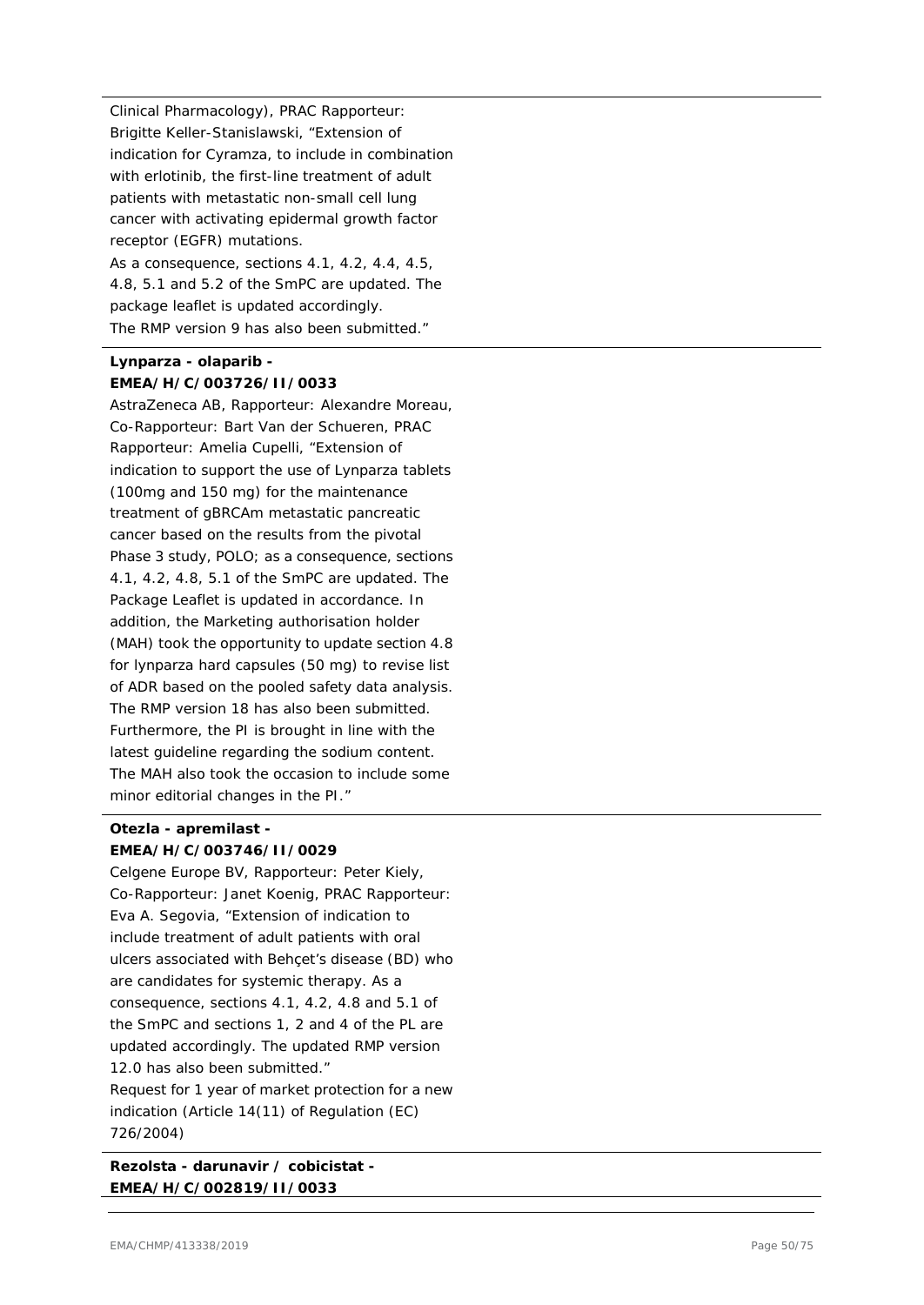Janssen-Cilag International NV, Rapporteur: Johann Lodewijk Hillege, PRAC Rapporteur: Amelia Cupelli, "To extend the approved therapeutic indication of Rezolsta to include the adolescent population (aged 12 years old and older with body weight at least 40 kg). As a consequence, sections 4.1, 4.2, 4.4, 4.8, 5.1 and 5.2 of the SmPC and sections 1, 2 and 3 of the PL are updated accordingly. The updated RMP version 6.0 has also been submitted. The RMP of the product has been updated to meet the requirements and updated definitions in the European Medicines Agency (EMA) Guideline on good pharmacovigilance practices (GVP) Module V Revision 2 (EMA/838713/2011; Rev 2) and Guidance on the format of the RMP in the European Union (EMA/164014/2018 Rev 2.0.1) including proposed removal of safety concerns. In addition, in order to align the PI with recommendations for other HIV products, the MAH has also taken the opportunity to update section 4.2 of the SmPC with regards to administration Rezolsta in case of vomiting."

# **Stelara - ustekinumab - EMEA/H/C/000958/II/0073**

Janssen-Cilag International NV, Rapporteur: Jayne Crowe, Co-Rapporteur: Sinan B. Sarac, PRAC Rapporteur: Rhea Fitzgerald, "Extension of indication to include a new population for Stelara solution for injection in children aged 6 to 12 years with moderate to severe psoriasis based on the results of study CNTO1275PSO3013 as a consequence sections 4.1, 4.2, 4.8, 5.1 and 5.2 of the SmPC are updated accordingly. The Package Leaflet is updated in accordance. Section 4.8 for Stelara concentrate for solution for infusion is updated accordingly.

Minor editorial changes are made to section 4.5 for both formulations.

In addition, the Marketing authorisation holder (MAH) took the opportunity to update the list of local representatives in the Package Leaflet. The RMP version 15.0 has also been submitted. The MAH took the opportunity to add "follow-up of pregnancy registry" in Part III.1 of the RMP in line with the existing information in Part V.3 of the RMP."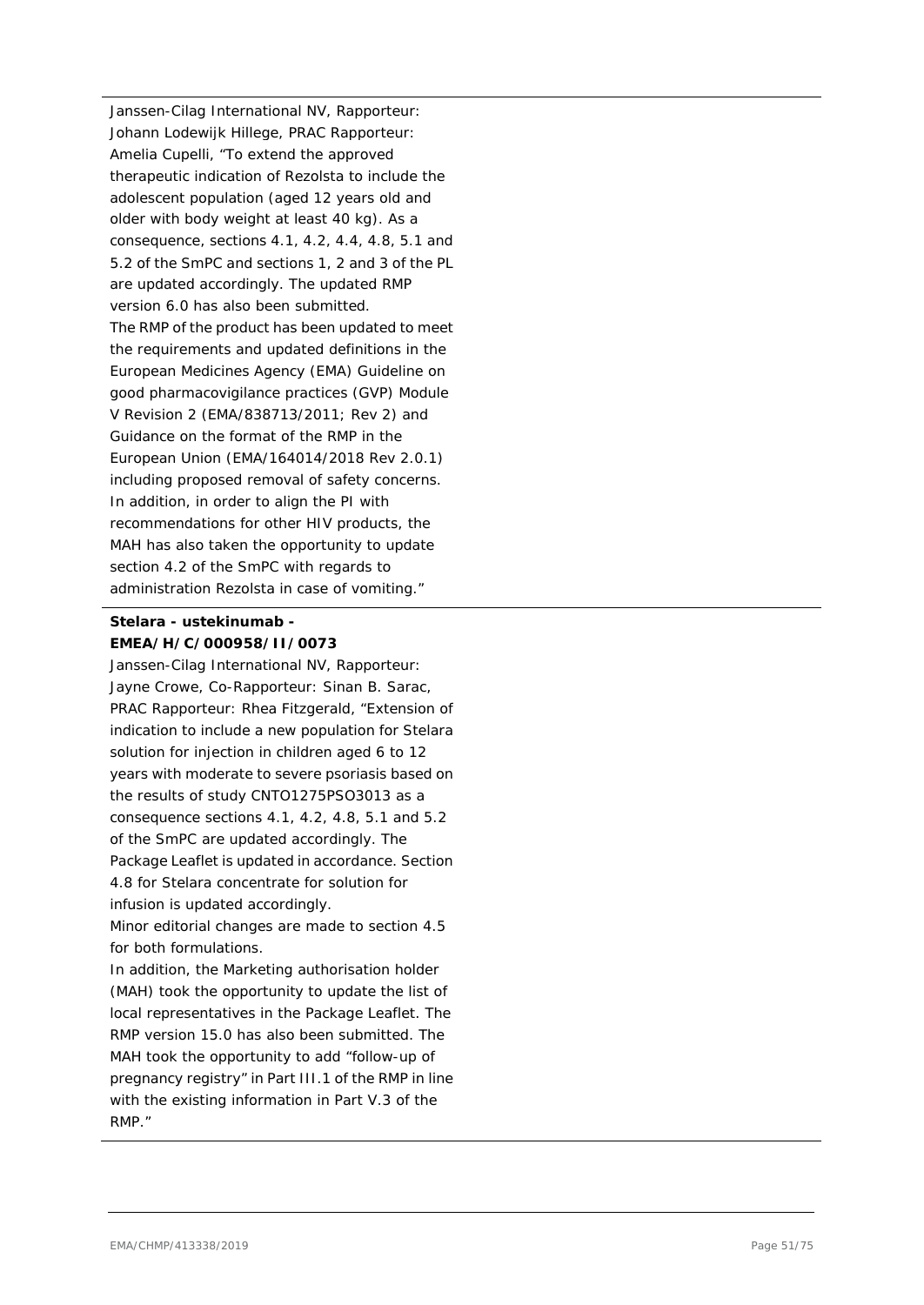#### **B.6.8. CHMP assessed procedures scope: Pharmaceutical aspects**

### **Accofil - filgrastim - EMEA/H/C/003956/II/0034/G**

Accord Healthcare S.L.U., Rapporteur: Outi Mäki-Ikola

### **Afstyla - lonoctocog alfa - EMEA/H/C/004075/II/0023/G**

CSL Behring GmbH, Rapporteur: Jan Mueller-Berghaus

# **Alprolix - eftrenonacog alfa -**

### **EMEA/H/C/004142/II/0026, Orphan**

Swedish Orphan Biovitrum AB (publ), Rapporteur: Andrea Laslop

# **Aripiprazole Mylan Pharma - aripiprazole -**

**EMEA/H/C/003803/II/0012** Mylan S.A.S, Generic, Generic of Abilify, Rapporteur: Bjorg Bolstad

### **Betaferon - interferon beta-1b - EMEA/H/C/000081/II/0126/G** Bayer AG, Rapporteur: Martina Weise

**Busulfan Fresenius Kabi - busulfan - EMEA/H/C/002806/II/0014**

# Fresenius Kabi Deutschland GmbH, Generic, Generic of Busilvex, Rapporteur: John Joseph Borg

**Buvidal - buprenorphine - EMEA/H/C/004651/II/0002**

Camurus AB, Rapporteur: Peter Kiely

### **Cinryze - C1 esterase inhibitor (human) -**

**EMEA/H/C/001207/II/0071/G** Shire Services BVBA, Rapporteur: Jan Mueller-Berghaus

# **CRYSVITA - burosumab -**

**EMEA/H/C/004275/II/0007/G, Orphan**

Kyowa Kirin Holdings B.V., Rapporteur: Kristina Dunder

### **Elaprase - idursulfase - EMEA/H/C/000700/II/0082**

Shire Human Genetic Therapies AB, Rapporteur: Johann Lodewijk Hillege

### **Extavia - interferon beta-1b - EMEA/H/C/000933/II/0099/G**

Novartis Europharm Limited, Informed Consent of Betaferon, Rapporteur: Martina Weise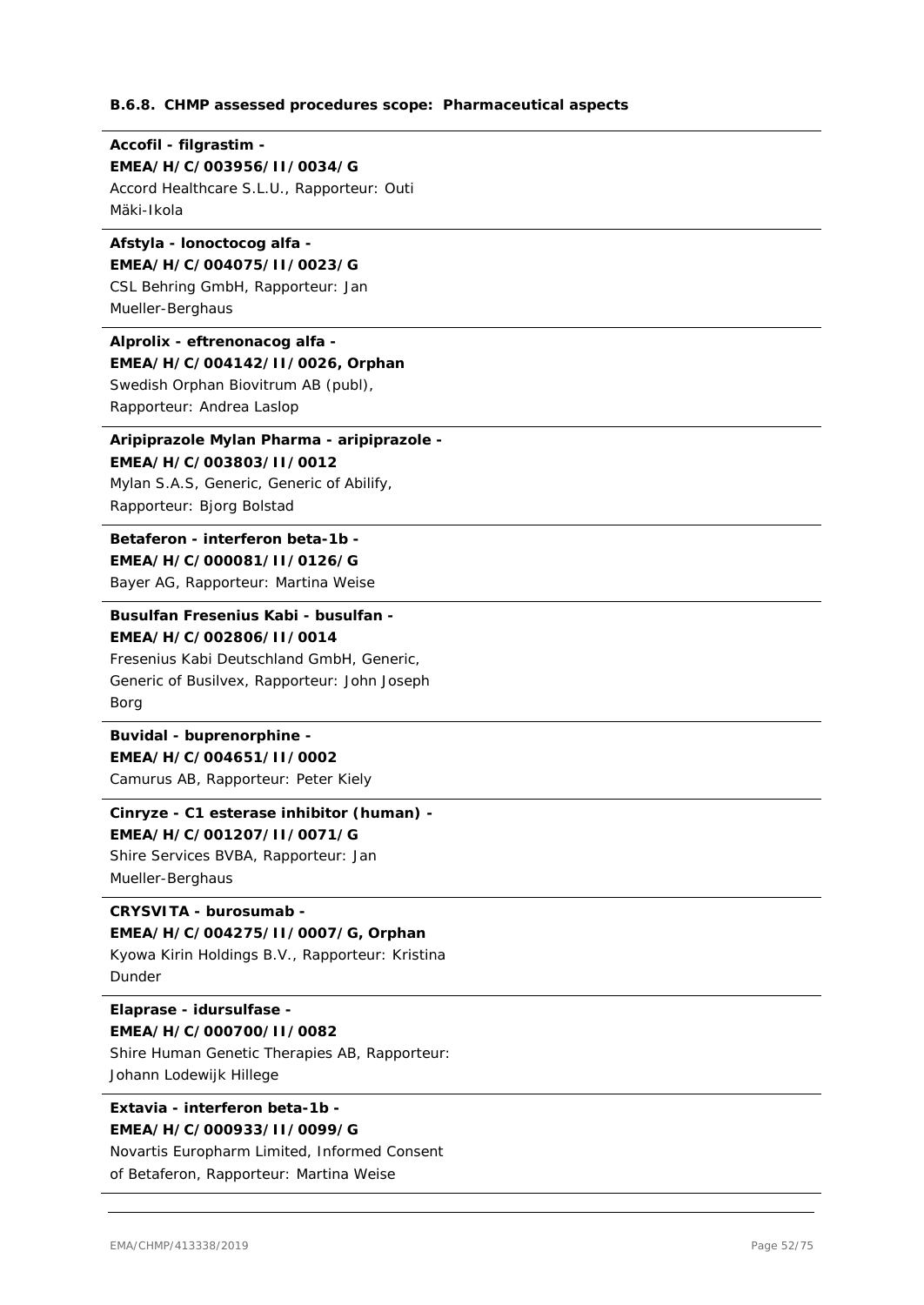# **HyQvia - human normal immunoglobulin - EMEA/H/C/002491/II/0051**

Baxalta Innovations GmbH, Rapporteur: Jan Mueller-Berghaus

### **Imfinzi - durvalumab - EMEA/H/C/004771/II/0009**

AstraZeneca AB, Rapporteur: Sinan B. Sarac

**Lamzede - velmanase alfa - EMEA/H/C/003922/II/0007, Orphan** Chiesi Farmaceutici S.p.A., Rapporteur: Johann Lodewijk Hillege

**Lonquex - lipegfilgrastim - EMEA/H/C/002556/II/0053/G** Teva B.V., Rapporteur: Outi Mäki-Ikola

# **MVASI - bevacizumab - EMEA/H/C/004728/II/0008** Amgen Europe B.V., Duplicate, Duplicate of KYOMARC, Rapporteur: Bjorg Bolstad

**Nimenrix - meningococcal group a, c, w135 and y conjugate vaccine - EMEA/H/C/002226/II/0092/G** Pfizer Europe MA EEIG, Rapporteur: Bjorg Bolstad

**Noxafil - posaconazole - EMEA/H/C/000610/II/0059** Merck Sharp & Dohme B.V., Rapporteur: Alexandre Moreau

**Nucala - mepolizumab - EMEA/H/C/003860/II/0025** GlaxoSmithKline Trading Services Limited, Rapporteur: Peter Kiely

# **Nucala - mepolizumab - EMEA/H/C/003860/II/0026/G**

GlaxoSmithKline Trading Services Limited, Rapporteur: Peter Kiely

# **OCALIVA - obeticholic acid - EMEA/H/C/004093/II/0016/G, Orphan** Intercept Pharma International Limited,

Rapporteur: Jorge Camarero Jiménez

# **Ocrevus - ocrelizumab -**

**EMEA/H/C/004043/II/0014/G** Roche Registration GmbH, Rapporteur: Mark Ainsworth

**Pelgraz - pegfilgrastim - EMEA/H/C/003961/II/0011/G**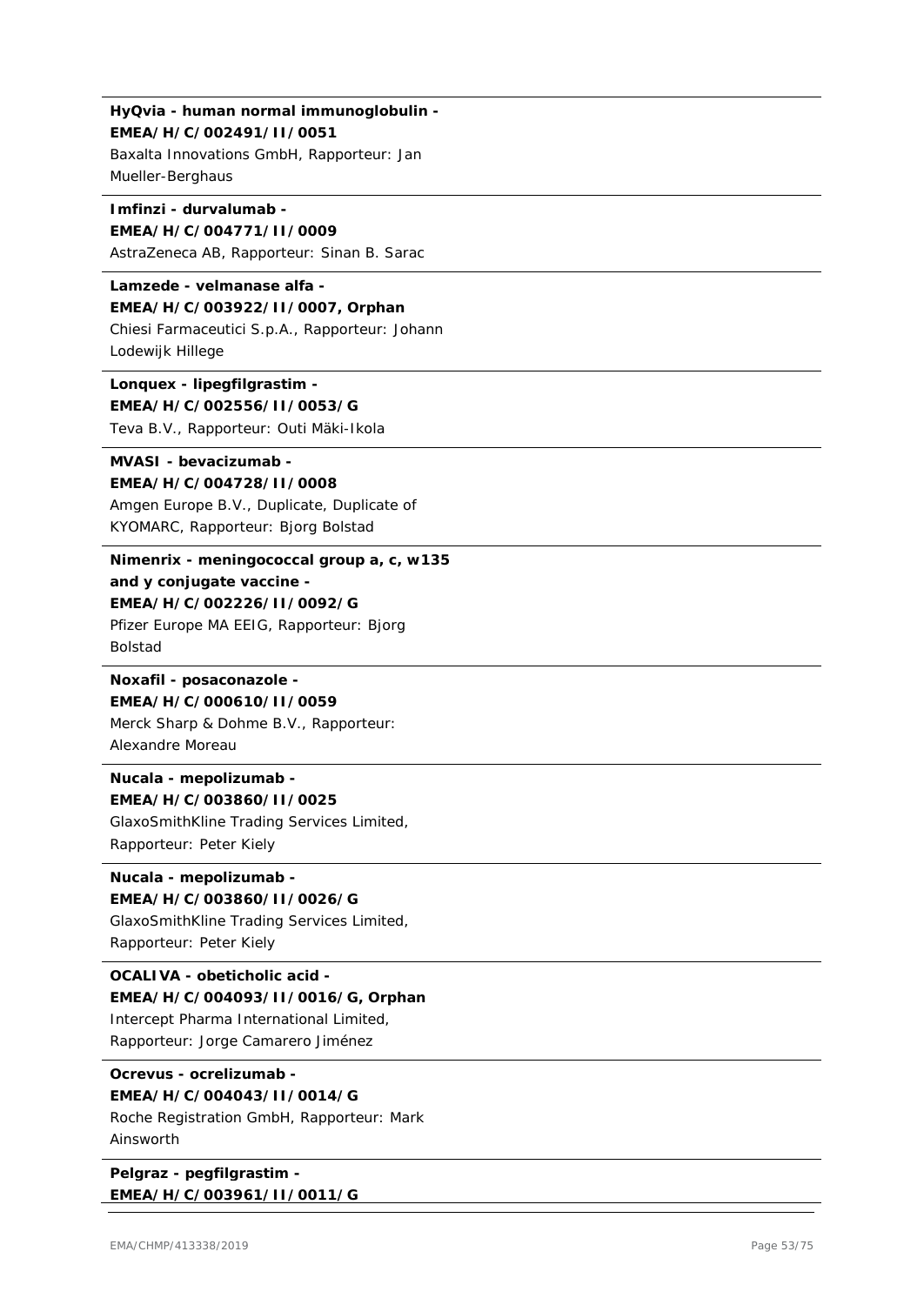#### **Pemetrexed Hospira - pemetrexed - EMEA/H/C/003970/II/0020/G**

Pfizer Europe MA EEIG, Generic, Generic of Alimta, Rapporteur: Alar Irs

# **Prevenar 13 - pneumococcal polysaccharide conjugate vaccine (13-valent, adsorbed) - EMEA/H/C/001104/II/0180/G**

Pfizer Europe MA EEIG, Rapporteur: Kristina Dunder

### **Repatha - evolocumab - EMEA/H/C/003766/II/0036**

Amgen Europe B.V., Rapporteur: Johann Lodewijk Hillege

### **RoActemra - tocilizumab - EMEA/H/C/000955/II/0084/G**

Roche Registration GmbH, Rapporteur: Jan Mueller-Berghaus

### **RotaTeq - rotavirus vaccine (live, oral) - EMEA/H/C/000669/II/0079/G**

MSD Vaccins, Rapporteur: Kristina Dunder

# **SomaKit TOC - edotreotide -**

**EMEA/H/C/004140/II/0011, Orphan** Advanced Accelerator Applications, Rapporteur: Maria Concepcion Prieto Yerro

# **Tremfya - guselkumab - EMEA/H/C/004271/II/0015**

Janssen-Cilag International N.V., Rapporteur: Agnes Gyurasics

### **Verzenios - abemaciclib - EMEA/H/C/004302/II/0005**

Eli Lilly Nederland B.V., Rapporteur: Filip Josephson

### **WS1612/G**

**Herceptin-EMEA/H/C/000278/WS1612/ 0155/G Kadcyla-EMEA/H/C/002389/WS1612/ 0047/G** Roche Registration GmbH, Lead Rapporteur: Jan Mueller-Berghaus

# **WS1630**

**Bretaris Genuair-EMEA/H/C/002706/ WS1630/0041 Eklira Genuair-EMEA/H/C/002211/ WS1630/0041**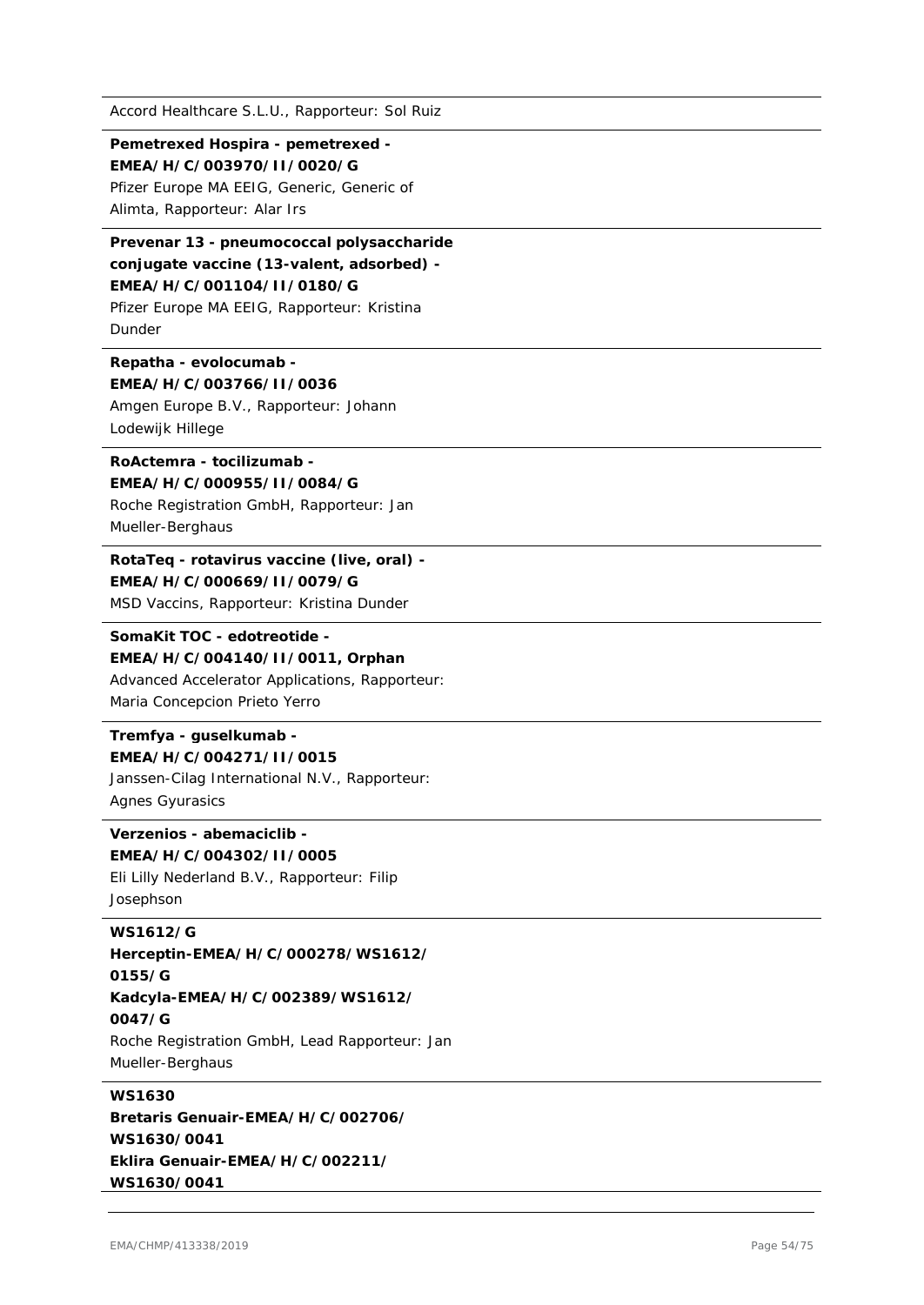AstraZeneca AB, Lead Rapporteur: Ewa Balkowiec Iskra

### **WS1632/G**

**Brimica Genuair-EMEA/H/C/003969/ WS1632/0027/G Duaklir Genuair-EMEA/H/C/003745/ WS1632/0027/G** AstraZeneca AB, Lead Rapporteur: Ewa Balkowiec Iskra

### **WS1644/G**

**Insulatard-EMEA/H/C/000441/WS1644/ 0076/G Protaphane-EMEA/H/C/000442/WS1644/ 0075/G** Novo Nordisk A/S, Duplicate, Duplicate of

Monotard (SRD), Ultratard (SRD), Lead Rapporteur: Sinan B. Sarac

### **WS1662**

### **Nuwiq-EMEA/H/C/002813/WS1662/0031 Vihuma-EMEA/H/C/004459/WS1662/ 0013**

Octapharma AB, Lead Rapporteur: Jan Mueller-Berghaus

#### **WS1674**

**Actraphane-EMEA/H/C/000427/WS1674/ 0079 Actrapid-EMEA/H/C/000424/WS1674/ 0073 Insulatard-EMEA/H/C/000441/WS1674/ 0077 Mixtard-EMEA/H/C/000428/WS1674/ 0080 Protaphane-EMEA/H/C/000442/WS1674/ 0076** Novo Nordisk A/S, Lead Rapporteur: Sinan B. Sarac

### **WS1678**

**Rixathon-EMEA/H/C/003903/WS1678/ 0027 Riximyo-EMEA/H/C/004729/WS1678/ 0028** Sandoz GmbH, Lead Rapporteur: Jan Mueller-Berghaus

### **B.6.9. CHMP assessed procedures scope: Non-Clinical and Clinical aspects**

**Edurant - rilpivirine -**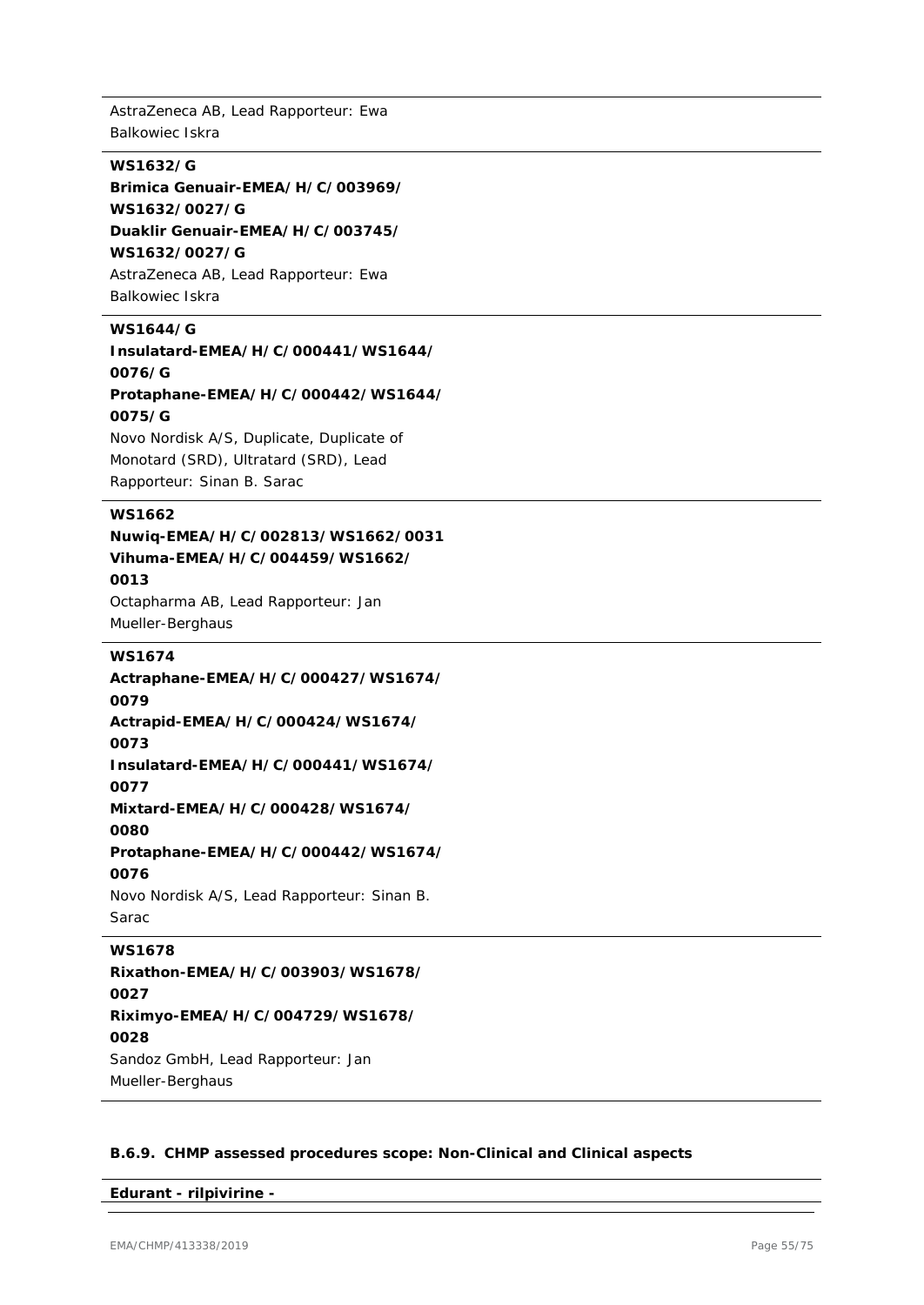#### **EMEA/H/C/002264/II/0035**

Janssen-Cilag International NV, Rapporteur: Paula Boudewina van Hennik, "Update of section 5.1 of the SmPC to reflect the week 240 results from the TMC278-TiDP38-C213(C213) study a phase II, open-label, single-arm trial to evaluate the pharmacokinetics, safety, tolerability, and antiviral activity of rilpivirine in antiretroviral-naïve HIV-1 infected adolescents and children aged ≥6 to <18 years, upon request by CHMP following the assessment of the paediatric study C213 submitted according to Art. 46 procedure (no. EMEA/H/C/2264/P46/028). In addition, the Marketing authorisation holder (MAH) took the opportunity to update section 4.8 of the SmPC to indicate that no safety concerns were identified in the Week 240 analysis of the C213 trial in adolescents aged ≥12 to <18 years."

# **Edurant - rilpivirine - EMEA/H/C/002264/II/0036**

Janssen-Cilag International NV, Rapporteur: Paula Boudewina van Hennik, "Update of section 4.6 of the SmPC based on the most recent data described in the ARV Pregnancy Registry (APR). In addition, the Marketing authorisation holder (MAH) took the opportunity to update the Package Leaflet to include information on the sodium excipient, as per the revised Annex to the European Commission guideline on 'Excipients in the labelling and package leaflet of medicinal products for human use' and the list of local representatives, as well as to make minor editorial changes in the SmPC and in the Package Leaflet."

### **Eliquis - apixaban - EMEA/H/C/002148/II/0064**

Bristol-Myers Squibb / Pfizer EEIG, Rapporteur: Johann Lodewijk Hillege, PRAC Rapporteur: Menno van der Elst, "Update of sections 4.2, 4.4, 4.5 and 5.1 of the SmPC in order to update the safety information based on the final results from study CV185316 (AUGUSTUS) , an open-label, randomised, controlled clinical trial to evaluate the safety of apixaban in patients with atrial fibrillation and acute coronary syndrome and/or percutaneous coronary intervention."

**Eviplera - emtricitabine / rilpivirine / tenofovir disoproxil -**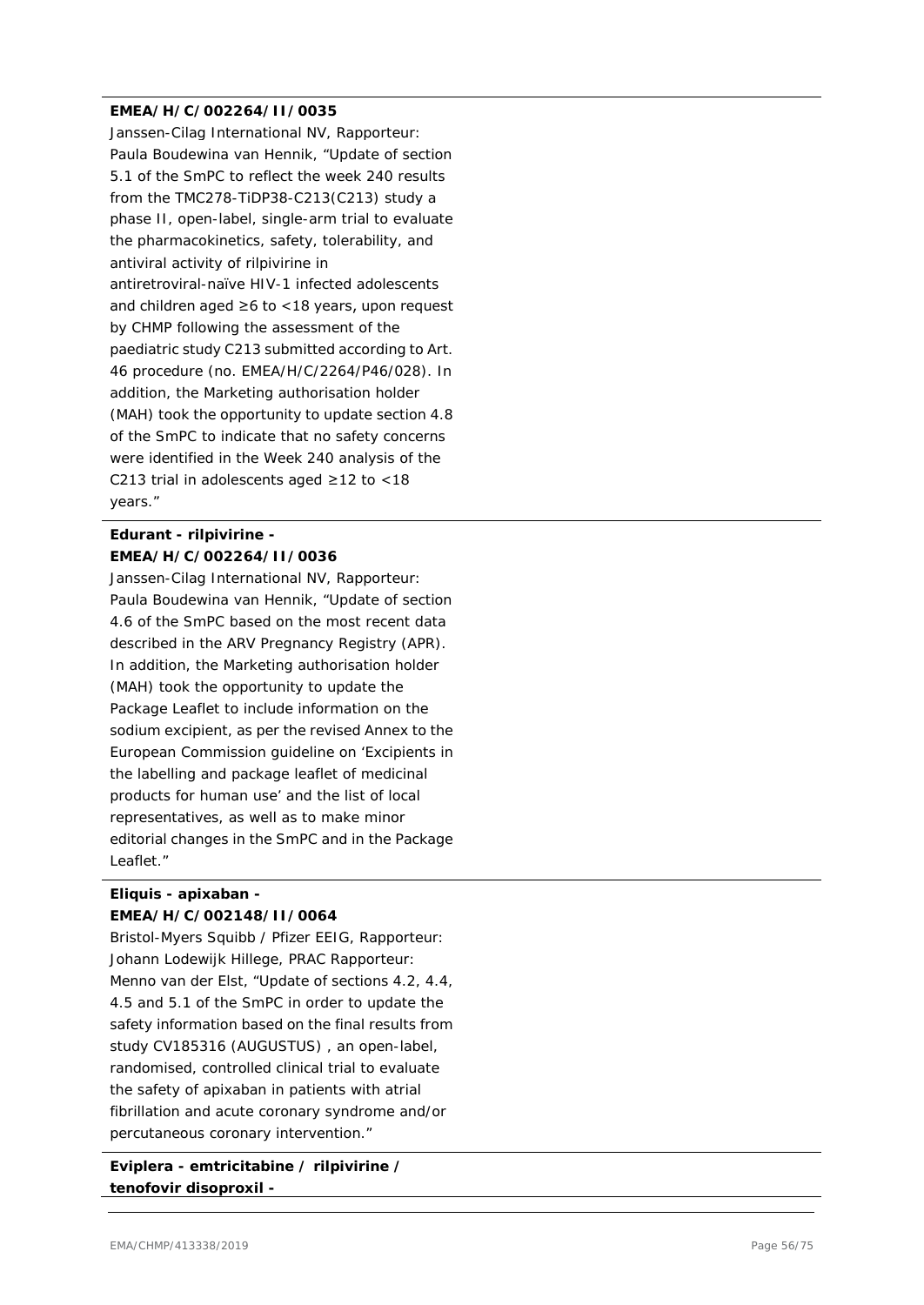#### **EMEA/H/C/002312/II/0100**

Gilead Sciences Ireland UC, Rapporteur: Johann Lodewijk Hillege, "Submission of the final study report for the drug utilisation study EDMS-ERI-139775027, an observational cohort study to assess rilpivirine utilisation according to the European SmPC, implemented using data from the EuroSIDA study cohort. The study is listed as a Category 3 study in the Eviplera RMP and submission of the final study report fulfils PAM MEA 011.5."

# **Feraccru - ferric maltol - EMEA/H/C/002733/II/0022**

Norgine B.V., Rapporteur: Maria Concepcion Prieto Yerro, "Update of sections 4.2, 4.4 and 5.2 of the SmPC to include information on patients with chronic kidney disease, following the submission of the final study report of study ST10-01-303."

# **Fiasp - insulin aspart - EMEA/H/C/004046/II/0016**

Novo Nordisk A/S, Rapporteur: Kristina Dunder, "Update of the SmPC section 4.8 with data from an updated safety pool, further to assessment of the last PSUR assessment for insulin aspart (EMEA/H/C/PSUSA/00001749/201809). This update is based on 3 efficacy and safety studies: NN1218-3852 (52 week) – a study of Fiasp compared to insulin aspart both in combination with insulin detemir in adults with Type 1 Diabetes; NN1218-3854 a study of Continuous Subcutaneous Insulin Infusion of Fiasp compared to NovoRapid in adults with Type 1 Diabetes; NN1218-4131 a study of Fiasp compared to NovoRapid both in combination with insulin degludec in adults with Type 1 Diabetes. The patient leaflet has been updated accordingly. In addition, correction to the labelling for the FlexTouch and vial presentations; resulting in removal of information included in section 17 and 18 from the inner cartons for the multipack for both FlexTouch and vial presentation."

# **IBRANCE - palbociclib - EMEA/H/C/003853/II/0024**

Pfizer Europe MA EEIG, Rapporteur: Filip Josephson, "Submission of the final report from a non-clinical study (PD-0332991) evaluating the correlation of palbociclib response to RB1 status."

#### **Imnovid - pomalidomide -**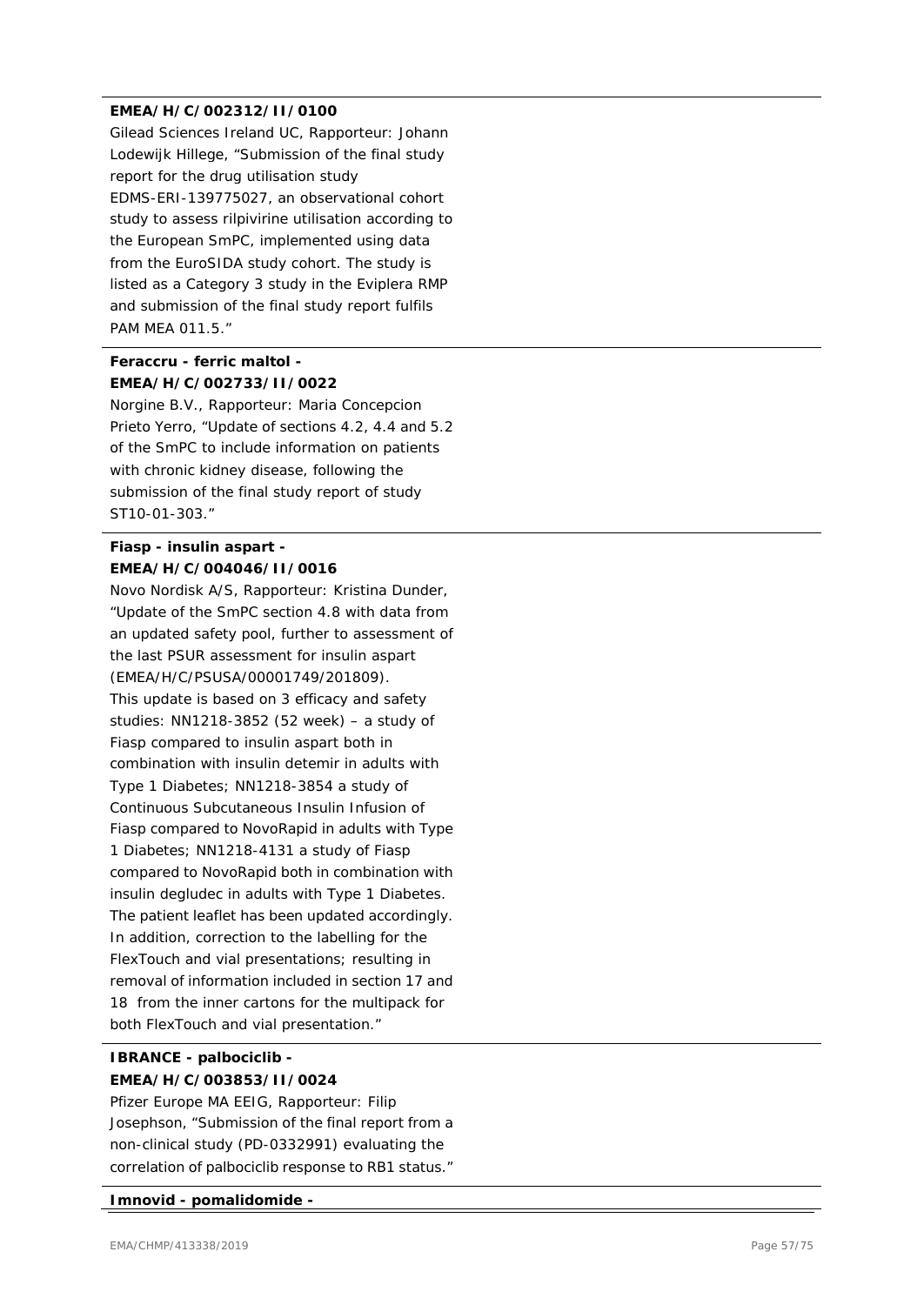### **EMEA/H/C/002682/II/0036/G, Orphan**

Celgene Europe BV, Rapporteur: Jorge Camarero Jiménez, "Group of two type II variations to update sections 4.2, 4.4 and 4.8 of the SmPC and section 4 of the PL with information on anaphylaxis and section 4.8 of SmPC with hypothyroidism ADR following a safety review. This group also includes a Type IB Variation to update section 6.6 of the SmPC in order to include recommendations to minimize the risk of unintended occupational exposures in healthcare professionals. The MAH has also proposed minor updates to section 4.4 of the SmPC and Annex IID regarding the educational materials, prescribing and dispensing restrictions in order to provide more clarity about the recommended maximum duration of treatment."

# **Kuvan - sapropterin -**

**EMEA/H/C/000943/II/0068, Orphan** BioMarin International Limited, Rapporteur: Peter Kiely, "Update of section 5.1 of the Summary Product Characteristics (SmPC) in order to reflect new paediatric information based on study PKU-015 evaluating the effect of Kuvan on neurocognitive function, maintenance of blood phenylalanine concentrations, safety, and population Pharmacokinetics in young Children with Phenylketonuria.

The study is listed as MEA-C-Clinical, category 3 in the RMP for Kuvan and submitted in accordance to article 46 of the paediatric regulation."

## **Noxafil - posaconazole - EMEA/H/C/000610/II/0058**

Merck Sharp & Dohme B.V., Rapporteur: Alexandre Moreau, "Update of section 4.8 of the SmPC in order to include 'pseudoaldosteronism' as an adverse event in post-marketing experience, following a review of six case reports in the scientific literature of concurrent hypertension and hypokalemia in patients treated with posaconazole. In addition, the Marketing authorisation holder (MAH) took the opportunity to update the list of local representatives in the Package Leaflet."

### **Pradaxa - dabigatran etexilate - EMEA/H/C/000829/II/0118/G**

Boehringer Ingelheim International GmbH, Rapporteur: Mark Ainsworth, "Update of section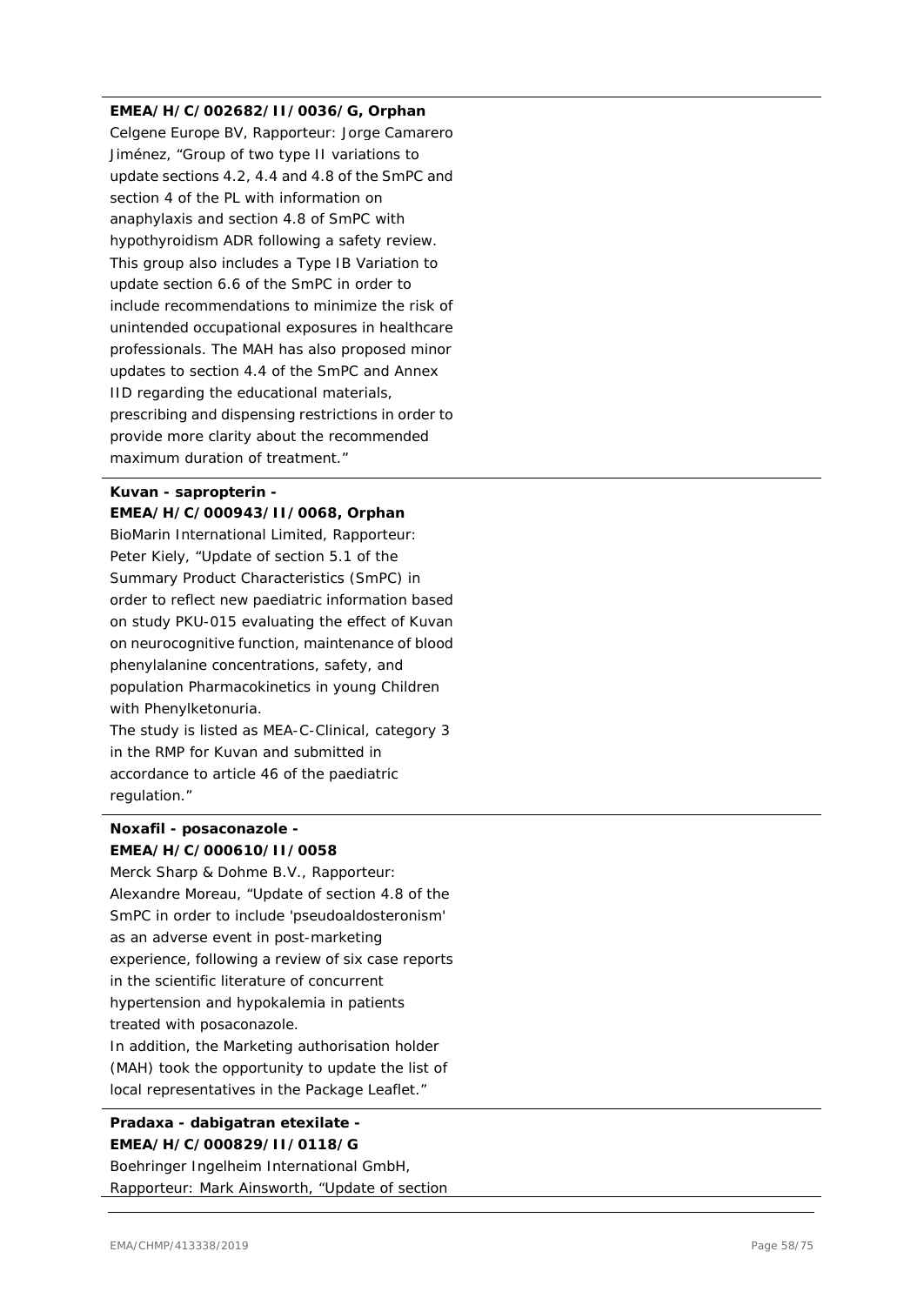4.5 of the SmPC in order to add a warning regarding the interaction between Pradaxa and the fixed-dose combination of the P-gp inhibitors glecaprevir and pibrentasvir based on the phase I drug-drug interaction study results. The Package Leaflet was updated accordingly. Update of section 4.8 of the SmPC with new safety information regarding adverse reaction alopecia following the confirmation of signal "alopecia associated with dabigatran" by the EMA and the cumulative review of cases of alopecia and related terms that was provided in PSUR submitted by 27 May 2019. In addition small editorial corrections under "Adverse reaction" Table 2 were made additionally to highlight that information on some side effects was obtained from post-marketing data. The Package Leaflet was updated accordingly."

# **Prevenar 13 - pneumococcal polysaccharide conjugate vaccine (13-valent, adsorbed) - EMEA/H/C/001104/II/0181**

Pfizer Europe MA EEIG, Rapporteur: Kristina Dunder, "Update of section 5.1 of the SmPC in order to update efficacy information based on results from a public health analysis and publication of data from the CAPiTA (Community-Acquired Pneumonia Immunization Trial in Adults), a double-blind, randomized, placebo-controlled efficacy trial of 13-valent pneumococcal conjugate vaccine (PCV13)."

# **Remicade - infliximab - EMEA/H/C/000240/II/0223**

Janssen Biologics B.V., Rapporteur: Kristina Dunder, "Update of section 4.8 of the SmPC and relevant section of the PL to include cerebrovascular accidents as rare undesirable effect."

### **Revlimid - lenalidomide - EMEA/H/C/000717/II/0112/G, Orphan**

Celgene Europe BV, Rapporteur: Alexandre Moreau, "Group of variations including one type II to update sections 4.2, 4.4 and 4.8 of the SmPC and section 4 of the PL with anaphylaxis following a safety review a and a Type IB v to update section 6.6 of the SmPC in order to include recommendations to minimize the risk of unintended occupational exposures in healthcare professionals. The MAH has also proposed minor updates to section 4.4 of the SmPC and Annex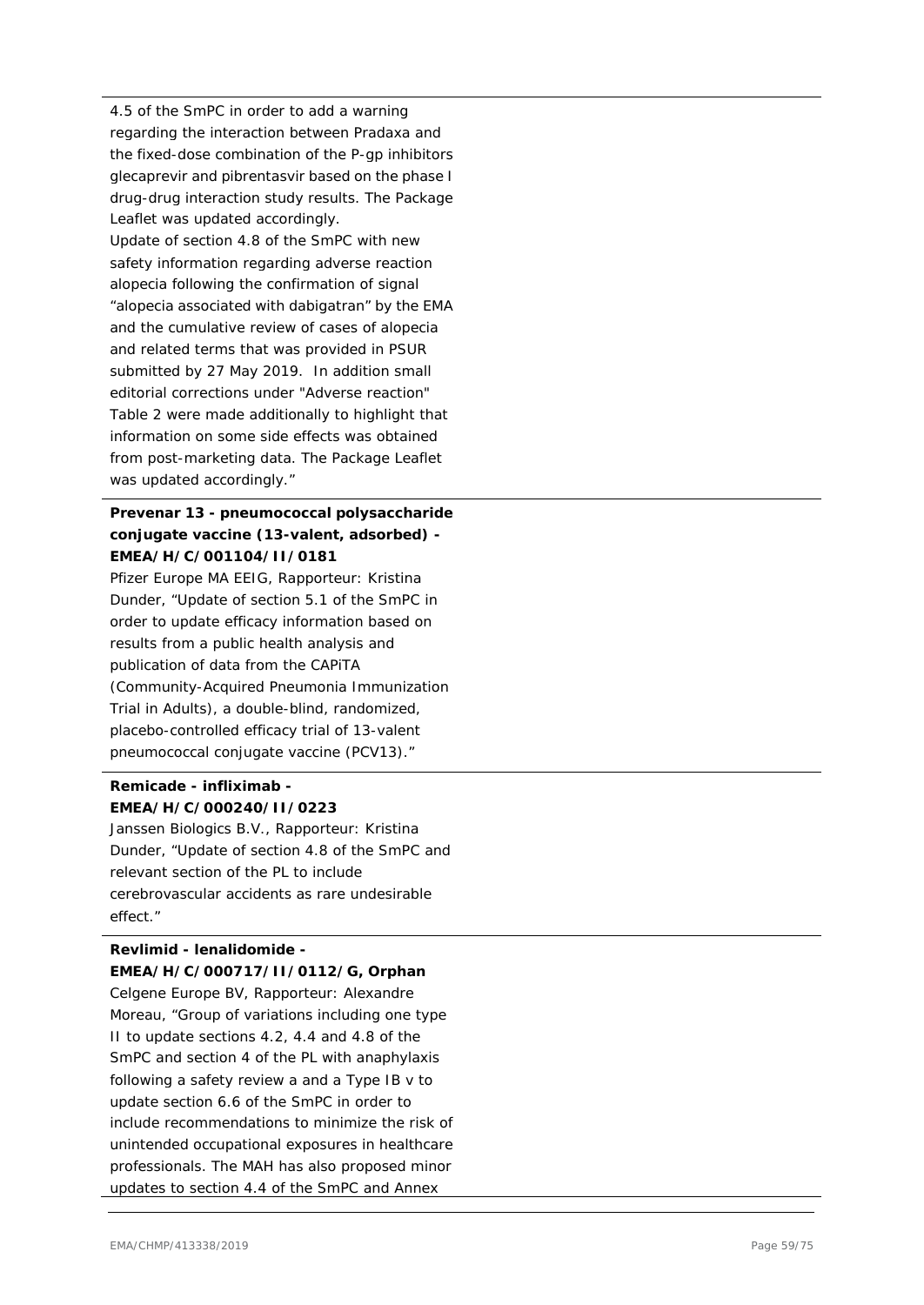IID regarding the educational materials, prescribing and dispensing restrictions in order to provide more clarity about the recommended maximum duration of treatment. Finally the MAH took the opportunity to make editorial changes throughout the product information."

### **RXULTI - brexpiprazole - EMEA/H/C/003841/II/0003**

Otsuka Pharmaceutical Netherlands B.V., Rapporteur: Daniela Melchiorri, "To update section 4.4 of the SmPC (paragraph "Impulse-control disorders") based on the Company Core Data Sheet of brexpiprazole. In addition, the applicant has taken the opportunity to update the section 4.2 of the SmPC requested by EMA (see annex to cover letter) and to perform additional changes, i.e. editorial changes in the SmPC and Package Leaflet."

# **SIMBRINZA - brinzolamide / brimonidine - EMEA/H/C/003698/II/0018/G**

Novartis Europharm Limited, Rapporteur: Maria Concepcion Prieto Yerro, "Update of section 5.1 of the SmPC in order to update the safety information with adjunctive use of BID Simbrinza with a PGA therapy based on final results from study CQVJ499A2401; this is a phase 4, multicenter, randomized, double-masked, parallel-group study. Update of section 5.1 of the SmPC in order to

update the safety information with adjunctive use of BID Simbrinza with a PGA/beta-blocker combination therapy based on final results from study CQVJ499A2402; this is a phase 4, multicenter, randomized, double-masked, parallel-group study."

# **Symkevi - tezacaftor / ivacaftor - EMEA/H/C/004682/II/0012/G, Orphan**

Vertex Pharmaceuticals (Ireland) Limited, Rapporteur: Johann Lodewijk Hillege, "Update of sections 4.5 and 5.2 of the SmPC in order to provide information on drug-drug interactions and pharmacogenetic data based on final results from two post-authorisation measures (PAMs) studies: VX18-661-011 (an open-label phase 1 study to examine the effects of combination of tezacaftor and ivacaftor on the pharmacokinetics and safety of pitavastatin in healthy subjects) and pharmacokinetics study P088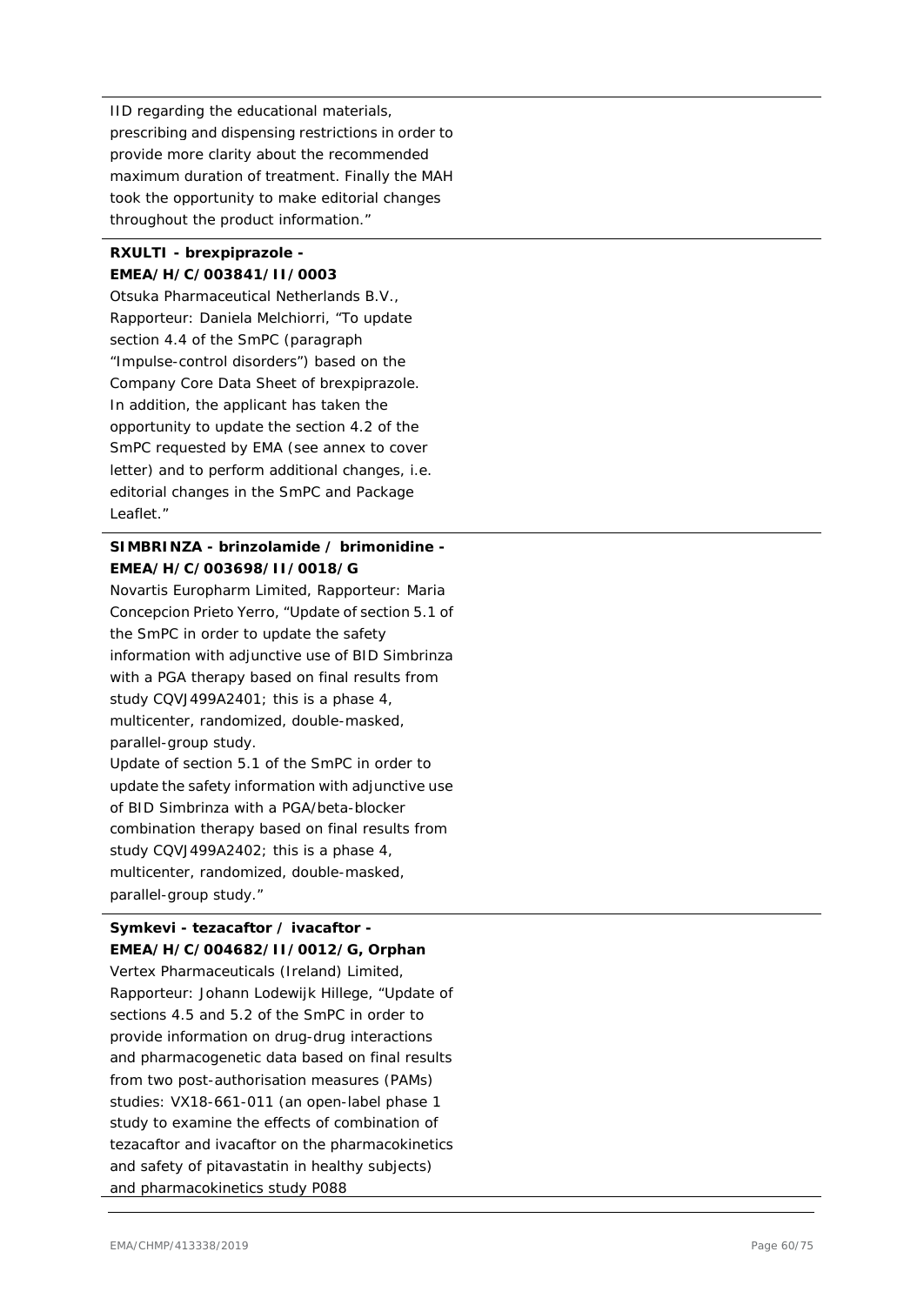(pharmacogenetic study of TEZ and IVA exposure with respect to CYP3A4\*22 genotype)."

# **TAGRISSO - osimertinib - EMEA/H/C/004124/II/0031**

AstraZeneca AB, Rapporteur: Jorge Camarero Jiménez, "Update of section 4.8 of the SmPC to include onychalgia in the list of associated clustered terms for paronychia further to a MAH internal safety information review."

# **TECFIDERA - dimethyl fumarate - EMEA/H/C/002601/II/0061/G**

Biogen Netherlands B.V., Rapporteur: Martina Weise, "7xC.I.13: Submission of non-clinical studies:

1) Study Rsch-2013-023: A receptor binding study of Dimethyl Fumarate and Monomethyl Fumarate

2) Study P00012-14-04: Dimethyl Fumarate: A cardiovascular and respiratory assessment following oral administration to conscious, radiotelemetry-instrumented beagle dogs 3-4) Study P00012-05-03 and Study P00012-04-11: Amendments to two-year carcinogenicity study reports in mice and rats with DMF

5) Study P00012-12-02: A toxicity study of Dimethyl Fumarate when administered orally in juvenile male rats

6) Study P00012-13-07: Dimethyl Fumarate: Self-administration assessment in the male Sprague dawley rat

7) Study P00012-14-01: Dimethyl Fumarate: Drug discrimination assessment in the male Sprague dawley rat"

# **Thalidomide Celgene - thalidomide - EMEA/H/C/000823/II/0061/G, Orphan**

Celgene Europe BV, Rapporteur: Alexandre Moreau, "Group of variations including one type II to update sections 4.2, 4.4 and 4.8 of the SmPC and section 4 of the PL with anaphylaxis following a safety review a and a Type IB v to update section 6.6 of the SmPC in order to include recommendations to minimize the risk of unintended occupational exposures in healthcare professionals. The MAH has also proposed minor updates to section 4.4 of the SmPC and Annex IID regarding the educational materials, prescribing and dispensing restrictions in order to provide more clarity."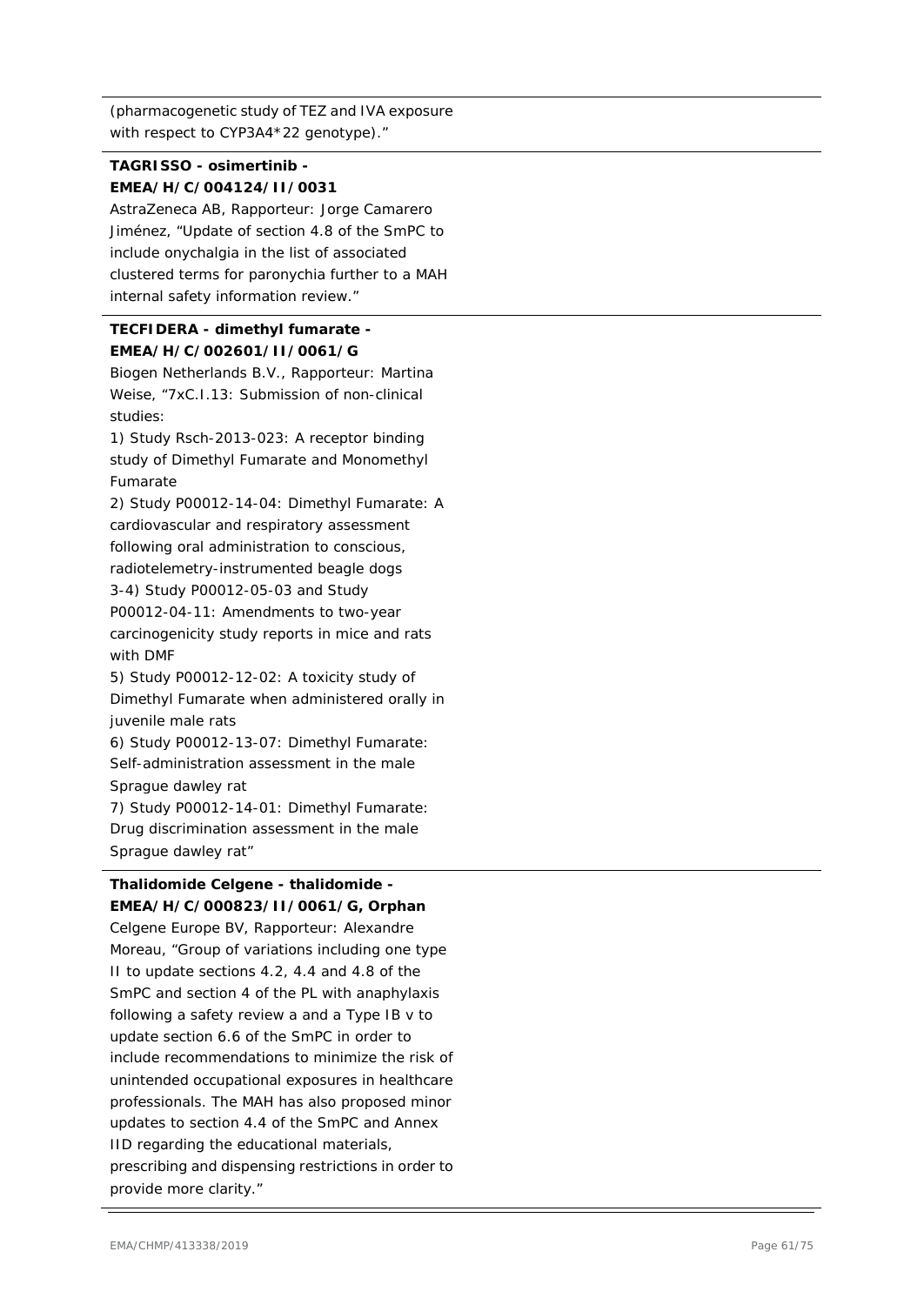# **Truvada - emtricitabine / tenofovir disoproxil - EMEA/H/C/000594/II/0161**

Gilead Sciences Ireland UC, Rapporteur: Bruno Sepodes, "Submission of the final clinical study report for the non-interventional study GS-US-276-0103, 'A Prospective, Observational Study of Individuals Who Seroconvert While Taking Truvada for Pre-Exposure Prophylaxis (PrEP)', listed as a Category 3 study in the Truvada RMP."

# **Vimpat - lacosamide - EMEA/H/C/000863/II/0082**

UCB Pharma S.A., Rapporteur: Filip Josephson, "Update of section 4.2 of the SmPC in order to warn that Vimpat tablets must not be divided based on the results of safety Evaluation Report on 'chopped tablets'.

The Package Leaflet is updated accordingly."

### **Xaluprine - mercaptopurine - EMEA/H/C/002022/II/0022, Orphan**

Nova Laboratories Ireland Limited, Rapporteur: Filip Josephson, "Update of sections 4.4, 4.8 and 4.9 of the SmPC to add further information on hepatic toxicity. The MAH took the opportunity to implement minor editorial changes to the SmPC and PIL."

# **Zoely - nomegestrol acetate / estradiol - EMEA/H/C/001213/II/0050**

Theramex Ireland Limited, Rapporteur: Joseph Emmerich, "Update of sections 4.3 and 4.4 of the SmPC in order to add a new contraindication and a new warning regarding meningioma, upon request by PRAC following the assessment of post-authorisation measure "LEG 014". The Package Leaflet is being updated accordingly. In addition, the MAH took the opportunity to update the contact details of the local representatives in the Netherlands and Portugal in the Package Leaflet."

### **WS1647/G**

# **Mirapexin-EMEA/H/C/000134/WS1647/ 0091/G**

**Sifrol-EMEA/H/C/000133/WS1647/0082/ G**

Boehringer Ingelheim International GmbH, Lead Rapporteur: Mark Ainsworth

**WS1648 Docetaxel Zentiva-EMEA/H/C/000808/**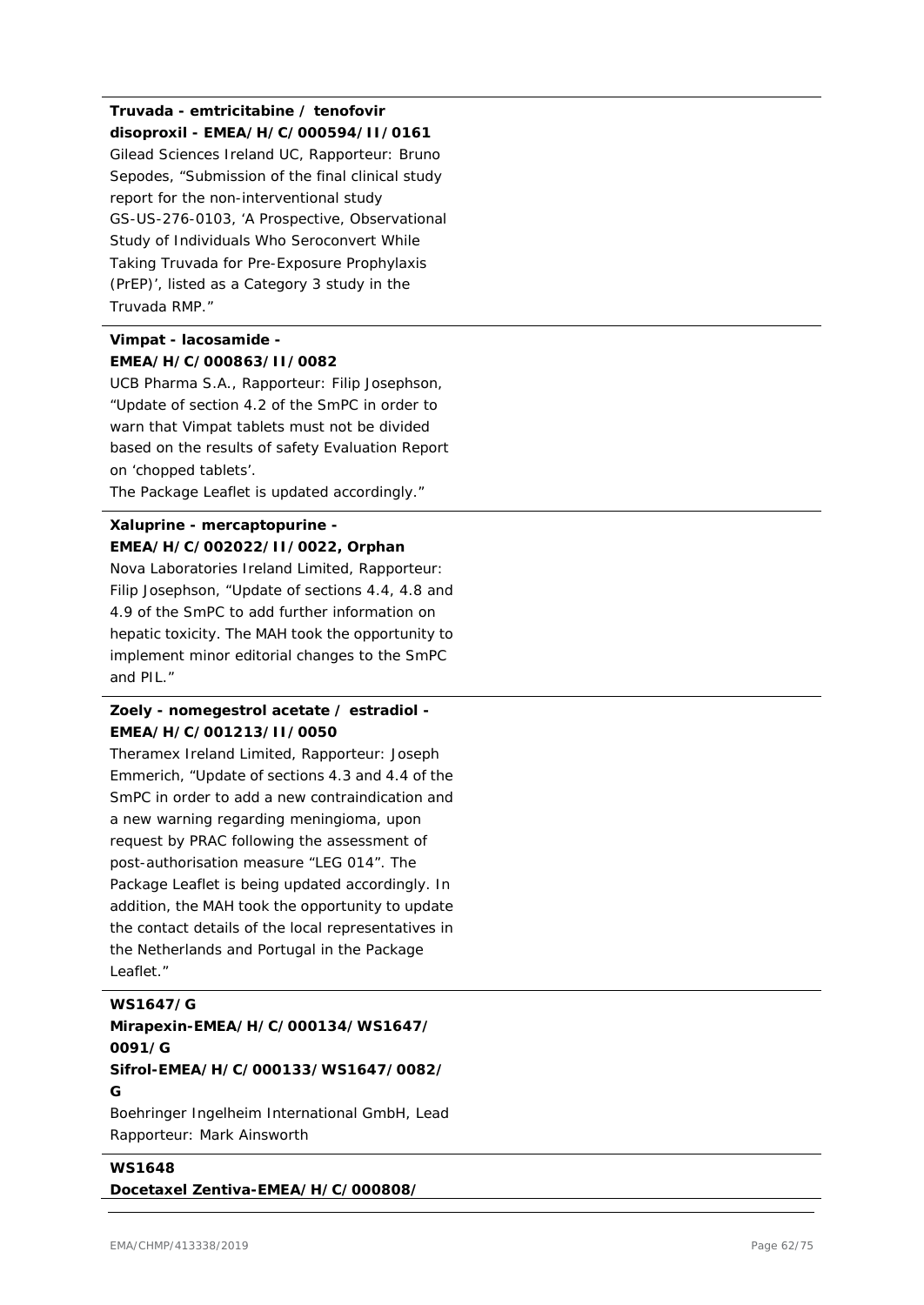### **WS1648/0060 Taxotere-EMEA/H/C/000073/WS1648/ 0133**

Aventis Pharma S.A., Lead Rapporteur: Alexandre Moreau, "Update of sections 4.4 and 4.8 of the SmPC in order to add a warning about cases of severe cutaneous reactions and to add acute generalized exanthematous pustulosis as an undesirable effect, respectively. The Package Leaflet is updated in accordance. In addition, the Worksharing applicant (WSA) took the opportunity to update the list of local representatives in the Package Leaflet."

#### **WS1677**

# **Aluvia-EMEA/H/W/000764/WS1677/0110 Kaletra-EMEA/H/C/000368/WS1677/0179 Norvir-EMEA/H/C/000127/WS1677/0156**

AbbVie Deutschland GmbH & Co. KG, Lead Rapporteur: Joseph Emmerich, "To update sections 4.3 and 4.5 of the SmPC to include a new contraindication with apalutamide, a moderate to strong CYP3A4 inducer, as well as to update section 4.5 of the SmPC on the potential interaction with encorafenib following an update to the Kaletra and Aluvia (lopinavir/ritonavir) and Norvir (ritonavir) Company Core Data Sheets (CCDS).

The Package Leaflet is also updated accordingly"

### **B.6.10. CHMP-PRAC assessed procedures**

### **Avastin - bevacizumab - EMEA/H/C/000582/II/0110**

Roche Registration GmbH, Rapporteur: Sinan B. Sarac, PRAC Rapporteur: Anette Kirstine Stark, "Submission of the final report from study NEJ026 listed as an obligation in the Annex II of the Product Information. This is an open-label, randomized, Phase III study conducted in Japan to compare erlotinib + bevacizumab combination therapy versus erlotinib monotherapy as first-line therapies for patients with NSCLC with EGFR gene mutations (exon 19 deletion or exon 21 L858R substitution).

The RMP version 30.0 has also been submitted. In addition, the Package leaflet is updated to reflect information on sodium content in compliance with the revised Annex to the European Commission guideline on "Excipients in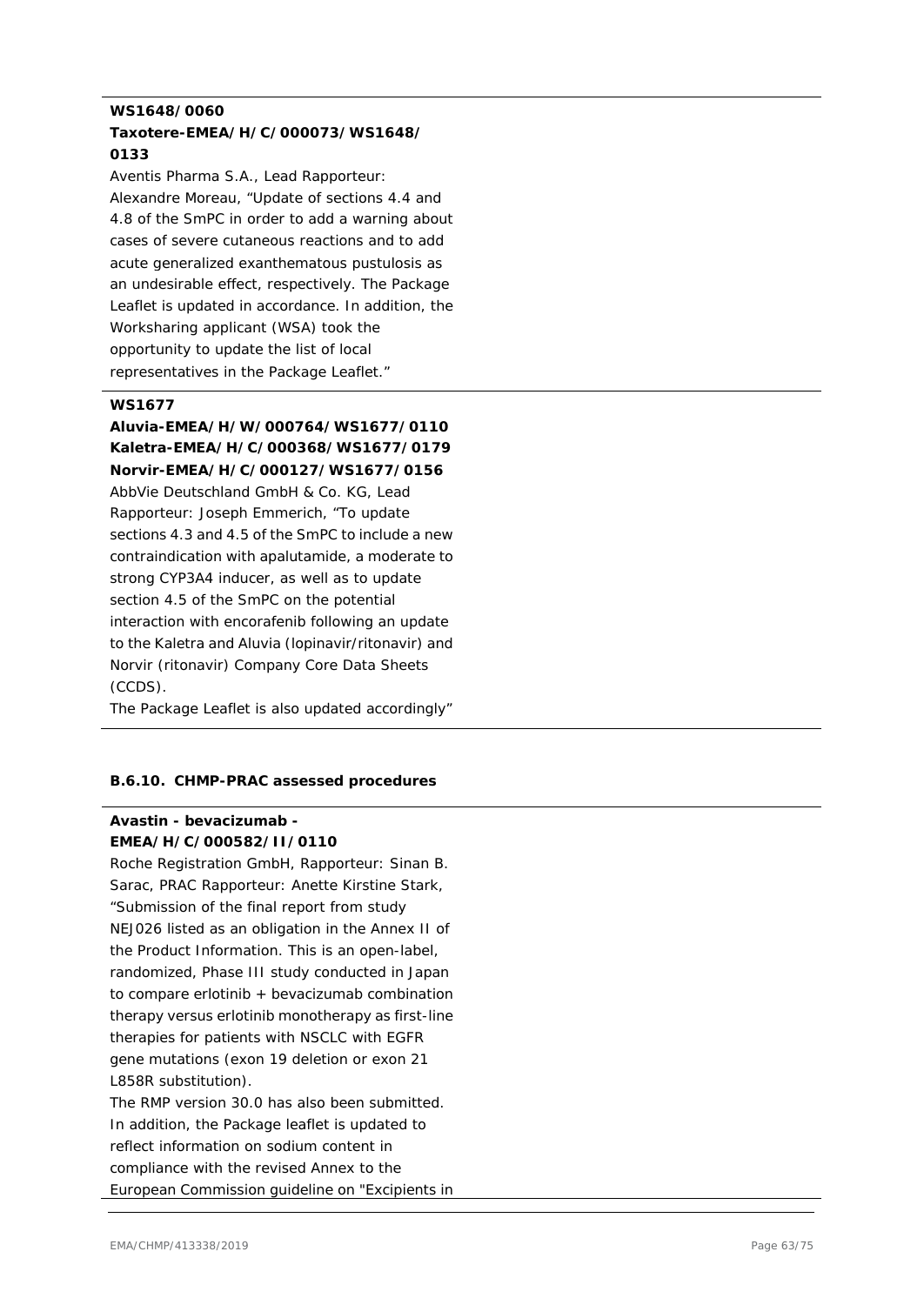the labelling and package leaflet of medicinal products for human use"."

# **Bydureon - exenatide - EMEA/H/C/002020/II/0064**

AstraZeneca AB, Rapporteur: Kristina Dunder, PRAC Rapporteur: Annika Folin, "Update of sections 4.2 and 4.4 of the SmPC in order to remove the limitation of use in patients with moderate renal impairment (creatinine clearance [CrCl] 30 to 50 ml/min) based on pooled data from 8 EQW/EQWS studies undertaken in patients with mild renal impairment/chronic kidney disease stage 2 or moderate renal impairment/chronic kidney disease stage 3, and on supportive data from EXSCEL (Study D5551C00003/BCB109) including a subset of patients with moderate renal impairment. In addition, the MAH took the opportunity to introduce GFR as the main indicator of renal function rather than CrCl. The Package Leaflet has been updated accordingly and the MAH has taken the opportunity to implement some minor changes in the labelling.

An updated RMP version 34 was provided with the application, which includes consequential changes as well as a proposal for the removal of Acute Renal Failure (ARF) as an Important Identified Risk based on the GVP V Rev2 guidance. In addition, upon request following the assessment of II/54, a Pan EU epidemiological study to monitor events of pancreatic cancer has been included as an additional planned pharmacovigilance activity."

### **Increlex - mecasermin - EMEA/H/C/000704/II/0060**

Ipsen Pharma, Rapporteur: Outi Mäki-Ikola, PRAC Rapporteur: Kirsti Villikka, "Update of sections 4.1, 4.2, 4.3, 4.4, 4.8 and 4.9 of the SmPC in order to update the safety information on benign or malignant neoplasia based on the EU Registry Study, the Ipsen global safety database and literature review. The Package Leaflet is updated accordingly. The MAH also submitted the updated RMP version 11. In addition, the MAH took the opportunity to update the list of local representatives in the Package Leaflet"

**Kadcyla - trastuzumab emtansine - EMEA/H/C/002389/II/0048/G**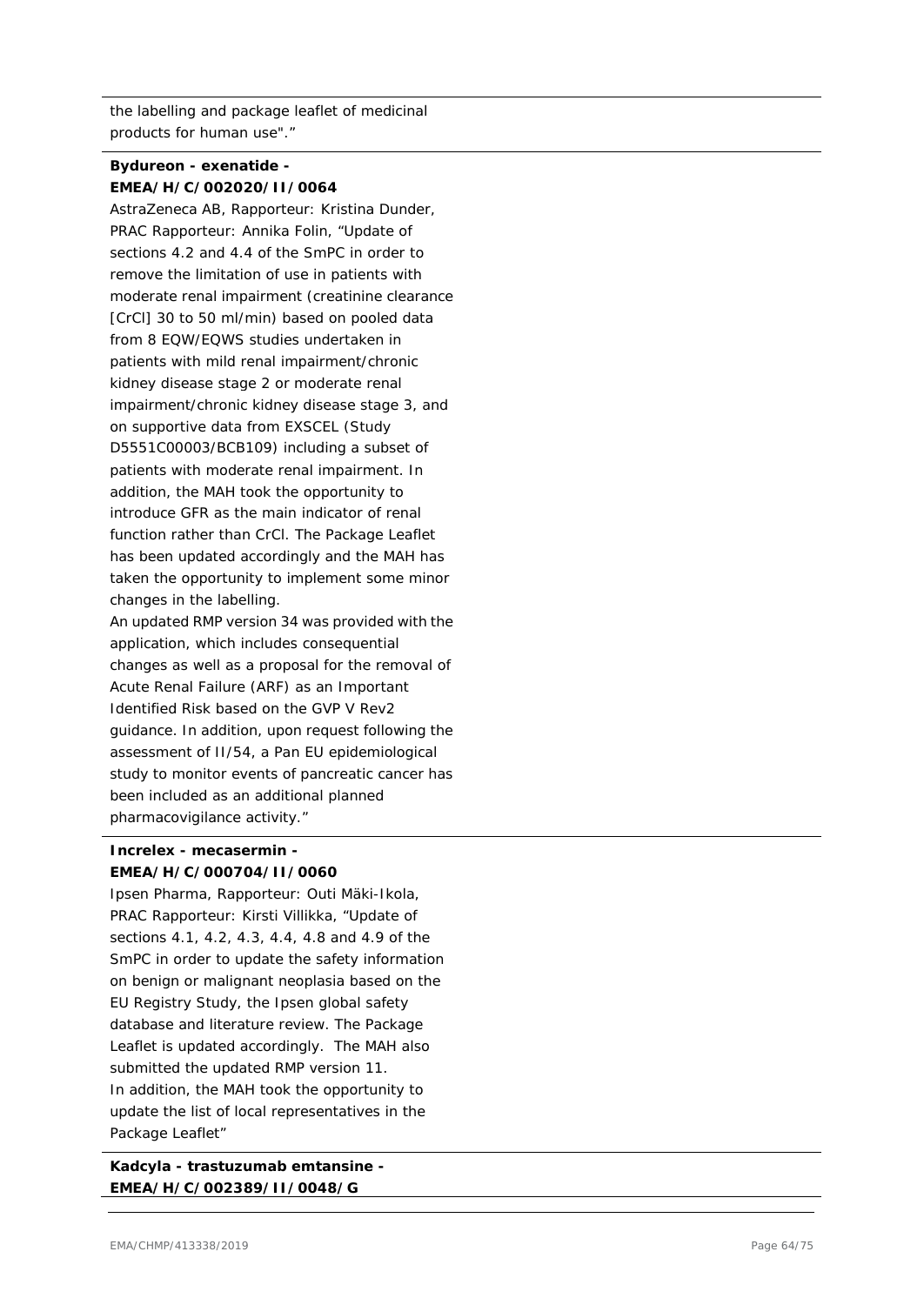Roche Registration GmbH, Rapporteur: Sinan B. Sarac, PRAC Rapporteur: Anette Kirstine Stark, "C.1.4: Update of sections 4.4 and 4.8 of the SmPC in order to update the safety information on the risk of Left ventricular dysfunction (LVD) based on the final results from study BO39807 listed as a category 3 study in the RMP. This is an observational study of cardiac events in patients with HER2 -positive metastatic breast cancer who have a Left Ventricular Ejection Fraction (LVEF) between 40% -49% prior to initiating treatment with Kadcyla; The RMP version 10.0 has also been submitted.

C.I.13: Submission of the final report from study BO28408 listed as a category 3 study in the RMP addressing cardiac safety, safety in elderly patients, and immunogenicity. This is a randomised, multicenter, open -label, two -arm, phase III neoadjuvant study evaluating the efficacy and safety of trastuzumab emtansine plus pertuzumab compared with chemotherapy plus trastuzumab and pertuzumab for patients with HER2 -Positive Breast Cancer."

### **Lokelma - sodium zirconium cyclosilicate - EMEA/H/C/004029/II/0013**

AstraZeneca AB, Rapporteur: Romaldas Mačiulaitis, PRAC Rapporteur: Kirsti Villikka, "Update of sections 4.2, 4.4 and 5.1 of the SmPC in order to update the clinical information based final results from study DIALIZE. This was a Phase 3b, multicentre, prospective, randomised, double -blind, placebo -controlled study to reduce incidence of pr e -dialysis hyperkalaemia with sodium zirconium cyclosilicate. The Package Leaflet and Labelling are updated accordingly. The RMP version 2.1 has also been submitted. In addition, the Marketing authorisation holder (MAH) took the opportunity to implement the new excipient statement for sodium in section 4.4 of the SmPC, section 2 of Labelling and section 2 of the Package Leaflet. Furthermore, minor editorial changes were introduced in section 2 of the Package leaflet."

# **Lonsurf - trifluridine / tipiracil - EMEA/H/C/003897/II/0016**

Les Laboratoires Servier, Rapporteur: Paula Boudewina van Hennik, PRAC Rapporteur: Annika Folin, "Update of sections 4.2, 4.4 and 5.2 of the SmPC in order to update information on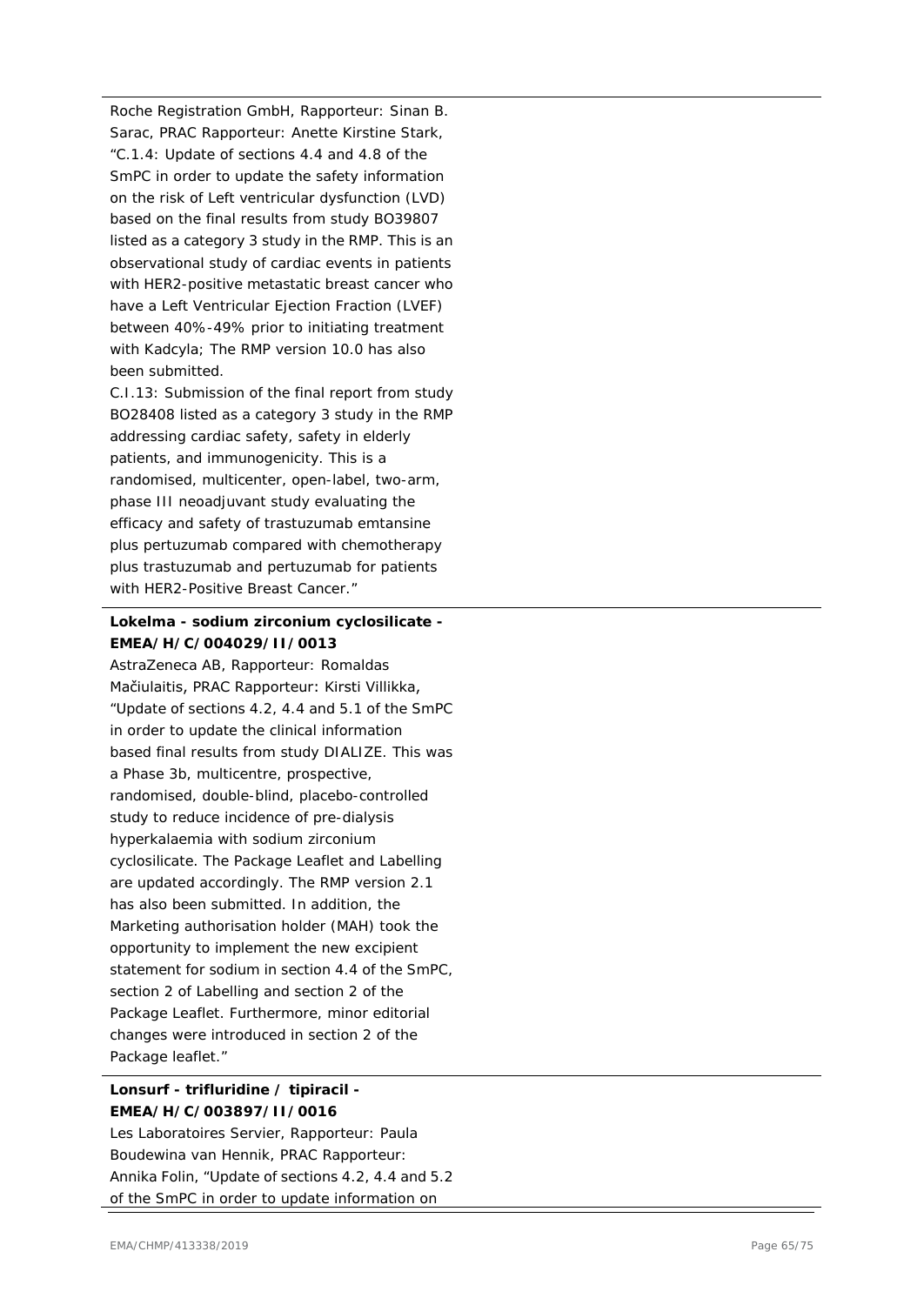patients with severe renal impairment based on final results from study TO-TAS-102-107 (A Phase 1, Open-label Study to Evaluate the Safety, Tolerability, and Pharmacokinetics of TAS-102 in Patients With Advanced Solid Tumors and Varying Degrees of Renal Impairment). The Package Leaflet is updated accordingly. The updated RMP version 6.3 has also been submitted. In addition, the Marketing authorisation holder (MAH) took the opportunity to bring the RMP in line with the template revision 2 of the good Pharmacovigilance practice module V guideline."

# **NovoEight - turoctocog alfa - EMEA/H/C/002719/II/0030/G**

Novo Nordisk A/S, Rapporteur: Jan Mueller-Berghaus, PRAC Rapporteur: Brigitte Keller-Stanislawski, "Submission of the Guardian 4 (NN7008-3809) Clinical Trial in Previously Untreated Patients (PUPs) and the Guardian 9 (NN7008-4239) PK Clinical Trial. In addition, the MAH has updated the SmPC to align with the 'EMA Core SmPC for human plasma derived and recombinant coagulation factor VIII products, revision 3' and Annex to the European Commission guideline on `Excipients in the labelling and package leaflet of medicinal products for human use'. Further, some administrative updates have also been applied."

# **Ondexxya - andexanet alfa - EMEA/H/C/004108/II/0002**

Portola Netherlands B.V., Rapporteur: Jan Mueller-Berghaus, PRAC Rapporteur: Menno van der Elst, "C.I.13: Submission of the Final Study Report for, ANNEXA-4 Study ("Prospective, Open-Label Study of Andexanet Alfa in Patients Receiving a Factor Xa Inhibitor Who Have Acute Major Bleeding") listed as category 2 study in the RMP. This is an interventional non-randomized, multicentre, prospective, open-label, single-group study in patients with acute major bleeding. The results of ANNEXA-4 were requested to be submitted as Specific Obligation in the context of Conditional Marketing Authorisation. The RMP version 1.1 has also been submitted."

**Orkambi - lumacaftor / ivacaftor - EMEA/H/C/003954/II/0049**

Vertex Pharmaceuticals (Ireland) Limited,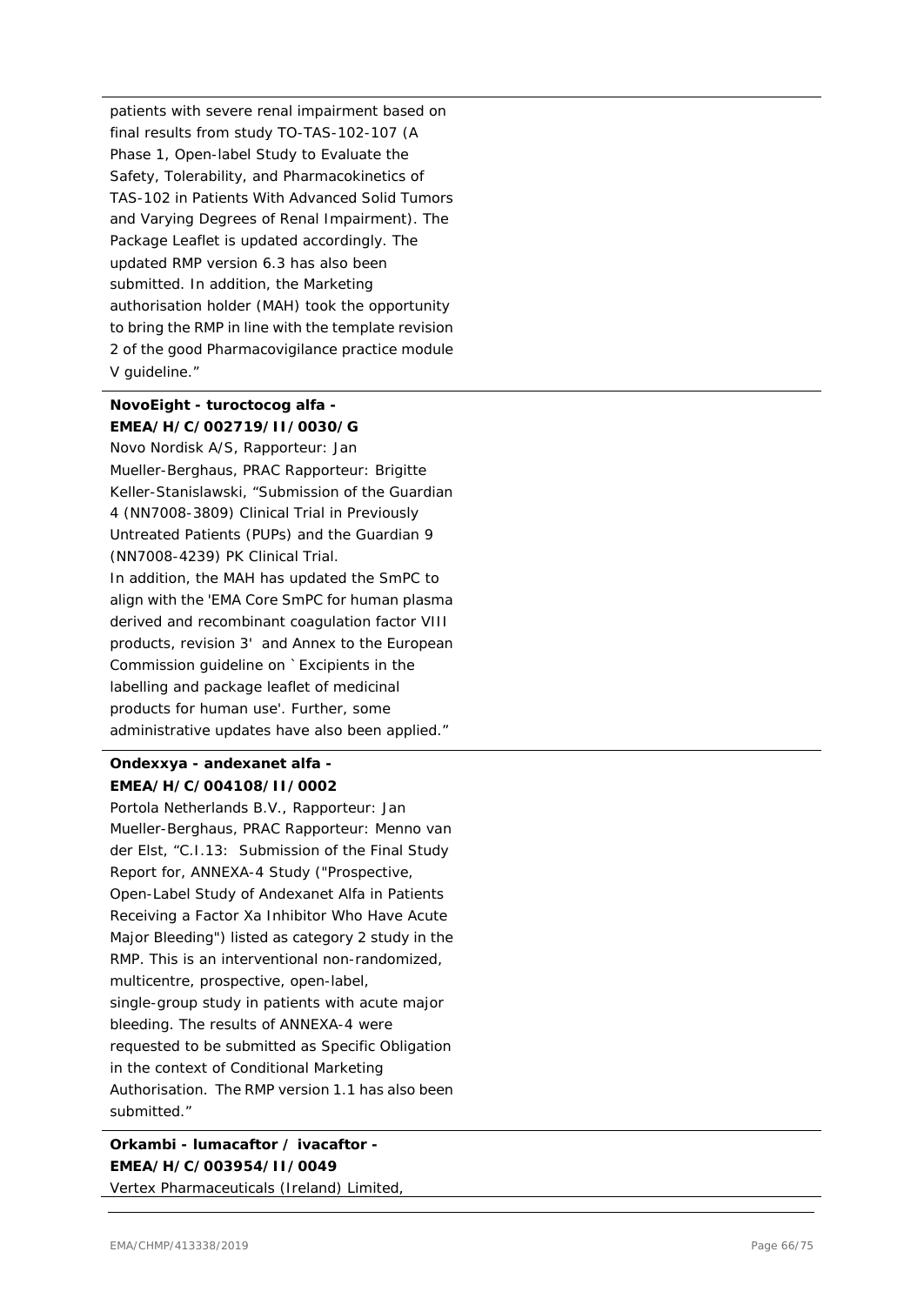Rapporteur: Daniela Melchiorri, PRAC Rapporteur: Rhea Fitzgerald, "Update of section 4.8 of the SmPC with the safety data from the Phase 3, open-label, rollover study for Studies 109 and 011 Part B (Study 011B) designed to evaluate the long-term safety and tolerability of Orkambi treatment for 96 weeks in patients with cystic fibrosis, 6 years of age and older, homozygous for F508del."

# **Rapiscan - regadenoson - EMEA/H/C/001176/II/0034/G**

GE Healthcare AS, Rapporteur: Maria Concepcion Prieto Yerro, PRAC Rapporteur: Eva A. Segovia, "Grouping of variations:

- Update of sections 4.4 and 4.8 of the SmPC regarding myocardial ischaemia (myocardial infarction, ventricular arrhythmias and cardiac arrest) based on a review of the safety database and CCDS update

- Update of sections 4.4, 4.5, 4.8, 4.9 and 5.1 of the SmPC regarding co-administration with methylxanthines due to the risk of seizure and hypersensitivity including anaphylaxis based on a review of the safety database and CCDS update - Update of section 5.1 of the SmPC regarding the use of regadenoson in patients with inadequate stress test based on results from study 3606-CL-3004 and CCDS update. The RMP version (11.1) has also been submitted in order to fulfil LEG 016."

# **Stayveer - bosentan - EMEA/H/C/002644/II/0028**

Janssen-Cilag International NV, Rapporteur: Alexandre Moreau, PRAC Rapporteur: Adrien Inoubli, "Update of Annex IID to remove the prescriber kit from the additional risk minimisation measures and also to remove the obligation to implement a formal "Controlled Distribution System" in EU countries further to a request from PRAC in the context of LEG 10.2 which concluded in March 2019. Section 4.2 of the SmPC is updated to include the statement that patients should be given the Package Leaflet and the Patient Alert Card which are included in the pack.

In addition the MAH took the opportunity to align the PI with the EC guideline on excipients (EMA/CHMP/302620/2017).

Version 11 of the RMP is updated accordingly."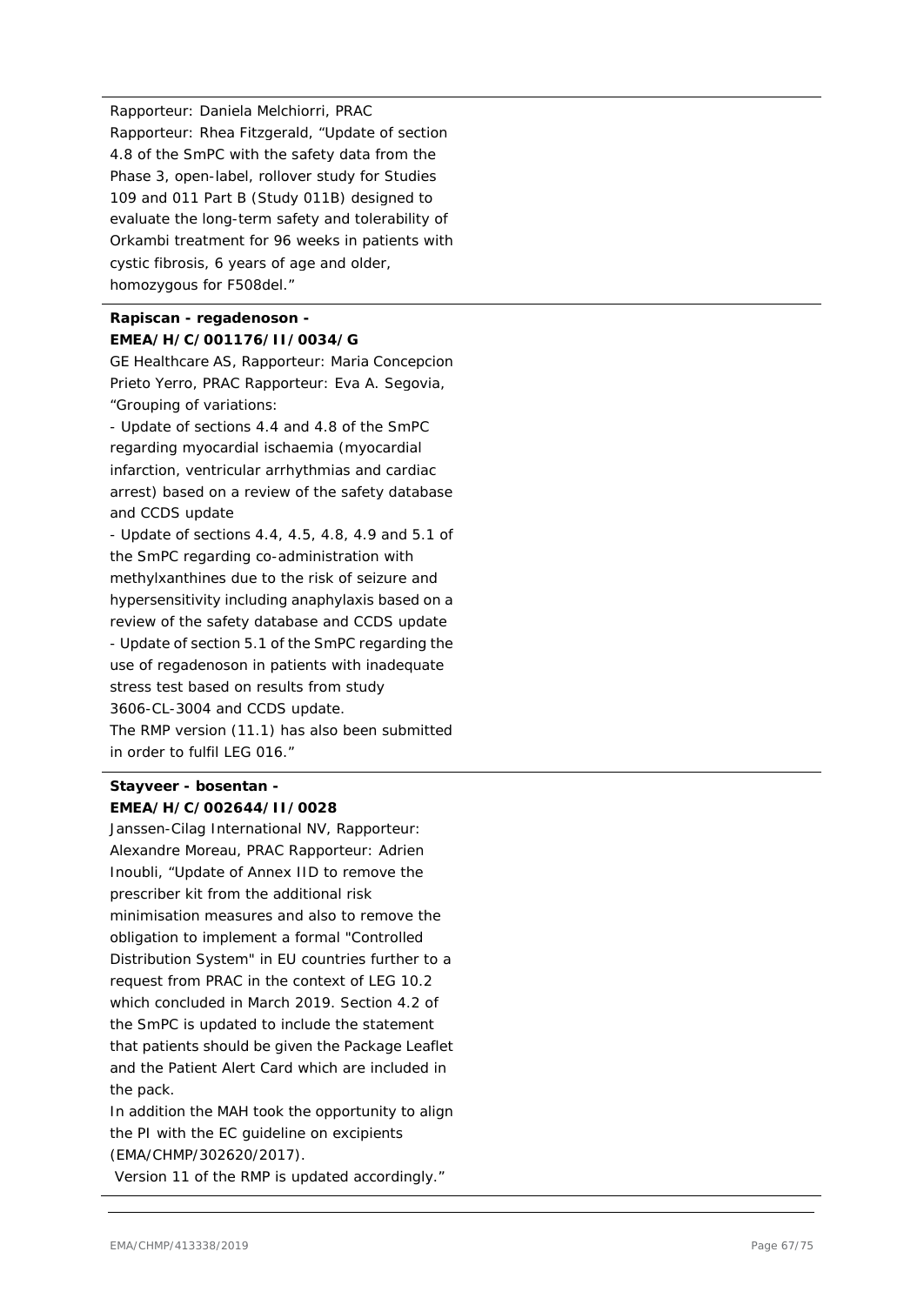# **TECFIDERA - dimethyl fumarate - EMEA/H/C/002601/II/0062**

Biogen Netherlands B.V., Rapporteur: Martina Weise, PRAC Rapporteur: Martin Huber, "Update of sections 4.4 and 4.8 of the SmPC to add a warning on the risk of herpes zoster based on cumulative review data submitted in the ongoing PSUSA/00010143/201903. The Package Leaflet is updated accordingly."

# **TECFIDERA - dimethyl fumarate - EMEA/H/C/002601/II/0063**

Biogen Netherlands B.V., Rapporteur: Martina Weise, PRAC Rapporteur: Martin Huber, "Update of sections 4.4 and 4.8 of the SmPC to reflect PML in the setting of mild lymphopenia based on data submitted in the ongoing

PSUSA/00010143/201903. The Package Leaflet is updated accordingly.

Additionally, the Product Information has been updated in line with QRD template (version 10.1)."

# **Tracleer - bosentan - EMEA/H/C/000401/II/0092**

Janssen-Cilag International NV, Rapporteur: Alexandre Moreau, PRAC Rapporteur: Adrien Inoubli, "Update of Annex IID to remove the prescriber kit from the additional risk minimisation measures and also to remove the obligation to implement a formal "Controlled Distribution System" in EU countries further to a request from PRAC in the context of LEG 86.2 which concluded in March 2019. Section 4.2 of the SmPC is updated to include the statement that patients should be given the Package Leaflet and the Patient Alert Card which are included in the pack.

In addition the MAH took the opportunity to align the PI with the EC guideline on excipients (EMA/CHMP/302620/2017).

# Version 11 of the RMP is updated accordingly."

# **UDENYCA - pegfilgrastim - EMEA/H/C/004413/II/0003**

ERA Consulting GmbH, Rapporteur: Martina Weise, PRAC Rapporteur: Menno van der Elst, "To update section 4.6 of the SmPC to update the safety information based on feasibility data regarding the pregnancy and lactation registry listed as a category 3 study in the RMP; this is a non-interventional registry. The Package Leaflet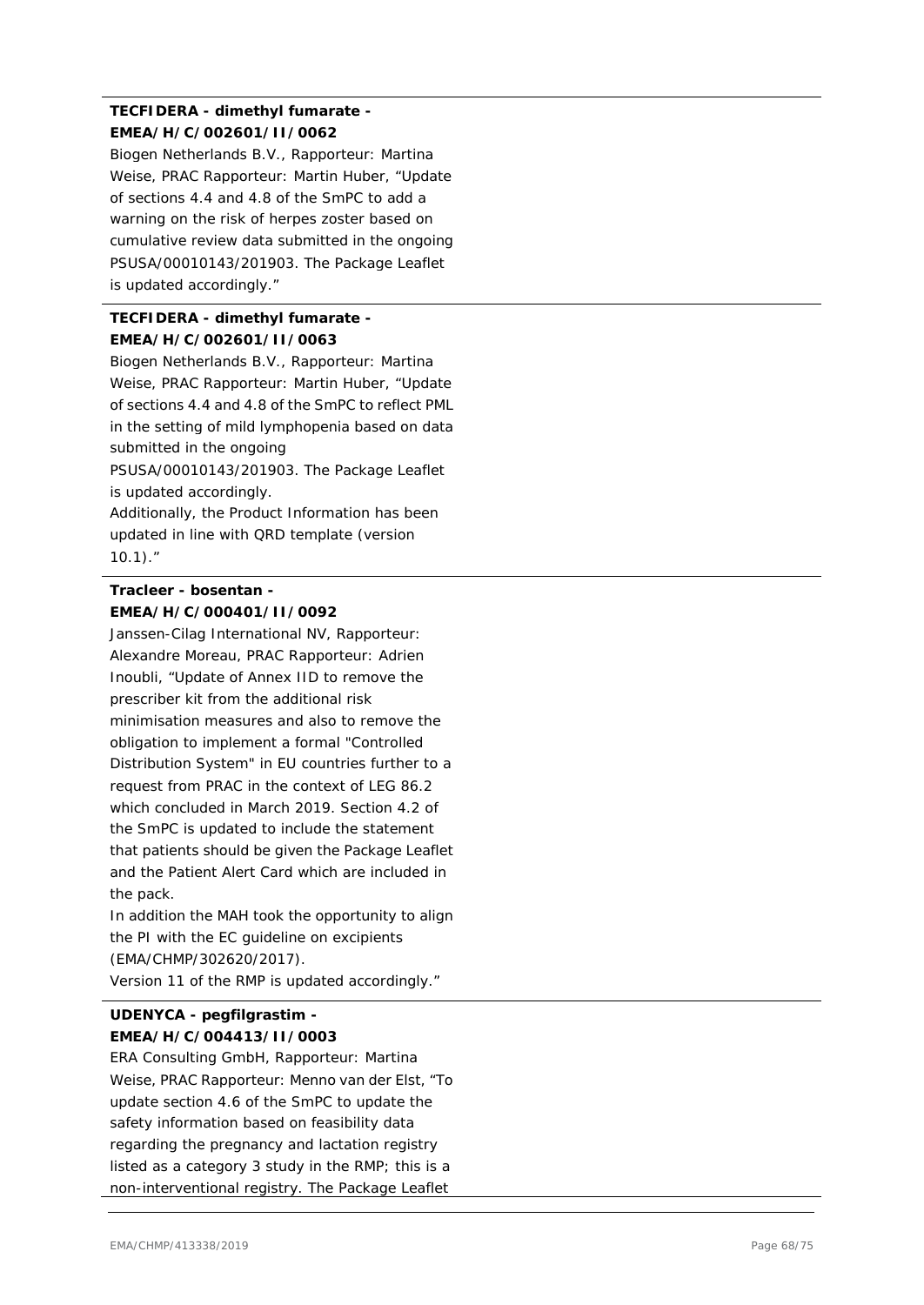is updated accordingly. The updated RMP version 1.5 has also been submitted."

# **Zelboraf - vemurafenib - EMEA/H/C/002409/II/0054**

Roche Registration GmbH, Rapporteur: Filip Josephson, PRAC Rapporteur: Annika Folin, "Update of sections 4.4 and 4.5 of the SmPC in order to add information and a precaution regarding concomitant strong CYP3A4 inhibitors based on final results from study GO29475 (MEA-011), a category 3 study in the RMP; the Package Leaflet is updated accordingly. The RMP version 12.0 has also been submitted. In addition, the Marketing authorisation holder (MAH) took the opportunity to bring the PL in line with the excipients guideline (EMA/CHMP/302620/2017) by adding information about the product's sodium content."

### **B.6.11. PRAC assessed procedures**

#### PRAC Led

### **AUBAGIO - teriflunomide - EMEA/H/C/002514/II/0025**

sanofi-aventis groupe, Rapporteur: Martina Weise, PRAC Rapporteur: Martin Huber, PRAC-CHMP liaison: Martina Weise, "Submission of the patients and HCPs final survey reports to assess the effectiveness of the education materials; the survey reports are part of the additional pharmacovigilance activities in the RMP (category 3 studies). Within this submission the MAH is proposing a revised patient card with the following revisions: the patient card was restructured (general guidance, possible side effects, pregnancy), details related to the Accelerated Elimination Procedure were deleted and symptoms related to liver and infections are described."

### PRAC Led

### **Cimzia - certolizumab pegol - EMEA/H/C/001037/II/0081**

UCB Pharma S.A., Rapporteur: Kristina Dunder, PRAC Rapporteur: Ulla Wändel Liminga, PRAC-CHMP liaison: Kristina Dunder, "C.I.13: Submission of the final report from study (British Society for Rheumatology Biologics Register (BSRBR), RA0022) listed as a category 3 study in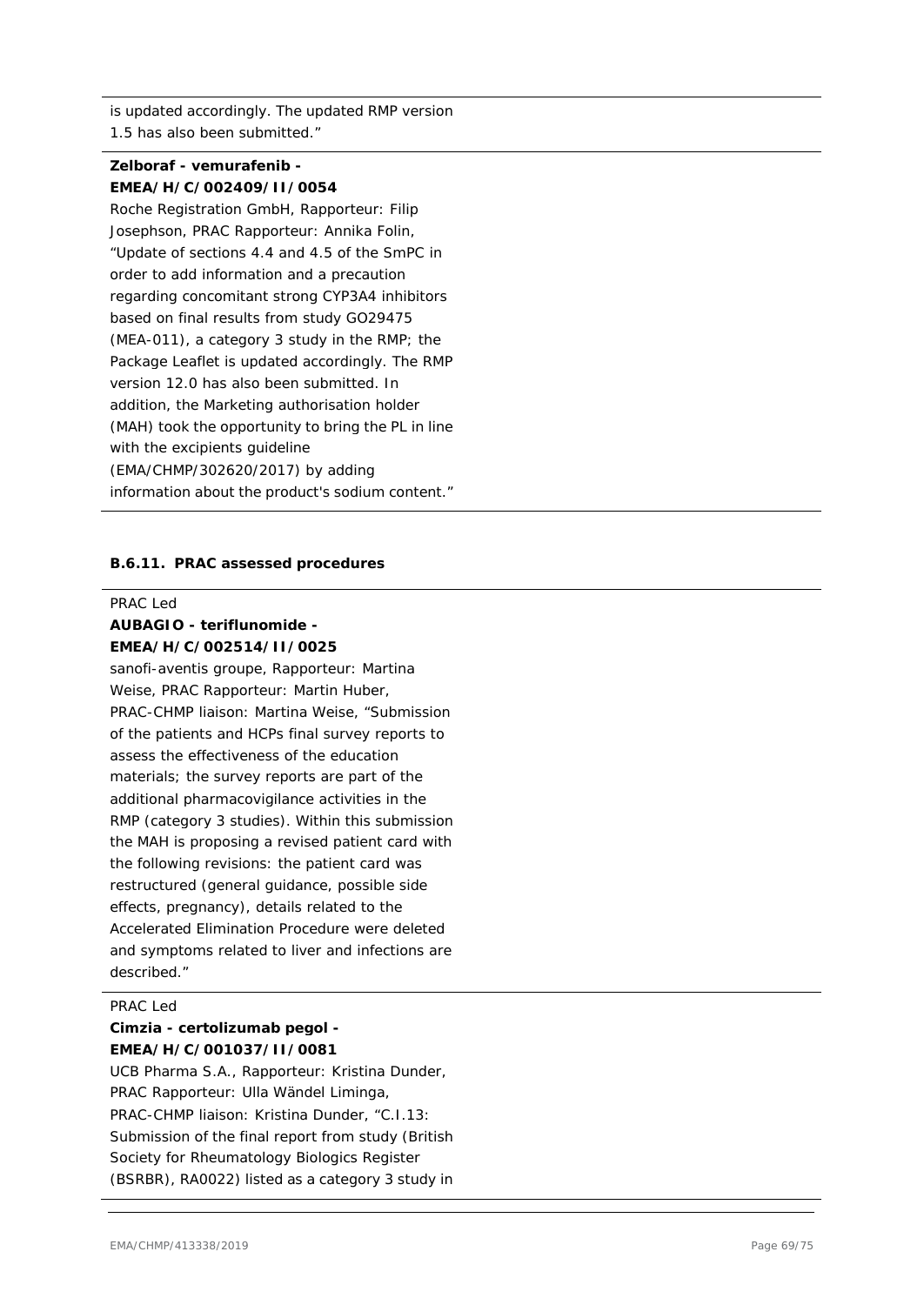the RMP. This is a UK registry which aims to monitor the long term safety of TNF -α drugs and other targeted therapies in rheumatoid arthritis patients.

Submission of the interim report from study (RABBIT registry, RA0020) listed as a category 3 study in the RMP. This is a German biologic registry, long -term observational cohort study of the safety and effectiveness of biologic agent in rheumatoid arthritis."

### PRAC Led

### **Luveris - lutropin alfa - EMEA/H/C/000292/II/0082**

Merck Europe B.V., Rapporteur: Mark Ainsworth, PRAC Rapporteur: Anette Kirstine Stark,

PRAC -CHMP liaison: Sinan B. Sarac, "Submission of an updated RMP for Luveris 75 IU powder and solvent for injections version 3.1, 28 Nov 2018 in order to:

- adapt the RMP template to Good

Pharmacovigilance Practice (GVP) Module V, rev 2.

- delete reference to Luveris 450 IU solution for injection in pre -filled pen, following the withdrawal of this presentation (EU/1/00/155/007).

- removal of important identified risks "Ovarian Hyperstimulation Syndrome (OHSS)" and "Mild to severe hypersensitivity reactions including anaphylactic reactions and shock" and important potential risks "Thromboembolic (TE) events", "Reproductive system cancer", "Ectopic pregnancy", "Multiple pregnancies", "Congenital anomaly" and "off label use"). For the missing information of "Hypogonadotropic hypogonadal women with severe LH and FSH deficiency of advanced maternal age (older than 40 years)", the advanced maternal age has been changed from 40 to 42 years.

- amendment and update of the epidemiology and non -clinical sections of the RMP, as per the most recent data. The clinical trial section and exclusion criteria in pivotal clinical studies section have been updated for recombinant human luteinizing hormone (rhLH).

- update with the patient exposure data up to the data lock point (DLP) of 28 November 2018. - Other minor changes (e.g. reporting rates in RMP tables)"

#### PRAC Led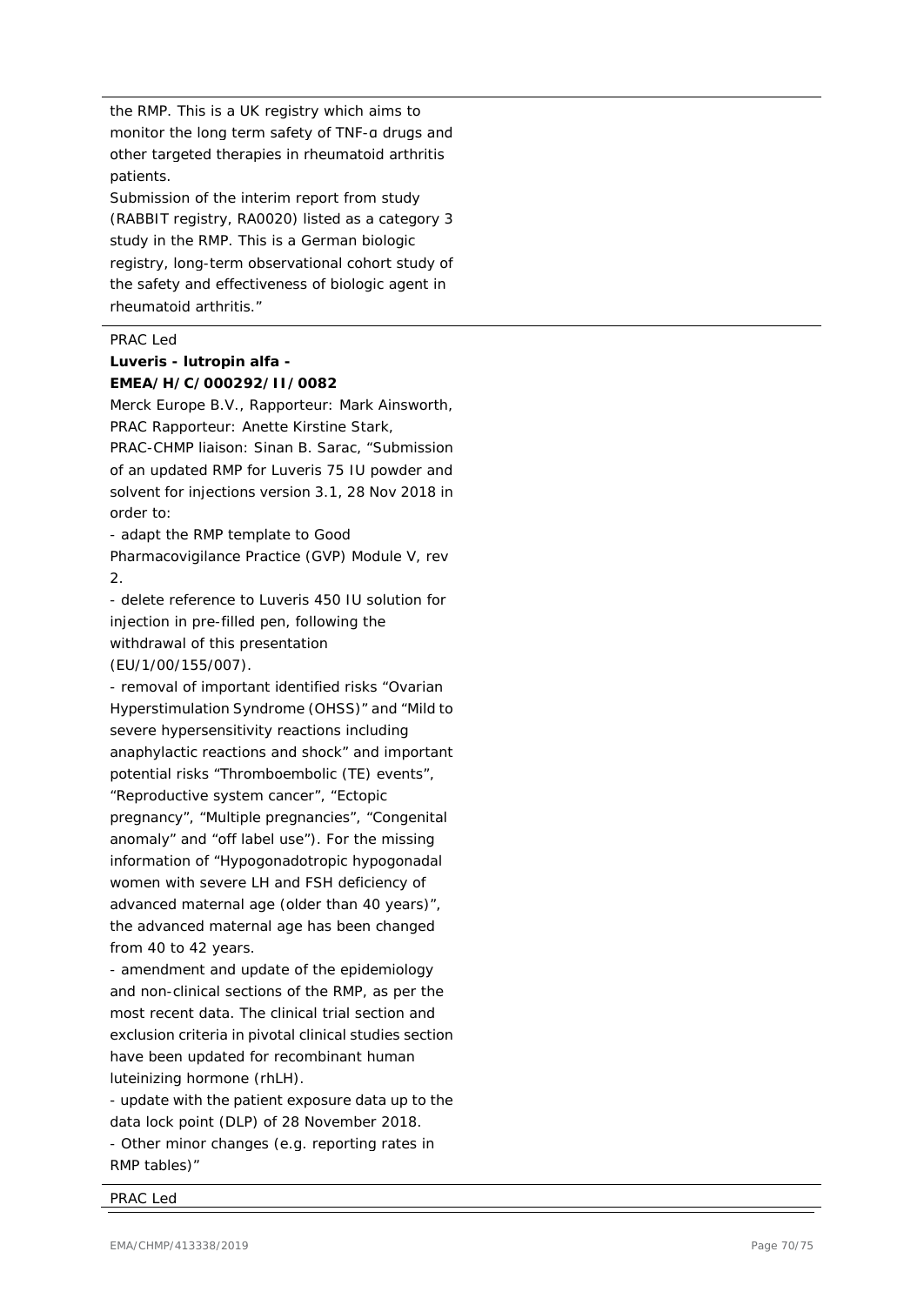# **Selincro - nalmefene - EMEA/H/C/002583/II/0025**

H. Lundbeck A/S, Rapporteur: Janet Koenig, PRAC Rapporteur: Martin Huber, PRAC-CHMP liaison: Janet Koenig, "submission for the Final Study Reports for the PASS 15649A: Use of Nalmefene (Selincro) in European databases: Cohort design using longitudinal electronic medical records or claims databases and PASS 14910A a non-interventional multicountry prospective cohort study to investigate the pattern of use of Selincro and frequency of selected adverse reactions in routine clinical practice."

### PRAC Led

### **SIMBRINZA - brinzolamide / brimonidine - EMEA/H/C/003698/II/0019**

Novartis Europharm Limited, Rapporteur: Maria Concepcion Prieto Yerro, PRAC Rapporteur: Rhea Fitzgerald, PRAC-CHMP liaison: Peter Kiely, "Submission of an updated RMP version 3.0 in order to remove metabolic acidosis/renal impairment as an important potential risk from the list of safety concerns and in addition update the Risk management plan to comply with the new GVP module V rev 2 RMP template."

#### PRAC Led

# **Slenyto - melatonin -**

#### **EMEA/H/C/004425/II/0010**

RAD Neurim Pharmaceuticals EEC SARL, Rapporteur: Kristina Dunder, PRAC Rapporteur: Ana Sofia Diniz Martins, PRAC-CHMP liaison: Bruno Sepodes, "The removal of "Delay of sexual maturation and development" as an "Important potential risk" from the EU-RMP."

#### PRAC Led

### **Yondelis - trabectedin -**

### **EMEA/H/C/000773/II/0058, Orphan**

Pharma Mar, S.A., Rapporteur: Sinan B. Sarac, PRAC Rapporteur: Anette Kirstine Stark, PRAC-CHMP liaison: Sinan B. Sarac, "Update of section 4.4 of the SmPC in order to add a warning based on results from study Cardiac Safety Report [Protocols ET743-SAR-3007, ET743-OVA-301, ET743-OVC-3006; Phase 3. JNJ-17027907; R270741 (trabectedin)] following the PSUSA procedure EMEA/H/C/PSUSA/00003001/201809; the Package Leaflet is updated accordingly."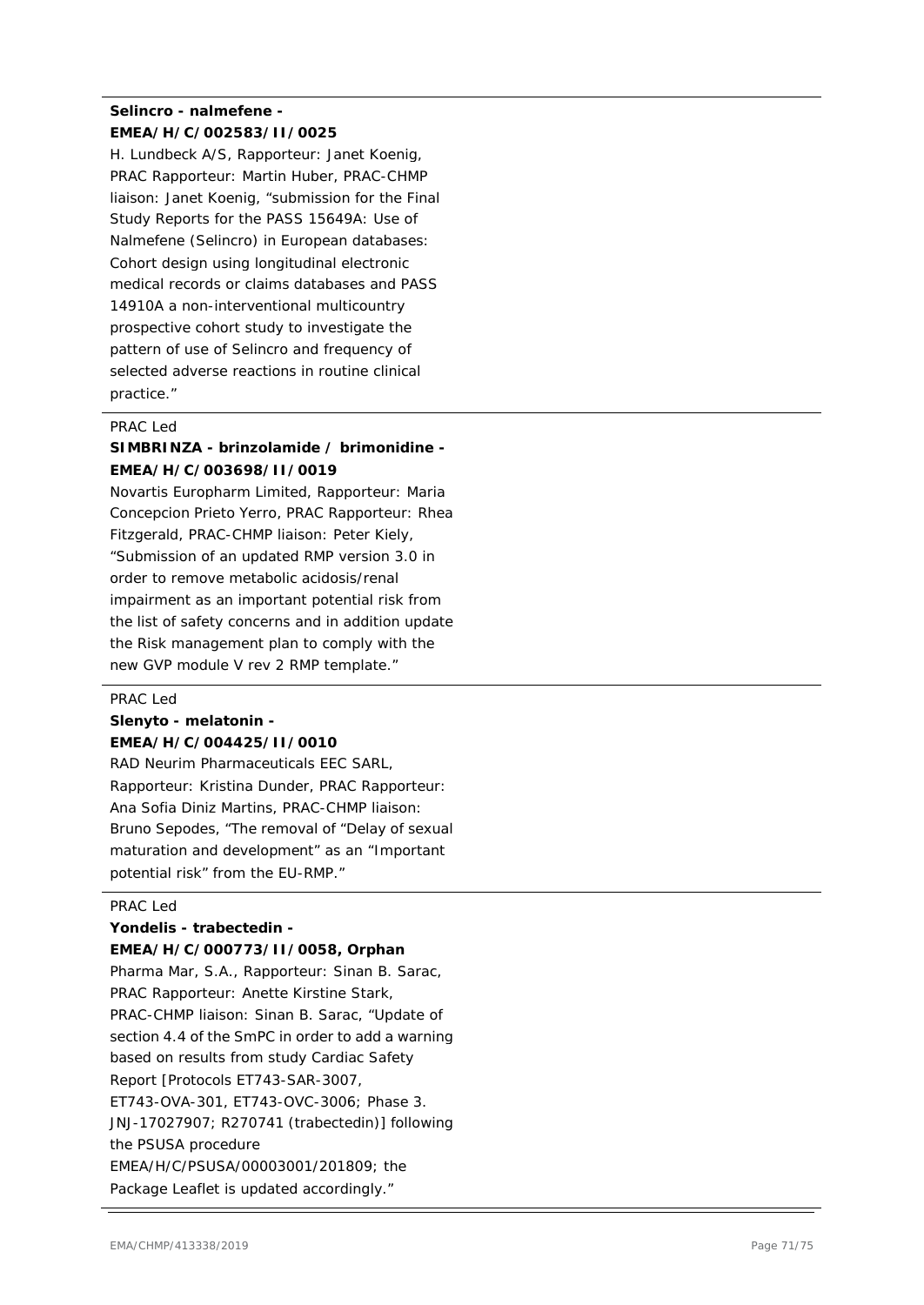### PRAC Led

# **WS1655 Aerius-EMEA/H/C/000313/WS1655/0091 Azomyr-EMEA/H/C/000310/WS1655/ 0095**

# **Neoclarityn-EMEA/H/C/000314/WS1655/ 0089**

Merck Sharp & Dohme B.V., Duplicate, Duplicate of Allex (SRD), Azomyr, Opulis (SRD), Lead Rapporteur: Koenraad Norga, Lead PRAC Rapporteur: Jean-Michel Dogné, PRAC-CHMP liaison: Bart Van der Schueren, "C.I.13: Submission of the final report from study (EUPAS15038) listed as a category 3 study in the RMP. This is a non-interventional non-imposed PASS study designed to assess the potential risk of desloratadine exposure on seizures, supraventricular tachycardia, and atrial fibrillation or flutter."

### **B.6.12. CHMP-CAT assessed procedures**

## **YESCARTA - axicabtagene ciloleucel - EMEA/H/C/004480/II/0011, Orphan, ATMP**

Kite Pharma EU B.V., Rapporteur: Jan Mueller-Berghaus, CHMP Coordinator: Jan Mueller-Berghaus,

# **YESCARTA - axicabtagene ciloleucel - EMEA/H/C/004480/II/0012, Orphan, ATMP**

Kite Pharma EU B.V., Rapporteur: Jan Mueller-Berghaus, CHMP Coordinator: Jan Mueller-Berghaus,

### **B.6.13. CHMP-PRAC-CAT assessed procedures**

### **B.6.14. PRAC assessed ATMP procedures**

### **B.6.15. Unclassified procedures and worksharing procedures of type I variations**

**WS1634 Advate-EMEA/H/C/000520/WS1634/0102 ADYNOVI-EMEA/H/C/004195/WS1634/ 0007** Baxter AG, Lead Rapporteur: Jan Mueller-Berghaus

### **WS1658/G**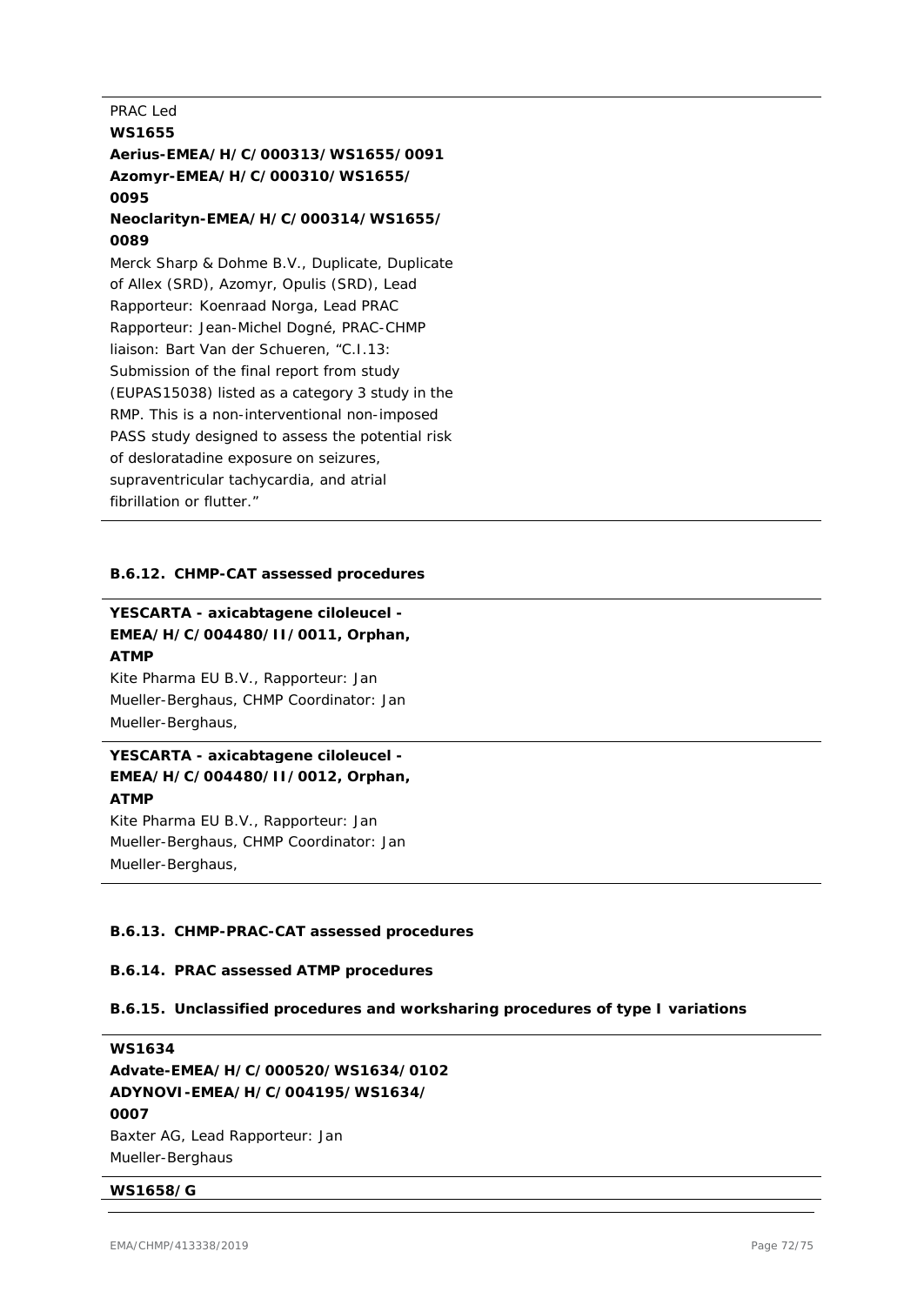**Eucreas-EMEA/H/C/000807/WS1658/ 0075/G Galvus-EMEA/H/C/000771/WS1658/ 0063/G Icandra-EMEA/H/C/001050/WS1658/ 0078/G Jalra-EMEA/H/C/001048/WS1658/0065/ G Xiliarx-EMEA/H/C/001051/WS1658/ 0062/G Zomarist-EMEA/H/C/001049/WS1658/ 0077/G** Novartis Europharm Limited, Lead Rapporteur: Kristina Dunder

### **WS1669**

**Ryzodeg-EMEA/H/C/002499/WS1669/ 0035 Tresiba-EMEA/H/C/002498/WS1669/0042 Xultophy-EMEA/H/C/002647/WS1669/ 0032** Novo Nordisk A/S, Lead Rapporteur: Kristina Dunder

#### **WS1672**

**Mirapexin-EMEA/H/C/000134/WS1672/ 0092 Sifrol-EMEA/H/C/000133/WS1672/0083**

Boehringer Ingelheim International GmbH, Lead Rapporteur: Mark Ainsworth, "To delete the dosage strength of 1.1mg for Pramipexole tablets."

### **WS1675**

**Abseamed-EMEA/H/C/000727/WS1675/ 0085 Binocrit-EMEA/H/C/000725/WS1675/ 0084 Epoetin alfa Hexal-EMEA/H/C/000726/ WS1675/0084**

Sandoz GmbH, Lead Rapporteur: Alexandre Moreau, "To update sections 4.2, 4.4, 4.8 and 5.1 of the SmPC to align the PI with the NAP originator Eprex. The PL was updated accordingly. In addition, Annex II was updated following procedure EMEA/H/C/IG0970/G."

### **WS1682**

**Filgrastim Hexal-EMEA/H/C/000918/ WS1682/0051 Zarzio-EMEA/H/C/000917/WS1682/0052** Sandoz GmbH, Lead Rapporteur: Johann Lodewijk Hillege, "To update section 2 of the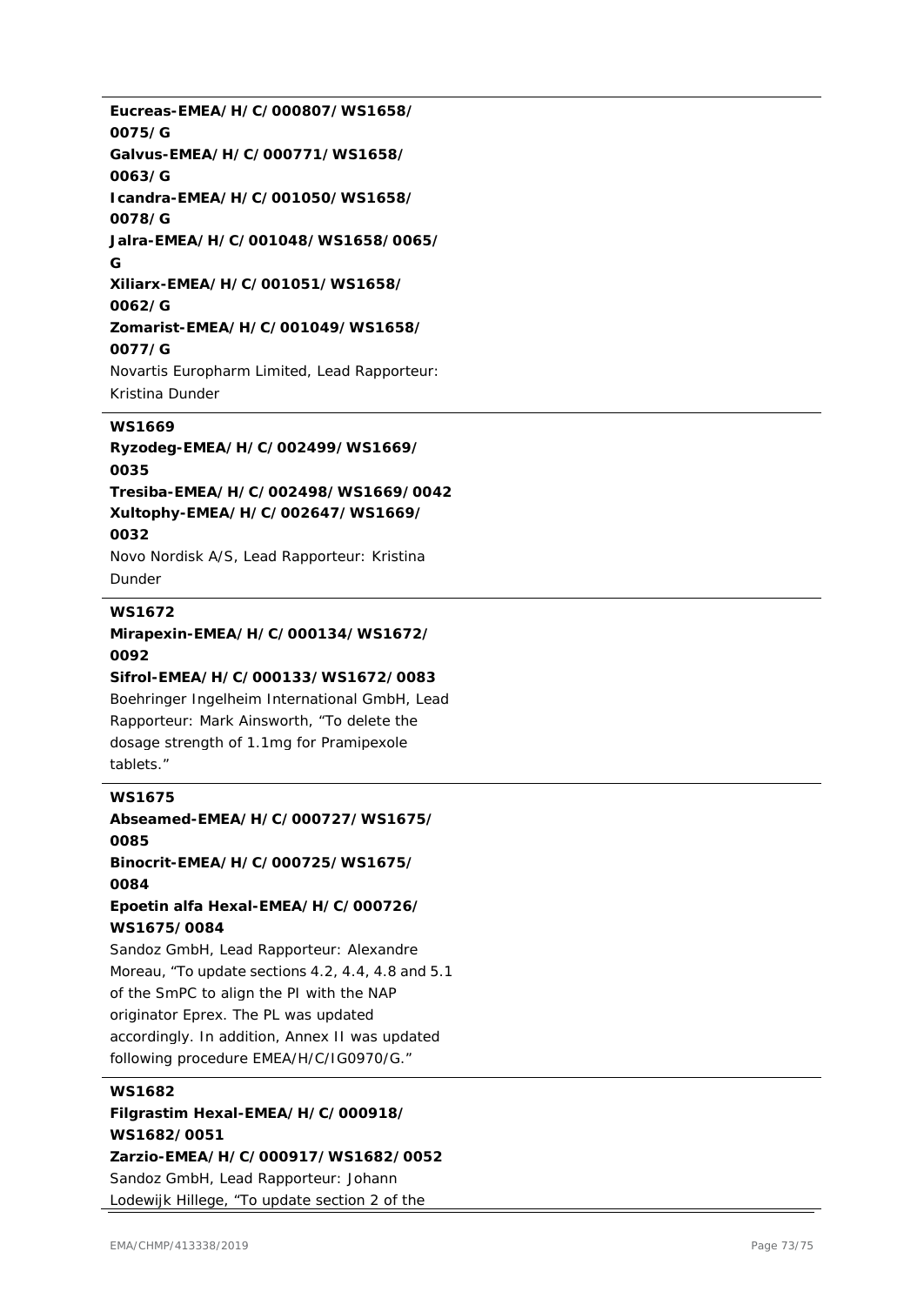Package Leaflet in order to align the PI with its NAP originator Neupogen. Editorial changes are also proposed to the HU, IS, LT, PL and SV annexes."

**WS1688 Abseamed-EMEA/H/C/000727/WS1688/ 0086 Binocrit-EMEA/H/C/000725/WS1688/ 0085 Epoetin alfa Hexal-EMEA/H/C/000726/ WS1688/0085** Sandoz GmbH, Lead Rapporteur: Alexandre Moreau

### **B.7. DOCUMENTS TABLED IN MMD AFTER THE CHMP PLENARY**

**B.7.1. Yearly Line listing for Type I and II variations**

**B.7.2. Monthly Line listing for Type I variations**

**B.7.3. Opinion on Marketing Authorisation transfer (MMD only)**

**B.7.4. Notifications in accordance with Article 61(3) of Council Directive 2001/83/EC (MMD only)**

**B.7.5. Request for supplementary information relating to Notification of Type I variation (MMD only)**

**B.7.6. Notifications of Type I Variations (MMD only)**

**C. Annex C - Post-Authorisation Measures (PAMs), (Line listing of Post authorisation measures with a description of the PAM. Procedures starting in that given month with assessment timetabled)**

**D. Annex D - Post-Authorisation Measures (PAMs), (Details on PAMs including description and conclusion, for adoption by CHMP in that given month, or finalised ones with PRAC recommendation and no adoption by CHMP needed)**

#### **E. Annex E - EMEA CERTIFICATION OF PLASMA MASTER FILES**

Information related to plasma master files cannot be released at the present time as these contain commercially confidential information.

#### **E.1. PMF Certification Dossiers:**

#### **E.1.1. Annual Update**

- **E.1.2. Variations:**
- **E.1.3. Initial PMF Certification:**

#### **E.2. Time Tables – starting & ongoing procedures: For information**

PMF timetables starting and ongoing procedures Tabled in MMD and sent by post mail (folder E)